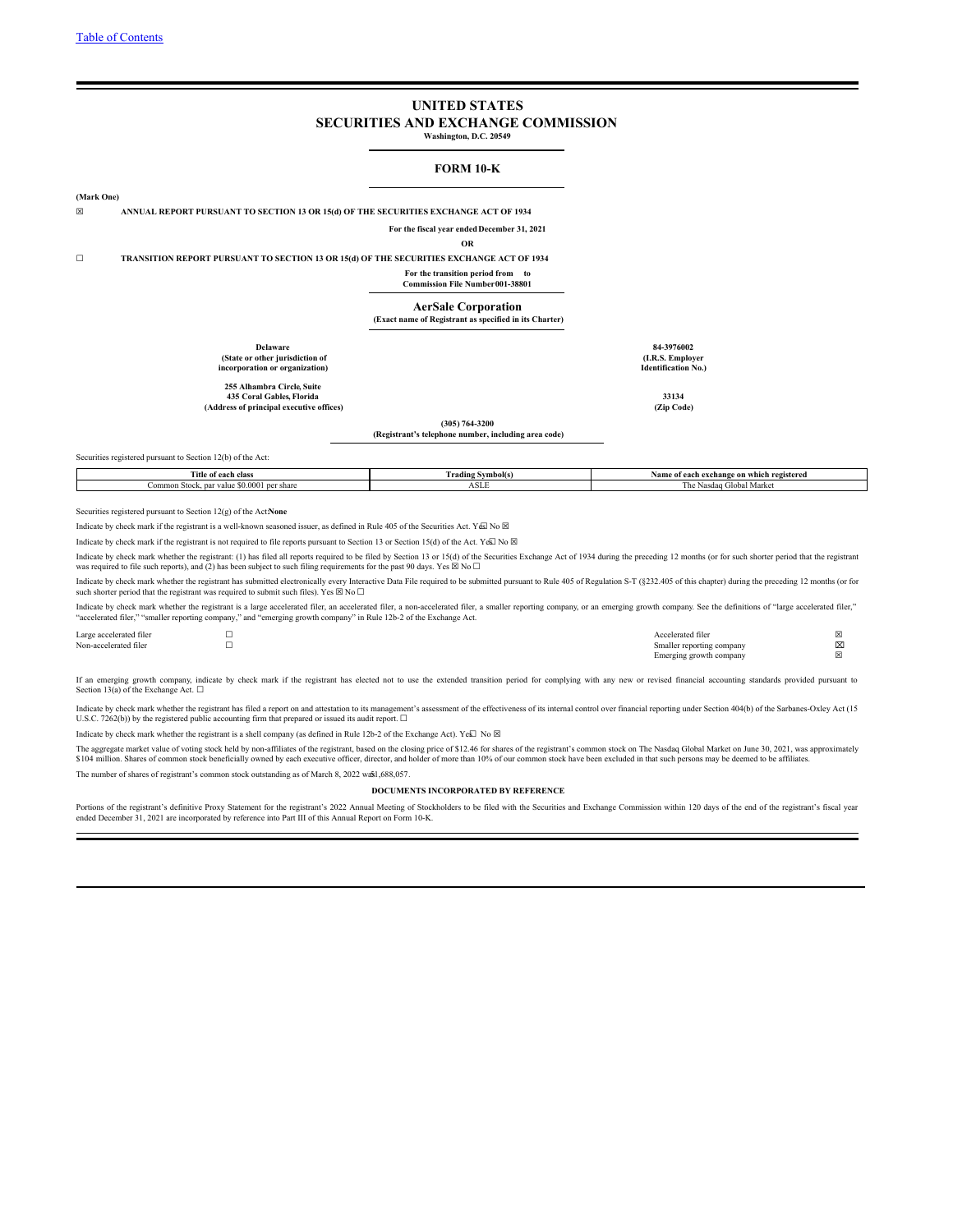# **CONTENTS**

| <b>Clause</b>   |                                                                               | Page |
|-----------------|-------------------------------------------------------------------------------|------|
| <b>PART I</b>   |                                                                               |      |
| ITEM 1.         | <b>BUSINESS</b>                                                               | 6    |
| <b>ITEM 1A</b>  | <b>RISK FACTORS</b>                                                           | 14   |
| <b>ITEM 1B</b>  | UNRESOLVED STAFF COMMENTS                                                     | 31   |
| ITEM 2.         | <b>PROPERTIES</b>                                                             | 32   |
| ITEM 3.         | <b>LEGAL PROCEEDINGS</b>                                                      | 32   |
| ITEM 4.         | <b>MINE SAFETY DISCLOSURES</b>                                                | 32   |
| ITEM 5.         | MARKET FOR REGISTRANT'S COMMON EOUITY. RELATED STOCKHOLDER MATTERS AND ISSUER |      |
|                 | <b>PURCHASES OF EOUITY SECURITIES</b>                                         | 32   |
| <b>PART II</b>  |                                                                               |      |
| ITEM 6.         | [RESERVED.]                                                                   | 34   |
| ITEM 7.         | MANAGEMENT'S DISCUSSION AND ANALYSIS OF FINANCIAL CONDITION AND RESULTS OF    |      |
|                 | <b>OPERATIONS</b>                                                             | 34   |
| ITEM 7A.        | <b>OUANTITATIVE AND OUALITATIVE DISCLOSURES ABOUT MARKET RISK</b>             | 41   |
| ITEM 8.         | FINANCIAL STATEMENTS AND SUPPLEMENTARY DATA                                   | 42   |
| ITEM 9.         | CHANGES IN AND DISAGREEMENTS WITH ACCOUNTANTS ON ACCOUNTING AND FINANCIAL     |      |
|                 | <b>DISCLOSURE</b>                                                             | 81   |
| <b>ITEM 9A</b>  | <b>CONTROLS AND PROCEDURES</b>                                                | 81   |
| <b>ITEM 9B</b>  | <b>OTHER INFORMATION</b>                                                      | 82   |
| <b>ITEM 9C</b>  | DISCLOSURE REGARDING FOREIGN JURISDICTIONS THAT PREVENT INSPECTIONS           | 82   |
| <b>PART III</b> |                                                                               |      |
| <b>ITEM 10.</b> | DIRECTORS. EXECUTIVE OFFICERS AND CORPORATE GOVERNANCE                        | 82   |
| <b>ITEM 11.</b> | <b>EXECUTIVE COMPENSATION</b>                                                 | 87   |
| <b>ITEM 12.</b> | SECURITY OWNERSHIP OF CERTAIN BENEFICIAL OWNERS AND MANAGEMENT AND RELATED    |      |
|                 | <b>STOCKHOLDER MATTERS</b>                                                    | 87   |
| <b>ITEM 13.</b> | CERTAIN RELATIONSHIPS AND RELATED TRANSACTIONS. AND DIRECTOR INDEPENDENCE     | 88   |
| <b>ITEM 14.</b> | PRINCIPAL ACCOUNTANT FEES AND SERVICES                                        | 88   |
| <b>PART IV</b>  |                                                                               |      |
| <b>ITEM 15.</b> | <b>EXHIBITS AND FINANCIAL STATEMENT SCHEDULES</b>                             | 88   |
| <b>ITEM 16.</b> | <b>FORM 10-K SUMMARY</b>                                                      | 94   |
|                 |                                                                               |      |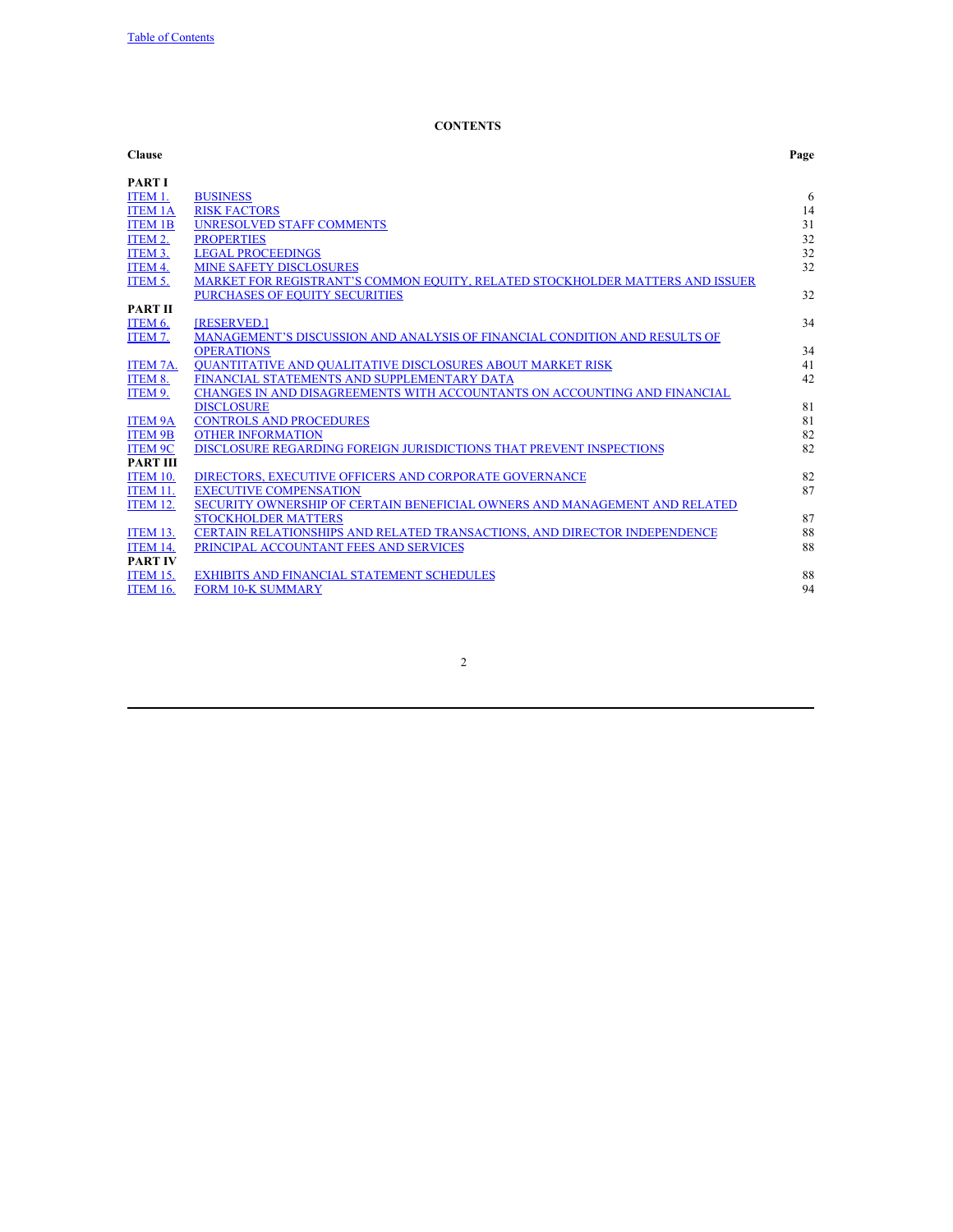## **SPECIAL NOTE REGARDING FORWARD-LOOKING STATEMENTS**

This Annual Report on Form 10-K (this "Annual Report") contains forward-looking statements. We intend such forward-looking statements to be covered by the safe harbor provisions for forward-looking statements contained in Section 27A of the Securities Act of 1933, as amended, or the Securities Act, and Section 21E of the Securities Exchange Act of 1934, as amended, or the Exchange Act. All statements other than statements of historical facts contained in this Annual Report, including statements relating to the benefits of the Business Combination (as defined herein), the future financial performance of the post-combination company following the Business Combination, the impact of the COVID-19 pandemic on our business, changes in the market for our services, changes in applicable laws or regulations; the inability to launch new services and products or to profitably expand into new markets, and the possibility that we may be adversely affected by other economic, business and/or competitive factors. These statements involve known and unknown risks, uncertainties and other important factors that may cause our actual results, performance or achievements to be materially different from any future results, performance or achievements expressed or implied by the forward-looking statements.

In some cases, you can identify forward-looking statements by terms such as "may," "will," "should," "expect," "plan," "anticipate," "could," "intend," "target," "project," "contemplate," "believe," "estimate," "predict," "potential", or "continue" or the negative of these terms or other similar expressions. The forward-looking statements in this Annual Report are only predictions. We have based these forward-looking statements largely on our current expectations and projections about future events and financial trends that we believe may affect our business, financial condition and results of operations. These forward-looking statements speak only as of the date of this Annual Report and are subject to a number of important factors that could cause actual results to differ materially from those in the forward-looking statements, including the factors described under the sections in this Annual Report titled "Risk Factors" and "Management's Discussion and Analysis of Financial Condition and Results of Operations."

Moreover, we operate in an evolving environment. New risk factors and uncertainties may emerge from time to time, and it is not possible for management to predict all risk factors and uncertainties.

You should read this Annual Report and the documents that we reference in this Annual Report completely and with the understanding that our actual future results may be materially different from what we expect. We qualify all of our forward-looking statements by these cautionary statements. Except as required by applicable law, we do not plan to publicly update or revise any forwardlooking statements contained herein, whether as a result of any new information, future events, changed circumstances or otherwise.

Unless otherwise stated or the context otherwise requires, references in this Annual Report to the "Company," "AerSale," "we," "us," "our" and similar terms refer to AerSale Corporation (f/k/a Monocle Holdings, Inc.) and its consolidated subsidiaries.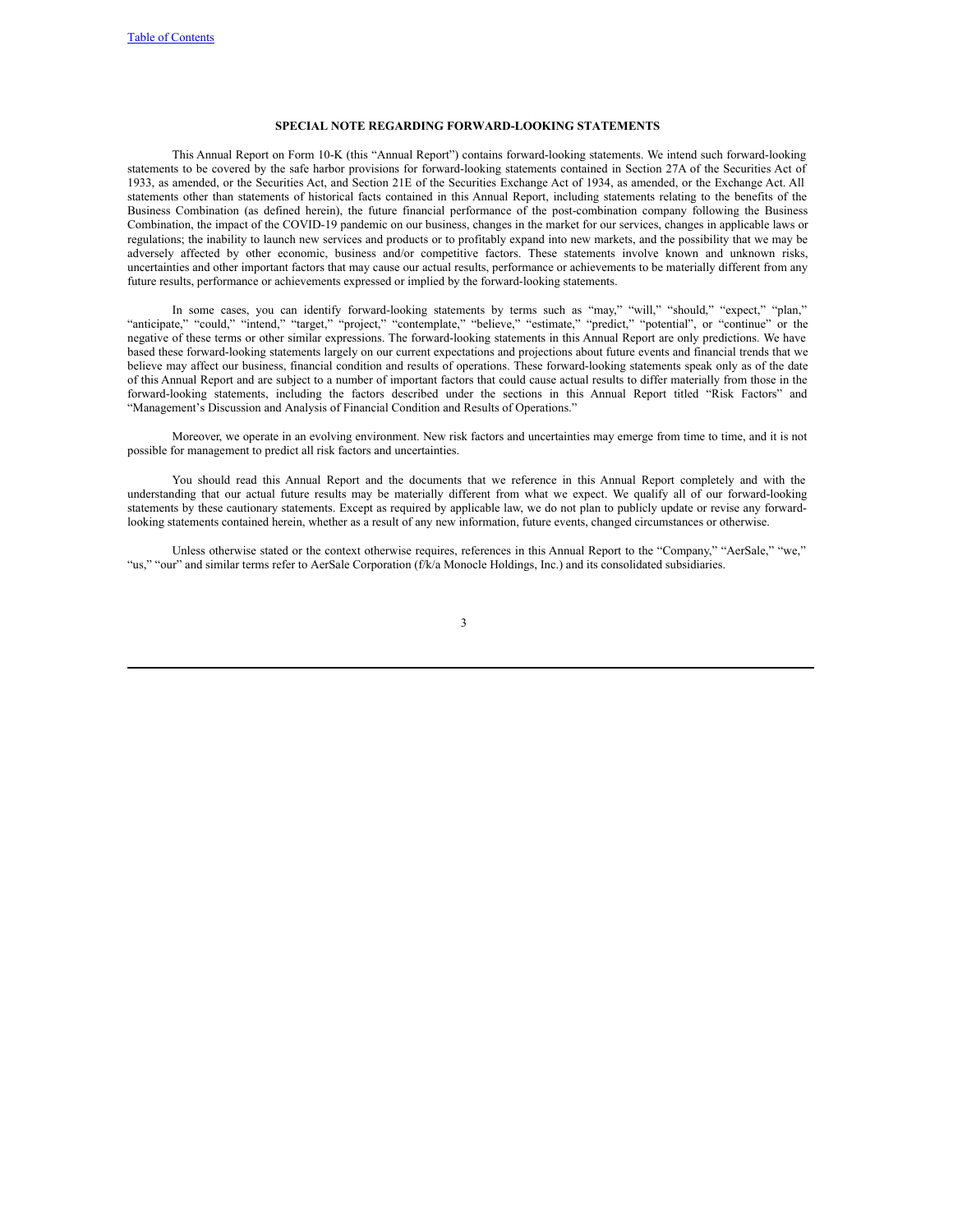# SUMMARY RISK FACTORS

Our business is subject to numerous risks and uncertainties, including those described in Part II Item 1A. "Risk Factors" in this Annual Report on Form 10-K. You should carefully consider these risks and uncertainties when investing in our ordinary shares. The principal risks and uncertainties affecting our business include the following:

## **Risks Related to AerSale's Business and Industry**

- the COVID-19 pandemic has had a material adverse impact on our business, operating results, financial condition and liquidity;
- factors that adversely impact the commercial aviation industry;
- reduction in demand for aircraft maintenance and repair services, used aircraft and aircraft engines and aircraft leasing and sales;
- the fluctuating market value of our products;
- our ability to repossess mid-life commercial aircraft and engines ("Flight Equipment") when a lessee defaults;
- success at our maintenance, repair and overhaul ("MRO") facilities is dependent upon continued outsourcing by the airlines;
- shortage of skilled personnel or work stoppages;
- loss of services from key employees;
- risks from any improper conduct by our employees, agents, subcontractors, suppliers, business ventures or joint ventures in which we participate;
- limitations on employee compensation and stock buy backs pursuant to the CARES Act;
- the inability to obtain certain components and raw materials from suppliers;
- the highly competitive nature of the markets we operate in;
- risks associated with our international operations;
- the risks from business acquisitions and integration of new businesses acquired;
- the unique risks we encounter by supplying equipment and services to the U.S. government;
- market fluctuations or an economic downturn could negatively impact our results of operations and liquidity needs;
- our business could be negatively impacted by cyber or other security threats or disruptions;
- the significant capital expenditures that may be required to keep pace with technological developments in our industry.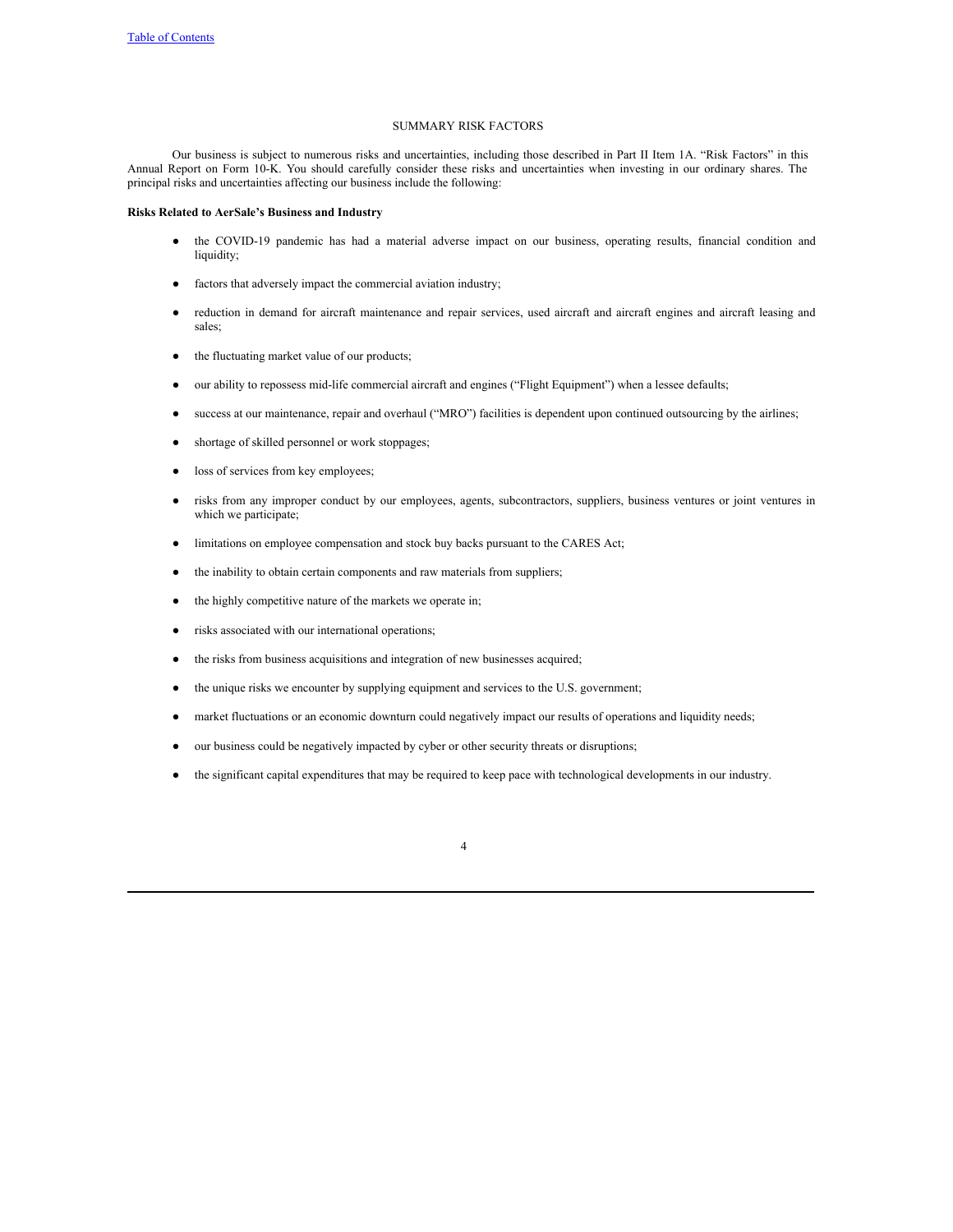- disruptions in supply chain;
- potential insolvency of any of our customers;
- the ability to continue to lease facilities at favorable rates;
- lack of ownership of certain intellectual property and tooling that is important to our business;
- our dependence on our facilities, which are subject to physical and other risks that could disrupt production;

## **Strategic and Financial Risks**

- our dependence on continued availability of financing to manage our business and to execute our business strategy, and unavailability of additional financing on terms acceptable to us;
- our failure to comply with the covenants in the documents governing our existing and future indebtedness could materially adversely affect our financial condition and liquidity;
- further consolidation of customers and suppliers in our markets;
- possible goodwill and other asset impairments;
- interest rate risk from elimination of the London Inter-bank Offered Rate ("LIBOR") as a benchmark interest rate;

# **Legal and Regulatory Risks**

- we are subject to significant government regulation and may need to incur significant expenses to comply with new or more stringent government regulation;
- the liens of Flight Equipment could exceed the value of such Flight Equipment;
- the extensive environmental requirements with which we must comply;
- current or future regulatory proceedings or litigation including product liability, intellectual property disputes and other claims not adequately covered by insurance
- global climate change, or by legal, regulatory or market responses to such change;

## **Risk Factors Related to our Common Stock**

- depressed stock price as a result of substantial future sales of our common stock, or the perception in the public markets that these sales may occur;
- the fact that we do not intend to pay dividends on our common stock for the foreseeable future;

## **General Risk Factors**

- risks related to being a public company; and
- acts of terrorism or acts of God.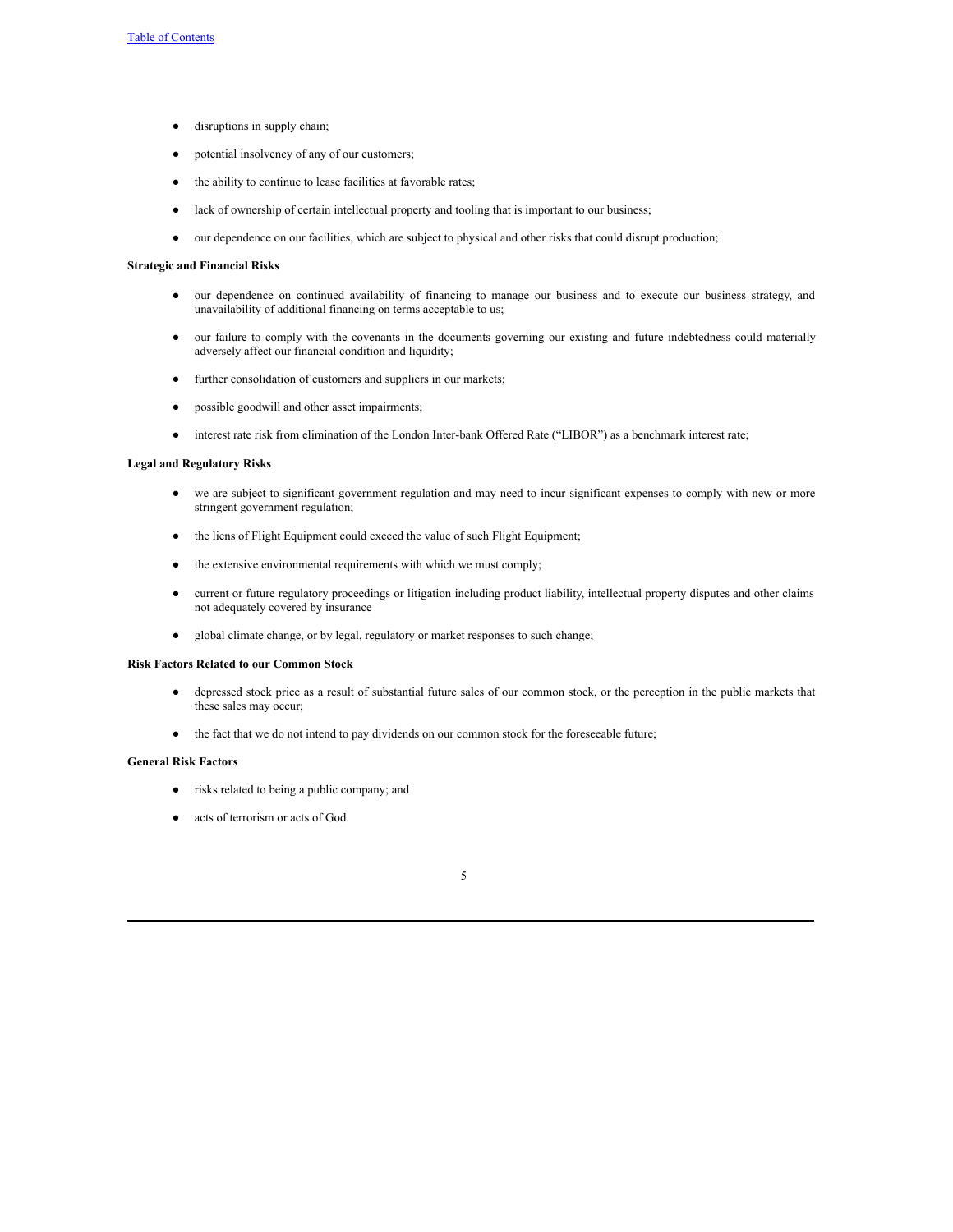## **ITEM 1 BUSINESS**

## **Corporate History and Background**

Monocle Acquisition Corporation ("Monocle") was initially formed on August 20, 2018 for the purpose of effecting a merger, share exchange, asset acquisition, stock purchase, recapitalization, reorganization or similar business combination with one or more businesses.

On December 22, 2020, (the "Closing Date"), Monocle consummated the previously announced business combination pursuant to that certain Amended and Restated Agreement and Plan of Merger, dated September 8, 2020 (the "Merger Agreement") by and among Monocle, AerSale Corporation (f/k/a Monocle Holdings Inc.), a Delaware corporation (the "Company"), AerSale Aviation, Inc. (f/k/a AerSale Corp.), a Delaware corporation ("AerSale Aviation"), Monocle Merger Sub 1 Inc., a Delaware corporation ("Merger Sub 1"), Monocle Merger Sub 2 LLC, a Delaware limited liability company ("Merger Sub 2"), and Leonard Green & Partners, L.P., a Delaware limited partnership, solely in its capacity as the initial Holder Representative (as defined in the Merger Agreement). The transactions contemplated by the Merger Agreement are referred to herein as the "Merger" or the "Business Combination" and in connection therewith, Monocle merged with and into us, whereby we survived the merger and became the successor issuer to Monocle by operation of Rule 12g-3 under the Securities Exchange Act of 1934, as amended (the "Exchange Act").

Upon the consummation of the Merger: (a) Merger Sub 1 was merged with and into Monocle, with Monocle surviving the merger as a wholly-owned direct subsidiary of the Company (the "First Merger"), and (b) Merger Sub 2 was merged with and into AerSale Aviation, with AerSale Aviation surviving the merger as a wholly-owned indirect subsidiary of the Company (the "Second Merger"). In connection with the closing of the Business Combination (the "Closing"), AerSale Aviation changed its name from "AerSale Corp." to "AerSale Aviation, Inc." and the Company changed its name from "Monocle Holdings Inc." to "AerSale Corporation." Immediately following the Merger, the Company contributed all of its ownership in Monocle to AerSale Aviation which continued as a wholly owned subsidiary of the Company.

#### **Overview**

Our mission is to provide full-service support to owners and operators of mid-life commercial aircraft who lack the infrastructure and/or expertise to cost effectively maintain such aircraft during the second half of their operating life through their retirement from service. By providing a one-stop shop that integrates multiple service and product offerings, we save our customers time and money, while providing value to our shareholders through our operating efficiency. We were founded in 2008 by Nicolas Finazzo and Robert B. Nichols as a platform to serve the aviation aftermarket. In early 2010, we partnered with private equity firm Leonard Green & Partners, L.P. to scale our business and finance the creation of a purpose built and fully integrated aviation company. Since our founding, we have established a global footprint and scalable platform for growth.

Our business is comprised of two reporting segments: Asset Management Solutions and Technical Operations ("TechOps"), which, taken together, provide comprehensive support to owners and operators of used commercial aircraft.

#### *Asset Management Solutions*

Our Asset Management Solutions segment, which represented approximately 68% of our revenue during the fiscal year ended December 31, 2021, and 47% of our revenue during the fiscal year ended December 31, 2020, acquires mid-life commercial aircraft and engines ("Flight Equipment") from airlines and leasing companies as feedstock to support our business activities. Asset Management Solutions activities include the sale and lease of aircraft and engines, as well as the disassembly of these assets for component parts (used serviceable material, "USM") that can be utilized to support third-party sales and lower the cost to maintain our portfolio of leased assets. Our aircraft and engines generally provide highly customized full-service, short-term lease support, where an operator is provided with a turn-key piece of Flight Equipment that can meet customer's specific needs. Our business model provides an alternative to the supply of new aircraft, engines and parts traditionally sold by original equipment manufacturers ("OEMs"), or delivered new and leased by pure-play aircraft and engine leasing companies. Because we have created the infrastructure to market through alternative channels, we are able to maximize financial returns on Flight Equipment by cost-effectively placing such assets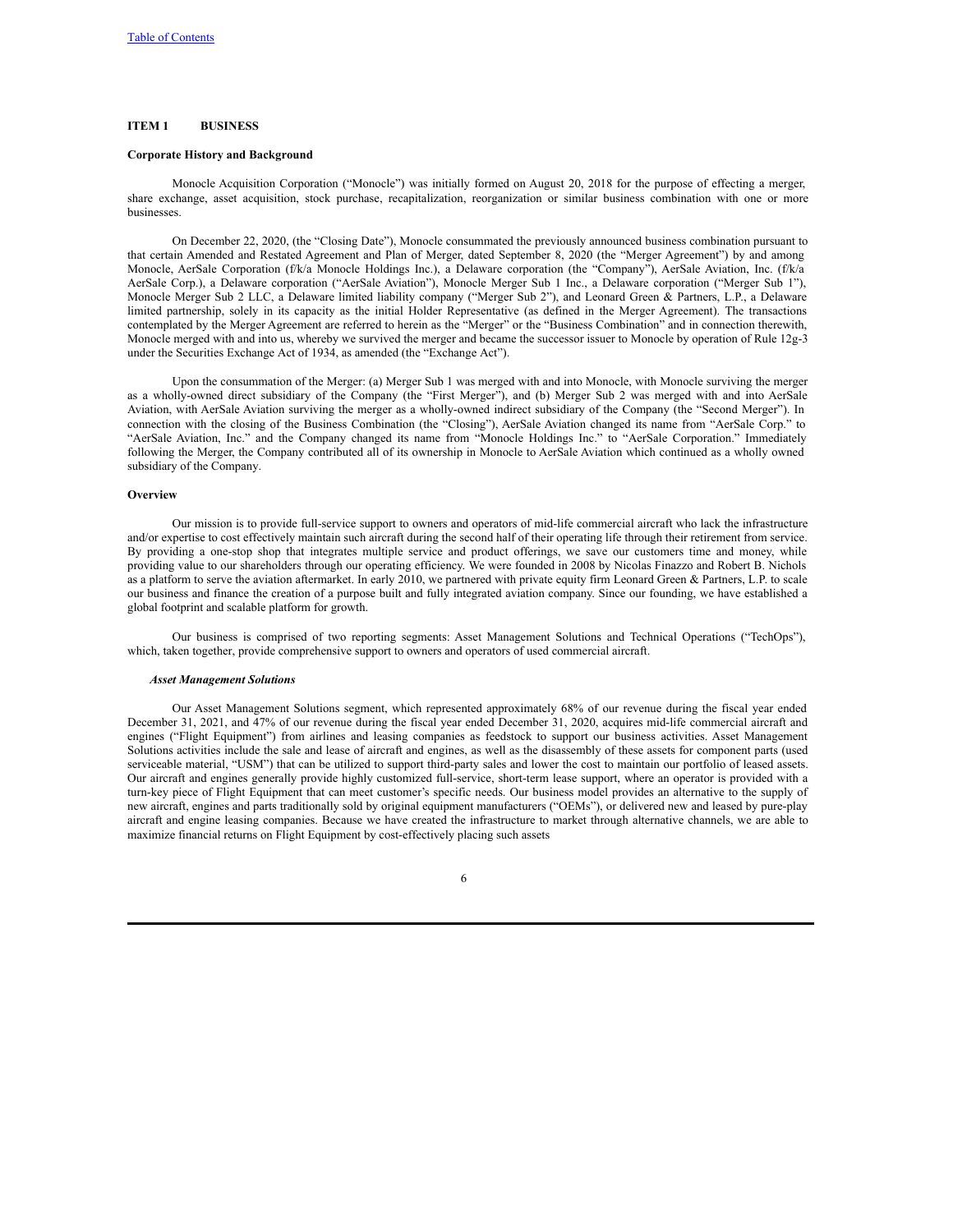in the secondary market for the balance of their operating life, and upon retirement from service, extracting their greatest residual value by disassembling Flight Equipment assets to the piece-part level for re-use as USM. We do this by utilizing our integrated business units to maximize the sum of each asset's alternative revenue streams, ranging from their sale or lease as whole operating assets, down to utilizing their collective individual components to serve as USM feedstock or to lower our leasing and MRO operating costs. We also offer our integrated Asset Management Solutions services to third-party clients who lack the expertise and/or infrastructure to optimize their Flight Equipment investments. We lease engines and airframes primarily as a means of extracting value from the remaining operating life of an asset prior to disassembly for USM parts. We focus primarily on highly customized aircraft leases or short-term engine leasing where we can demand a lease premium; and utilize our USM and MRO capabilities to fully meet all maintenance needs, which allow us to fully monetize collected maintenance reserves. After disassembly, we utilize the pieces as low-cost spare parts feedstock to support our various other business segments, including USM part sales, and in conjunction with our third-party maintenance operations. Consequently, the vast majority of aircraft and engines that we have acquired have ultimately been disassembled for their USM parts once the full value of their remaining operating life has been extracted.

# *TechOps*

Our TechOps segment, which represented approximately 32% of our revenue during the fiscal year ended December 31, 2021, and 53% of our revenue during the fiscal year ended December 31, 2020, provides nose-to-tail maintenance, repair and overhaul ("MRO") services on the most popular commercial aircraft, engines and components, that serve the passenger, cargo, and government sectors. Through our collective U.S.-based MRO facilities, we provide extensive maintenance and modification services for aircraft and their individual components. Our aircraft facilities located in Goodyear, Arizona, and Roswell, New Mexico, feature approximately 650,000 square feet of hangar space, from which we provide high-quality airframe MRO services, structural modification, conversions, and flight system upgrades, including disassembly and re-cycling operations for retiring aircraft. We additionally offer convenient long-term storage capacity for up to 650 aircraft in ideal dry-desert conditions.

At the individual component level, our facilities located in Miami, Florida, Rio Rancho, New Mexico, and Memphis, Tennessee, collectively offer specialized component MRO capabilities and services covering hydraulics, composites, pneumatics, fuel systems, electromechanical assemblies, interiors, painting, flight controls, nacelles, and landing gear for passenger, cargo and military aircraft applications.

Our TechOps segment leverages its robust engineering team to provide highly specialized technical support to our MRO facilities, as well as developing advanced technical repairs, modifications and products, which we market under the tradename "Engineered Solutions." This business unit includes the design, manufacture, and installation of new products, systems, and services that can enhance aircraft performance, safety, and service life at lower costs than traditionally expensive OEM products and services. Engineered Solutions also serves to lower the cost of Flight Equipment ownership with savings on MRO-related expenses, including compliance with mandatory and market-driven equipment upgrades. These cost-saving solutions are approved by the Federal Aviation Administration ("FAA") under a Supplemental Type Certificates ("STCs"), which provides us with the unique ability to perform these modifications. We use our FAAapproved Parts Manufacturing Authority ("PMA") to integrate third party components in developing our STC solutions. We have also obtained approval from various foreign regulatory authorities to validate our STCs and PMA products for use by operators outside of the United States.

One example of our Engineered Solutions is our AerSafe ® product line. We designed and received FAA approval to market AerSafe ® as a solution for compliance with an FAA mandate to mitigate aircraft fuel tank flammability on Boeing and Airbus aircraft. AerSafe ® has also been approved for installation on certain aircraft models that are regulated by the European Aviation Safety Agency ("EASA") and the National Civil Aviation Agency of Brazil.

#### *Competitive Strengths*

Our competitive strengths are focused on institutionalized processes to drive profitability by maximizing Flight Equipment values across the second half of their life-cycle. We believe our data-driven approach, highly attuned staff, proprietary analytical tools, and formalized decision-making processes give us a unique platform to drive value within the aviation aftermarket.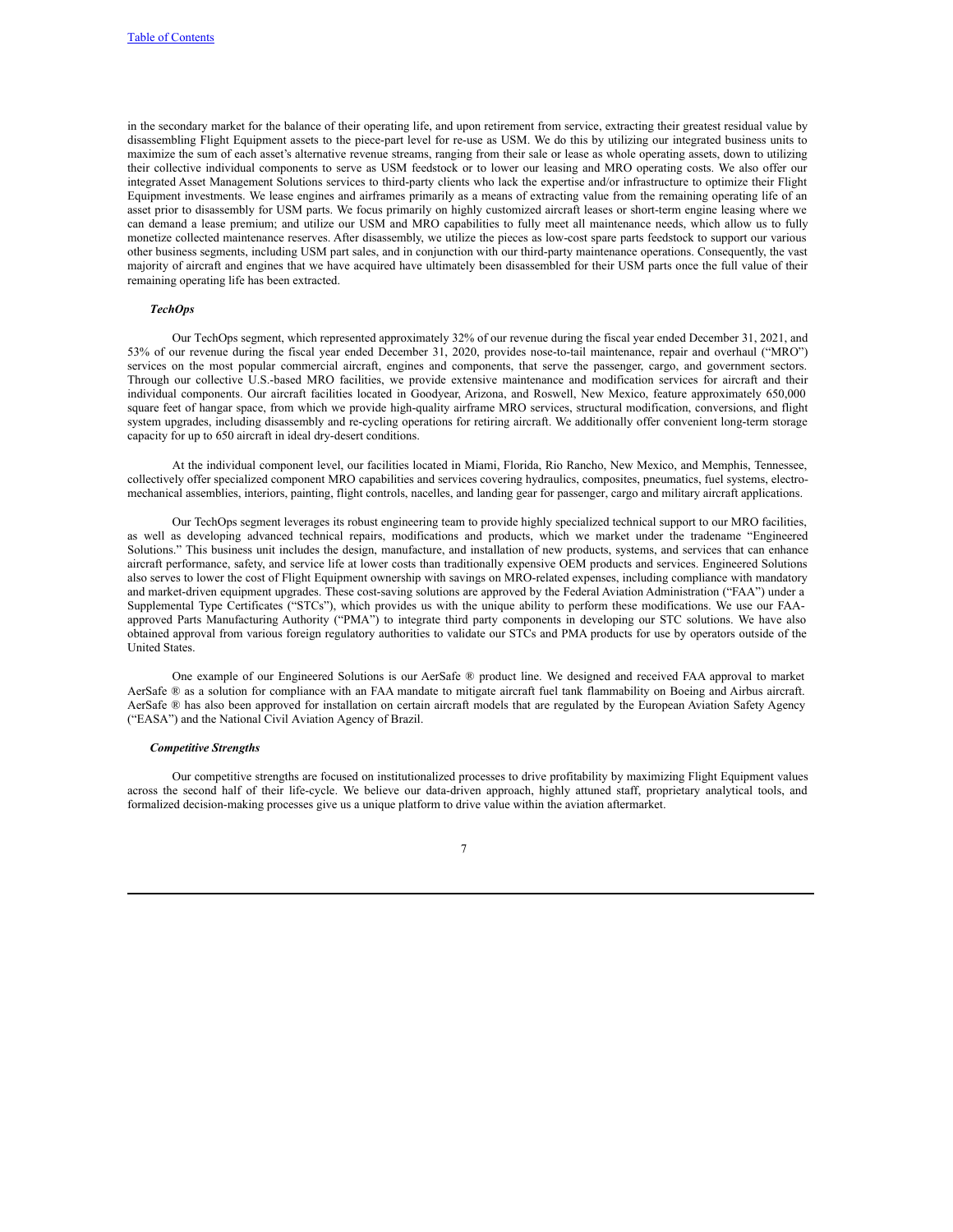Our ability to provide cost saving alternatives to support our customers across the entire range of Flight Equipment, from whole aircraft down to the individual component parts level, is crucial to our ability to drive value and profitability. By offering a comprehensive suite of products and services, we are able to enjoy a competitive edge in the marketplace as a "one-stop" source for full aircraft, engine and USM spare parts support, bundled with comprehensive MRO solutions. This integration of services facilitates significant cross-selling opportunities among our various business units, as many of our customers depend on the products and services provided by both our Asset Management Solutions and TechOps business segments. In totality, the breadth of these capabilities allows us to optimally service our customers' needs, providing them increased fleet flexibility while reducing fleet downtime. Similarly, these capabilities lower the cost of ownership of our own Flight Equipment. At the same time, our participation in upstream aircraft and engine transactions also provides valuable market insights regarding operating fleet trends that feed our key downstream supply and demand modeling inputs, informing our MRO and USM parts investment decisions.

As a consistent source of aftermarket USM parts, we provide our customers a safe and widely-accepted low-cost alternative to purchasing new OEM replacement parts. Our ability to cost-efficiently source USM parts through aftermarket Flight Equipment acquisitions and lease portfolio retirements enables us to profitably monetize aircraft and engines that otherwise would have limited economic benefit as an operating whole asset. We are additionally able to leverage our component MRO capabilities to extend the serviceable life of many USM components and systems. Consequently, our ability to increase our USM return to service yield reduces our associated return to service expenses and serves to drive incremental margin on USM part sales, while also lowering the cost of replacement parts required to maintain our portfolio aircraft and engines.

We have a competitive advantage over most of our MRO competitors of being one of the select aviation aftermarket companies that has the necessary technical and operational resources to hold FAA "unlimited" repair station ratings for both our airframe and component MRO operations. These comprehensive FAA ratings are no longer granted; however, our unlimited ratings were "grandfathered" in among our longstanding MRO subsidiary companies. This enables us to fast track the implementation of certain new MRO capabilities through an established FAA approved 'self-certification' procedure, while avoiding the typically longer approval leadtimes associated with standard FAA repair station capability certification. Consequently, we believe our ability to efficiently innovate and bring to market new proprietary repairs and modifications for both aircraft and their components meaningfully enhances our responsiveness to the evolving needs of our customers, while also giving us the flexibility to pursue a significantly wider range of market growth opportunities.

#### *Growth Strategies*

We intend to pursue opportunities that are well aligned with our existing capabilities and which will continue to differentiate our business.

- *Broaden MRO Capabilities.* We will utilize our FAA "unlimited" repair station licenses to develop new capabilities, while augmenting brand loyalty with a growing range of MRO services to support our customers' needs. The MRO segment is accretive to our Asset Management Solutions business and provides incremental opportunities to supplement our MRO customers with Flight Equipment and USM spare parts once we have established an initial MRO service relationship.
- *Expand Our Government Presence.* Many of the commercial aircraft and engines for which we provide products and services have equivalent or derivative aircraft and engine platforms that are used by various branches of the military and civilian government agencies. As government funding is stable and uncorrelated with the commercial aviation cycle, we view this as an important growth market. We intend to increasingly focus on capturing additional USM parts sales in addition to MRO service opportunities, directly with these government customers, or through subcontracting arrangements with government contractors.
- *Introduce New Engineered Solutions*. Our Engineered Solutions offerings provide a critical value-add for customers through the introduction of proprietary alternative products, repairs and modifications which we develop to enhance aircraft performance, reliability, safety, regulatory compliance, service life and cost-of-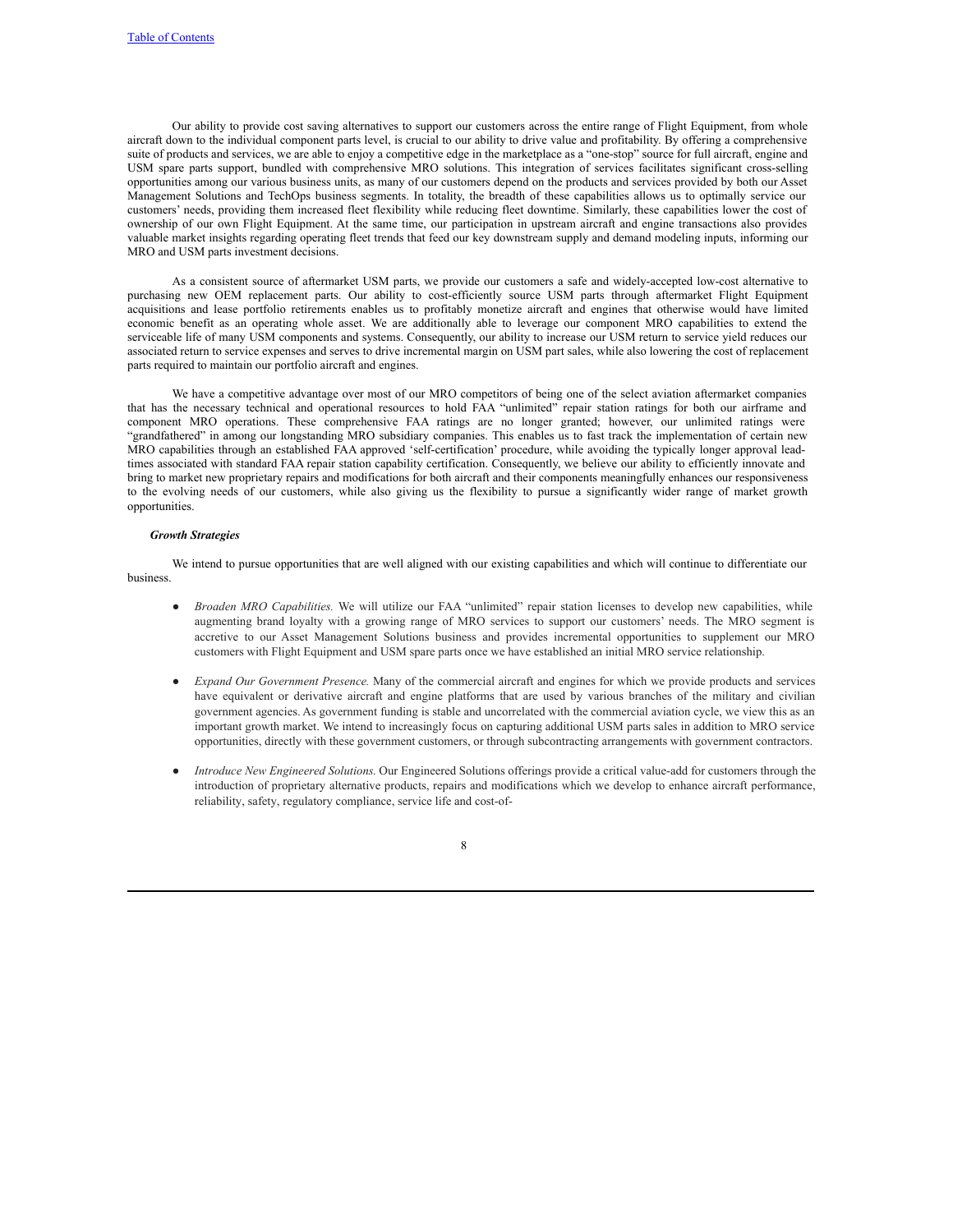ownership economics. The breadth of services and capabilities that we provide our extensive customer base promotes our early identification and development of new solutions to address their evolving needs. We will continue to invest in new Engineered Solutions that create value for our customers and are accretive to the expansion and profitability of our MRO operations. We believe that we are well positioned to develop and market these solutions given our deep knowledge of maintenance intensive mid-life aircraft, our broad range of engineering and MRO capabilities, and our extended market reach as a global provider of Flight Equipment sales, leasing, MRO and USM parts sales.

- *Expand Our Geographical Footprint*. We believe the growth in the international aviation sector represents a compelling opportunity to leverage our existing capabilities to serve a broader set of foreign aircraft owners, operators, OEMs and MRO customers. As international fleets continue to grow in size and age in both established and emerging markets, we expect to play an increasing role in supplying Flight Equipment spares, MRO support, and USM parts to burgeoning markets that currently lack a mature infrastructure to meet this demand.
- *Pursue Strategic Acquisitions*. Our business has grown organically and through acquisitions since our founding. We have a proven track record of successfully expanding our capabilities through acquisitions, including our acquisition of Great Southwest Aviation (rebranded as AerSale - Roswell) in 2010, Aero Mechanical Industries (rebranded as AerSale Landing Gear Solutions) in 2015, Goodyear Maintenance Facility in 2017 (rebranded as AerSale – Goodyear), Avborne Accessory Group (rebranded as AerSale Component Solutions) in 2018, Qwest Air Parts in 2019 and Aircraft Composite Technologies (rebranded as AerSale AeroStructures) in 2020. We will continue to evaluate opportunities to acquire businesses that meet our financial return profile and execute on these transactions where there is an opportunity to enhance our value proposition by integrating the operations of such businesses into our existing offerings of products and services.

#### **Customers**

We sell to more than 1,000 customers worldwide. Non-U.S. customers accounted for approximately 61% of our total revenue for 2021. Our principal customers are comprised of domestic and foreign passenger airlines, cargo operators and governmental agencies. We also sell our products and services to a broad range of companies that provide aftermarket Flight Equipment support services, including OEMs, MROs, financial sponsors and leasing companies.

We believe that the breadth of our MRO capabilities and supporting services create a compelling customer care and value proposition that fosters brand loyalty, and significantly contributes to the recurring nature of our business. In the year ended December 31, 2021, six of our top ten customers by revenue had been customers for five years or more, and 45% of revenue from our top 100 customers were sales utilizing more than one of our service offerings.

We primarily use the US Dollar as our functional currency in all markets in which we operate in order to reduce our foreign currency market risk.

### **Sales and Marketing**

We employ a sales force of 43 individuals. We utilize a matrixed marketing approach, where our individual business segments dedicate resources to market directly to their respective customer audience, while our regional sales specialists co-market our combined product and service offerings to clients within their territories. Given the technical nature of our business, business unit-specific technical staff frequently participate in marketing presentations and campaign developments in support of marketing initiatives spanning the sale, lease and MRO of aircraft, engines and their components.

We primarily market and sell our products and services through our direct sales force. On occasion, we utilize contract services to assist in specific client-targeted sales efforts. In addition, we utilize foreign representation in certain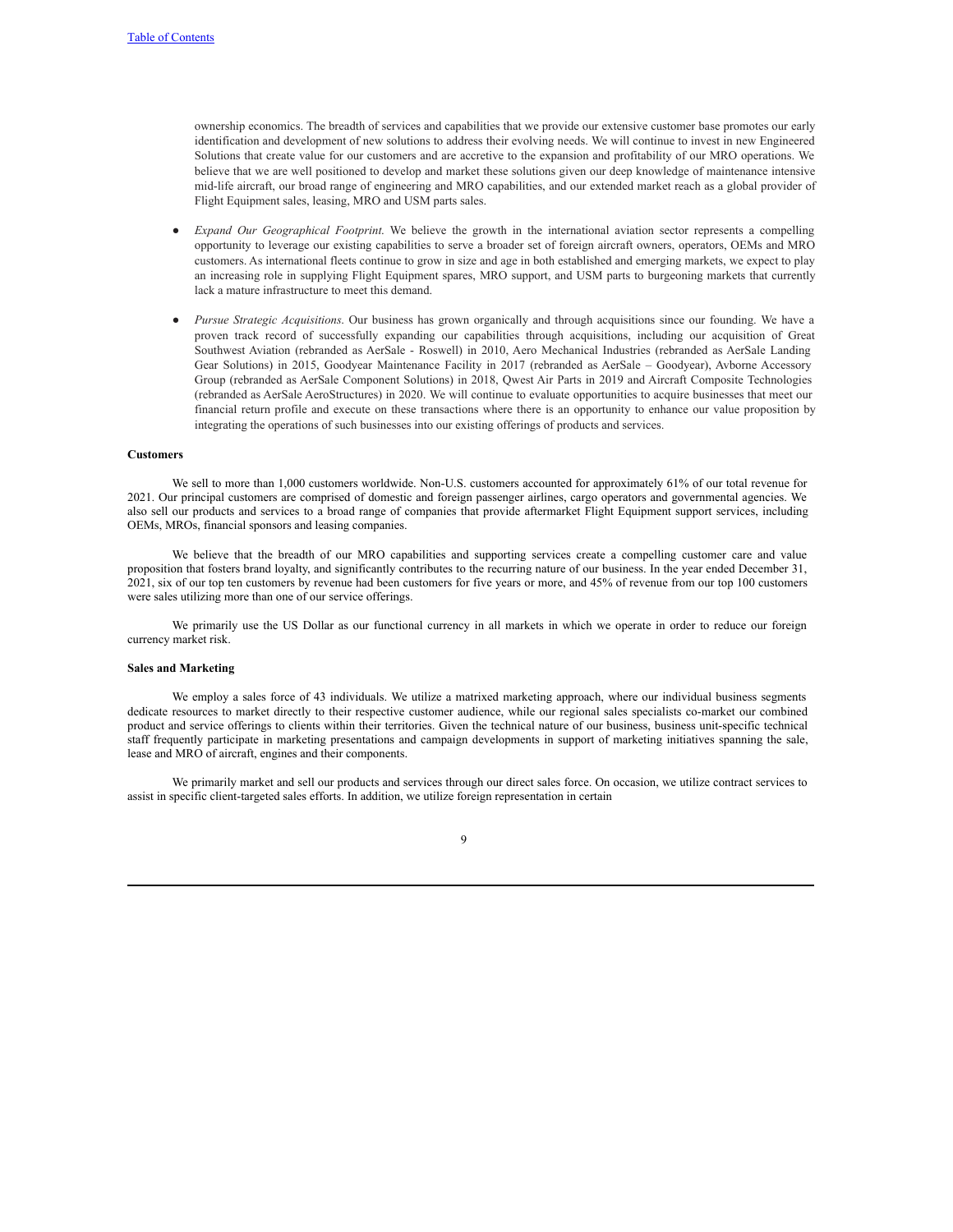regional markets outside of the United States. We augment our direct customer marketing efforts with industry event sponsorships, conference participation, press release broadcast, web site promotion and social media initiatives, in addition to trade publication announcements, advertising and periodic article contributions.

#### **Research and Development**

We embrace a customer centric approach to supporting our clients with new value-add products and services designed to enhance Flight Equipment performance, lower the cost of maintenance, improve reliability and extend service life, while reducing the associated cost-of-ownership. Key initiatives to support our customers' reduced cost of ownership include reduced down-time, lower cost USM alternatives, Flight Equipment lease versus own options, innovative aircraft modification and upgrade services, and propriety component repair regimes.

Because our customers utilize our entire range of services, from whole aircraft MRO through individual component MRO, we frequently receive valuable insights as to evolving customer needs and desires. These inputs are regularly provided to our senior managers and technical personnel to identify and quantify opportunities for developing new products and services. Where the business case warrants, our engineers and technicians are tasked to develop, test and introduce new Engineered Solutions, including proprietary repairs not identified in existing repair manuals, and STCs for new products designed to provide value to our customers.

Our ability to bring new Engineered Solutions to market is made possible through our in-depth knowledge of the requirements promulgated by respective airworthiness regulatory agencies like the FAA, in addition to non-mandatory recommendations issued by OEMs. The engineering and regulatory authority certification process varies widely by product application and region, and we look to contract with third-party manufacturers and/or channel partners on an as-needed basis to assist in obtaining certain regulatory agency approvals.

We believe that our "unlimited" airframe and component FAA repair station certifications, PMA authority, and deep technical expertise position us to efficiently identify and implement new Engineered Solutions and proprietary component repairs, which is an important differentiator of our business.

#### **Competition**

The aviation aftermarket is highly competitive with many participants, including Flight Equipment OEMs, MROs, airlines, aircraft and engine leasing companies, financial sponsors, USM sales organizations, and other independent manufactures and service providers. The vast majority of participants compete within smaller subsets of our broader products and services offerings. Frequently, our competitors specialize in one or a limited number of areas within the following segments: aircraft MRO, engine MRO, Engineered Solutions, aircraft leasing, engine leasing, USM part sales, and asset management. Further, many component MROs specialize in a small subset of repairs related to specific components or materials, such as composites, pneumatics, hydraulics, electronics, landing gear, wheels and brakes, and auxiliary power units.

Consumers of aftermarket Flight Equipment products and services typically make buying decisions based on a variety of factors including quality, pricing, availability, provider reputation, technical specification, prior operating history, turnaround time, geographic location and financial terms.

Our Asset Management Solutions segment competitors include AAR Corp., AerCap, Delta Air Lines, Inc., GA Telesis, LLC, Kellstrom Aerospace, Heico Corporation, Willis Lease Finance Corp. and Air Transport Services Group, LLC, while competitors to our TechOps segment include AAR Corp., Aviation Technical Services, Inc., HAECO Americas, MRO Holdings, Inc., ST Engineering North America, Air Transport Services Group, LLC, Delta Air Lines, Inc., TransDigm Group, MTU Aero Engines, Woodward, Inc., and Lufthansa Technik AG. Though our product and service offerings include certain aircraft and engine leasing activities, we do not view large pure-play aircraft and engine leasing companies as core competitors, as those companies are primarily centered around cost of capital and financial securitization products, and frequently choose to divest mid-life assets as they lack the technical and mechanical capabilities to deal with assets that have exited the OEM warranty periods.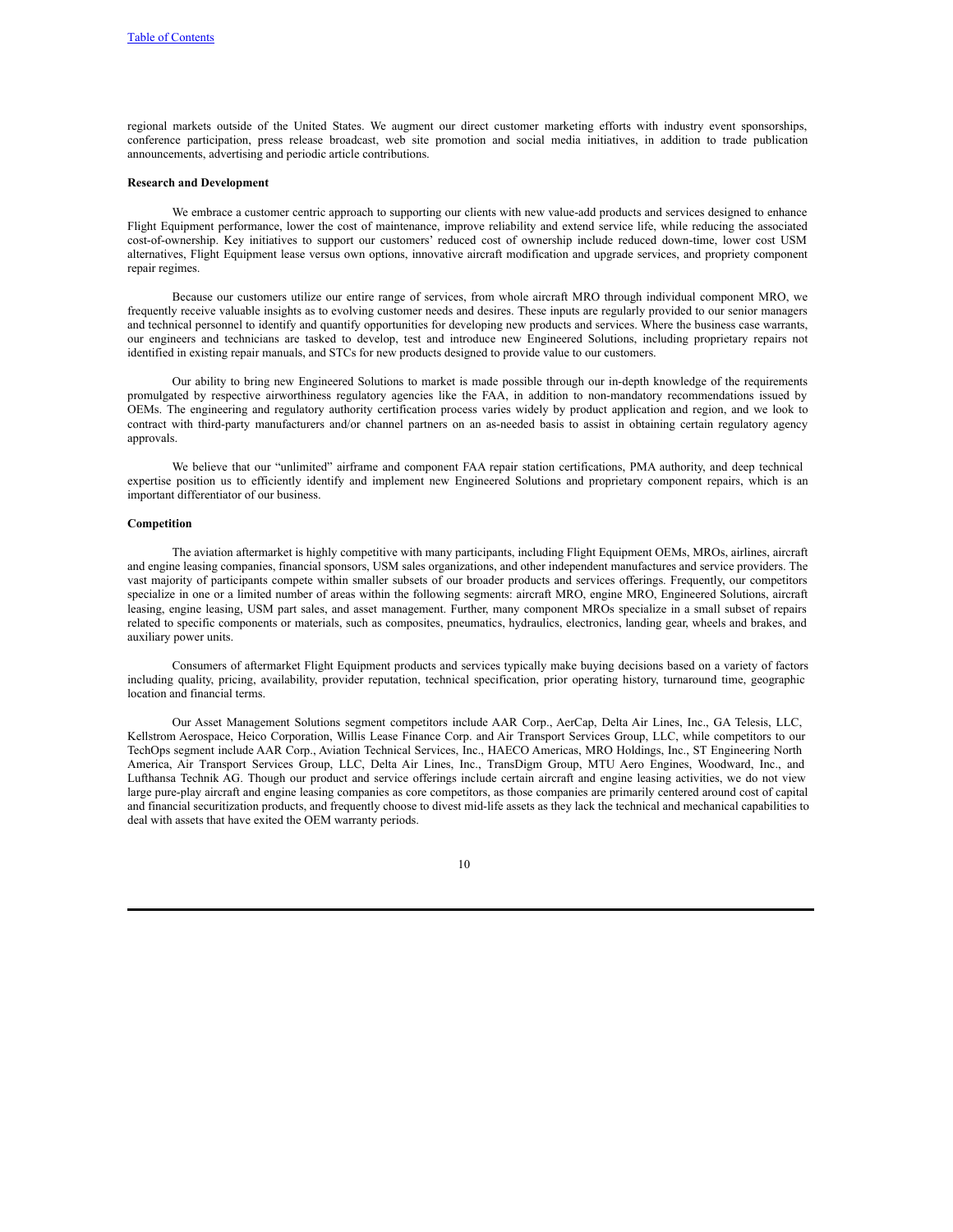Certain of our competitors have substantially greater marketing, financial, technical and infrastructure resources than we do, and may additionally provide complementary sales and services capabilities that we do not currently offer. As a result, certain of our competitors may be able to deliver a broader range of aftermarket Flight Equipment products and services at more attractive pricing. As such, we choose to target services and products where our synergic capabilities provide us a competitive advantage and allow us to be more responsive to the evolving needs of mid-life aircraft owners, operators, MROs and financial sponsors. We believe that the market insights, technical capabilities and financial expertise that we bring together through our Asset Management Solutions and TechOps offerings are particularly well suited to meet the comprehensive needs of mid-life Flight Equipment customers, with a fuller range of value-added products and services than most of our competitors.

## **Government Regulation**

The FAA regulates the manufacture, repair and operation of all aircraft, including engines, components and parts, operated in the United States, to ensure that all aircraft and aviation equipment are continuously maintained in proper condition for safe operation. Similar rules and regulatory authorities exist in other countries. The inspection, maintenance and repair procedures for the various types of aircraft and equipment are prescribed by these regulatory authorities and can be performed only by certified repair facilities utilizing certified technicians. Certification and conformance are required prior to installation of Flight Equipment components, including aircraft release into operating service. We operate six FAA/EASA certified repair stations, in addition to holding various other international airworthiness authority approvals, which are repair station facility specific. Our repair station facilities are required by the FAA to hold pertinent certification approvals for the products and MRO services that we provide for our customers, and we are required to adhere to all relevant FAA rules and regulations as a condition to maintaining those certifications.

Certain of our Engineered Solutions include products that are authorized by the FAA through issuance of STC approval for their respective application. Others involve proprietary repairs that we develop internally in compliance with authorities granted by the FAA under our "unlimited" repair station licensing for applicable airframe and engine component categories. We facilitate the production of certain of our Engineered Solutions through the manufacture of new parts in accordance with our FAA approved PMA certifications, as well as the manufacture of certain new replacement parts under our FAA repair station authorities. We also employ FAA certified personnel called Designated Airworthiness Representatives and Designated Engineering Representatives, to facilitate our MRO operations through the development and regulatory approval of specialized airframe and component designs, repairs, modifications, and installations. We rely on these FAA approvals to market our Engineered Solutions to third parties, as well as to utilize them on our own Flight Equipment. We believe the depth of technical and operational qualifications required to attain these FAA regulatory approvals constitute a significant barrier for competitors looking to compete with our Engineered Solutions offerings. One such product that is nearing STC is our offering designated as AerAware. AerAware™ is an Advanced Enhanced Flight Vision System ("EFVS") solution that enables a pilot to 'see' through low visibility conditions by presenting advanced imaging technology along with real time aircraft primary flight systems data on an Elbit Systems/Universal Avionics SkyLens™ Head Wearable Display (HWD). The FAA has assigned STC project number ST16454AT-T for AerAware™, indicating the agency's acceptance of AerSale's STC application and the commencement of the STC certification process.

The FAA requires that aircraft operators maintain detailed records that log the utilization and condition of certain aircraft and engine life-limited parts. The FAA also requires that various maintenance routines be performed and documented on certain airframe and engine components at regular intervals based on utilization and/or time. Maintenance may also be required following certain types of events (e.g. foreign object damage, extreme heat, hard landings, etc.). Further, the FAA and certain other airworthiness authorities can at any time introduce new rules and regulations that may impact our business. In order to proactively mitigate the effects of prospective future rulings and amendments, as well as to position our business segments to potentially benefit from them, we diligently monitor FAA publications and industry trade groups in an effort to obtain as much advance notice as possible concerning future regulatory mandates.

As we pursue sales of products and services directly to the U.S. government or through its contractors, we may also be subject to various laws and regulations governing pricing and other factors. Historically, government regulations have had no material adverse effect on our business and results of operations.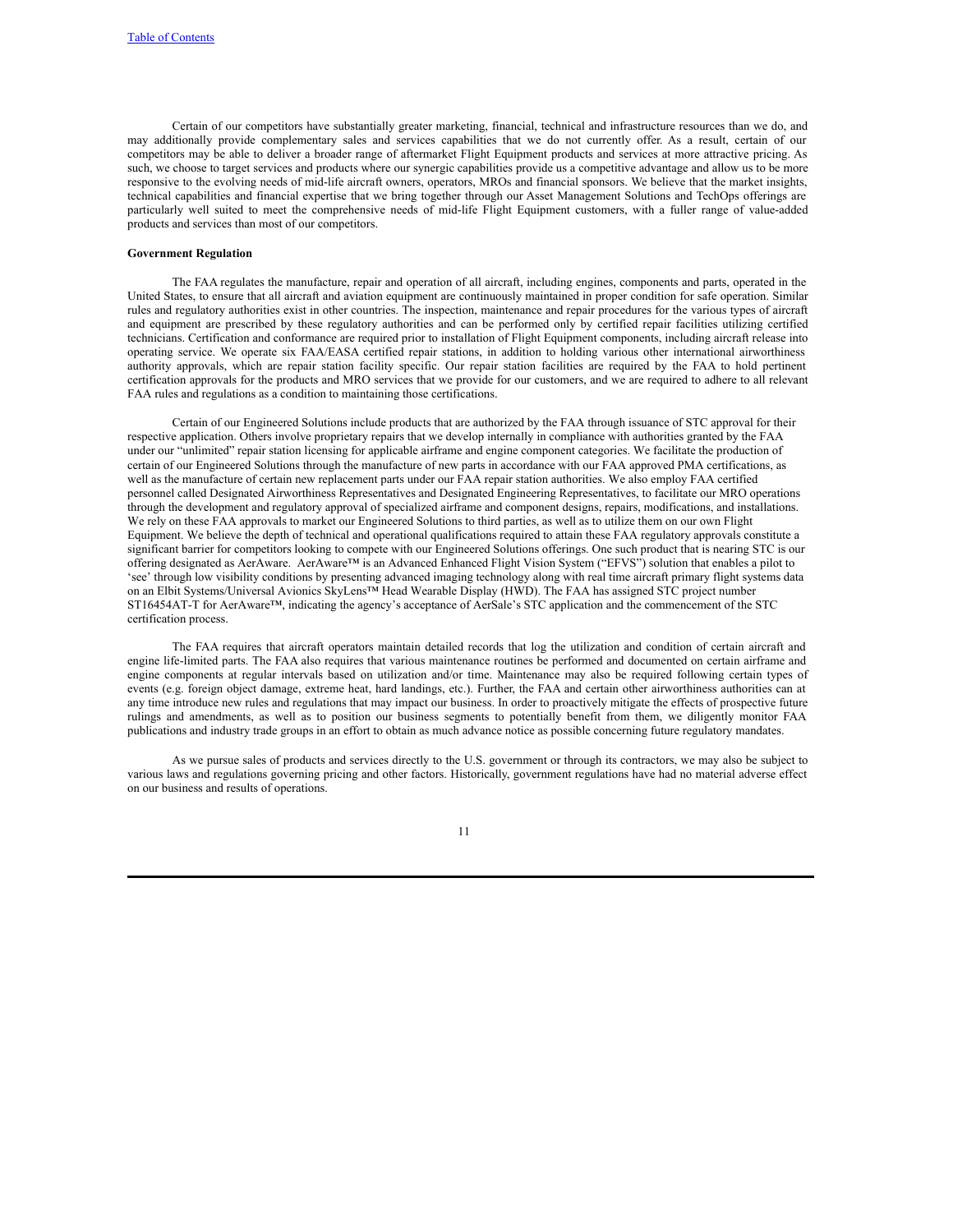# **Intellectual Property**

We believe our brand recognition is an important differentiator, and we maintain trademarks on "AerSale", and on certain branded product offerings (e.g.; AerSafe ® active through 2031, AerTrak ® active through 2024).

While we hold no patents, we significantly benefit from an extensive array of proprietary intellectual property pertaining to market intelligence, transactional data history, and price modelling techniques, in addition to a wide range of product design, engineering, manufacturing, repair, modification and MRO procedures.

Our Engineered Solutions are trade secrets comprised of internally developed proprietary products and repair regimes. As such, our Engineered Solutions are exclusively available through our business or third parties that we authorize. While our competitors may be able to develop similar alternatives to our Engineered Solutions offerings, we believe that our deep understanding of mid-life aircraft markets and technologies, combined with our ability to expedite the introduction of new Engineered Solutions to the market, uniquely positions us to increase our market share in this sector.

Though our proprietary market intelligence, transactional data history, price modelling techniques, and Engineered Solutions expertise are subject to misappropriation or obsolescence, we believe we have adequately institutionalized systems and procedures to prevent such occurrences. These measures include adoption of continuous improvement methodologies developed to maintain the integrity of our intellectual property holdings, in addition to the innovation of new techniques, products and processes designed to enhance our existing offerings in response to future market developments.

#### **Human Capital Resources**

As of February 17, 2022, we employed 509 full-time employees worldwide, none of which are subject to a collective bargaining agreement. Approximately 98% of our employees are based in the United States. In addition to our full-time employees, we also employ approximately 359 contract workers, the majority of whom are located at our airframe maintenance facilities where they provide us with flexible staffing to meet customer demand.

Our success is highly dependent upon our ability to maintain a workforce with the skills necessary for our businesses to succeed. We require highly skilled personnel in multiple areas, including engineering, project management, aircraft technicians, information technology, cybersecurity, business development and strategy, and management.

In order to attract and retain highly skilled employees, we are committed to ensuring a safe and healthy work environment, offering competitive compensation and comprehensive benefit programs, creating great career opportunities, and building an engaging, inclusive environment where all employees are treated with dignity and respect.

#### **Health and Safety**

We have established safety and awareness programs in each AerSale facility. To maintain and enhance the safety of our employees, we promote a culture of continuous improvement and individual accountability. Each AerSale MRO facility has developed an Environmental Policy and Procedures Manual in compliance with applicable federal, state, and local environmental laws and regulations.

We use an annual goal setting process to drive injury rate improvements, and our injury rate reduction goal is a performance metric that is reported to all of our employees.

The safety of our employees has been a priority throughout the COVID-19 pandemic. Our facility response teams, formed early in the pandemic, implement processes and procedures to ensure compliance with applicable government-imposed health and safety-related operating restrictions, enhance the safety of our facilities, protect the health of our employees, and monitor trends in infection rates at locations where we have facilities.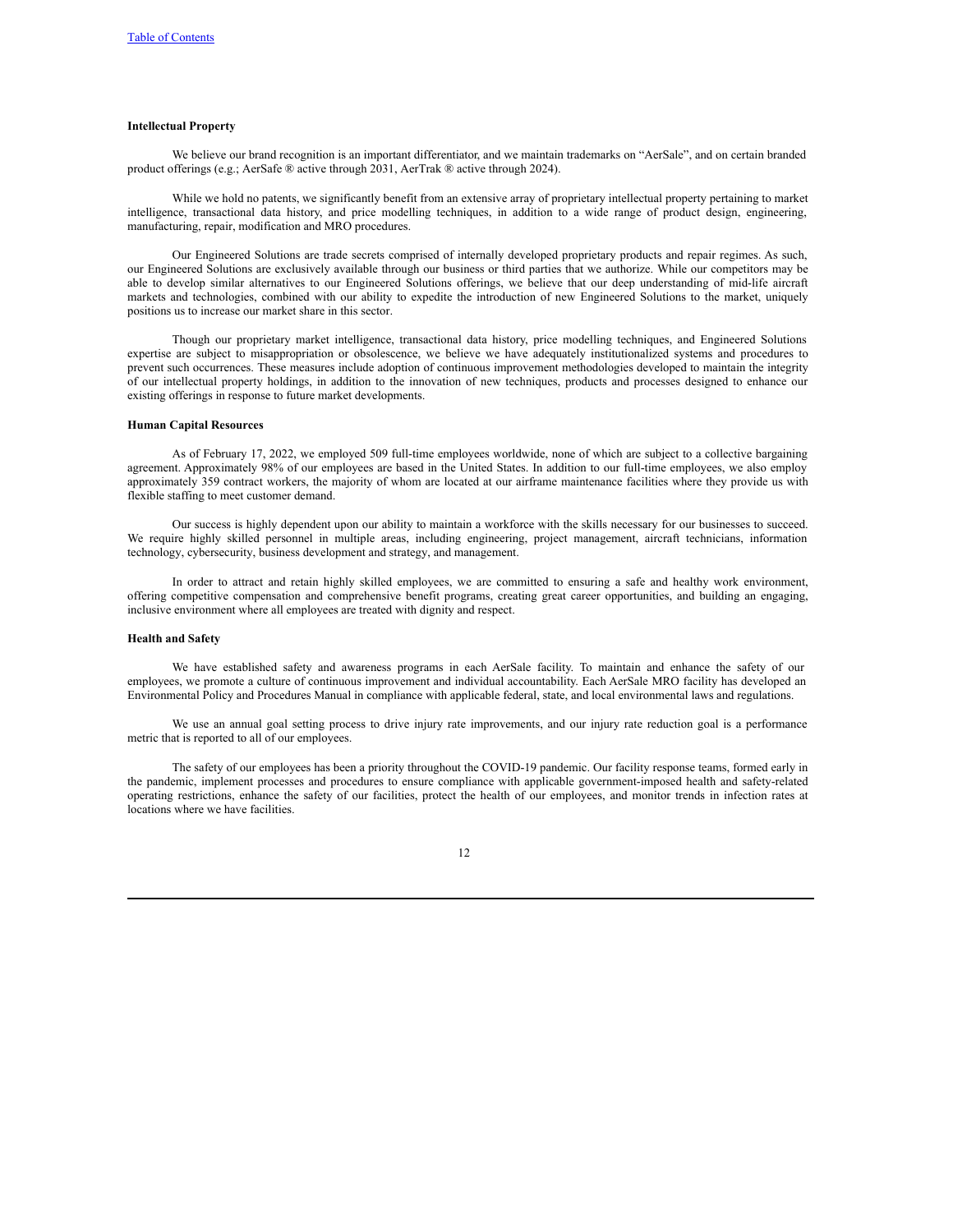We continue to enforce COVID-19 health and safety protocols and have implemented protocols to address actual and suspected cases of COVID-19 affecting our employees and comply with contact tracing and quarantine requirements. Throughout the pandemic, we have been communicating regularly with our employees and screening and monitoring their well-being with safety checks at each facility upon arrival.

#### **Talent Management and Career Development**

At AerSale, our talent management & career development programs prepare our employees for a rewarding and challenging experience. We want to ensure that each of our employees has the tools they need to succeed in their current role, while preparing them for the next step in their career. Management and Leadership curriculums are tailored based on each facility's unique needs as well as the individuals' needs. Our employees are encouraged to take advantage of our tuition reimbursement program to obtain professional and technical certifications or toward degree programs related to their career track. Our annual talent and performance review allows AerSale's management team to identify emerging talent in the organization and develop a succession plan. By evaluating our workforce and needs we are able to provide opportunities for growth and professional fulfillment.

#### **Diversity and Inclusion**

We are a proud Equal Opportunity Employer. For over a decade, we have created employment opportunities in diverse communities. We believe that diversity is key to our success, and we foster a culture of inclusion. By creating an environment where employees feel embraced and appreciated, we believe that our employees will be motivated to excel and contribute to our continued success. We are confident that in leveraging our employee's differences we can innovate and remain competitive in a dynamic and demanding industry.

We have a firm commitment to diversity and inclusion in our recruiting, hiring and promotion practices. Minority and female employees are encouraged to participate in career days, job fairs and programs in the communities in which we do business. As of December 31, 2021, the Company's employee base includes 23.1% females and 48.50% minorities. We actively engage in recruiting fairs and efforts at various training institutions, especially those that have high minority and diverse enrollment rates. We conduct an annual assessment of diversity efforts to measure progress toward established goals. Every manager and leader is responsible for upholding these values and supporting the goals under our affirmative action plan.

#### **Environmental Matters**

Our business, operations and facilities are subject to numerous stringent federal, state and local environmental laws and regulation by government agencies, including the Environmental Protection Agency. Among other matters, these regulatory authorities impose requirements that regulate the emission, discharge, generation, management, transportation and disposal of hazardous materials, pollutants and contaminants, govern public and private response actions to hazardous or regulated substances which may be or have been released to the environment, and require us to obtain and maintain licenses and permits in connection with our operations. This extensive regulatory framework imposes significant compliance burdens and risks on us. Although management believes that our operations and our facilities are in material compliance with such laws and regulations, due to future changes in these laws, regulations or interpretations thereof, or the nature of our operations, or regulatory enforcement actions which may arise, we may be required to make significant additional capital expenditures to ensure ongoing compliance and/or engage in remedial actions.

Certain of our facilities, including facilities acquired and operated by us or one of our subsidiaries, have at one time or another been under active investigation for environmental contamination by federal or state agencies. We are frequently indemnified by prior owners or operators and/or present owners of the facilities for liabilities which we incur as a result of these investigations and the environmental contamination found which pre-dates our acquisition of these facilities, subject to certain limitations. For our Goodyear, AZ facility, we also maintain an environmental impairment liability policy that provides coverage for certain liabilities associated with the clean-up of on-site and off-site pollution conditions, as well as for resulting bodily injury or property damage to third-parties, in each case, to the extent not otherwise indemnified. If we are required to pay the expenses related to environmental liabilities because neither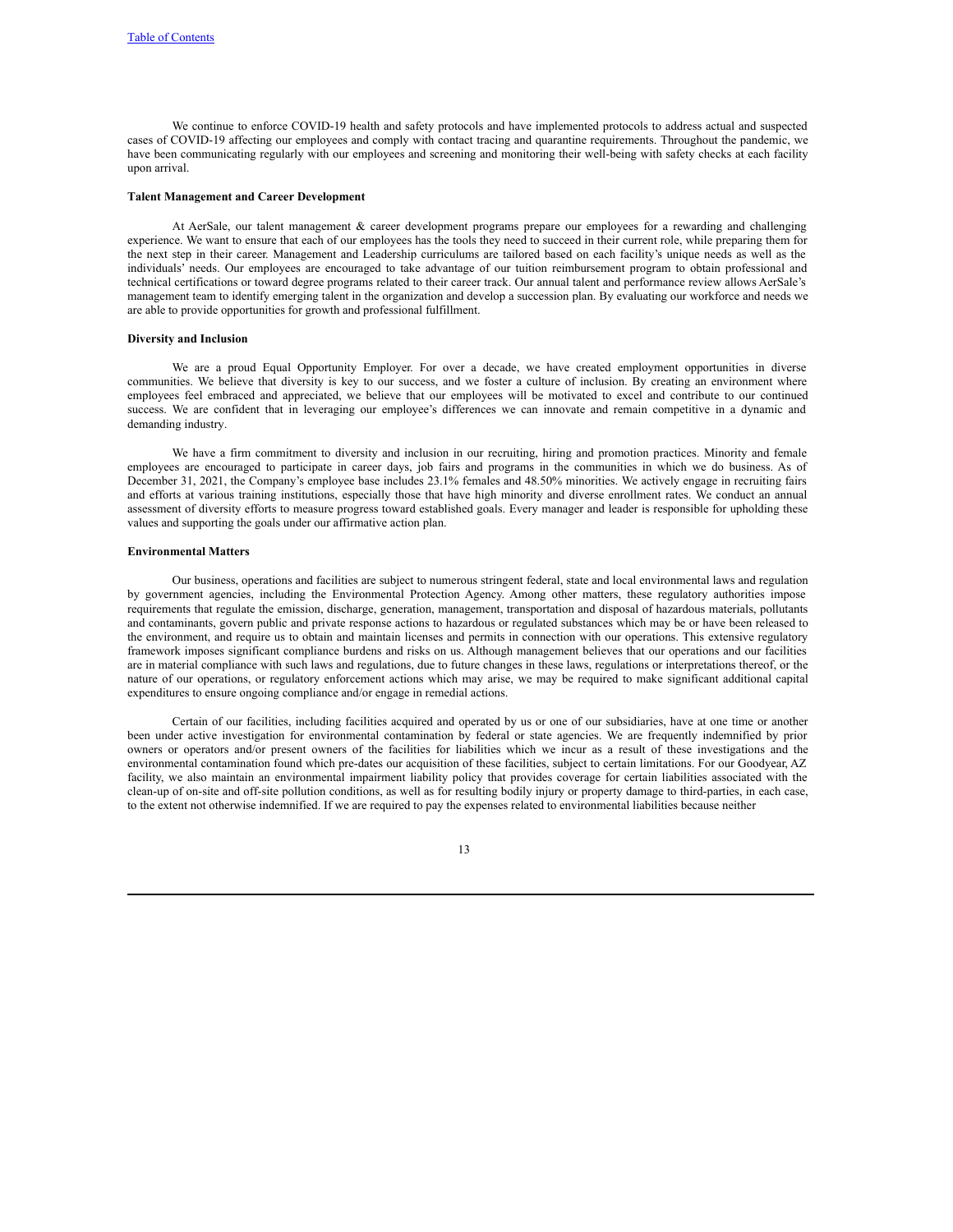indemnification nor insurance coverage is available, these expenses could have an adverse effect on our business and results of operations.

#### **Available Information**

In addition to the information about us and our subsidiaries contained in this Annual Report on Form 10-K, information about us can be found on our website at www.aersale.com. We have a written Code of Business Conduct and Ethics that applies to our directors, officers and employees, including our principal executive officer, principal financial officer, principal accounting officer or controller, or persons performing similar functions. A copy of the code is posted on our website at www.aersale.com/about/investor-relations. In addition, we intend to post on our website all disclosures that are required by law or Nasdaq Stock Market rules concerning any amendments to, or waivers from, any provision of our Code of Business Conduct and Ethics. Our website and information included in or linked to our website are not part of this Annual Report on Form 10-K.

Our annual reports on Form 10-K, quarterly reports on Form 10-Q, current reports on Form 8-K and amendments to those reports filed or furnished pursuant to Section 13(a) or 15(d) of the Exchange Act, are available free of charge through our website as soon as reasonably practicable after they are electronically filed with or furnished to the Securities and Exchange Commission, or SEC. Additionally, the SEC maintains an internet site that contains reports, proxy and information statements and other information. The address of the SEC's website is www.sec.gov.

#### **ITEM 1A RISK FACTORS**

You should carefully consider the risks and uncertainties described below and the other information in the Annual Report on Form 10-K before making an investment in our common stock. Our business, financial condition, results of operations, or prospects could be materially and adversely affected if any of these risks occurs, and as a result, the market price of our common stock could decline and you could lose all or part of your investment. This Annual Report on Form 10-K also contains forward-looking statements that involve risks and uncertainties. See "Special Note Regarding Forward-Looking Statements." Our actual results could differ materially and adversely from those anticipated in these forward-looking statements as a result of certain factors, including those set forth below.

#### **Risks Related to AerSale's Business and Industry**

## The coronavirus (COVID-19) pandemic has had a material adverse impact on our business, operating results, financial condition, and liquidity, and the duration and extent of the pandemic could prolong or increase the adverse impact.

The COVID-19 pandemic has caused significant volatility in financial and other markets, which has raised the prospect of an extended global recession. The commercial aviation industry, including our operations, has been particularly and adversely impacted by the COVID-19 pandemic. Public health problems resulting from COVID-19 and precautionary measures instituted by governments and businesses to mitigate its spread, including travel restrictions, quarantines, shelter in place directives, and shutting down of non-essential businesses has and continues to contribute to a general slowdown in the global economy, and if it continues for an extended period of time, it could have a material adverse impact to the businesses of our customers, suppliers and distribution partners, and could disrupt our operations. Changes in our operations in response to the COVID-19 pandemic or employee illnesses resulting from the pandemic may result in inefficiencies or delays, including in sales and product development efforts and our manufacturing and supply chain, as well as additional costs related to business continuity initiatives, that cannot be fully mitigated through succession planning, employees working remotely, or teleconferencing technologies. The spread of COVID-19 along with related travel restrictions and operational issues has caused a decrease in the demand for air travel and has resulted in lower demand from civil aviation customers for our products. Passenger airline traffic has declined significantly since March 2020, and we expect to continue to see reduced demand in our non-cargo commercial businesses. Moreover, if the COVID-19 pandemic continues to result in decreased worldwide commercial activity, it could eventually adversely affect the demand for airline cargo services. Reduced numbers of aircraft flying or flight hours negatively impacts the demand for many of our products and services, and any prolonged reduction could materially and adversely affect our business, operating results, financial condition, and liquidity. While the full extent and impact of the COVID-19 pandemic cannot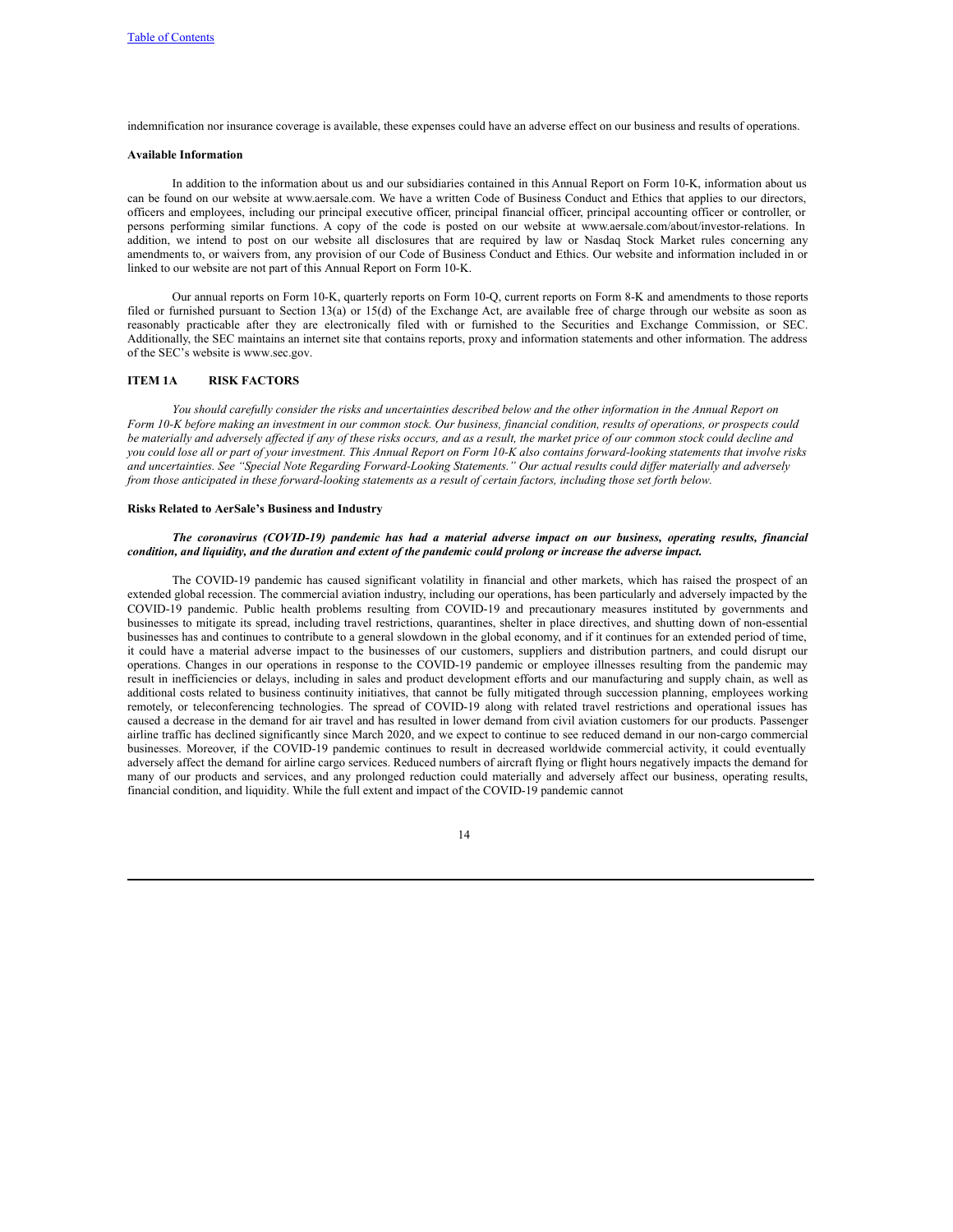be reasonably estimated with certainty at this time, COVID-19 has had a significant impact on our business and the businesses of our customers and suppliers, as well as our results of operations and financial condition, and an extended period of economic disruption could have a material adverse impact on our business, results of operations, access to sources of liquidity and overall financial condition.

In addition, the ongoing COVID-19 pandemic continues to be a rapidly evolving situation mainly due to the recent surge in COVID-19 variants. In November 2021, a new Omicron variant of COVID-19 was detected in multiple countries, including the United States. Public health officials and medical professionals have warned that COVID-19 cases may spike, particularly if vaccination rates do not quickly increase or if additional potent disease variants emerge. It is unclear how long the resurgence due to the recent variants will last or the extent to which they will contribute to an increase in cases, and what safety measures governments will impose in response to such potential resurgences. If cases rise, mask mandates, social-distancing, travel restrictions and stay-at-home orders could be reinstated. Even before the increases in cases due to the Delta and Omicron variants, many individuals remained cautious about resuming activities. The long-term impact of the new variants cannot be predicted at this time, and could depend on numerous factors, including vaccination rates among the population, the effectiveness of COVID-19 vaccines against these variants and the response by governmental bodies and regulators. Given the ongoing and dynamic nature of the circumstances, it is difficult to predict the impact of the COVID-19 pandemic on our business. An extended period of economic disruption could have a material adverse impact on our business, results of operations, access to sources of liquidity and overall financial condition.

Moreover, a prolonged epidemic or pandemic, or the threat thereof, could result in worker absences, lower productivity, voluntary closure of our offices and facilities, travel restrictions for our employees and other disruptions to our business. Any of these could have a material adverse effect on our business, financial condition or results of operations.

We have taken a number of actions in response to the decreased demand for certain products and services as a result of COVID-19, including reducing all non-essential spending. Certain of our facilities have experienced temporary disruptions as a result of the COVID-19 pandemic, and we cannot predict whether any of our facilities will experience more significant disruptions in the future.

We have also taken steps to improve our liquidity, including seeking financial assistance under the Coronavirus Aid, Relief, and Economic Security Act ("CARES Act"). Certain of our subsidiaries received \$16.4 million from the U.S. Treasury Department ("Treasury") through the Payroll Support Program ("PSP1") under the CARES Act, of which \$12.7 million was received prior to December 31, 2020 and the remaining amount was received during the first quarter of 2021. As part of the Payroll Support Extension Law ("PSP Extension Law"), we entered into an agreement with the U.S. Department of the Treasury ("PSP2") on March 4, 2021 and received relief funds of \$5.5 million during 2021. Pursuant to the American Rescue Plan Act of 2021 ("ARP"), we entered into an agreement ("PSP3") with the U.S. Department of the Treasury on April 16, 2021 and received relief funds of an additional \$5.5 million during 2021. In connection with the financial assistance we have received under the Payroll Support Program, we are required to comply with certain provisions of the CARES Act, including the requirement that funds provided pursuant to the Payroll Support Program be used exclusively for the continuation of payment of employee wages, salaries and benefits. In addition, we are subject to provisions prohibiting the repurchase of our securities and the payment of dividends through September 30, 2022, as well as limitations on the payment of certain employee compensation through April 1, 2023. These restrictions may affect our operations and if we do not comply with these provisions, we may be required to reimburse up to 100% of any previously received relief funds. In particular, limitations on compensation may adversely impact our ability to attract and retain senior management or attract other key employees during this critical time. As of December 31, 2021, we were in compliance with all of these provisions.

In addition, we cannot predict the impact that COVID-19 will have on our customers, suppliers, vendors, and other business partners, and each of their financial conditions; however, any material effect on these parties could adversely impact us. The impact of COVID-19 may also exacerbate other risks discussed in this "Risk Factors" section, any of which could have a material effect on us.

#### *Supply chain disruptions could have adverse ef ects on our ability to provide certain services*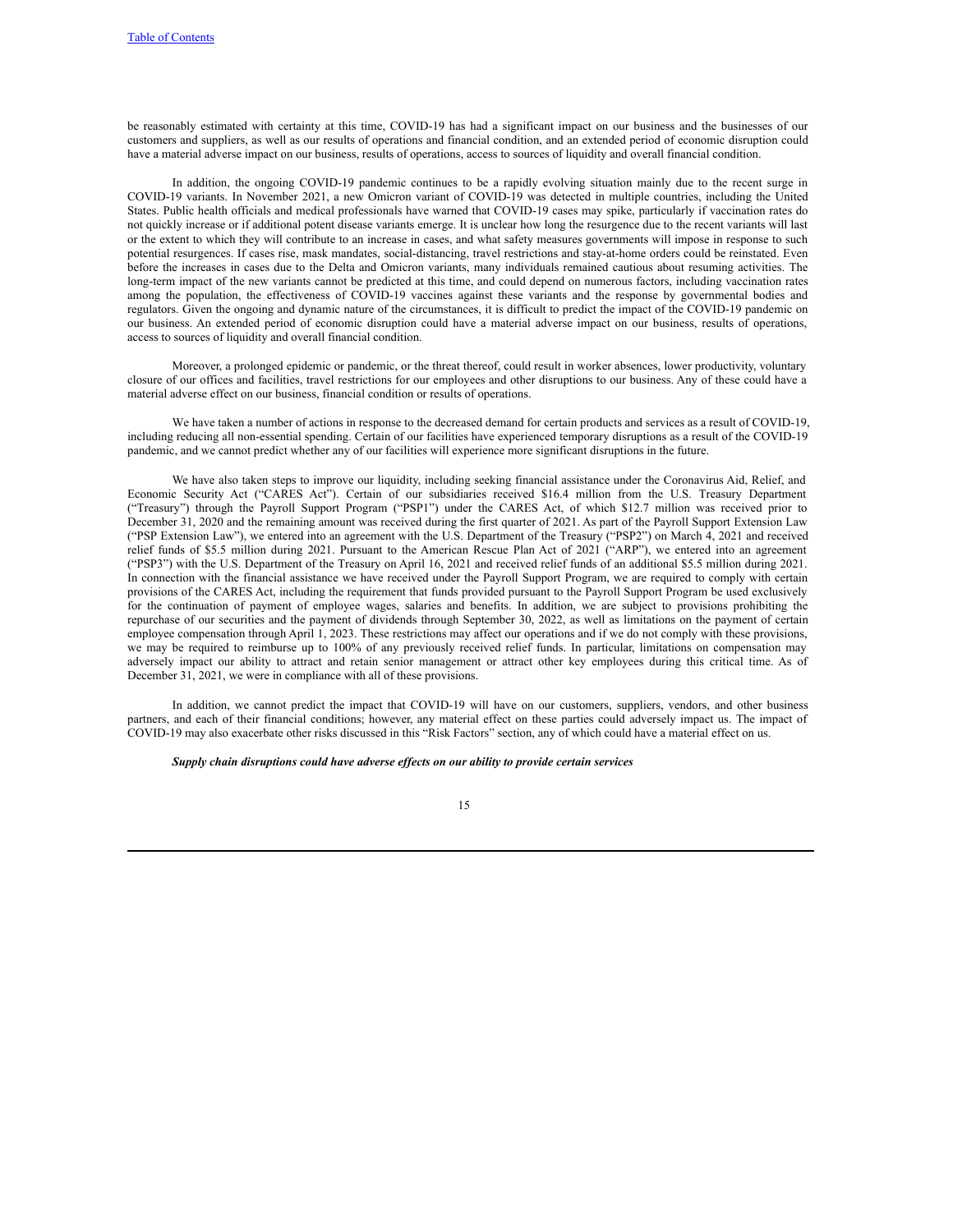We source parts and components for our business from various suppliers around the world. Disruptions to our supply chain and business operations, or to our suppliers' or customers' supply chains and business operations, could have adverse effects on our ability to provide aftermarket support and services.

# *We are af ected by factors that adversely impact the commercial aviation industry.*

As a provider of products and services to the commercial aviation industry, we are generally affected by overall economic conditions of that industry. The commercial aviation industry is historically cyclical and has been negatively affected in the past by geopolitical events, high fuel and oil prices, lack of capital, and weak economic conditions. As a result of these and other events, from time to time certain of our customers have filed for bankruptcy protection or ceased operation. The impact of instability in the global financial markets has led, and may in the future lead, airlines to reduce domestic or international capacity. In addition, certain of our airline customers have in the past been impacted by tight credit markets, which limited their ability to buy parts, services, and Flight Equipment.

A reduction in flight activity of aircraft both in the United States and abroad has resulted in, and may continue to result in, reduced demand for parts support and maintenance activities for the type of aircraft affected. Further, tight credit conditions negatively impact the amount of liquidity available to buy parts, services, and Flight Equipment. A deteriorating airline environment may also result in additional airline bankruptcies, and in such circumstances we may not be able to fully collect outstanding accounts receivable. Reduced demand from customers caused by weak economic conditions, including tight credit conditions and customer bankruptcies, may adversely impact our financial condition or results of operations. A slowdown in the global economy, or a return to a recession, would negatively impact the commercial aviation industry, and may have a material adverse effect on our business, financial condition, liquidity and results of operations.

Our ability to profitably manage mid-life Flight Equipment through the end of its life-cycles depends in part on our ability to successfully source acquisition opportunities of used Flight Equipment on favorable terms to provide feedstock for the sale of USM parts. Our inability to acquire Flight Equipment could adversely affect our financial condition or results of operations. Our business, financial condition, results of operations, and growth rates may be adversely affected by these and other events that impact the aviation industry, including the following:

- deterioration in the financial condition of our existing and potential customers;
- reductions in demand for used Flight Equipment;
- increased in-house maintenance by airlines;
- lack of new and/or USM parts in the marketplace;
- climate change, environmental catastrophes and government regulations implemented to address them;
- the COVID-19 pandemic;
- acts of terrorism;
- future outbreaks of infectious diseases such as the novel coronavirus; and
- acts of God.

Our operating results vary, and comparisons to results for preceding periods may not be meaningful. Due to a number of factors, our operating results may fluctuate, including for the following reasons:

- the COVID-19 pandemic;
- the timing and number of purchases and sales of Flight Equipment;

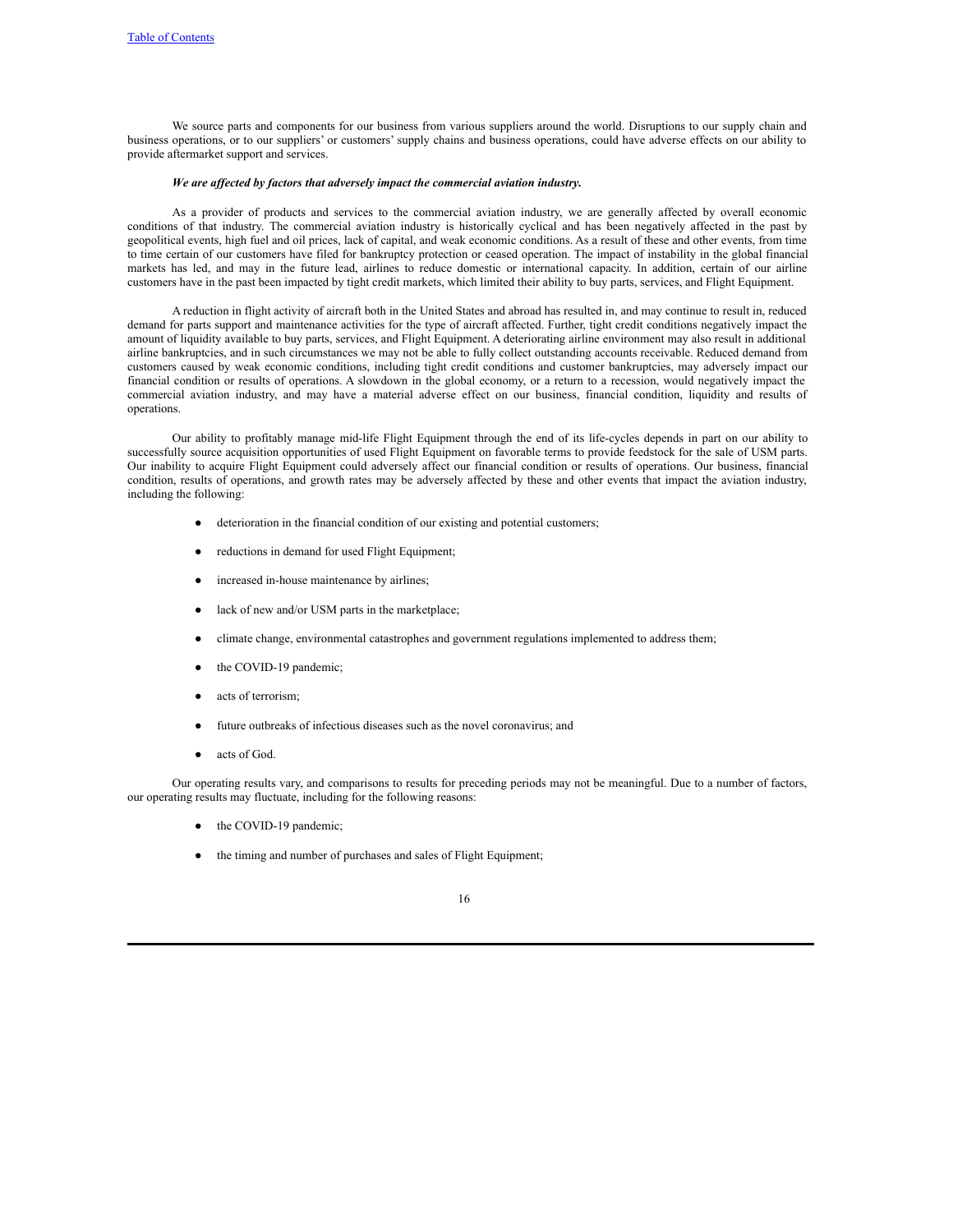- the timing and amount of maintenance reserve revenues recorded resulting from the termination of long term leases, for which significant amounts of maintenance reserves may have accumulated;
- the termination, or announced termination of production, of particular types of Flight Equipment;
- the retirement or announced retirement of particular aircraft models by aircraft operators;
- seasonality of travel;
- the operating history of any particular engine, aircraft or engine or aircraft model; and
- the timing of necessary overhauls of Flight Equipment.

These risks may reduce our Flight Equipment utilization rates, lease margins, maintenance reserve revenues and proceeds from Flight Equipment sales, and may result in higher legal, technical, maintenance, storage, insurance and other costs related to repossession and Flight Equipment being off-lease. As a result of the foregoing and other factors, the availability of Flight Equipment for lease or sale periodically experiences cycles of oversupply and undersupply of given engine or aircraft models. The incidence of an oversupply of Flight Equipment may produce substantial decreases in lease rates and the appraised or resale value of aviation equipment and may increase the time spent and costs incurred to lease or sell Flight Equipment. We anticipate that fluctuations from period to period will continue in the future. As a result, we believe that comparisons to results for preceding periods may not be meaningful, and that results of prior periods should not be relied upon as an indication of our future performance.

#### Market values for our aviation products fluctuate, and we may be unable to recover our costs incurred with respect to engines, *rotable components and other aircraft parts.*

We make a number of assumptions when determining the recoverability of rotable components, engines, and other assets which are on lease, available for lease, or supporting our long-term programs. These assumptions include historical sales trends, current and expected usage trends, replacement values, current and expected lease rates, maintenance expenses, residual values, future demand, and future cash flows. Reductions in demand for these assets or declining market values, as well as differences between actual results and the assumptions we utilize in determining the recoverability of our Flight Equipment could result in impairment charges in future periods, which may have a material adverse effect on our business, financial condition, liquidity and results of operations.

The value of any given aircraft model, or any engine model applicable thereto, can vary significantly based on supply in the market place. Certain types of Flight Equipment may be used in significant numbers by commercial aircraft operators that experience financial difficulties from time to time. If such operators were to go into liquidation or similar proceedings, the resulting over-supply of Flight Equipment from these operators could have an adverse effect on the demand for the affected engine and aircraft types and the values of such Flight Equipment, which may adversely impact our financial condition or results of operations.

## We may not be able to repossess Flight Equipment when a lessee defaults, and even if we are able to repossess the Flight Equipment from a defaulting lessee, we may have to expend significant resources in the repossession of such Flight Equipment and the *subsequent remarketing and re-leasing of the repossessed Flight Equipment.*

When a lessee defaults on its obligations under a lease and does not cure such default in a timely manner, we typically seek to terminate the applicable lease and repossess the leased Flight Equipment. If a defaulting lessee contests the termination and repossession or is under court protection, enforcement of our rights under the lease may be difficult, expensive and time-consuming. In the event the Flight Equipment is located outside of the United States, we may need to obtain governmental consents to export the Flight Equipment back to the United States. As a result, the relevant asset may be off-lease and not generating revenue for a prolonged period. In addition, we will incur direct costs associated with repossessing our Flight Equipment, which may include legal and similar costs, costs of transporting, storing and insuring the Flight Equipment, and costs associated with necessary maintenance and recordkeeping to make the Flight Equipment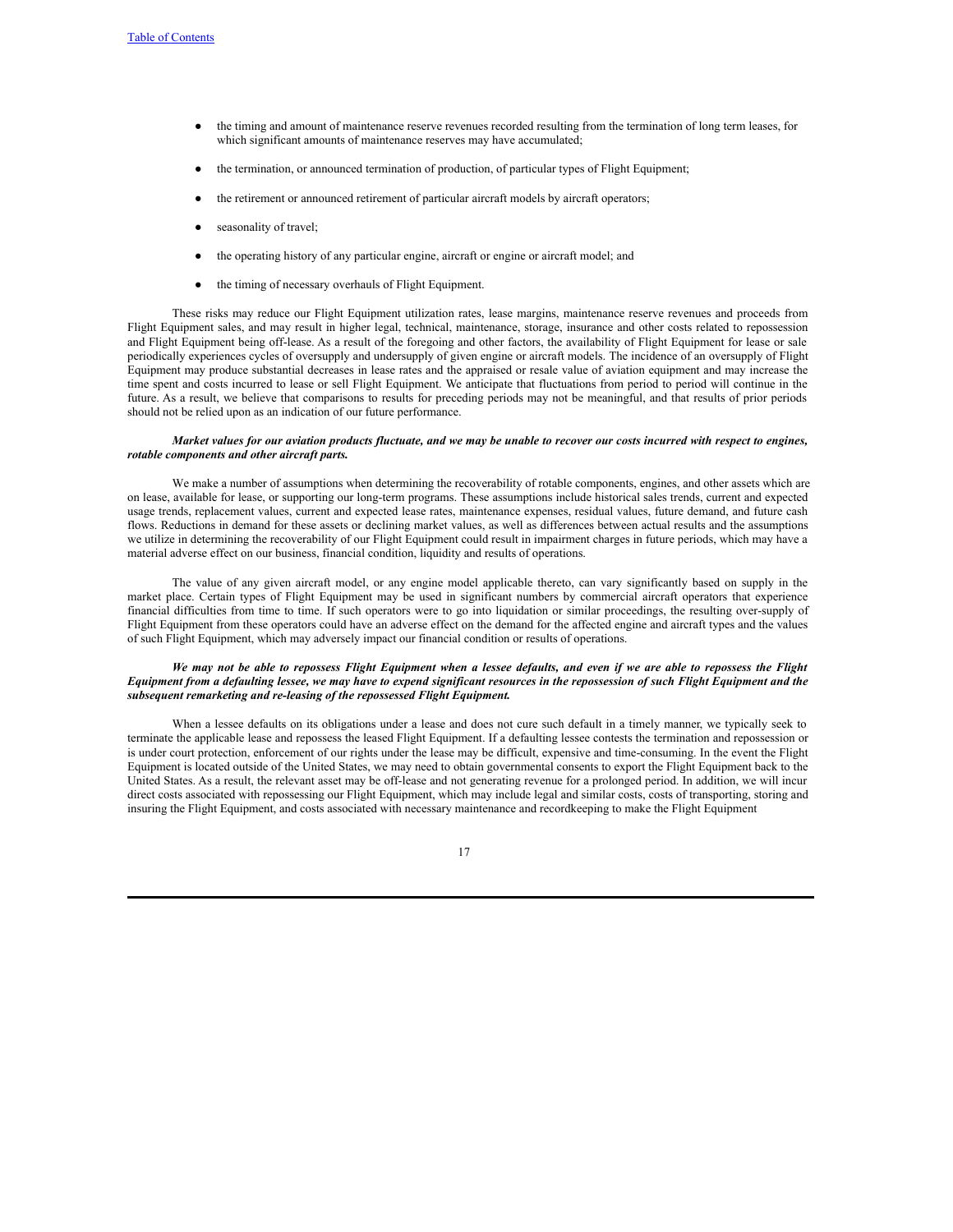available for re-lease or sale. During this time, we will not realize revenue from the Flight Equipment being repossessed and will continue to be obligated to pay any debt financing related to the Flight Equipment. If an engine is installed on an airframe, the airframe may be owned by an aircraft lessor or other third party. Our ability to recover engines installed on airframes owned by third-parties may depend on the cooperation of the airframe owner.

Additionally, when a lessee of our Flight Equipment has protection under the U.S. Bankruptcy Code, creditors (including us) are automatically stayed from enforcing their rights. In the case of U.S.-certificated airlines, Section 1110 of the Bankruptcy Code provides certain relief to lessors of aircraft equipment. Section 1110 has been the subject of significant litigation, and we can give no assurance that Section 1110 will protect our investment in Flight Equipment in the event of a lessee's bankruptcy. In addition, Section 1110 does not apply to lessees located outside of the United States, and applicable foreign laws may not provide comparable protection to us.

#### *Success at our MRO facilities is dependent upon continued outsourcing by the airlines.*

We currently perform MRO activities at six leased locations. Revenues at these facilities fluctuate based on demand for maintenance which, in turn, is driven by the number of aircraft operating and the extent of outsourcing of maintenance activities by airlines. In addition, certain airlines operate new fleet types and/or newer generation aircraft and we may not have contractual arrangements to service these aircraft, nor technicians trained and certified to perform the required airframe maintenance, repair, and overhaul activities on such aircraft. If either the number of aircraft operating or the level of outsourcing of maintenance activities for the aircraft models for which we are authorized to service declines, we may not be able to execute our operational and financial plans at our MRO facilities, which may adversely impact our financial condition or results of operations.

## *Our operations would be adversely af ected by a shortage of skilled personnel or work stoppages.*

We are dependent on an educated and highly skilled workforce because of the complex nature of many of our products and services. Our ability to operate successfully and meet our customers' demands could be jeopardized if we are unable to attract and retain a sufficient number of skilled personnel, including qualified licensed mechanics, to conduct our business, or if we experience a significant or prolonged work stoppage. The increasing competition for highly skilled and talented personnel could result in higher compensation costs, difficulties in maintaining a capable workforce, and leadership succession planning challenges. These and similar events may adversely affect our results of operations and financial condition.

# *The inability to obtain certain components and raw materials from suppliers could harm our business.*

Our business is affected by the availability and price of the raw materials and component parts that we use to manufacture our products. Our ability to manage inventory and meet delivery requirements may be constrained by our suppliers' ability to adjust delivery of long-lead time products during times of volatile demand. The supply chains for our business could also be disrupted by external events such as natural disasters, extreme weather events, labor disputes, governmental actions and legislative or regulatory changes. As a result, our suppliers may fail to perform according to specifications when required, and we may be unable to identify alternate suppliers or to otherwise mitigate the consequences of their non-performance. Transitions to new suppliers may result in significant costs and delays, including those related to the required recertification of parts obtained from new suppliers with our customers and/or regulatory agencies. Our inability to fill our supply needs could jeopardize our ability to fulfill obligations under customer contracts, which could result in reduced revenues and profits, contract penalties or terminations, and damage to customer relationships. Further, increased costs of such raw materials or components could reduce our profits if we were unable to pass along such price increases on to our customers.

## *We operate in highly competitive markets, and competitive pressures may adversely af ect us.*

The markets for our products and services are highly competitive, and we face competition from a number of sources, both domestic and international. Our competitors include aircraft manufacturers, aircraft component and parts manufacturers, airline and aircraft service companies, other companies MRO services, other aircraft spare parts distributors and redistributors. Certain of our competitors may have substantially greater financial and other resources than we have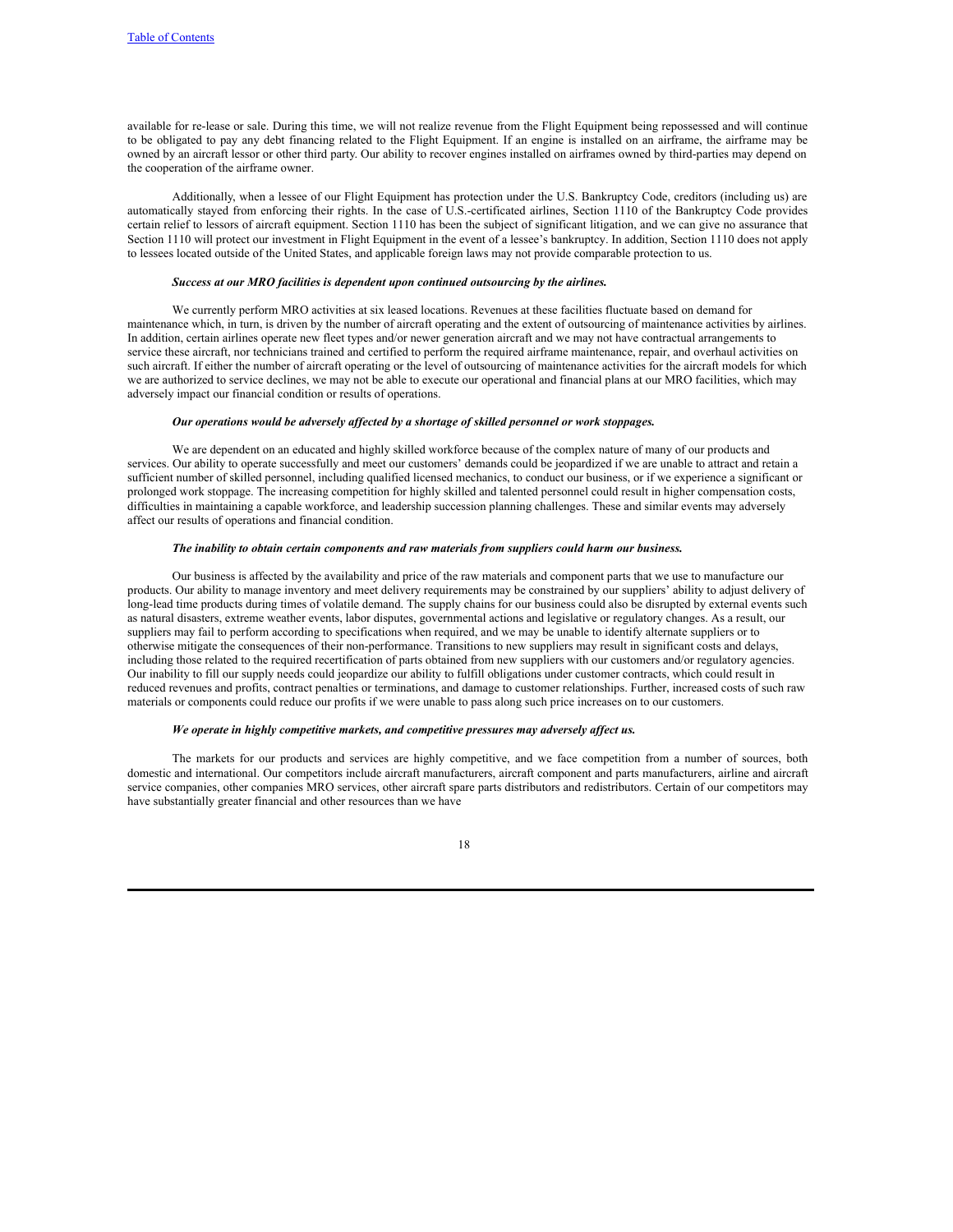and others may price their products and services below our selling prices. These competitive markets also create pressure on our ability to hire and retain qualified technicians and other skilled labor needs. We believe that our ability to compete depends on superior customer service and support, on-time delivery, sufficient inventory availability, competitive pricing, and effective quality assurance programs. These competitive pressures have a potential impact on our business, which may adversely affect our results of operations and financial condition.

## *We are exposed to risks associated with operating internationally.*

We conduct business in a number of foreign countries, certain of which are politically unstable or subject to military or civil conflicts. Consequently, we are subject to a variety of risks that are specific to international operations, including the following:

- military conflicts, civil strife, and political risks;
- export regulations that could erode profit margins or restrict exports;
- compliance with the U.S. Foreign Corrupt Practices Act, the United Kingdom Bribery Act of 2010, and other anti-bribery and anticorruption laws;
- the burden and cost of compliance with foreign laws, treaties, and technical standards and changes in those regulations;
- contract award and funding delays;
- potential restrictions on transfers of funds;
- import and export duties and value added taxes;
- foreign exchange risk;
- transportation delays and interruptions;
- uncertainties arising from foreign local business practices and cultural considerations; and
- changes in United States policies on trade relations and trade policy, including implementation of or changes in trade sanctions, tariffs, and embargoes.

Following a national referendum and enactment of legislation by the government of the United Kingdom, the United Kingdom formally withdrew from the European Union and ratified a trade and cooperation agreement governing its future relationship with the European Union. The agreement, which is being applied provisionally from January 1, 2021 and entered into force on May 1, 2021, addresses trade, economic arrangements, law enforcement, judicial cooperation and a governance framework including procedures for dispute resolution, among other things. Because the agreement merely sets forth a framework in many respects and will require complex additional bilateral negotiations between the United Kingdom and the European Union as both parties continue to work on the rules for implementation, significant political and economic uncertainty remains about how the precise terms of the relationship between the parties will differ from the terms before withdrawal. These developments, or the perception that any related developments could occur, have had and may continue to have a material adverse effect on global economic conditions and financial markets, and could significantly reduce global market liquidity, restrict the ability of key market participants to operate in certain financial markets, increase restrictions on imports and exports between the United Kingdom and other countries and increase regulatory complexities. Asset valuations, currency exchange rates and credit ratings have been and may continue to be subject to increased market volatility. Lack of clarity about future United Kingdom laws and regulations as the United Kingdom determines which European Union laws to replace or replicate, including with respect to trade relations could depress economic activity and restrict our access to capital.

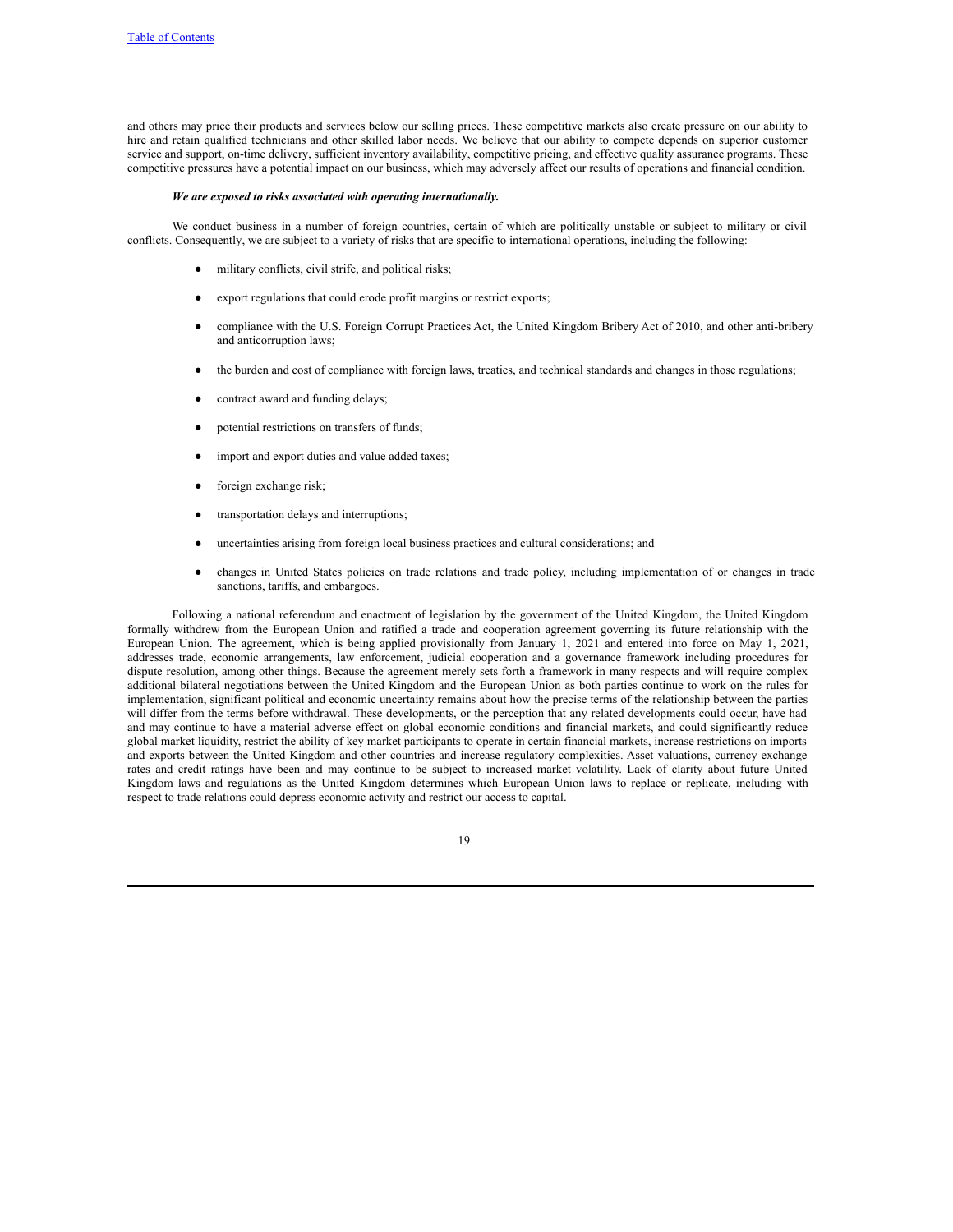Measures that we have or will adopt to reduce the potential impact of losses resulting from the risks of doing business internationally may not be adequate, and the regions in which we operate might not continue to be stable enough to allow us to operate profitably or at all.

The war in the Ukraine is creating an adverse climate for our business. The U.S. government has imposed enhanced export restrictions and controls on certain products and technology, as well as sanctions on certain industry sectors and parties in Russia, Belarus and parts of the Ukraine. The governments of other jurisdictions in which we may conduct business, such as the European Union, have also implemented sanctions or other restrictive measures. These sanctions and enhanced export controls, as well as any responses from Russia, could adversely affect the Company and/or our supply chain, business partners or customers, flight activity, demand for MRO and leasing services and the related macro environment. The economic and security conditions could also limit the Company's ability to provide its services or products to certain customers, as well as limit its ability to receive payments. The totality of these events, sanctions and restrictions may have a material adverse effect on our business, financial condition, liquidity and results of operations. These sanctions and restrictions may also jeopardize and adversely impact the availability and cost of insurance which covers any assets or operations that may be subject to these restrictions and enhanced sanctions.

#### Business acquisitions expose us to risks, including the risk that we may be unable to effectively integrate acquired businesses.

We have completed multiple acquisitions over the past few years, and have discussions with third parties regarding acquisitions on a regular basis. Acquisitions involve risks, including difficulties integrating operations and personnel, the effects of amortization of any acquired intangible assets and the potential impairment of goodwill, and the potential loss of key employees of the acquired business. In addition, acquisitions often require substantial management resources, and have the potential to divert our attention from our existing business. For any businesses we may acquire in the future, we may not be able to execute our operational, financial, or integration plans for the acquired businesses, which may adversely affect our results of operations and financial condition.

#### We are subject to unique business risks as a result of supplying equipment and services to the U.S. government directly and as a subcontractor, which could lead to a reduction in our net sales from, or the profitability of our supply arrangements with, the U.S. *government.*

Companies engaged in supplying defense-related equipment and services to U.S. government agencies are subject to business risks specific to the defense industry. We currently do, and may in the future, contract directly with the U.S. government or act as a subcontractor to customers contracting with the U.S. government. Accordingly, the U.S. government may unilaterally suspend or prohibit us from receiving new contracts pending resolution of alleged violations of procurement laws or regulations, revoke required security clearance, reduce the value of existing contracts, or audit our contract related costs and fees.

In addition, because we contract directly with the U.S. government or act as a subcontractor to customers contracting with the U.S. government, we may be subject to U.S. government inquiries and investigations, including periodic audits of costs that we determine are reimbursable under government contracts. U.S. government agencies routinely audit government contractors to review performance under contracts, cost structure and compliance with applicable laws, regulations, and standards, as well as the adequacy of and compliance with internal control systems and policies, including the contractor's purchasing, property, estimating, compensation and management information systems. Any costs found to be misclassified or inaccurately allocated to a specific contract are not reimbursable, and, to the extent already reimbursed, must be refunded. Also, any inadequacies in our systems and policies could result in payments being withheld, penalties and reduced future business, and may adversely affect our results of operations and financial condition.

## *Our business could be negatively af ected by cyber or other security threats or other disruptions.*

Our business depends heavily on information technology and computerized systems to communicate and operate effectively. Our systems and technologies, or those of third parties on which we rely, could fail or become unreliable due to equipment failures, software viruses, cyber threats, ransomware attacks, terrorist acts, natural disasters, power failures or other causes.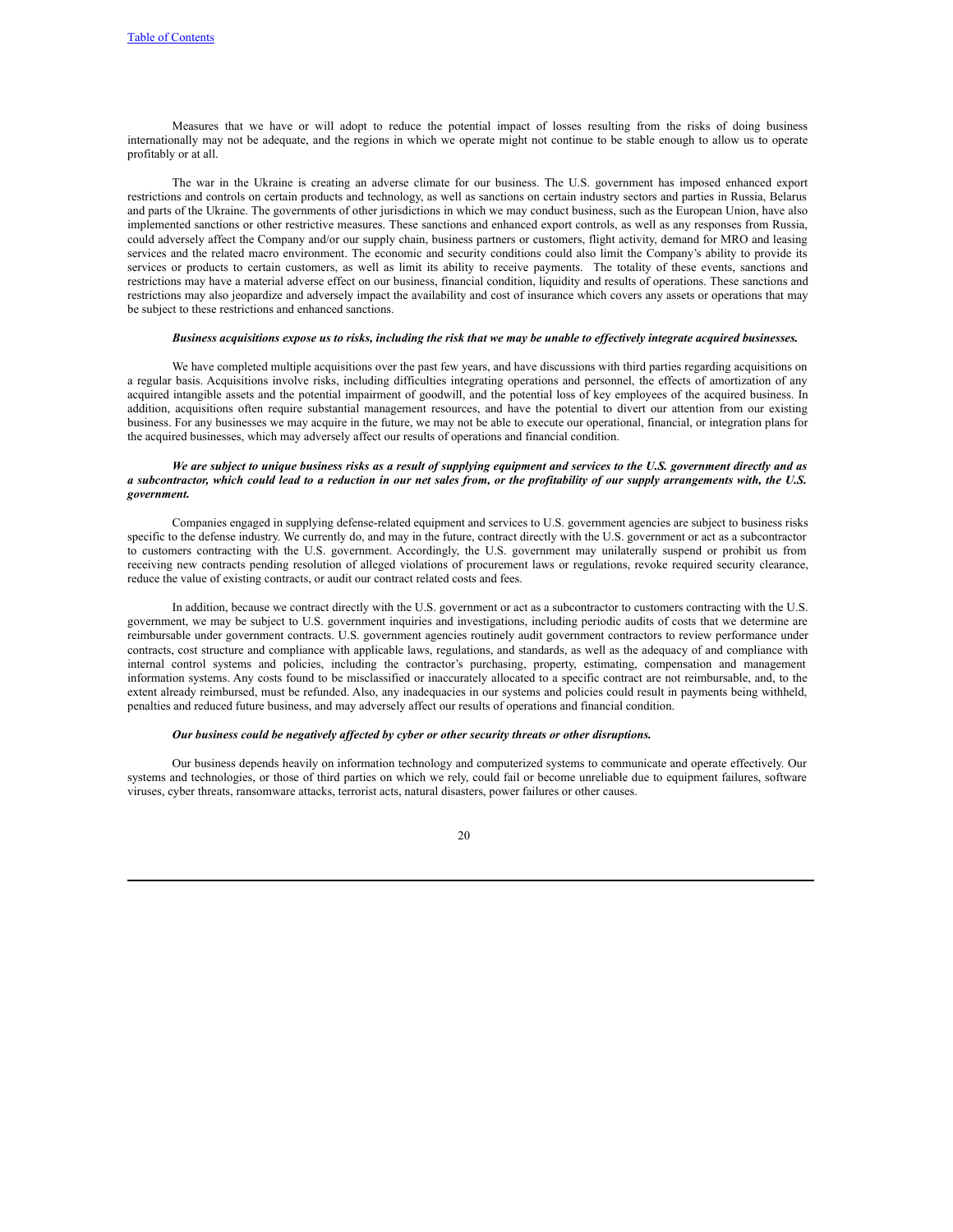Cyber security threats are evolving and include, but are not limited to, malicious software, attempts to gain unauthorized access to our sensitive information, business e-mail compromises, ransomware attacks, and other electronic security breaches, including at our customers, suppliers, subcontractors, and joint venture partners, that could lead to disruptions in mission critical systems, unauthorized release of confidential or otherwise protected information, and corruption of data. As a result of the ongoing COVID-19 pandemic, certain functional areas of our workforce may function in a remote work environment, which could heighten the risk of these potential vulnerabilities.

The procedures and controls we utilize to monitor and mitigate these threats may not be sufficient to prevent security threats from materializing. If any of these events were to materialize, the costs related to cyber or other security threats or disruptions may not be fully insured or indemnified, and may adversely affect our results of operations and financial condition or disruption of our ability to make financial reports and other public disclosures required of public companies.

Moreover, expenditures incurred in implementing and maintaining cyber security and other procedures and controls may adversely affect our results of operations and financial condition.

#### We may need to make significant capital expenditures to keep pace with technological developments in our industry.

The industries in which we participate are constantly undergoing development and change, and it is likely that new products, equipment, and MRO methods will be introduced in the future. We may need to make significant expenditures to purchase new equipment, and to train our employees to keep pace with any new technological developments. These expenditures may adversely affect our results of operations and financial condition.

## *We do not own certain intellectual property and tooling that is important to our business.*

In our MRO business, OEMs of equipment that we maintain for our customers include language in repair manuals relating to their equipment asserting broad claims of proprietary rights to the contents of the manuals used in our operations. Although we believe that our use of manufacture and repair manuals is lawful, there can be no assurance that OEMs will not try to enforce such claims, including through the possible use of legal proceedings, or that any such actions will be unsuccessful.

Our business also depends on using certain intellectual property and tooling that we have rights to use pursuant to license grants under our contracts with OEM customers. These contracts contain restrictions on our use of the intellectual property and tooling, and may be terminated if we violate certain of these restrictions. Our loss of a contract with an OEM customer and the related license rights to use an OEM's intellectual property or tooling, may adversely affect our results of operations and financial condition.

#### Our operations depend on our facilities, which are subject to physical and other risks that could disrupt production.

Our facilities or our customers' facilities could be damaged or disrupted by a natural disaster, war, or terrorist activity. A major catastrophe, such as an earthquake, hurricane, fire, flood, tornado, pandemic, or other natural disaster at any of our sites, or war or terrorist activities in any of the areas where we conduct operations, could result in a prolonged interruption of our business. Any disruption resulting from these events could cause significant delays in shipments of products, and the loss of sales and customers, and we may not have insurance to adequately compensate us for any of these events. For leased facilities, timely renewal of leases, and risk mitigation from the sale of our leased facilities, is required to avoid any business interruption.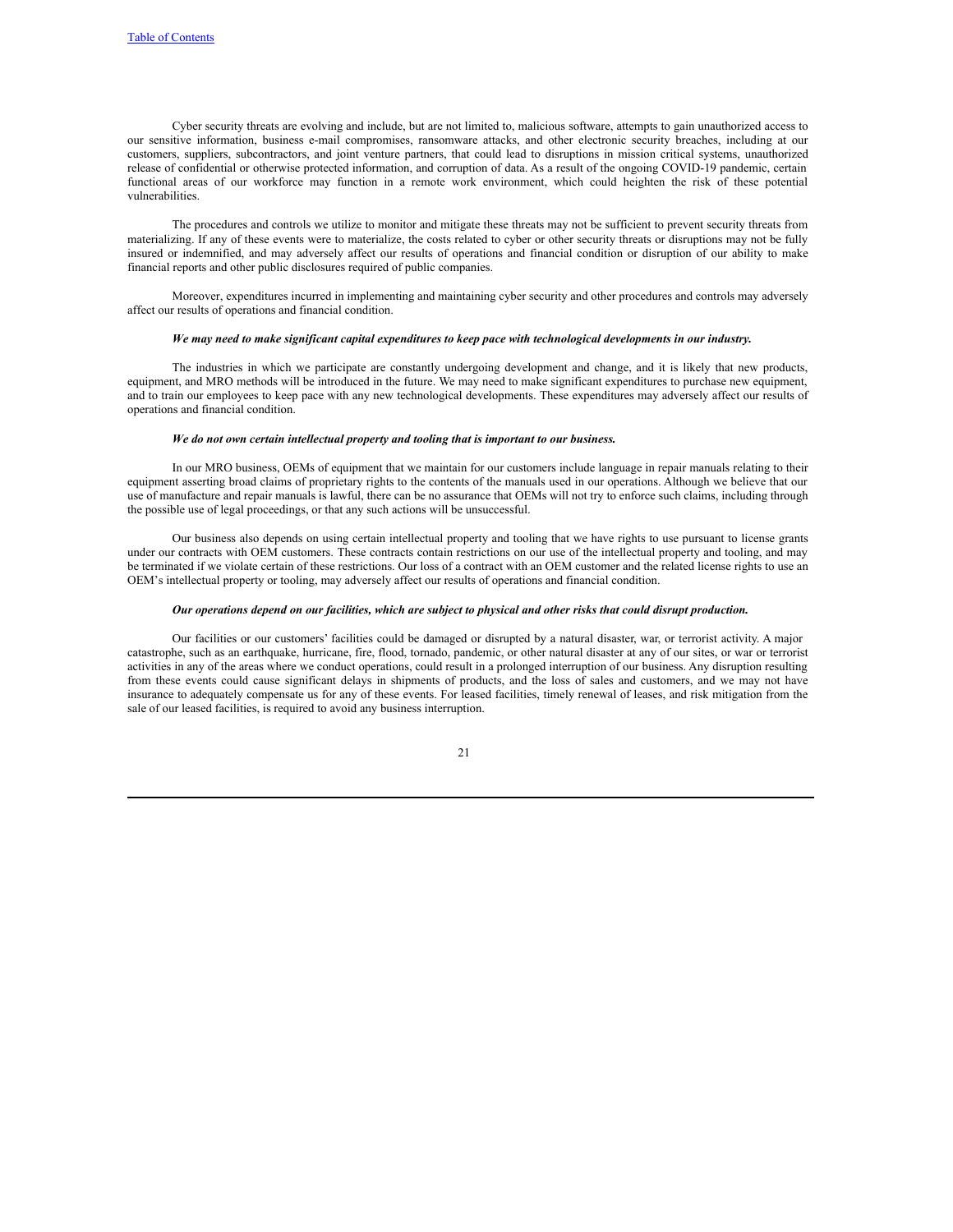## Our reputation, ability to do business and financial position, results of operations and/or cash flows may be impacted by the improper conduct of employees, agents, subcontractors, suppliers, business partners or joint ventures in which we participate.

We have implemented policies, procedures, training and other compliance controls, and have negotiated terms designed to prevent misconduct by employees, agents or others working on our behalf or with us that would violate the applicable laws of the jurisdictions in which we operate, including laws governing improper payments to government officials, the protection of export controlled products and services, cost accounting and billing, competition and data privacy. However, we cannot ensure that it will prevent all such misconduct committed by our employees, agents, subcontractors, suppliers, business partners or others working on our behalf or with us, and this risk of improper conduct may increase as we expand globally. In the ordinary course of business we may form and/or become a member of joint ventures. We may be unable to prevent misconduct or other violations of applicable laws by these joint ventures (including their officers, directors and employees) or our partners. Improper actions by those with whom or through whom we do business (including our employees, agents, subcontractors, suppliers, business partners and joint ventures) could subject us to administrative, civil or criminal investigations and monetary and non-monetary penalties, including suspension and debarment, which may adversely affect our results of operations and financial condition.

## We are subject to certain limitations on employee compensation, payment of dividends and stock buy backs pursuant to the *CARES Act.*

In connection with the financial assistance we have received and may in the future receive through the Payroll Support Program, and loan program under the CARES Act pursuant to the CARES Act, we are subject to certain limitations, including: (i) limitations on the payment of certain employee compensation through April 1, 2023, (ii) prohibitions on paying dividends to our stockholders through September 30, 2022; accordingly no dividend has been paid or will be paid by the Company, and (iii) limitations on the Company or its affiliates from purchasing an equity security that is listed on a national securities exchange of the Company or any parent company through September 30, 2022. These restrictions will materially affect our operations, and we may not be successful in managing these impacts for the duration of the restrictions. In particular, limitations on compensation may adversely impact our ability to attract and retain senior management, or attract other key employees during this critical time.

#### *Our business might suf er if we were to lose the services of certain key employees.*

Our business operations depend upon our key employees, including our executive officers. Because our key employees have knowledge of our industry and customers, and would be difficult to replace, loss of any of these employees may adversely affect our results of operations and financial condition.

## We could become involved in intellectual property litigation, which could have a material and adverse impact on our *profitability.*

We and other companies in our industry possess certain proprietary rights relating to designs, engineering, manufacturing processes and MRO procedures. In the event that we believe that a third party is infringing upon our proprietary rights, we may bring an action to enforce such rights. In addition, third parties may claim infringement by us with respect to their proprietary rights and may initiate legal proceedings against us in the future. The expense and time of bringing an action to enforce such rights or defending against infringement claims can be significant, which may adversely affect our results of operations and financial condition.

Intellectual property litigation involves complex legal and factual questions which makes the outcome of any such proceedings subject to considerable uncertainty. Not only can such litigation divert management's attention, but it can also expose us to damages and potential injunctive relief which, if granted, may preclude us from making, using or selling particular products or technology. Uncertainties resulting from our participation in intellectual property litigation or other proceedings could have a material adverse effect on our ability to compete in the marketplace. There could also be public announcements of the results of hearings, motions or interim proceedings or developments that could be perceived negatively by analysts or investors and the value of such intellectual property could be diminished. Accordingly, the market price of our common stock may decline. Uncertainties resulting from the initiation and continuation of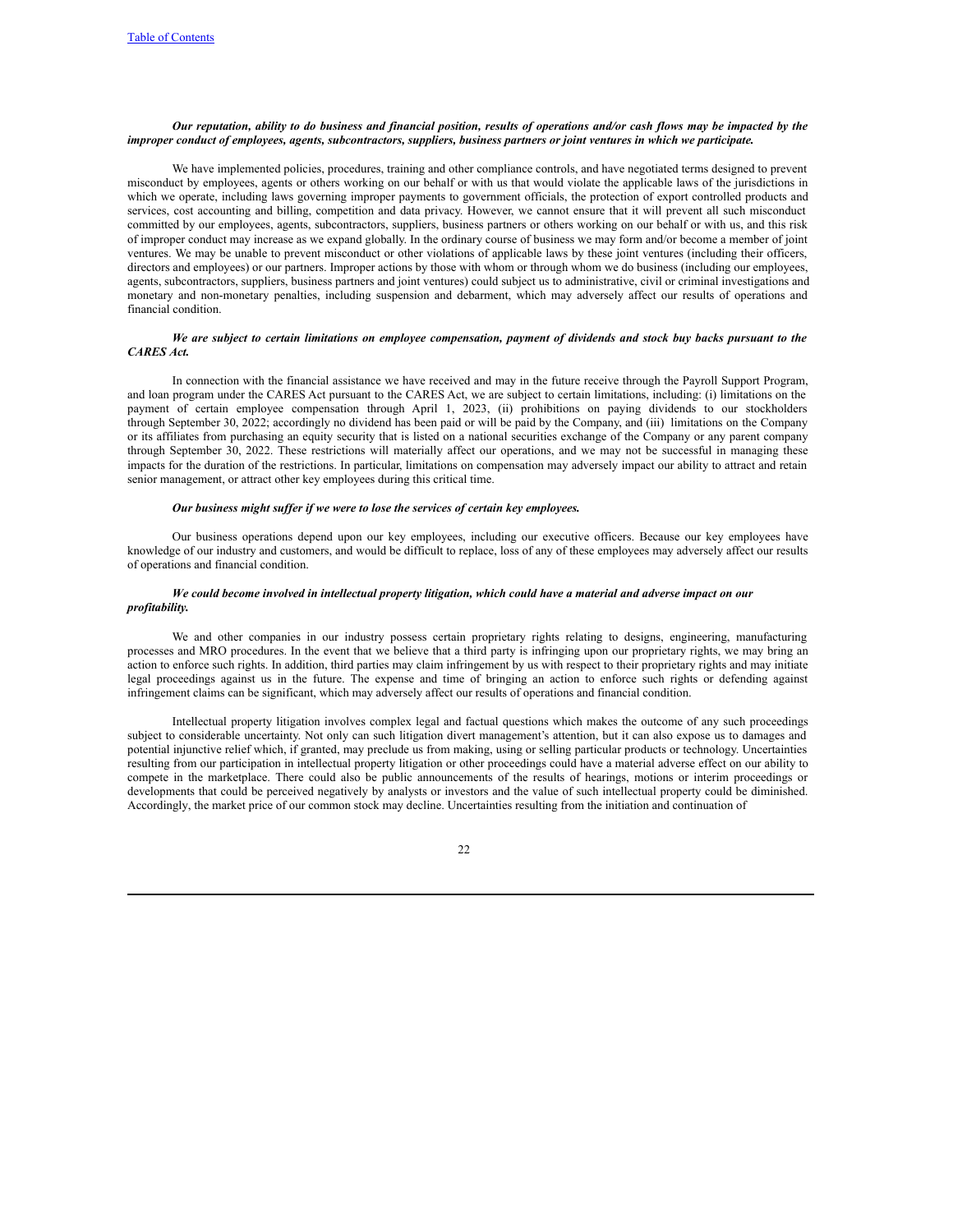intellectual property litigation or other proceedings could have a material adverse effect of our business, financial condition and results of operation.

## If our subcontractors or suppliers fail to perform their contractual obligations, our contract profitability and our ability to win *new contracts may be adversely af ected.*

We rely on subcontractors to perform a portion of the services we agree to provide our customers, and our suppliers provide necessary labor, inventory and component parts. A failure by one or more of our subcontractors or suppliers to satisfactorily provide on a timely basis the agreed-upon services or supplies may affect our ability to perform our contractual obligations. Deficiencies in the performance of our subcontractors and/or suppliers could result in liquidated damages or our customer terminating our contract for default. A termination for default could expose us to liability and adversely affect our financial performance and our ability to win new contract awards.

#### **Strategic and Financial Risks**

## We are dependent upon continued availability of financing to manage our business and to execute our business strategy, and *additional financing may not be available on terms acceptable to us.*

Our ability to manage our business and to execute our business strategy is dependent, in part, on the continued availability of debt and equity capital. Access to the debt and equity capital markets may be limited by various factors, including the condition of overall credit markets, general economic factors, state of the aviation industry, our financial performance, and credit ratings. Debt and equity capital may not continue to be available to us on favorable terms, or at all. Our inability to obtain financing on favorable terms may adversely affect our results of operations and financial condition.

## *Our existing debt includes restrictive and financial covenants.*

Certain current financing arrangements require us to comply with various restrictive covenants, and in certain cases contain financial covenants that require us to comply with specified financial ratios and tests. Our failure to meet these covenants could result in default under these loan and debt agreements, and may result in a cross-default under other debt agreements. In the event of a default and our inability to obtain a waiver of the default, all amounts outstanding under our debt agreements could be declared immediately due and payable.

Our failure to comply with these covenants may adversely affect our results of operations and financial condition. In addition, our receipt of funds under the CARES Act requires us to comply with certain covenants. If we do not comply with these covenants, the government may require us to repay the support given to us.

## Restrictive covenants in the documents governing our existing and any future indebtedness may limit our current and future operations, particularly our ability to respond to changes in our business or to pursue our business strategies.

The documents governing our existing indebtedness contain, and the documents governing any future indebtedness will likely contain, a number of restrictive covenants that impose significant operating and financial restrictions, including restrictions on our ability to take actions that we believe may be in our interest. The documents governing our existing indebtedness, among other things, limit our ability to:

- incur or guarantee additional indebtedness;
- make certain restricted payments or investments;
- enter into agreements that restrict distributions from restricted subsidiaries;
- sell or otherwise dispose of assets, including capital stock of restricted subsidiaries;

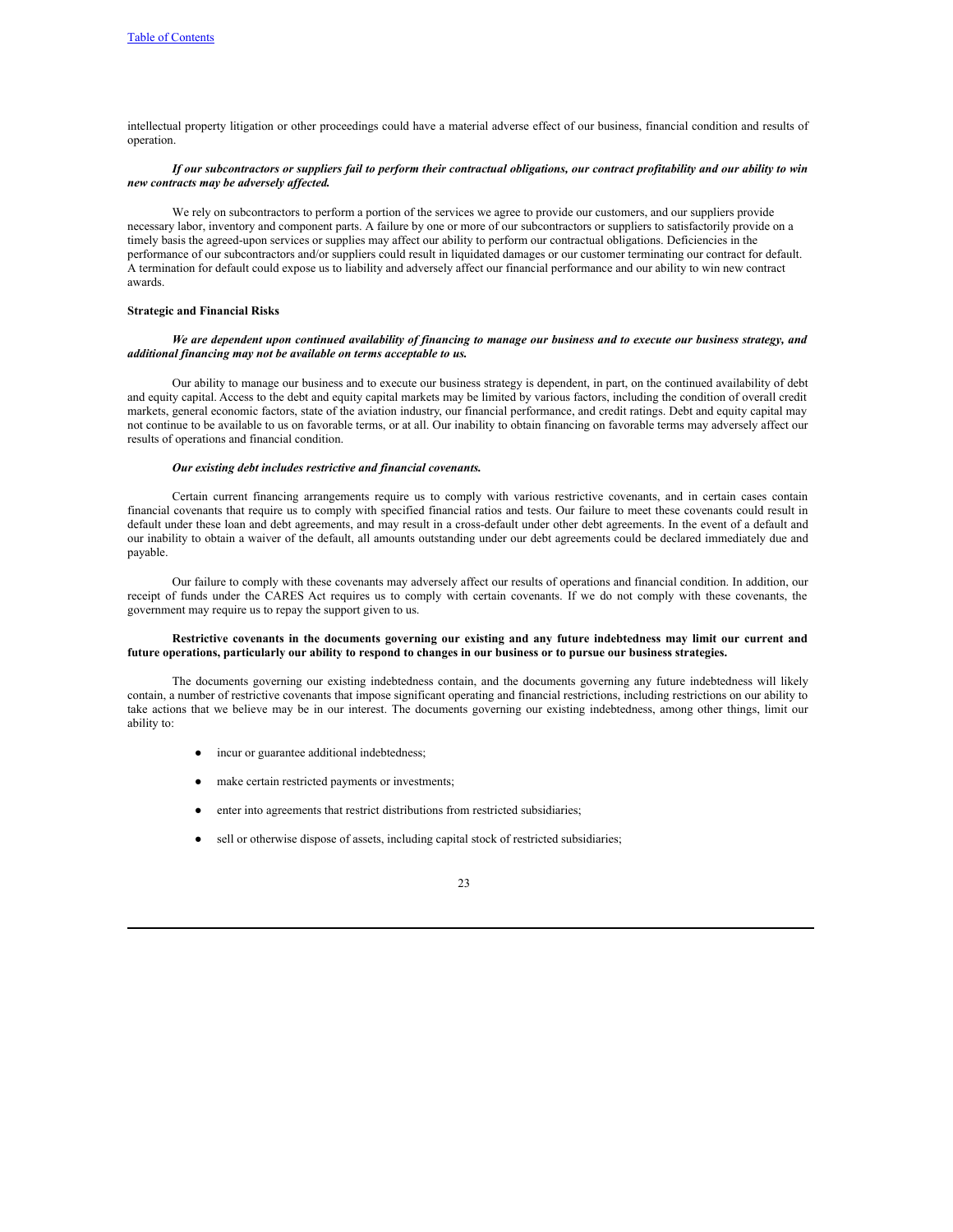- enter into transactions with affiliates:
- create or incur liens;
- enter into sale/leaseback transactions;
- merge, consolidate or sell substantially all of our assets; and
- make certain investments and acquire certain assets.

The restrictions could adversely affect our ability to:

- finance our operations;
- make strategic acquisitions or investments or enter into alliances;
- withstand a future downturn in our business or the economy in general;
- engage in business activities, including future opportunities, that may be in our interest; and
- plan for or react to market conditions or otherwise execute our business strategies.

Our ability to obtain future financing or to sell assets could be adversely affected because substantially all of our assets have been pledged as collateral for the benefit of the holders of our indebtedness.

#### Unanticipated changes in our tax provision or exposure to additional income tax liabilities could affect our profitability.

Significant judgment is required in determining our provision for income taxes. In the ordinary course of our business, there are transactions and calculations where the ultimate tax determination is uncertain. Furthermore, changes in income tax laws and regulations, or their interpretation, could result in higher or lower income tax rates assessed or changes in the taxability of certain sales or the deductibility of certain expenses, thereby affecting our income tax expense and profitability.

## *Further consolidation in the aerospace industry could adversely af ect our business and financial results.*

The aerospace and defense industry is experiencing significant consolidation, including our customers, competitors and suppliers. Consolidation among our customers may result in delays in the awarding of new contracts and losses of existing business. Consolidation among our competitors may result in larger competitors with greater resources and market share, which could adversely affect our ability to compete successfully. Consolidation among our suppliers may result in fewer sources of supply and increased cost to us.

## Our financial results of operations could be adversely affected by impairment of our goodwill or other intangible assets.

When we acquire a business, we record goodwill equal to the excess of the amount we pay for the business, including liabilities assumed, over the fair value of the tangible and identifiable intangible assets of the business we acquire. Goodwill and other intangible assets that have indefinite useful lives must be evaluated at least annually for impairment. The specific guidance for testing goodwill and other non-amortized intangible assets for impairment requires management to make certain estimates and assumptions when allocating goodwill to reporting units and determining the fair value of reporting unit net assets and liabilities, including, among other things, an assessment of market conditions, projected cash flows, investment rates, cost of capital and growth rates, which could significantly impact the reported value of goodwill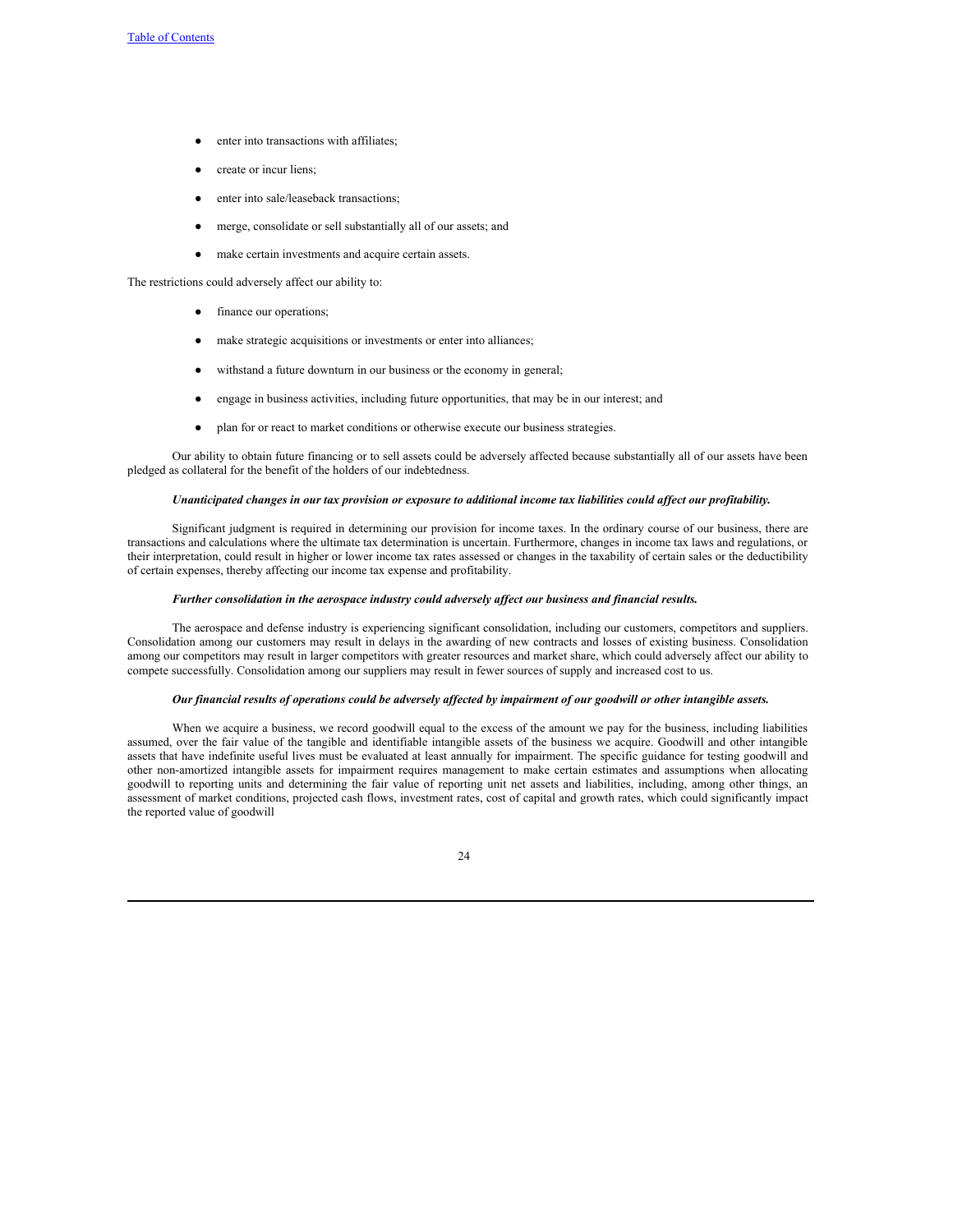and other intangible assets. Changes in our estimates and assumptions could adversely impact projected cash flows and the fair value of reporting units. Fair value is generally determined using a combination of the discounted cash flow, market multiple and market capitalization valuation approaches. Absent any impairment indicators, we generally perform our evaluations annually using available forecast information. If at any time we determine an impairment has occurred, we are required to reflect the reduction in value as an expense within operating income, resulting in a reduction of earnings and a corresponding reduction in our net asset value in the period such impairment is identified. As part of management's annual evaluation, the quantitative analysis resulted in a conclusion that the fair value of our reporting units exceeded their carrying values; therefore, goodwill and other indefinite lived intangibles were not impaired. In the event there are deteriorations in business conditions or estimated cash flows beyond amounts previously or currently forecasted, there is a risk of future impairments on our goodwill balance.

## Our exposure to variable interest rates, foreign currency exchange rates and swap counter party credit risk could materially *and adversely af ect our business, operating results and financial condition.*

We are exposed to various types of market risk in the normal course of business, including the impact of interest rate changes and foreign currency exchange rate fluctuations. Some of our indebtedness bears interest at variable rates, generally linked to market benchmarks such as LIBOR. Any increase in interest rates would increase our finance expenses relating to our variable rate indebtedness and increase the costs of refinancing our existing indebtedness and issuing new debt. In addition, in July 2017, the U.K.'s Financial Conduct Authority ("FCA"), which regulates LIBOR, announced its intent to phase out LIBOR by the end of 2021. On March 5, 2021, the FCA announced that all LIBOR settings will either cease to be provided by any administrator or no longer be representative: (a) immediately after December 31, 2021, in the case of the one-week and two-month U.S. dollar settings; and (b) immediately after June 30, 2023, in the case of the remaining U.S. dollar settings. The United States Federal Reserve has also advised banks to cease entering into new contracts that use USD LIBOR as a reference rate. The Alternative Reference Rate Committee, a committee convened by the Federal Reserve that includes major market participants, has identified the Secured Overnight Financing Rate, or SOFR, a new index calculated by short-term repurchase agreements, backed by Treasury securities, as its preferred alternative rate for LIBOR. At this time, it is not possible to predict how markets will respond to SOFR or other alternative reference rates as the transition away from the LIBOR benchmarks is anticipated in coming years. Accordingly, the outcome of these reforms is uncertain, and any changes in the methods by which LIBOR is determined or regulatory activity related to LIBOR's phaseout could cause LIBOR to perform differently than in the past or cause LIBOR to cease to exist. The consequences of these developments cannot be entirely predicted, but could cause potential increases in interest rates on our floating debt rate. These uncertainties or their resolution also could negatively impact our funding costs, loan and other asset values, asset-liability management strategies and other aspects of our business and financial results.

## **Legal and Regulatory Risks**

#### We are subject to significant government regulation and may need to incur significant expenses to comply with new or more *stringent governmental regulation.*

The aviation industry is highly regulated in the United States by the FAA and equivalent regulatory agencies in other countries. Prior to being placed into service the products and services that we provide for aircraft, engines and their components are required to meet certain standards of airworthiness established by the FAA or the equivalent regulatory agencies in certain other countries. We also operate repair stations that are licensed by the FAA and the equivalent regulatory agencies in certain other countries. Specific regulations vary from country to country; although regulatory requirements in other countries are generally satisfied by compliance with FAA requirements. New and more stringent governmental regulations may be adopted in the future that, if enacted, may adversely impact our financial condition or results of operations.

Any revocation or suspension of our material licenses, certificates, authorizations, or approvals by the FAA or equivalent regulatory agencies in other countries, may adversely impact our financial condition or results of operations.

Users of Flight Equipment are regulated by general civil aviation authorities, including the FAA in the United States and similar governmental authorities in other countries, which regulate the maintenance of engines and issue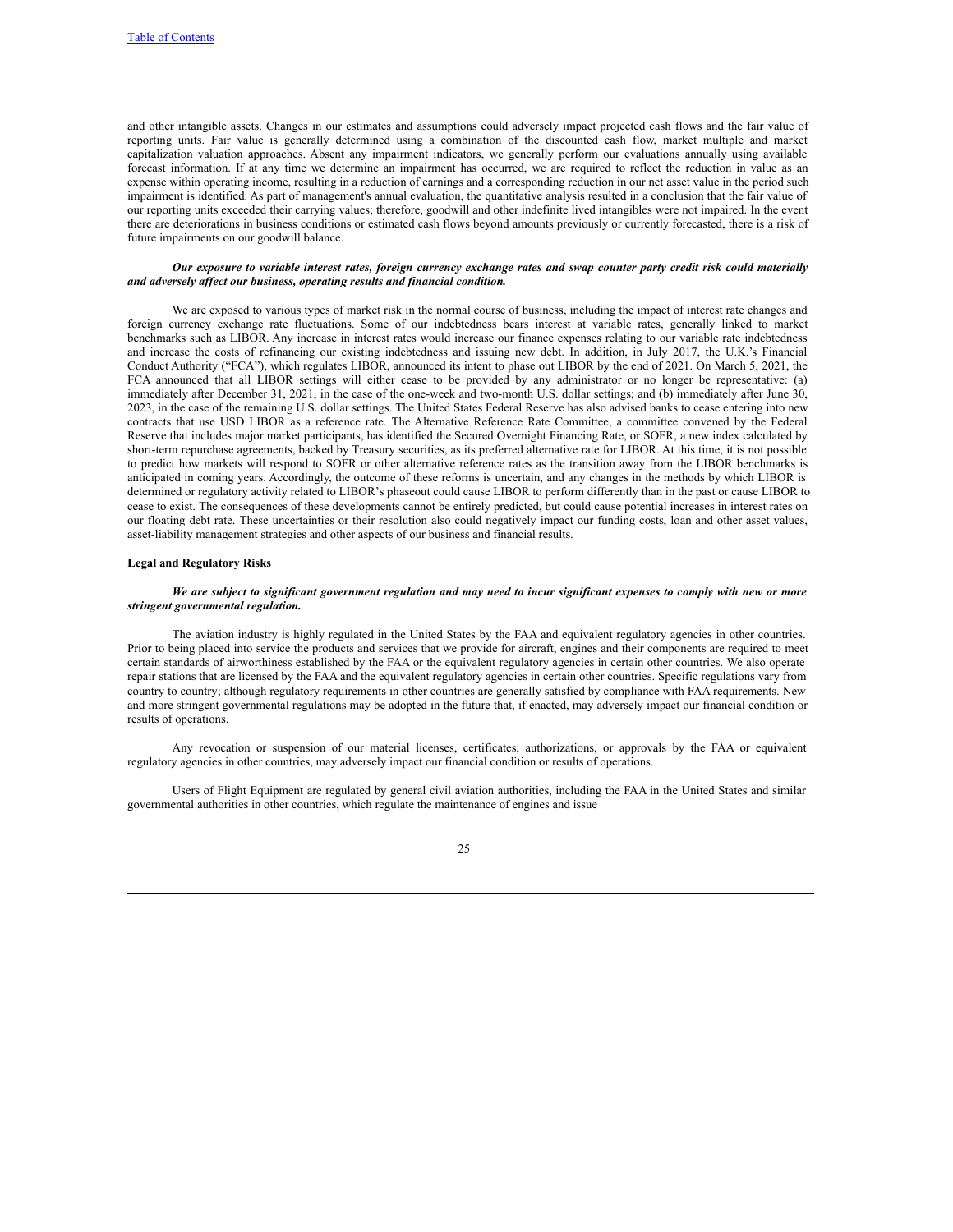airworthiness directives. Airworthiness directives typically set forth special maintenance actions or modifications with respect to certain engine and aircraft types or series of specific engines that must be implemented for the engine or aircraft to remain in service. Also, airworthiness directives may require the lessee to make more frequent inspections of an engine, aircraft or particular engine parts. Generally, the lessee of our Flight Equipment is responsible for complying with all airworthiness directives. However, if the Flight Equipment is off-lease and in certain circumstances, if dictated by the terms of a Flight Equipment lease, we may be forced to bear the cost of compliance with such airworthiness directives.

A number of our leases require specific governmental or regulatory licenses, consents or approvals. These include consents for certain payments under the leases and for the export, import or re-export of our Flight Equipment. Consents needed in connection with future leasing or sale of our Flight Equipment may not be received timely or have economically feasible terms. Any of these events could adversely affect our ability to lease or sell Flight Equipment, which, in turn, may adversely impact our financial condition or results of operations.

The U.S. Department of Commerce (the "Commerce Department") regulates exports of goods outside the United States. We are subject to the Commerce Department's and the U.S. Department of State's regulations with respect to the lease and sale of aircraft, engines, engine parts and components, and airframes and accessory parts and components to foreign entities. The Commerce Department and the U.S. Department of State may, in certain cases, require us to obtain export licenses for certain items exported to foreign countries. The U.S. Department of Homeland Security, through the U.S. Customs and Border Protection, enforces regulations related to the import of aircraft, engines, engine parts and components, and airframe and accessory parts and components into the United States. We must expend resources to comply with these regulations and our failure to comply with these regulations may subject us to regulatory actions, which may adversely impact our financial condition or results of operations.

We are prohibited from doing business with persons designated by the U.S. Department of the Treasury's Office of Foreign Assets Control ("OFAC") on its "Specially Designated Nationals List," and must monitor our operations and existing and potential lessees and other counterparties for compliance with OFAC's rules. Similarly, sanctions issued by the United Nations, the United States government, the European Union or other governments could prohibit or restrict us from doing business in certain countries, or with certain customers or persons, and we must monitor our operations and existing and potential customers and other counterparties for compliance with such sanctions. We must expend resources to comply with these regulations and our failure to comply with these regulations may subject us to regulatory actions, which may adversely impact our financial condition or results of operations.

We are also subject to a variety of other regulations including work-related and community safety laws. The Occupational Safety and Health Act of 1970 mandates general requirements for safe workplaces for all employees, and established the Occupational Safety and Health Administration ("OSHA") in the Department of Labor. In particular, OSHA provides special procedures and measures for the handling of certain hazardous and toxic substances. In addition, specific safety standards have been promulgated for workplaces engaged in the treatment, disposal or storage of hazardous waste. Requirements under state law, in certain circumstances, may mandate additional measures for facilities handling materials specified as extremely dangerous. We believe that our operations are in material compliance with OSHA's health and safety requirements.

## We are subject to the U.S. Foreign Corrupt Practices Act and other anti-corruption laws, as well as export control laws, import *and customs laws, trade and economic sanctions laws and other laws governing our operations.*

We are subject to the U.S. Foreign Corrupt Practices Act and other anti-corruption laws, as well as export control laws, import and customs laws, trade and economic sanctions laws and other laws governing our operations. Our operations are subject to anti-corruption laws including the U.S. Foreign Corrupt Practices Act of 1977, as amended the ("FCPA"), the U.S. domestic bribery statute contained in 18 U.S.C. §201, the United Kingdom Bribery Act 2010, the U.S. Travel Act, and other anti-corruption laws that apply in countries where we do business. The FCPA and these other laws generally prohibit us and our employees and intermediaries from authorizing, promising, offering, or providing, directly or indirectly, improper or prohibited payments, or anything else of value, to government officials or other persons to obtain or retain business or gain some other business advantage. We and certain of our customers operate in a number of jurisdictions that pose a high risk of potential FCPA violations, and we participate in collaborations and relationships with third parties whose corrupt or illegal activities could potentially subject us to liability under the FCPA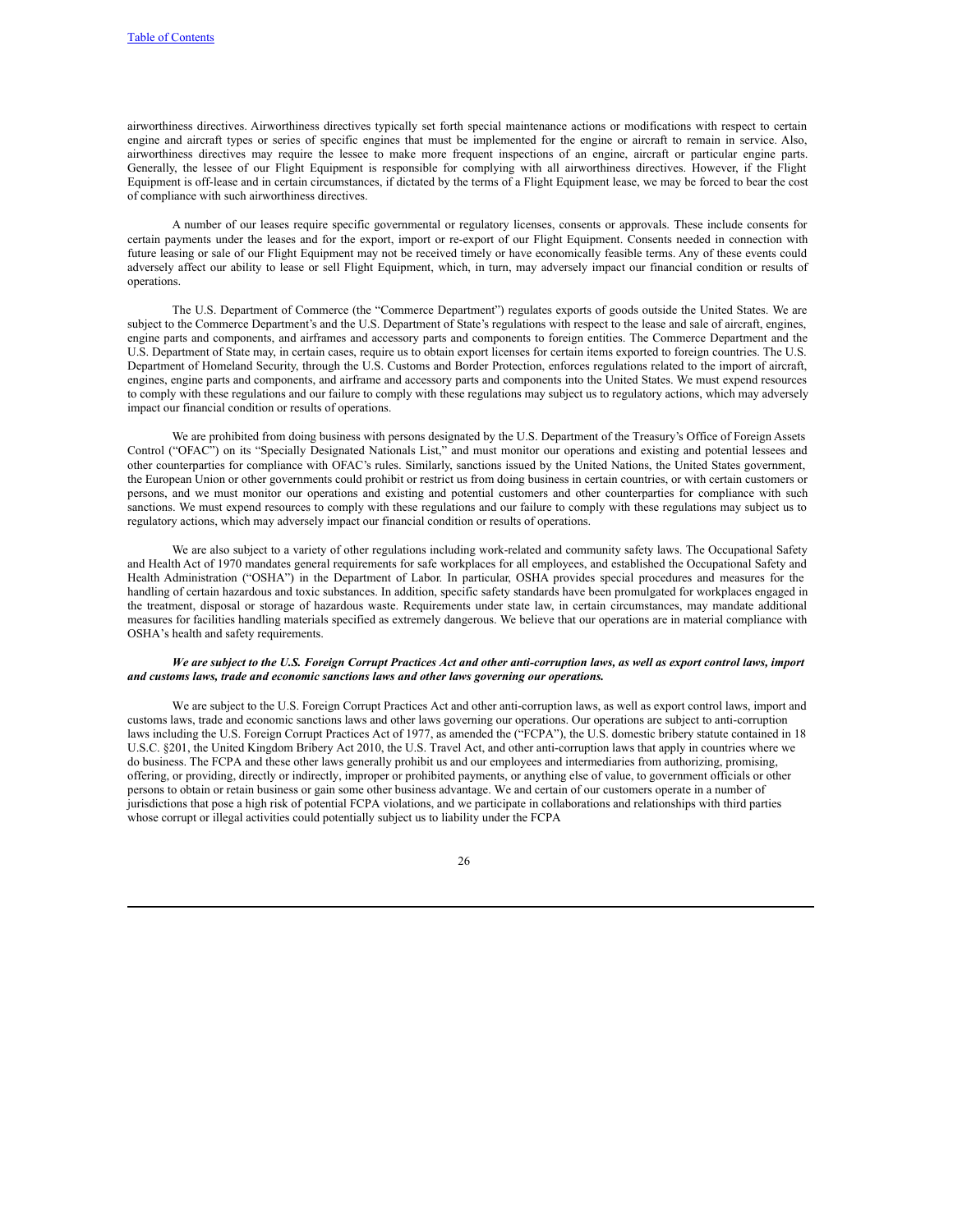or local anti-corruption laws, even if we do not explicitly authorize or have actual knowledge of such activities. In addition, we cannot predict the nature, scope or effect of future regulatory requirements to which our international operations might be subject or the manner in which existing laws might be administered or interpreted. We are also subject to other laws and regulations governing our international operations, including regulations administered by the governments of the United States and authorities in the European Union, including applicable export control regulations, economic sanctions and embargoes on certain countries and persons, anti-money laundering laws, import and customs requirements and currency exchange regulations, collectively referred to as the Trade Control laws. There is no assurance that we will be completely effective in ensuring our compliance with all applicable anti-corruption laws, including the FCPA or other legal requirements, including Trade Control laws. If we are not in compliance with the FCPA and other anticorruption laws or Trade Control laws, we may be subject to criminal and civil penalties, disgorgement and other sanctions and remedial measures, and legal expenses, which could have an adverse impact on our business, financial condition, results of operations and liquidity. Likewise, any investigation of any potential violations of the FCPA, other anti-corruption laws or Trade Control laws by the United States or other authorities could also have an adverse impact on our reputation, our business, financial condition and results of operations. Efforts to ensure that our business arrangements with third parties will comply with applicable aviation and aerospace laws and regulations will involve substantial costs. Because of the breadth of these laws and the narrowness of the statutory exceptions and safe harbors available, it is possible that some of our business activities or our business arrangements with third parties could be subject to challenge under one or more of such laws. It is possible that governmental authorities will conclude that our business practices or the business practices of our customers who generate our revenues may not comply with current or future statutes, regulations or case law involving applicable fraud and abuse . If our operations or the operations of our customers who generate our royalties are found to be in violation of any of these laws or any other governmental regulations, we or the customers who generate our revenues may be subject to significant criminal, civil and administrative sanctions, including monetary penalties, damages, fines, disgorgement, and imprisonment. Any action against us for violation of these laws, even if we successfully defend against it, could cause us to incur significant legal expenses and divert our management's attention from the operation of our business.

#### *Our business and financial results may be af ected by various litigation and regulatory proceedings.*

We are subject to litigation and regulatory proceedings in the normal course of business and could become subject to additional claims in the future. These proceedings have included, and in the future may include, matters involving personnel and employment issues, workers' compensation, personal and property injury, disputes relating to acquisitions (including contingent consideration), governmental investigations and other proceedings. Some historical and current legal proceedings and future legal proceedings may purport to be brought as class actions on behalf of similarly situated parties including with respect to employment-related matters. We discuss legal proceedings in the "Commitments, Contingencies and Uncertainties" footnote to our consolidated financial statements included elsewhere in this Annual Report on Form 10-K. Some or all of our expenditures to defend, settle or litigate these matters may not be covered by insurance or could impact our cost and ability to obtain insurance in the future. Litigation can be expensive, lengthy and disruptive to normal business operations, including to our management due to the increased time and resources required to respond to and address the litigation. The results of complex legal proceedings are often uncertain and difficult to predict. We cannot be certain of the ultimate outcomes of any such claims, and resolution of these types of matters, against us may result in significant fines, judgments or settlements, which, if uninsured, or if the fines, judgments and settlements exceed insured levels, could have a material adverse effect on our business, financial condition, liquidity or results of operations.

# Liens on our Flight Equipment could exceed the value of such Flight Equipment, which could negatively affect our ability to *repossess, lease or sell such Flight Equipment.*

Liens in favor of third parties may be attached to Flight Equipment we own, and in certain cases our engines may also be installed on airframes to which liens in favor of third-parties unrelated to the engines have been attached. These liens may secure substantial sums that may in certain circumstances exceed the value of the particular Flight Equipment to which the liens have attached. In certain jurisdictions, a lien may give the lien holder the right to detain, in limited cases, sell or cause the forfeiture of the Flight Equipment subject to the lien. Liens held by third parties may have priority over our and our creditors' interest in respective AerSale Flight Equipment, either because the third-party liens have priority under applicable local law, or because our creditors' security interests are not filed in jurisdictions outside the United States. These liens and lien holders could impair our ability to repossess and re-lease, or sell our Flight Equipment. If our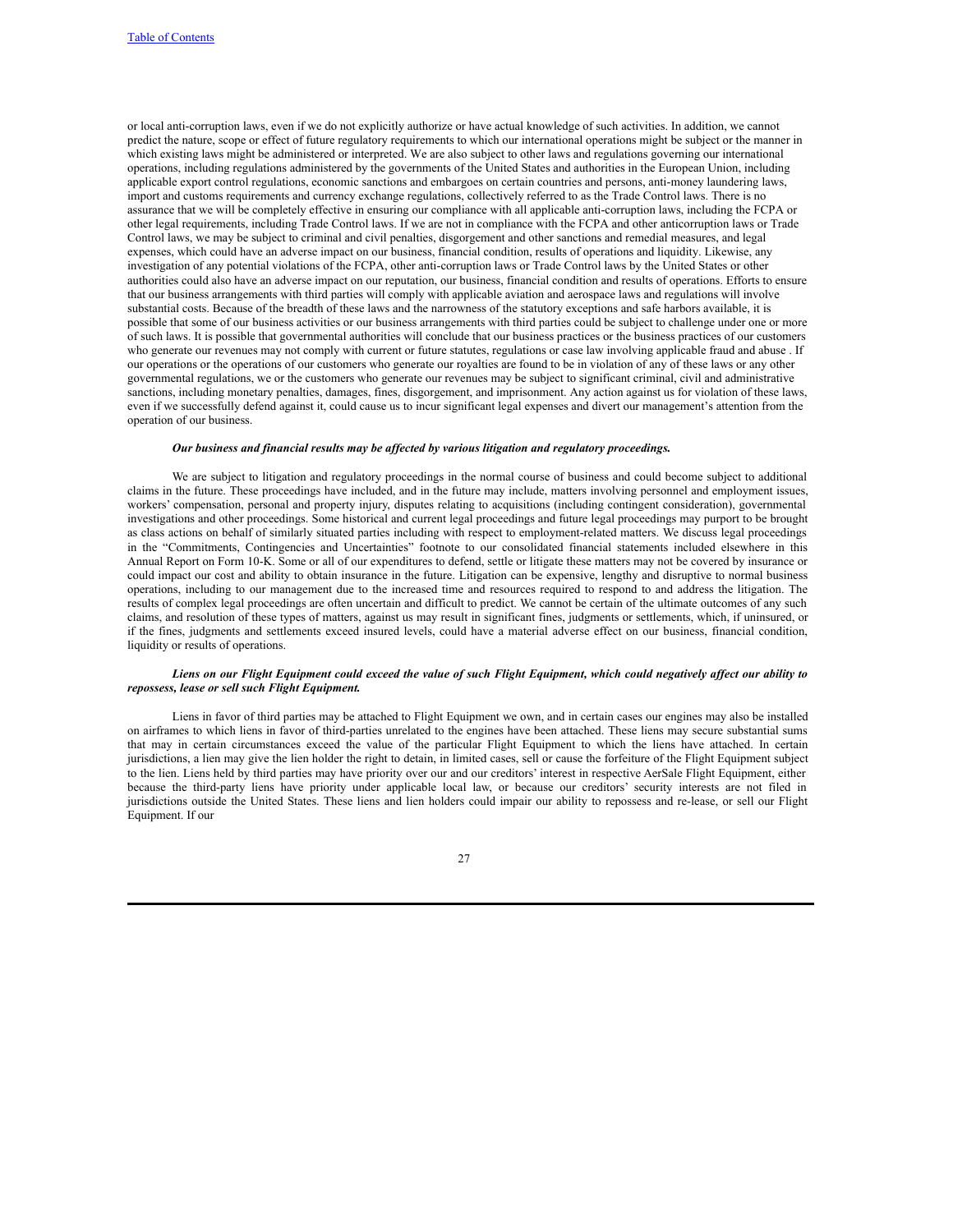*us.*

customers do not discharge these liens, we may find it necessary to pay the claims secured by such liens to repossess the Flight Equipment subject to such third-party liens.

# In certain countries, an engine affixed to an aircraft may become an accession to the aircraft and we may not be able to *exercise our ownership rights over the engine.*

In certain jurisdictions, a leased engine affixed to an aircraft may become an accession to the aircraft, such that the ownership rights of the owner of the aircraft supersede the ownership rights of the owner of the engine. If an aircraft is security for the owner's obligations to a third-party, the security interest in the aircraft may supersede our rights as owner of the engine. This legal principle could limit our ability to repossess a leased engine in the event of a lessee's bankruptcy or lease default while the aircraft with the engine installed remains in such a jurisdiction. We may suffer a loss if we are not able to repossess engines leased to lessees in these jurisdictions.

## Our industry is susceptible to product and other liability claims, and claims not adequately covered by insurance may adversely *af ect our results of operations and financial condition.*

Our business exposes us to possible claims for property damage and bodily injury or death, which may result if an aircraft, engine, engine part or component, airframe part or accessory, or any other aviation product that we have sold, manufactured, or repaired fails, or if Flight Equipment we serviced or leased, or in which our products are installed, has an accident. We carry substantial liability insurance in amounts that we believe are adequate for our risk exposure, and commensurate with industry norms. However, claims may arise in the future, and our insurance coverage may not be adequate to protect us in all circumstances. Additionally, we might not be able to maintain adequate insurance coverage in the future at an acceptable cost. Any liability claim not covered by adequate insurance may adversely affect our results of operations and financial condition.

# We must comply with extensive environmental requirements, and any exposure to environmental liabilities may adversely affect

Compliance with federal, state, and local requirements relating to the discharge and emission of substances into the environment, the disposal of hazardous wastes, the remediation and abatement of contaminants, and other activities affecting the environment, have had and may continue to have an impact on our operations. Certain of our facilities, including facilities acquired and operated by us or one of our subsidiaries, have at one time or another been under active investigation for environmental contamination by federal or state agencies. Under specific environmental laws and regulations, we could be held responsible for all of the costs relating to any contamination at our past or present facilities and at third party waste disposal sites. If we fail to comply with applicable environmental laws and regulations, we could be subject to substantial fines or penalties and to civil and criminal liability. We cannot assess the possible effect of compliance with future environmental requirements, or of future environmental claims for which we may not have adequate indemnification or insurance coverage. If we were required to pay the expenses related to any future environmental claims for which neither indemnification nor insurance coverage were available, these costs and expenses may adversely affect our results of operations and financial condition.

Future regulatory developments in the United States and abroad concerning environmental issues such as climate change could adversely affect our operations, and increase operating costs. Additionally, through their impact on our customers, such regulations could reduce demand for our products and services. Actions may be taken in the future by the U.S. government, state governments within the United States, foreign governments, or the International Civil Aviation Organization ("ICAO") to regulate the emission of greenhouse gases by the aviation industry. The precise nature of any such requirements and their applicability to us and our customers are difficult to predict, but the impact to us and the aviation industry, including the potential for increased fuel costs, carbon taxes or fees, or a requirement to purchase carbon credits, may adversely affect our results of operations and financial condition.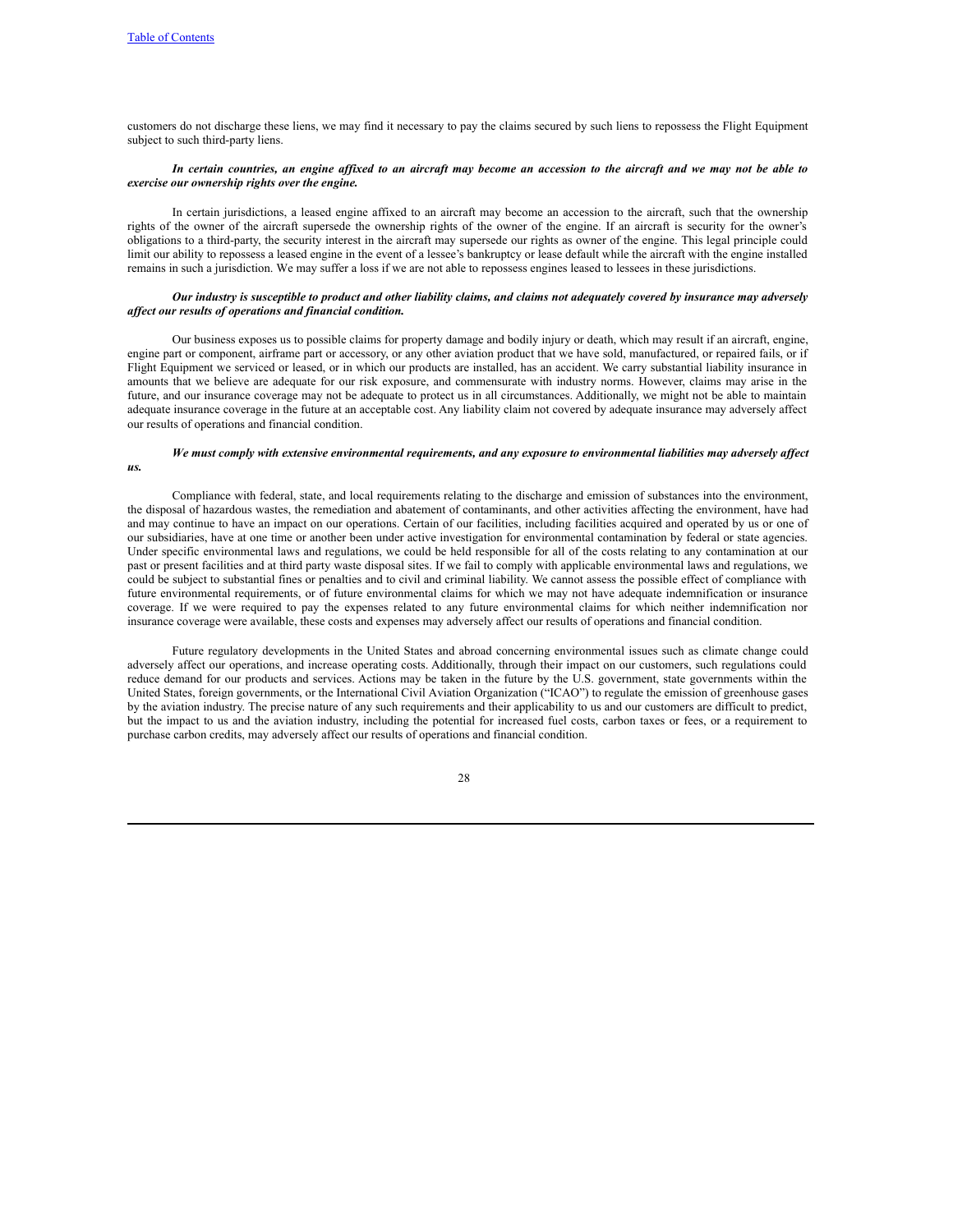# We may be adversely affected by global climate change, or by legal, regulatory or market responses to such change

Increasing stakeholder environmental, social and governance (ESG) expectations, physical and transition risks associated with climate change, and emerging ESG regulation and policy requirements may pose risk to our market outlook, financial outlook, cost of capital and global supply chain, which may impact our ability to achieve long-term business objectives. Changes in environmental and climate change laws or regulations could lead to additional operational restrictions and compliance requirements upon us, our products and/or services, or otherwise could negatively impact our business. The cost to comply with new and potential environmental laws and regulations could be substantial for the Company.

In October 2016, the International Civil Aviation Organization ("ICAO") passed a resolution adopting the Carbon Offsetting and Reduction Scheme for International Aviation ("CORSIA"), which is a global, market-based emissions offset program to encourage carbonneutral growth beyond 2020. CORISA is scheduled to be implemented through multiple phases beginning in 2021. ICAO continues to develop details regarding implementation, but we believe compliance with CORSIA will increase operating costs for us and our customers.

#### **Risk Factors Related to our Common Stock**

#### Our share price may be volatile, and an active, liquid trading market for our common stock may not continue.

There can be no assurance that the market price of our common stock will not decline below its present market price. Additionally, an active trading market for our common stock may not be sustained. If an active and liquid trading market does not continue, our stockholders may have difficulty selling any of our common stock. Among other things, in the absence of a liquid public trading market:

- you may not be able to liquidate your investment in shares of common stock;
- you may not be able to resell your shares of common stock at or above the price attributed to them in the Business Combination;
- the market price of shares of common stock may experience significant price volatility; and
- there may be less efficiency in carrying out your purchase and sale orders.

## If securities analysts do not publish research or reports about our business or if they publish negative evaluations of our *common stock, the price of our common stock could decline.*

The trading market for our common stock will rely in part on the research and reports that industry or financial analysts publish about us or our business. If no or few analysts commence coverage of us, the trading price of our stock could be negatively affected. Even if we do obtain analyst coverage, if one or more of the analysts covering our business downgrade their evaluations of our stock, the price of our common stock could decline. If one or more of these analysts cease to cover our common stock, we could lose visibility in the market for our stock, which in turn could cause our common stock price to decline.

#### Substantial future sales of our common stock, or the perception in the public markets that these sales may occur, may depress *our stock price.*

Sales of substantial amounts of our common stock in the public market, or the perception that these sales could occur, could adversely affect the price of our common stock and could impair our ability to raise capital through the sale of additional shares. Certain shares of our common stock are freely tradable without restriction under the Securities Act, except for any shares of our common stock that may be held or acquired by our directors, executive officers, and other affiliates, as that term is defined in the Securities Act, which are be restricted securities under the Securities Act. Restricted securities may not be sold in the public market unless the sale is registered under the Securities Act or an exemption from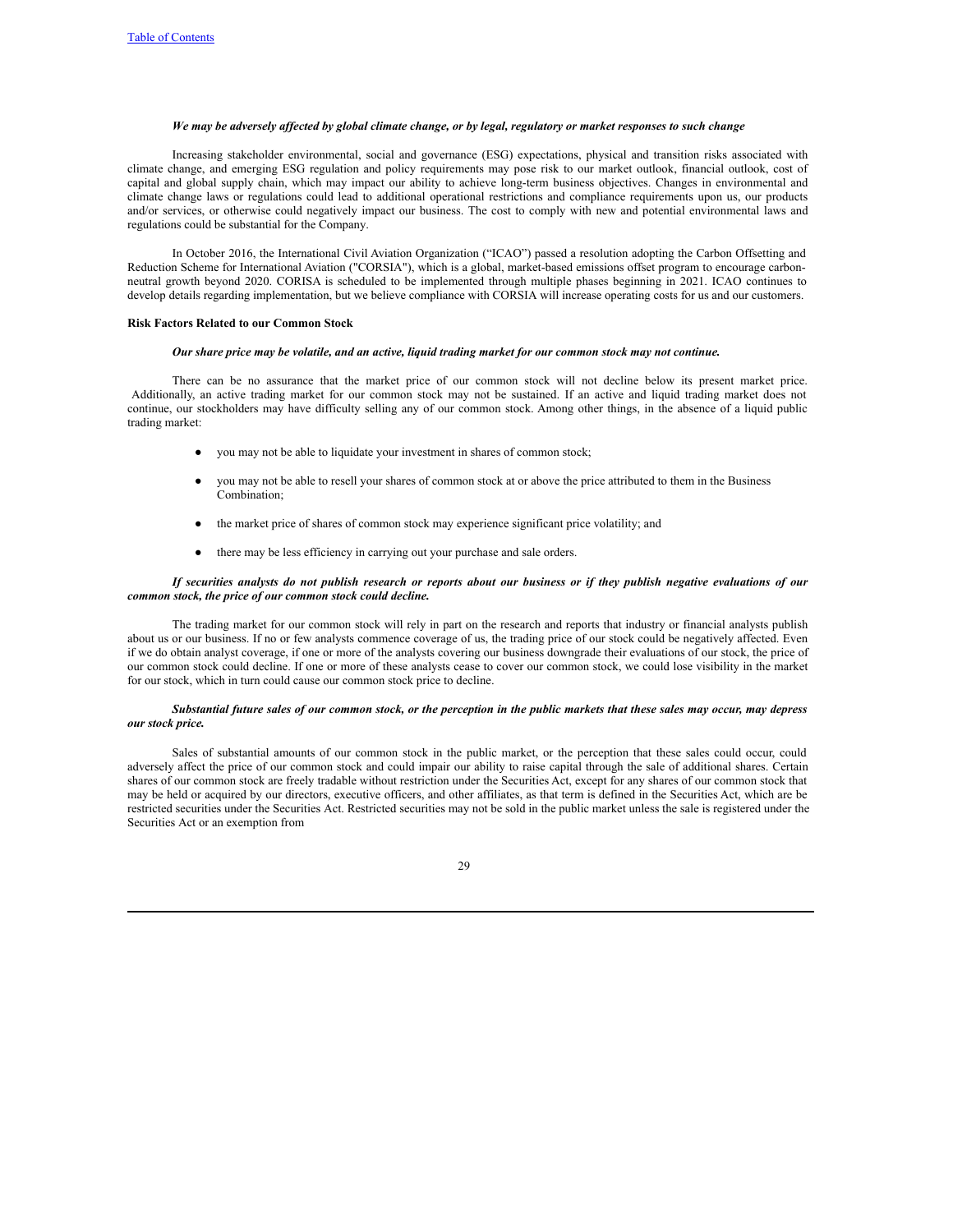registration is available. Certain of our stockholders and members of our management have rights, subject to certain conditions, to require us to file registration statements covering shares of our common stock or to include shares in registration statements that we may file for ourselves or other stockholders. Any such sales, including sales of a substantial number of shares or the perception in the market that the holders of a large number of shares intend to sell shares, could reduce the market price of our common stock. We may also issue shares of our common stock or securities convertible into our common stock from time to time in connection with financings, acquisitions, investments, or otherwise. Any such issuance could result in ownership dilution to you as a stockholder and cause the trading price of our common stock to decline.

## *We do not intend to pay dividends on our Common Stock in the foreseeable future.*

We do not anticipate that we will pay any dividends on shares of our Common Stock in the foreseeable future. We intend to retain any future earnings to fund operations, to service debt and other obligations, and to use for other corporate needs. Further, our credit facilities and the CARES Act limit our ability to pay cash dividends.

## As an "emerging growth company," we cannot be certain if the reduced disclosure requirements applicable to "emerging *growth companies" will make our common stock less attractive to investors.*

For as long as we remain an "emerging growth company" as defined in the Jumpstart Our Business Startups Act of 2012 (the "JOBS Act"), we take advantage of certain exemptions from various reporting requirements that are applicable to other public companies that are not "emerging growth companies", including not being required to obtain an assessment of the effectiveness of our internal controls over financial reporting from our independent registered public accounting firm pursuant to Section 404 of the Sarbanes-Oxley Act ("Section 404"), reduced disclosure obligations regarding executive compensation in our periodic reports and proxy statements, and exemptions from the requirements of holding a nonbinding advisory vote on executive compensation and stockholder approval of any golden parachute payments not previously approved. In addition, the JOBS Act provides that an emerging growth company can take advantage of an extended transition period for complying with new or revised accounting standards, which we have elected to do.

We will remain an "emerging growth company" until the earlier of (1) the earliest of the last day of the fiscal year (a) following February 11, 2024, the fifth anniversary of us becoming a publicly-traded company, (b) in which we have total annual gross revenue of at least \$1.07 billion or (c) in which we are deemed to be a large accelerated filer, which means the market value of our common stock that is held by non-affiliates exceeds \$700.0 million as of the last business day of our prior second fiscal quarter, and (2) the date on which we have issued more than \$1.0 billion in non-convertible debt during the prior three-year period.

We cannot predict if investors will find our common stock less attractive because we will rely on these exemptions. If some investors find our common stock less attractive as a result, there may be a less active market for our common stock, our share price may be more volatile and the price at which our securities trade could be less than if we did not use these exemptions.

## **General Risk Factors**

## As a public company in the United States, we are subject to the Sarbanes-Oxley Act. We have determined our disclosure controls and procedures and our internal control over financial reporting are effective. We can provide no assurance that we will, at all times, in the future be able to report that our internal controls over financial reporting are effective.

Companies that file reports with the SEC, including us, are subject to the requirements of Section 404 of the Sarbanes-Oxley Act of 2002 ("SOX"). Section 404 requires management to establish and maintain a system of internal control over financial reporting. Annual reports on Form 10-K filed under the Securities Exchange Act of 1934, as amended (the "Exchange Act"), must contain a report from management assessing the effectiveness of our internal control over financial reporting. Ensuring we have adequate internal financial and accounting controls and procedures in place to produce accurate financial statements on a timely basis is a time-consuming effort that needs to be re-evaluated frequently. Failure on our part to have effective internal financial and accounting controls would cause our financial reporting to be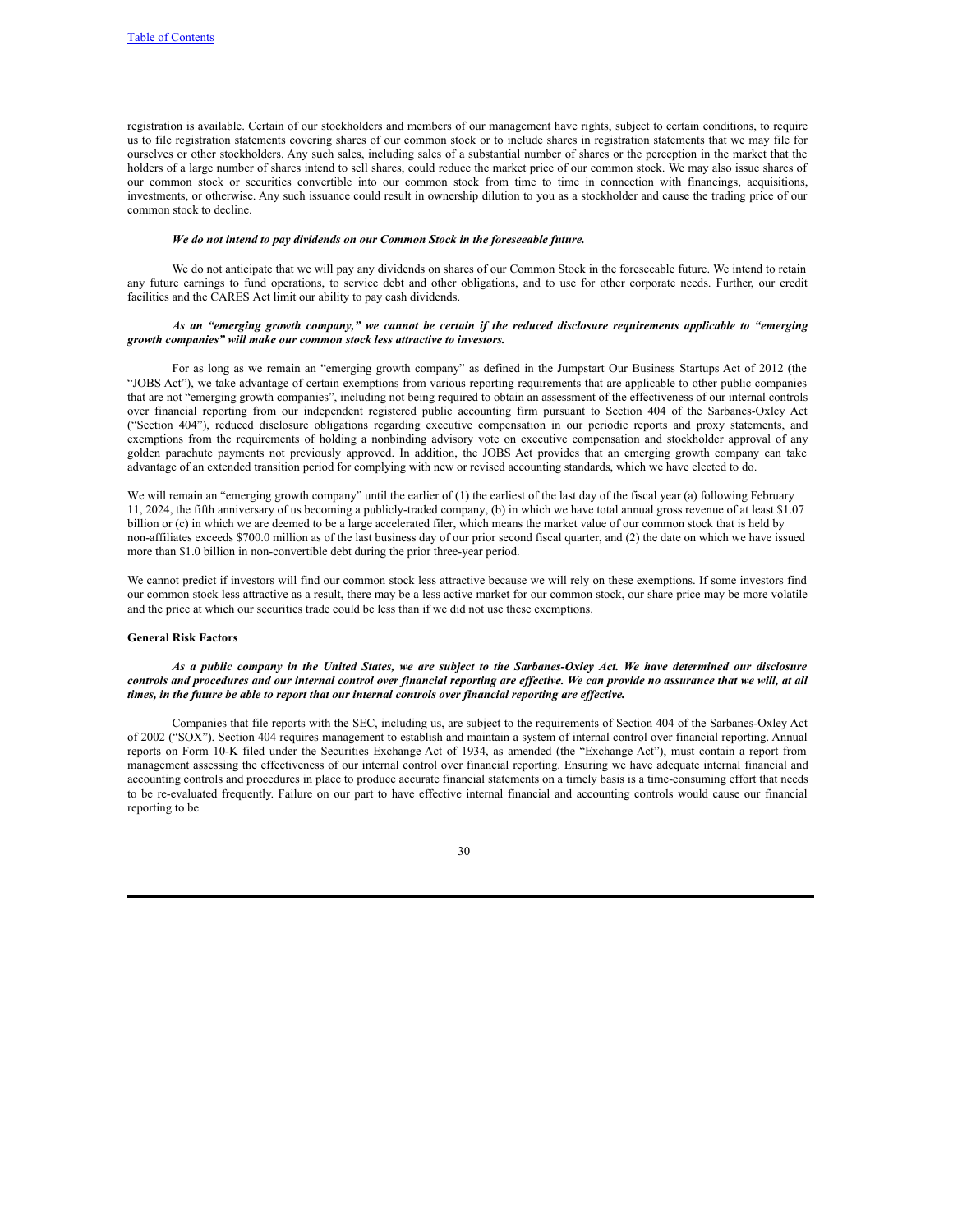unreliable, could have a material adverse effect on our business, operating results, and financial condition, and could cause the trading price of our common stock to fall.

# *Our management has limited experience in operating a public company.*

Our executive officers have limited experience in the management of a publicly traded company. Our management team may not successfully or effectively manage a public company that is subject to significant regulatory oversight and reporting obligations under federal securities laws. Their limited experience in dealing with the increasingly complex laws pertaining to public companies could be a significant disadvantage in that it is likely that an increasing amount of their time may be devoted to these activities which will result in less time being devoted to our management and our growth. We may not have adequate personnel with the appropriate level of knowledge, experience, and training in the accounting policies, practices or internal controls over financial reporting required of public companies in the United States. The development and implementation of the standards and controls necessary for us to achieve the level of accounting standards required of a public company in the United States may require costs greater than expected. It is possible that we will be required to expand our employee base and hire additional employees to support our operations as a public company which will increase our operating costs in future periods.

## If any of our customers were to become insolvent or experience substantial financial difficulties, our business, financial *condition and results of operations may be adversely af ected.*

If any of the customers with whom we do business become insolvent or experience substantial financial difficulties, we may be unable to timely collect amounts owed to us by such customers, and we may not be able to sell the inventory we have purchased for such customers, which may adversely affect our results of operations and financial condition.

## Our results of operations and liquidity needs could be materially negatively affected by market fluctuations or an economic *downturn.*

Our results of operations could be materially negatively affected by economic conditions generally, both in the United States and elsewhere around the world. Concerns over inflation, energy costs, geopolitical issues, including tensions between Russia and Ukraine and Western countries, the availability and cost of credit, and the U.S. financial markets have in the past contributed to, and may continue in the future contribute to, increased volatility and diminished expectations for the economy and the markets. Domestic and international equity markets periodically experience heightened volatility and turmoil. These events may have an adverse effect on us. In the event of a market downturn, our results of operations could be adversely affected by those factors in many ways, including making it more difficult for us to raise funds if necessary, and our stock price may decline.

# **ITEM 1B UNRESOLVED STAFF COMMENTS**

Not applicable.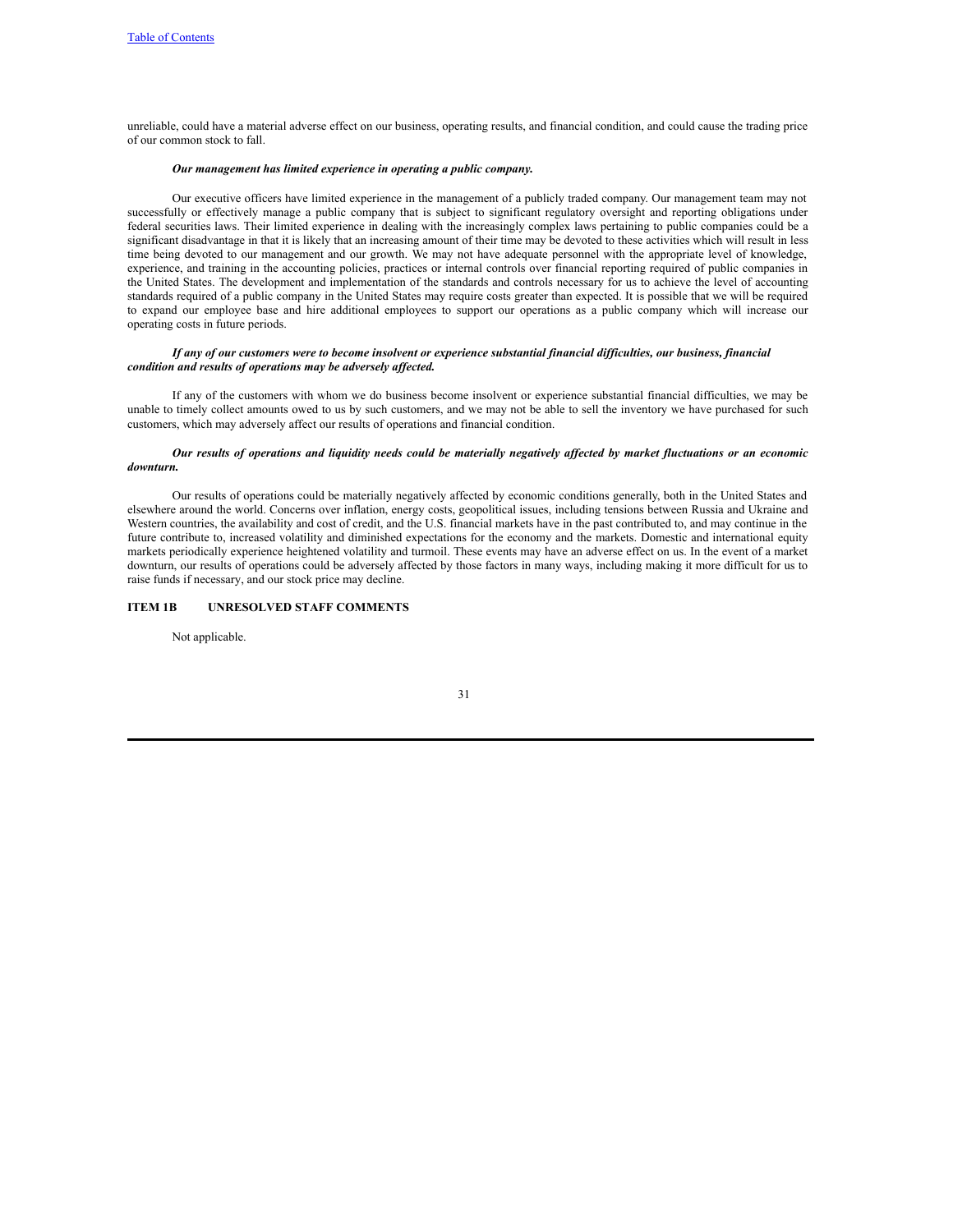# **ITEM 2 PROPERTIES**

Our principal executive office is in Miami, Florida. In addition to our headquarters, we have the following operating locations:

| <i>Facility:</i>         | Primary Purpose:                                                            |
|--------------------------|-----------------------------------------------------------------------------|
| Goodyear, Arizona        | Aircraft MRO, Storage, Modification and Disassembly                         |
| Roswell, New Mexico      | Aircraft MRO, Storage, Disassembly, and Distribution                        |
| Rio Rancho, New Mexico   | Landing Gear MRO                                                            |
| Miami, Florida           | Corporate Headquarters and Engineered Solutions Operations                  |
|                          | Hydraulic, Pneumatic, Flight Control Surfaces, PMA operations, and Electro- |
|                          | Mechanical Component MROs                                                   |
| Sunrise, Florida         | USM Sales and Shared Services                                               |
| Memphis, Tennessee       | USM Sales, Distribution and Component MRO                                   |
| Dublin, Ireland          | Flight Equipment Asset Management                                           |
| Bridgend, United Kingdom | Regional Representative Sales Offices                                       |
| Singapore                | Regional Representative Sales Offices                                       |

Our Goodyear, Arizona and Roswell, New Mexico facilities are on airport locations at the Phoenix Goodyear Airport and Roswell International Air Center, respectively, and are two of our FAA-authorized repair station operations centers focusing on airframe aircraft maintenance and storage. Combined, they feature over 650,000 square feet of hangar space with a capability of dry desert long-term storage for up to 650 aircraft. In addition to having airframe maintenance service offerings at these facilities, we have four FAA-authorized repair station operations in our Rio Rancho, New Mexico, Memphis, Tennessee, and Miami, Florida facilities that provide component MRO service offerings. Collectively, these facilities support the operations of our TechOps segment.

We primarily distribute USM parts from our dedicated distribution warehouse located in Memphis, Tennessee, in addition to onsite bulk storage capacity at our Roswell, New Mexico facility. These facilities collectively provide more than 500,000 square feet of available space to efficiently manage our Flight Equipment inventories and facilitate support of our customers' urgent spare part requirements with non-stop delivery capacity to destinations worldwide. Combined, these facilities support the operations of our AMS segment.

# **ITEM 3 LEGAL PROCEEDINGS**

From time to time, we are subject to litigation incidental to our business. We are not currently party to any legal proceedings that would be reasonably expected to have a material adverse effect on our business or financial condition.

# **ITEM 4 MINE SAFETY DISCLOSURES**

Not applicable.

# **ITEM 5 MARKET FOR REGISTRANT'S COMMON EQUITY, RELATED STOCKHOLDER MATTERSAND ISSUER PURCHASES OF EQUITY SECURITIES**

# **Market Information**

Our common stock is currently listed on the Nasdaq Capital Market under the symbol "ASLE".

# **Holders of Record of our Common Stock**

As of March 8, 2022, there were 5,298 holders of record of our common stock.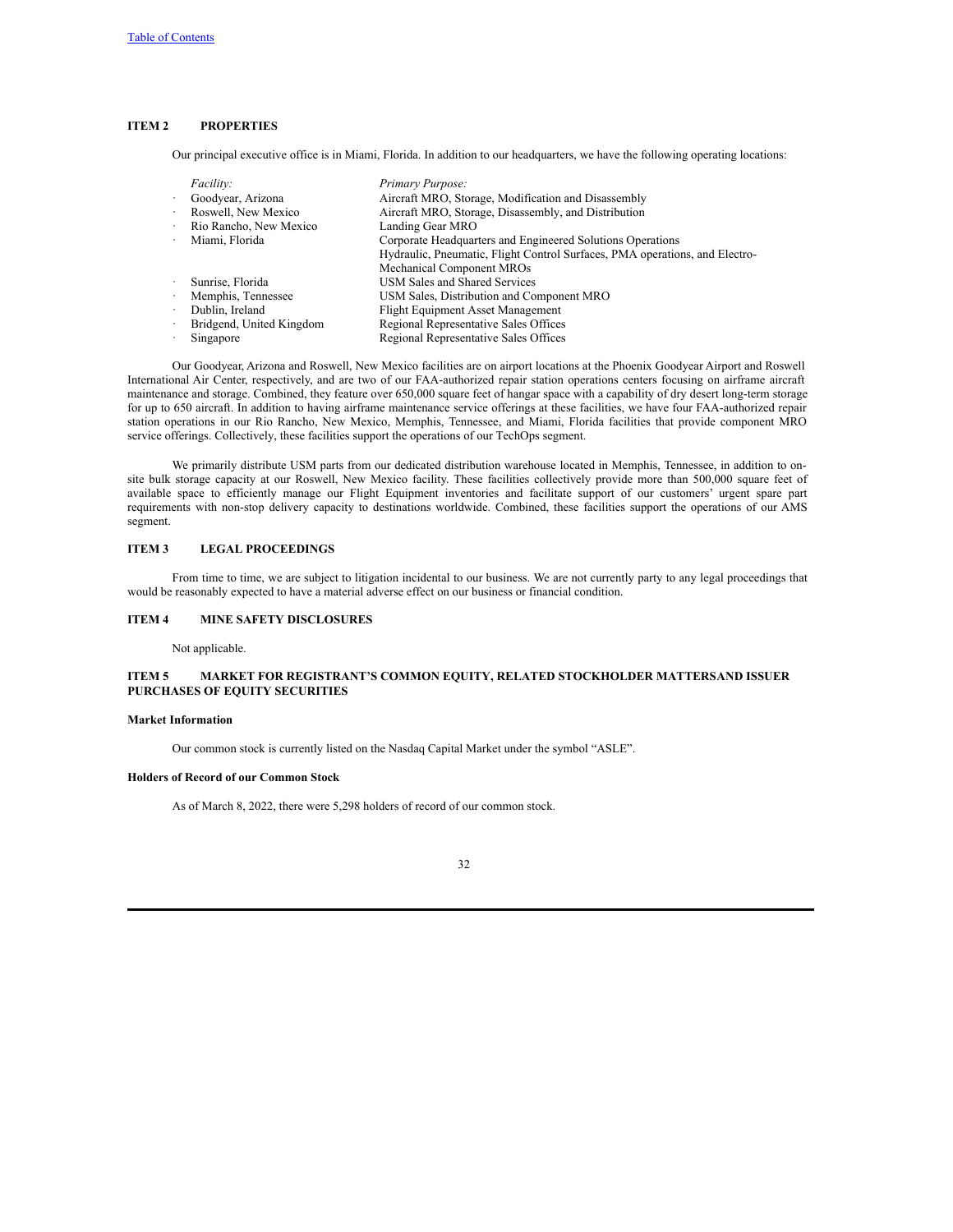## **Dividends**

We have not paid any cash dividends on our common stock to date. Any decision to declare and pay dividends in the future will be made at the discretion of our Board of Directors and will depend on, among other things, our results of operations, financial condition, cash requirements, contractual restrictions and other factors that our Board of Directors may deem relevant. Currently, the terms of the U.S. Treasury Department's Payroll Support Program prohibit us from paying cash dividends through September 30, 2022. Accordingly, we are prohibited from declaring any cash dividends to holders of our common stock prior to that date. Additionally, our credit facility limits our ability to pay cash dividends.

# **Purchases of Equity Securities by the Issuer or Affiliated Purchasers**

During the quarter ended December 31, 2021, we did not repurchase any of our outstanding shares of common stock.

#### **Recent Sales of Unregistered Securities**

None.

## **Performance Graph**

The following graph compares the cumulative total stockholder return for (i) our common stock, (ii) the Standard & Poor's 500 Stock Index ("S&P 500") and (iii) the S&P 500 Aerospace & Defense Index ("S&P A&D") for the period from February 28, 2019, the first day Monocle's common stock was traded following its initial public offering, through December 31, 2020. For the period between February 28, 2019 through December 22, 2020 the figures relate to Monocle's common stock, and for the period between December 23, 2020 through December 31, 2020, the figures relate to AerSale Corporation's common stock. The graph assumes an initial investment of \$100 in Monocle's common stock and in each of the S&P 500 and S&P A&D at the market close on February 28, 2019, and assumes reinvestment of dividends. This performance graph shall not be deemed "soliciting material" or to be "filed" with the SEC for purposes of Section 18 of the Exchange Act, or otherwise subject to the liabilities under that Section, and shall not be deemed to be incorporated by reference into any filing of AerSale Corporation under the Securities Act or the Exchange Act.



**Comparison of Cumulative Total Return** 

The information required by Item 5 with respect to securities authorized for issuance under equity compensation plans is incorporated herein by reference to Part III, Item 12 of this Form 10-K.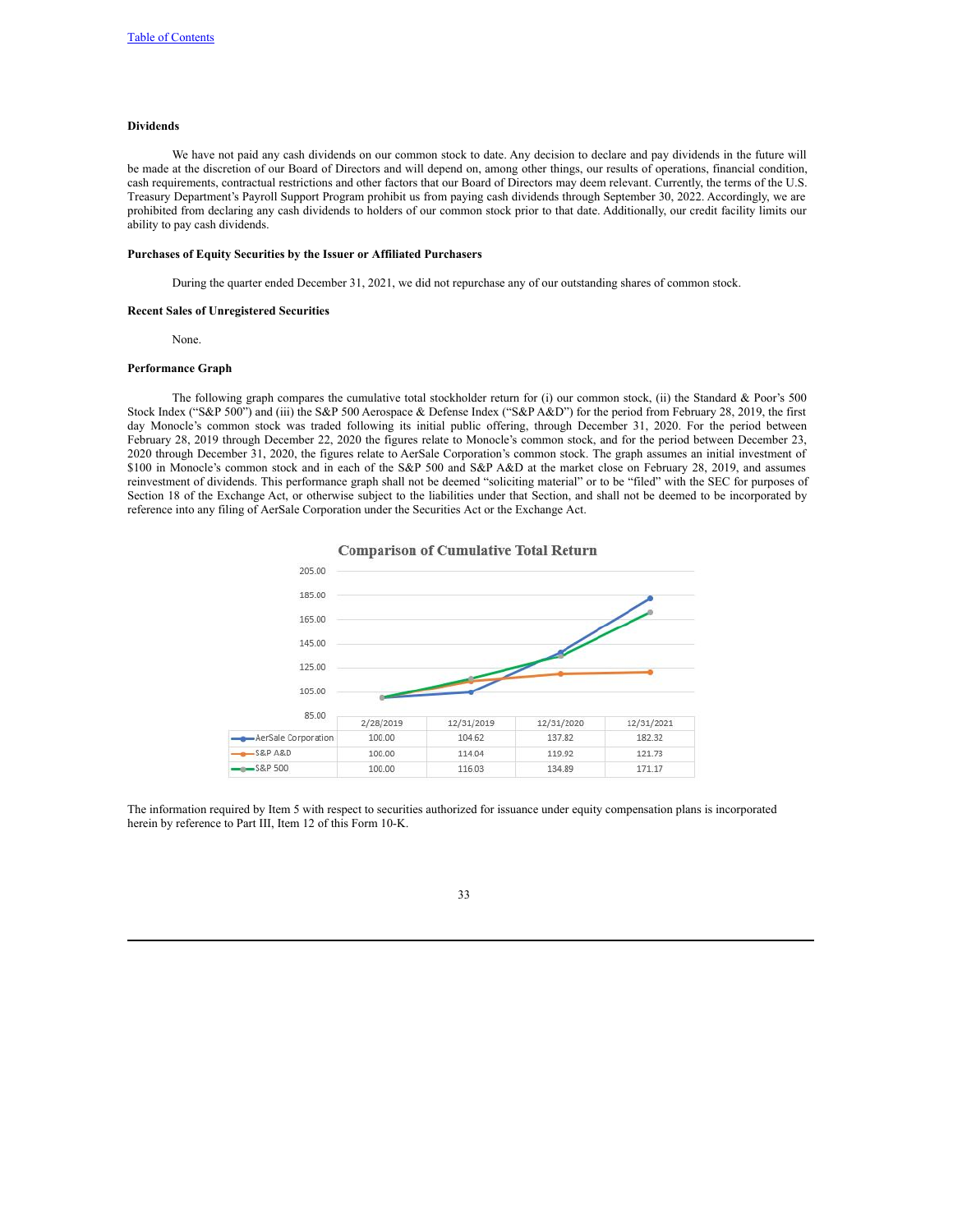# **ITEM 6 [RESERVED.]**

## **ITEM 7 MANAGEMENT'S DISCUSSION AND ANALYSIS OF FINANCIAL CONDITION AND RESULTSOF OPERATIONS**

You should read the following management's discussion and analysis together with the financial statements and related notes included elsewhere in this Annual Report on Form 10-K. This discussion contains forward-looking statements about AerSale's business, operations and industry that involve risks and uncertainties, such as statements regarding AerSale's plans, objectives, expectations and intentions. AerSale's future results and financial condition may differ materially from those currently anticipated by AerSale because of the factors described in the sections entitled "Risk Factors" and "Cautionary Note Regarding Forward Looking Statements." A discussion of the year ended December 31, 2020 compared to the year ended December 31, 2019 is included in our Annual Report on Form 10-K for the year ending December 31, 2020, filed with the SEC on March 16, 2021 under Part II, Item 7, "Management's Discussion and Analysis of *Financial Condition and Results of Operations."*

# **The Company**

We operate as a platform for serving the commercial aviation aftermarket sector. Our top executives have on average over 30 years of experience in aircraft and engine ("Flight Equipment") management, sales and maintenance services, and are supported by an experienced management team. We have established a global purpose built and fully integrated aviation company focused on providing products and services that maximize the value of Flight Equipment in the middle to end of its operating life cycle.

We are a worldwide provider of aftermarket commercial aircraft, engines, and their parts to passenger and cargo airlines, leasing companies, original equipment manufacturers ("OEM"), government and defense contractors, and maintenance, repair and overhaul ("MRO") service providers. We report our activities in two business segments: Asset Management Solutions, comprised of activities that extract value from strategic asset acquisitions either as whole assets or by disassembling for used serviceable material ("USM"); and TechOps, comprised of MRO activities for aircraft and their components, and sales of internally developed engineered solutions products.

We focus on mid-life Flight Equipment and monetize them through our Asset Management Solutions segment. Asset Management Solutions' activities include monetization of assets through the lease or sale of whole assets, or through disassembly activities in support of our USM-related activities. Our monetizing services have been developed to maximize returns on mid-life Flight Equipment throughout their operating life, in conjunction with realizing the highest residual value of Flight Equipment at its retirement. We accomplish this by utilizing deep market and technical knowledge related to the management of Flight Equipment sales, leasing and MRO services. To extract value from the remaining flight time on whole assets, we provide flexible short-term (generally less than five years) leasing solutions of Flight Equipment to passenger and cargo operators across the globe. Once the value from the Flight Equipment's flight time has been extracted, Flight Equipment is considered to be at or near the end of its useful life and is analyzed for return maximization as either whole asset sales or disassembled for sale as USM parts. Revenues from this segment are segregated between Aircraft and Engine depending on the asset type that generated the revenue. Lease revenues and the related depreciation from aircraft and engines installed on those aircrafts is recognized under the Aircraft category. Revenues from sales of whole aircraft and related cost of sales are allocated between the Aircraft and Engine categories based on the allocated cost basis of the asset sold.

Our TechOps segment provides internal and third-party aviation services, including internally developed engineered solutions, full heavy aircraft maintenance and modification, component MRO, as well as end-of-life disassembly services. Our MRO business also engages in longer-term projects such as aircraft modifications, cargo and tanker conversions of aircraft, and aircraft storage. The TechOps segment also includes MRO services for landing gear, thrust reversers, hydraulic systems, and other aircraft components.

We utilize these capabilities to support our customers' Flight Equipment, as well as to maintain and improve our owned Flight Equipment, which is subsequently sold or leased to our customers. These processes require a high degree of expertise on each individual aircraft or component that is being serviced. Our knowledge of these processes allows us to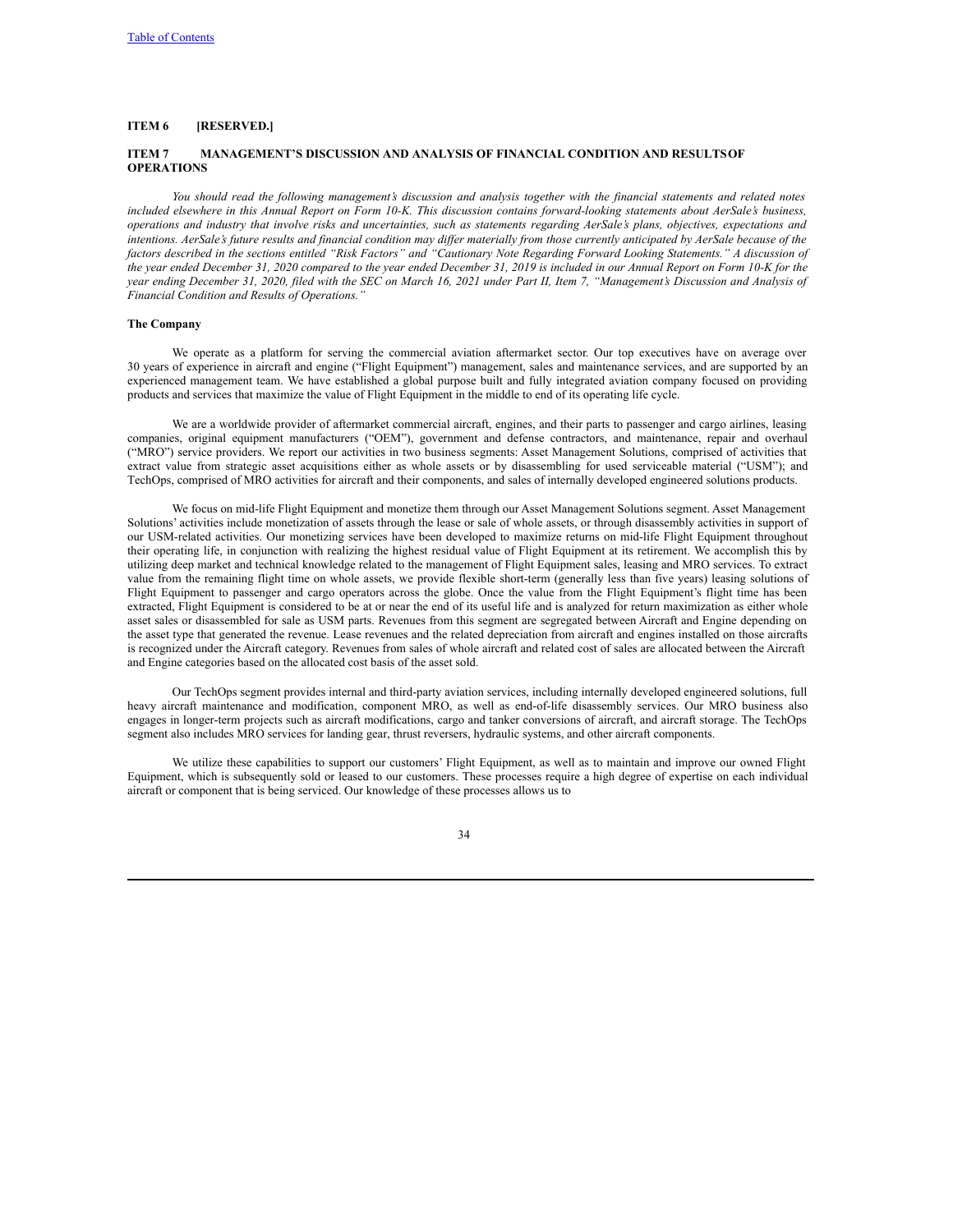assist customers to comply with applicable regulatory and OEM requirements. A significant amount of skilled labor is required to support this process, which the Company has accumulated through its diversified offerings.

In addition to our aircraft and USM parts offerings, we develop Engineered Solutions consisting of Supplemental Type Certificates ("STCs") that can be installed on existing Flight Equipment to improve performance, comply with regulatory requirements, or improve safety. An example of these solutions is the AerSafe® product line, which we designed and obtained Federal Aviation Administration ("FAA") approval to sell as a solution for compliance with the FAA's fuel tank flammability regulations. These products are proprietary in nature and function as non-OEM solutions to regulatory requirements and other technical challenges, often at reduced delivery time and cost for operators. In order to develop these products, we engage in research and development activities that are expensed as incurred.

## **Impact of COVID-19**

COVID-19 has been declared a global health pandemic by the World Health Organization. Early in March 2020, as we began to see the impacts of the pandemic on our customers, the Company took decisive actions to position itself for the short-term impacts of COVID-19, while allowing the Company the flexibility to quickly pursue the opportunities that would follow. The Company cancelled approximately \$20.0 million of feedstock opportunities under negotiation, as it evaluated the impacts of COVID-19 on asset valuations. The Company also reexamined its structure and executed measures in 2020 to adjust the business through strategic headcount reductions and suspension of various other initiatives to reduce costs by over \$20.0 million on an annualized basis.

While the duration and extent of the COVID 19 pandemic depends on future developments that cannot be accurately predicted at this time, such as the extent and effectiveness of containment actions, and future restrictions due to different strains or variants of COVID 19, it has already had an adverse effect on the global economy and the ultimate societal and economic impact of the COVID 19 pandemic remains unknown.

#### **Results of Operations**

Sales and gross profit for AerSale's two business segments for the years ended in December 31, 2021 and 2020 were as follows:

*Year ended December 31, 2021 compared to the year ended December 31, 2020*

|                                    | Year Ended December 31, |         |              |         |                       |  |
|------------------------------------|-------------------------|---------|--------------|---------|-----------------------|--|
| (in thousands, except percentages) |                         | 2021    |              | 2020    | <b>Percent Change</b> |  |
| Revenue                            |                         |         |              |         |                       |  |
| <b>Asset Management Solutions</b>  |                         |         |              |         |                       |  |
| Aircraft                           | \$.                     | 87,461  | $\mathbb{S}$ | 53,639  | 63.1 %                |  |
| Engines                            |                         | 144,549 |              | 45,072  | 220.7 %               |  |
|                                    |                         | 232,010 |              | 98,711  | 135.0 %               |  |
| TechOps                            |                         |         |              |         |                       |  |
| <b>MRO</b>                         | \$                      | 99,899  | $\mathbb{S}$ | 103,899 | $(3.8)\%$             |  |
| <b>Product Sales</b>               |                         | 8,528   |              | 6,328   | 34.8 %                |  |
|                                    |                         | 108,427 | \$           | 110,227 | $(1.6)\%$             |  |
|                                    |                         |         |              |         |                       |  |
| <b>Total</b>                       |                         | 340,437 | $\mathbf{s}$ | 208,938 | 62.9 $\%$             |  |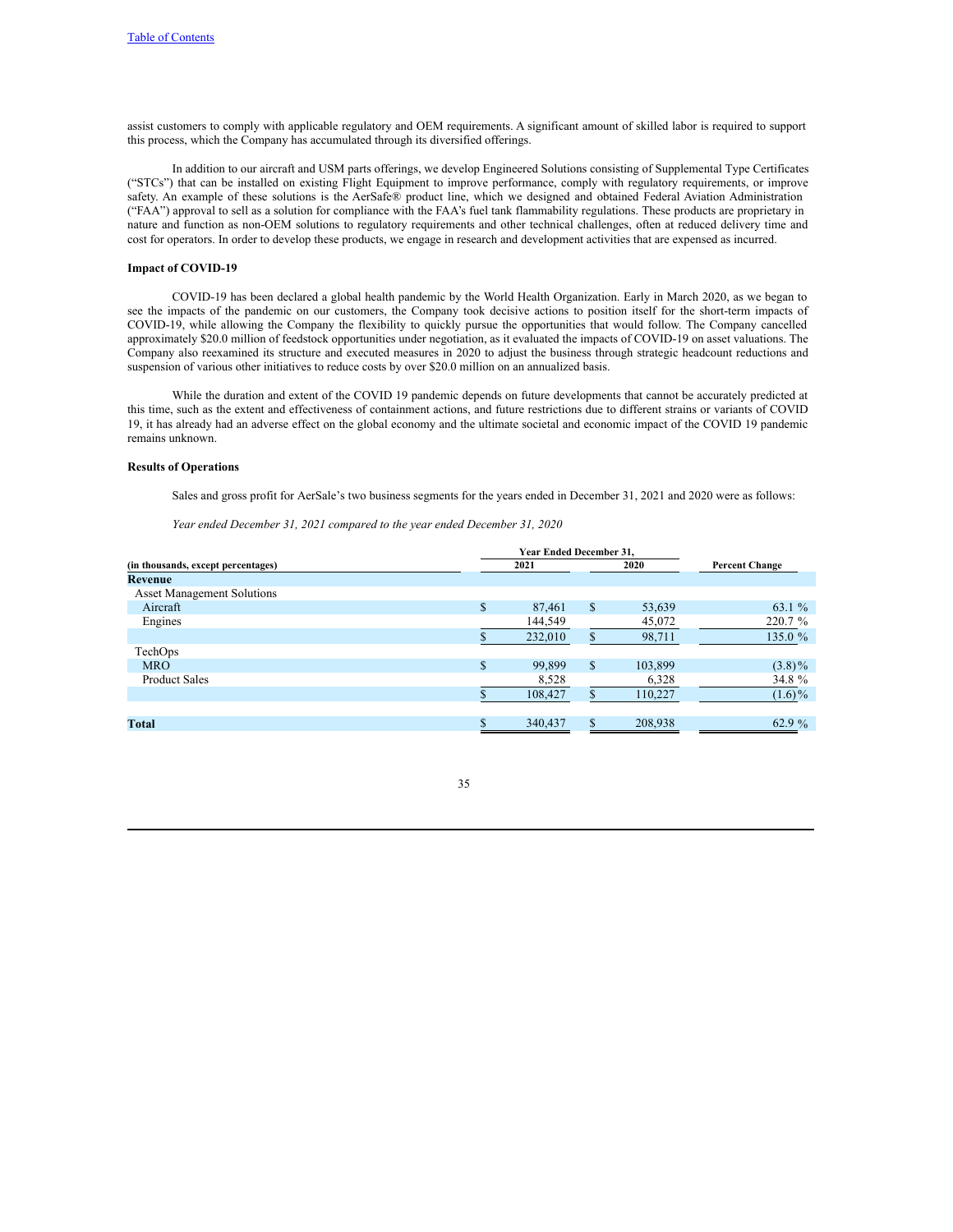|                                    | <b>Year Ended December 31.</b> |         |              |        |                       |
|------------------------------------|--------------------------------|---------|--------------|--------|-----------------------|
| (in thousands, except percentages) | 2021                           |         | 2020         |        | <b>Percent Change</b> |
| <b>Gross Profit</b>                |                                |         |              |        |                       |
| <b>Asset Management Solutions</b>  |                                |         |              |        |                       |
| Aircraft                           | $\mathbf{s}$                   | 30,157  | \$           | 11,914 | 153.1%                |
| Engines                            |                                | 59,389  |              | 17,383 | 241.6 %               |
|                                    |                                | 89,546  | \$           | 29,297 | 205.6 %               |
| TechOps                            |                                |         |              |        |                       |
| <b>MRO</b>                         | $\mathbf S$                    | 28,133  | $\mathbb{S}$ | 21,883 | 28.6 %                |
| <b>Product Sales</b>               |                                | 1,713   |              | 1,609  | $6.5 \%$              |
|                                    |                                | 29,846  | S.           | 23,492 | 27.0 %                |
|                                    |                                |         |              |        |                       |
| <b>Total</b>                       |                                | 119,392 | S.           | 52,789 | 126.2 $\%$            |

Total revenues for the year ended December 31, 2021 increased by \$131.5 million or 62.9% compared to 2020, driven by an increase of \$133.3 million, or 135.0%, within Asset Management Solutions partially offset by a decrease of \$1.8 million, or 1.6%, within TechOps.

#### *Asset Management Solutions*

Sales in the Asset Management Solutions segment increased by \$133.3 million to \$232.0 million, or 135.0%, for the year ended December 31, 2021 compared to 2020, due to a \$33.8 million increase in revenues from Aircraft, and a \$99.5 million increase in revenues from Engines. The increase in Aircraft revenue is primarily attributable to increased activity in the B757 product line driven by Flight Equipment sales, which amounted to a total increase of \$52.8 million compared to 2020, which was partly offset by lower leasing volume of \$18.2 million driven by a one-time end-of-lease maintenance settlement in the amount of \$10.8 million in 2020. The increase in Engines revenue is primarily attributable to increased activity in the RB211, CF6-80, and PW4000 product lines as a result of higher Flight Equipment sales and USM sales, for a total increase of \$106.1 million, which was partially offset by lower leasing activity. The increase in Flight Equipment sales and USM sales for Aircraft and Engines is directly related to strategic asset acquisitions we carried out during 2020 and 2021, as we identified increased demand in product lines that served the cargo market as a result of the COVID-19 pandemic.

Cost of sales in Asset Management Solutions increased by \$73.1 million to \$142.5 million, or 105.2%, for the year ended December 31, 2021 compared to 2020. The increase in cost of sales was primarily driven by the sales increase discussed above. Gross profit in Asset Management Solutions increased by \$60.2 million to \$89.5 million, or 205.6%, for the year ended December 31, 2021 compared to 2020. The margin increase is mainly attributable to higher margins on Flight Equipment sales and USM sales of \$64.7 million, as well as lower impact of inventory reserves and impairment of Flight Equipment recorded during the year ended December 31, 2021, which amounted to \$6.4 million compared to \$15.9 million in 2020, offset by a one-time end-of-lease maintenance settlement in the amount of \$10.8 million in 2020.

Aircraft gross profit margins increased to 34.5% for the year ended December 31, 2021, from 22.2% for the year ended December 31, 2020, due to the impact of Flight Equipment's sales which generated an average margin of 37.3%, as well as lower inventory reserves. Engines gross profit margins increased to 41.1% for the year ended December 31, 2021, from 38.6% for the year ended December 31, 2020, mainly due to the impact of Flight Equipment's sales which generated an average margin of 43.5%, partly offset by the impact of USM sales due to fluctuations in the product mix.

# *TechOps*

AerSale's revenue from the TechOps segment decreased by \$1.8 million to \$108.4 million, or 1.6%, for the year ended December 31, 2021, compared to 2020. The decrease was primarily driven by a reduction in aircraft storage and related maintenance activities at our heavy MRO facilities as operators return their aircraft to service, as well as a shift in resources to support our cargo conversion projects on the B757 product line.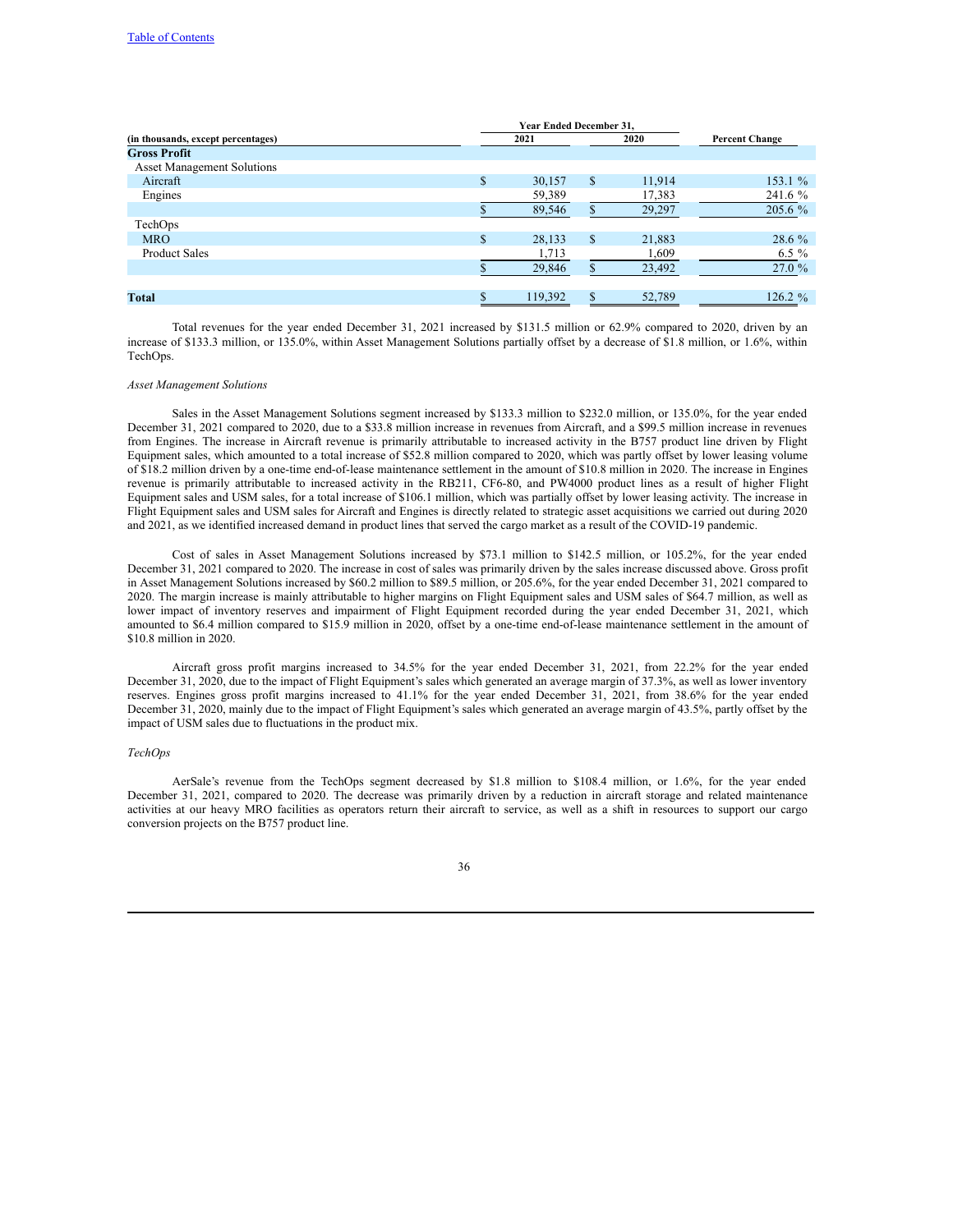Cost of sales in TechOps decreased by \$8.2 million to \$78.6 million, or 9.4%, for the year ended December 31, 2021 compared to 2020 which is consistent with the sales decrease discussed above as well as improved margins on the heavy MRO business. Gross profit in TechOps increased \$6.4 million to \$29.8 million, or 27.0%, for the year ended December 31, 2021, compared to 2020. The increase in gross profit is primarily attributable to increased contributions from maintenance and storage programs. Gross profit margin increased to 27.5% for the year ended December 31, 2021 compared to 21.3% for the year ended December 31, 2020, and was largely attributable to an overall change in the product mix towards higher margin storage related maintenance and capacity efficiencies.

#### *Selling, General and Administrative Expenses*

Selling, general and administrative expenses increased by \$21.9 million to \$77.5 million, or 39.3%, for the year ended December 31, 2021, as compared to 2020. The increase was mostly related to stock compensation of \$12.7 million related primarily to performance-based equity awards. Based on the Company's performance, the Company commenced its accrual of expenses related to these performance-based awards in the third quarter of 2021. The remaining increase relates to higher costs associated with becoming a publicly traded company.

### *CARES Act Proceeds*

CARES Act Proceeds increased by \$2.1 million to \$14.8 million for the year ended December 31, 2021, as compared to 2020.The increase was mostly related to the additional proceeds related to the Payroll Support Extension Law and American Rescue Plan Act of 2021, which was enacted into law during 2021 and exhibited similar terms and provisions to the original Cares Act of 2020.

#### *Unrealized loss on investments*

AerLine Holdings, Inc. ("AerLine") was a consolidating VIE prior to August 31, 2018. Refer to Note R for additional disclosures. On August 31, 2018 AerLine sold the customer relationships of its operating company, XTRA Airways, in consideration for a 9.99% interest in the buyer ("Buyer"), which rolled into the equity interest of a larger holding company when the Buyer was acquired. On November 10, 2021, AerLine transferred this equity interest to us in settlement of trade amounts due totaling \$5.4 million. Based on the deterioration of the Buyer's financial condition noted by the Company in the fourth quarter of 2021, we recognized an unrealized loss on the investment of \$5.4 million during the three month period ended December 31, 2021.

#### *Change in fair value of warrant liability*

We account for our private warrants as a liability at their fair value, with changes in fair value recognized in our results from operations for the period. The fair value of our private warrants was determined using the market price of the public warrants adjusted for their lack of liquidity. For the year ended December 31, 2021, we recorded a \$2.9 million loss on the change in fair value of the warrant liability, compared to a \$0.4 million loss in the prior year.

### *Interest Expense*

Interest expense, net decreased by \$0.7 million to \$0.9 million for the year ended December 31, 2021, as compared to 2020 and was primarily related to lower outstanding balances under the Company's revolving credit facility.

### *Income Taxes*

The effective tax rate for the year ended December 31, 2021 was 24.4% compared to 16.3% for the year ended December 31, 2020. The increase in the effective tax rate was mainly a result of a favorable permanent difference related to transaction costs paid in 2020 that did not reoccur in 2021 and to an increase in the valuation allowance in 2021. The difference between the effective tax rate and the statutory tax rate of 21% for the year ended December 31, 2021, was primarily due to the impact of state income taxes, a valuation allowance and permanent differences partially offset by the foreign derived intangible income deduction. The difference between the effective tax rate and the statutory tax rate of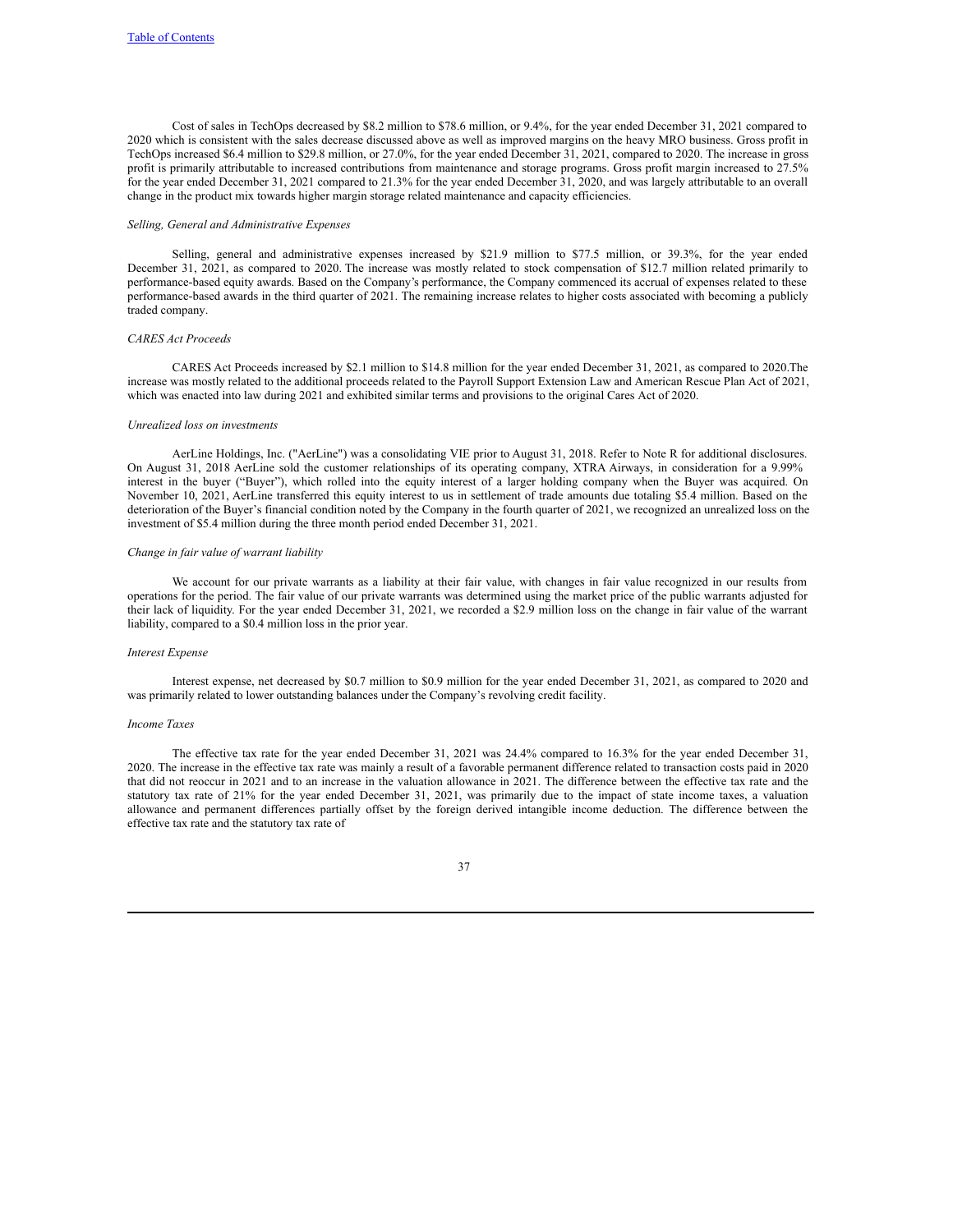21% for the year ended December 31, 2020, is primarily due to the impact of state income taxes, and permanent differences related to transaction costs and meals and entertainment expenses, amongst others.

# **Financial Position, Liquidity and Capital Resources**

As of December 31, 2021, we had \$130.2 million of cash and cash equivalents. We finance our growth through cash flows generated from operations and borrowings secured by our assets. There were no borrowings during the year ended December 31, 2021. We had no outstanding balance on the Company's Revolving Credit Agreement as of December 31, 2021, and we had \$113.9 million of availability as of the end of 2021. We generated cash flows from operations of \$79.1 million for the year ended December 31, 2021, generated cash flows from investing activities of \$13.2 million, and generated cash flows from financing activities of \$8.6 million for the year ended December 31, 2021.

We believe our equity base, internally generated funds, and existing availability under our debt facility are sufficient to maintain our level of operations through December 31, 2022. If an event occurs that would affect our ability to meet our capital requirements, our ability to continue to grow our asset base consistent with historical trends could be impaired and our future growth limited to that which can be funded from internally generated capital.

### **Cash Flows—Year ended December 31, 2021 compared to Year ended December 31, 2020**

#### *Cash Flows from Operating Activities*

Net cash provided by operating activities was \$79.1 million for the year ended December 31, 2021 compared to cash used of \$12.2 million for the same period in 2020. The increase of \$91.3 million was primarily due to higher net income from the sale of Flight Equipment and the timing of collections of lease and purchase deposits, partially offset by a reduction in inventory as sales exceeded purchases for the year.

#### *Cash Flows from Investing Activities*

Net cash provided by investing activities was \$13.2 million for the year ended December 31, 2021, compared to cash used of \$21.1 million in the same period for 2020. Cash provided from investing activities during the year ended December 31, 2021 was primarily related to the sale of Flight Equipment totaling \$17.1 million, compared to cash used to acquire the ACT business unit during the year ended December 31, 2020 for a total of \$17.0 million.

### *Cash Flows from Financing Activities*

Net cash provided by financing activities for the year ended December 31, 2021 was \$8.6 million, compared to cash provided of \$45.2 million in the same period for 2020. The cash provided by financing activities for 2021 is driven by proceeds from the exercise of warrants. The cash provided by financing activities in 2020 is primarily driven by proceeds from the Merger with Monocle.

### *Debt Obligations and Covenant Compliance*

Our amended and restated revolving credit agreement (the "Revolving Credit Agreement") provided commitments for a \$110.0 million revolving credit facility and includes a \$10.0 million sub facility for letters of credit and for borrowings on same-day notice referred to as "swingline loans." The maximum amount of such commitments available at any time for borrowings and letters of credit is determined according to a borrowing base calculation equal to the sum of eligible inventory and eligible accounts receivable reduced by the aggregate amount, if any, of trade payables of the loan parties, as defined in the Revolving Credit Agreement. Extensions of credit under the Revolving Credit Agreement are available for working capital and general corporate purposes.

Effective March 12, 2021, we amended our Revolving Credit Agreement to increase our commitments under the Revolving Credit Agreement to a \$150.0 million aggregate amount, subject to borrowing base limitations, and to extend the maturity date to March 12, 2024, subject to certain conditions.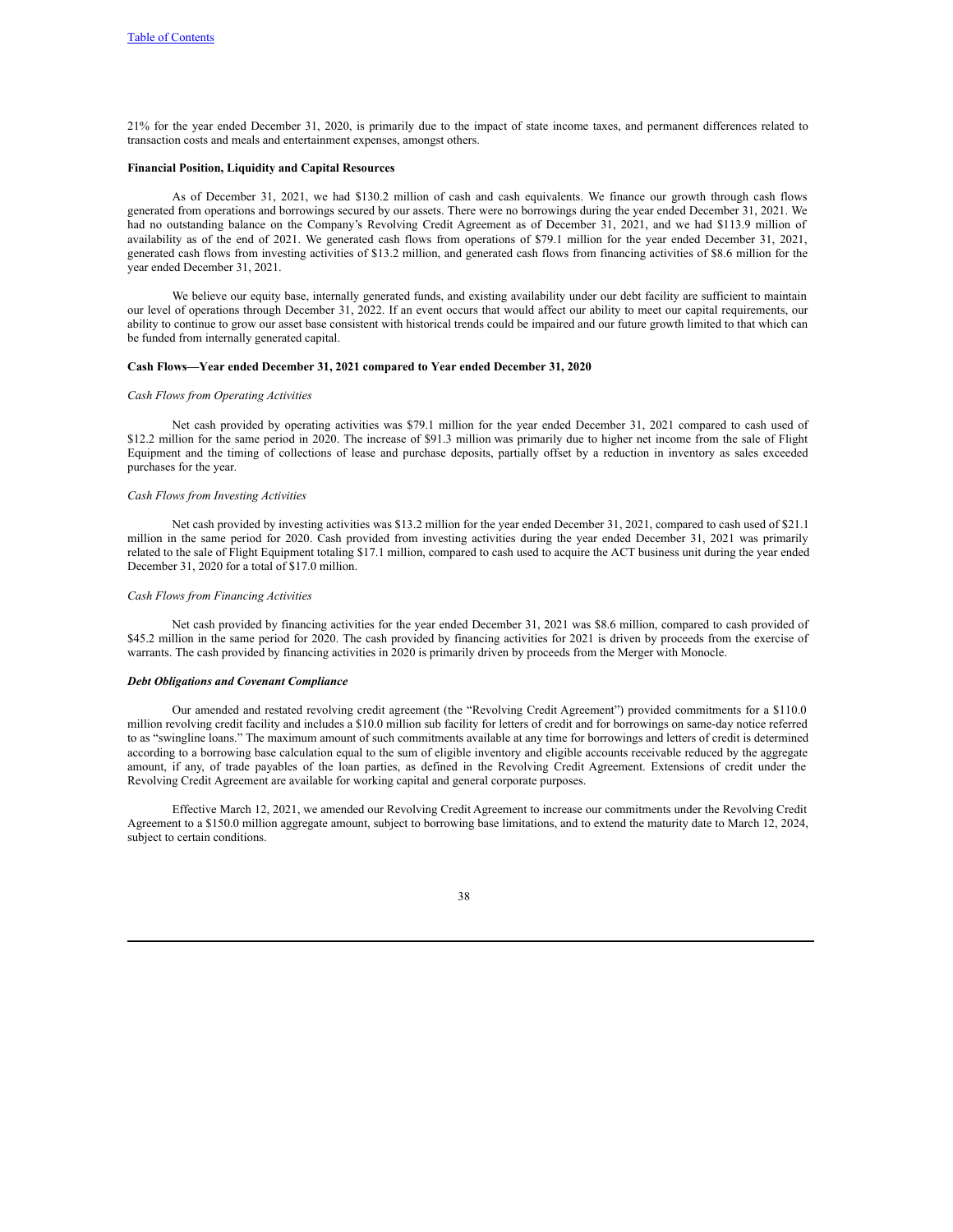As of December 31, 2021, there was no outstanding balance under the Revolving Credit Agreement, as amended, and we had \$113.9 million of availability. We were in compliance with our debt covenants as of December 31, 2021.

# *Of -Balance Sheet Arrangements*

We did not have any off-balance sheet arrangements as of December 31, 2021. Refer to Note Q – Commitments and Contingencies within our Consolidated Financial Statements in this Annual Report on Form 10-K for a listing of our non-cancelable contractual obligations under operating leases.

# **Critical Accounting Policies and Estimates**

The preparation of Consolidated Financial Statements in conformity with accounting principles generally accepted in the United States ("U.S. GAAP") requires our management to make estimates and assumptions that affect the reported amounts of assets and liabilities and disclosure of contingent assets and liabilities at the date of the Consolidated Financial Statements and the reported amounts of revenues and expenses during the reporting periods. Actual results could differ from those estimates. Refer to Note A to the Consolidated Financial Statements in Item 8 of this Annual Report on Form 10-K, for a listing of our significant accounting policies and estimates. The following is a summary of critical accounting estimates and additional information on the level of uncertainty regarding relevant changes to the estimates and assumptions.

#### *Revenue Recognition*

We measure revenue based on the consideration specified in a contract with a customer, and excludes any sales commissions and taxes collected and remitted to government agencies. We recognize revenue when it satisfies a performance obligation by transferring control over a product or service to a customer. Our performance obligations are satisfied over time as work progresses or at a point in time based on transfer of control of products and services to our customers. For service revenue, we utilize the input method of cost-to-cost to measure progress and recognize revenue over time as this depicts when control of the promised goods or services are transferred to the customer. Revenue is recognized based on the relationship of actual costs incurred to date to the estimated total cost at completion of the performance obligation. We make certain judgments and estimates, including estimated revenues and costs, as well as inflation and the overall profitability of the arrangement. Key assumptions involved include future labor costs and efficiencies, overhead costs, and ultimate timing of product delivery. Differences may occur between the judgments and estimates made by management and actual program results.

Changes in estimates and assumptions related to our arrangements are recorded using the cumulative catch-up method of accounting. The catch-up adjustment for the current year due to changes in revenue estimates did not have a material impact on our financial statements.

#### *Inventory Cost*

We record inventory at the lower of cost or market value. For purchases of whole aircraft and engines for sale or lease, cost is determined using the specific identification method whereby total cost is the cost paid, including certain asset acquisition costs that can be capitalized, to acquire such assets as a whole.

Additionally, we purchase certain whole aircraft and engines to disassemble and supply material for our engine and airframe USM inventory. For aircraft and engine parts that originate from such dismantled aircraft and engines, cost is determined using a ratio calculated based on the relationship of the cost of the dismantled aircraft or engine at the time of purchase to the total estimated sales value of the dismantled aircraft or engine at the time of purchase. At the time of sale, this ratio is applied to the sale price of each individual airframe and/or engine part to determine its allocated cost. At the time of sale, the sum of an individual part's allocated cost and actual repair or overhaul costs incurred represent the total cost for such part. Inventory not expected to be sold within the operating cycle is classified as non-current inventory on the Consolidated Balance Sheets.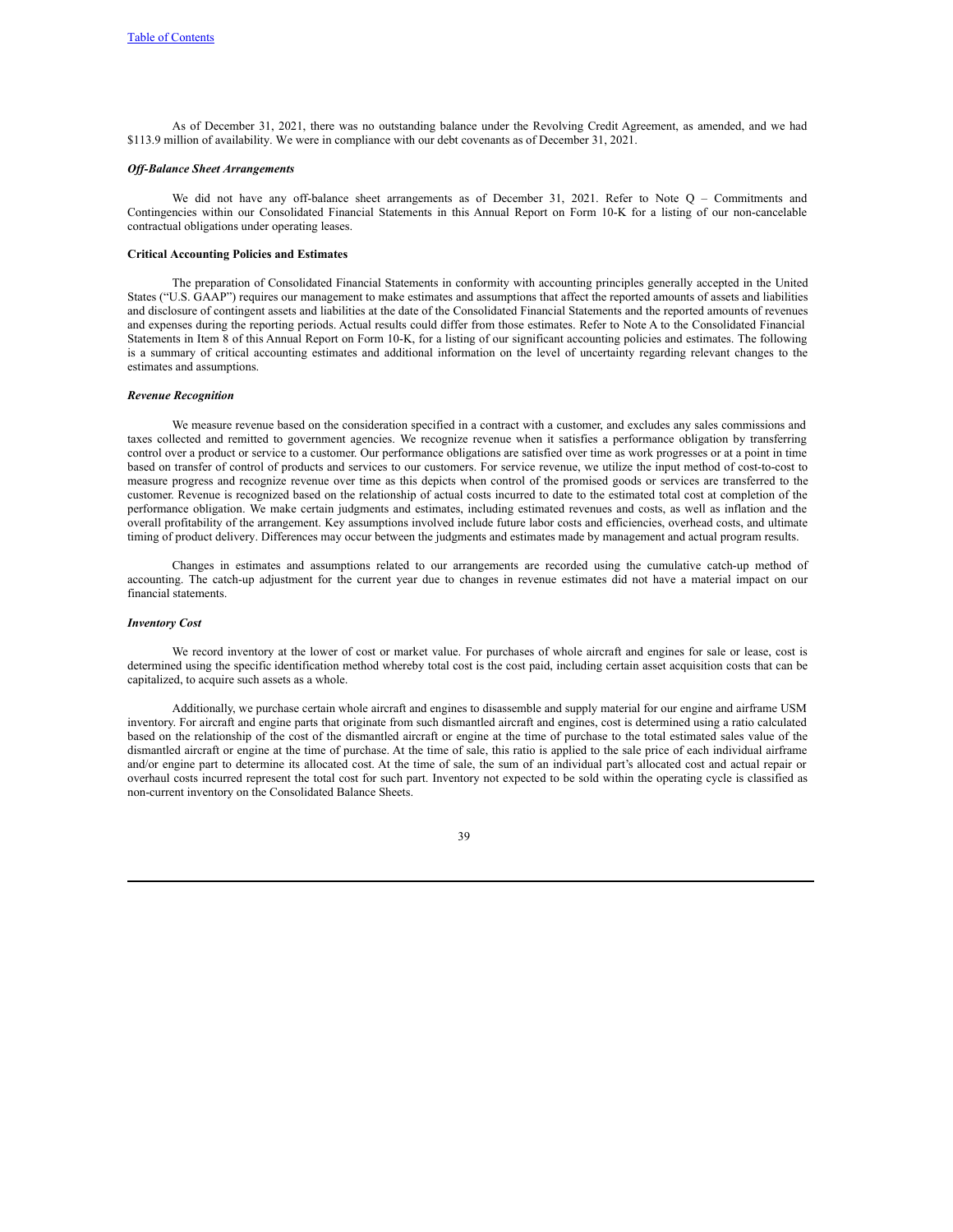We evaluate this ratio periodically, and if necessary, update our sales estimates and make prospective adjustments to this ratio. Any amounts identified with an estimated sales value lower than the carrying value is reduced to the estimated sales value at the time of the review. Expenditures required for the repair of engine and airframe parts are capitalized as inventory and are expensed as cost of sales when associated parts are sold. During the year ended December 31, 2021, we adjusted the estimated return in certain product lines as a result of new material received into inventory as well as changes in demand for certain product lines. During the year ended December 31, 2021, we recorded an inventory reserve of \$6.4 million mostly related to changes in projected demand for certain material driven by changing market conditions.

### *Goodwill*

We test for impairment at least annually, or when events or changes in circumstances indicate that the carrying amount of such assets may not be recoverable, by assessing qualitative factors or performing a quantitative analysis in determining whether it is more likely than not that the fair value of an asset exceeds its carrying value. A quantitative assessment involves determining the fair value of each reporting unit using market participant assumptions. An entity should recognize an impairment charge for the amount by which the carrying amount of a reporting unit exceeds its fair value up to the amount of goodwill allocated to that reporting unit.

For purposes of reviewing impairment and the recoverability of goodwill, AerSale's management must make various assumptions regarding estimated future cash flows and other factors in determining the fair values of the reporting unit, including market multiples, discount rates, etc.

We performed our annual impairment analysis as of October 1, 2021 by performing a qualitative assessment, and considered factors such as the economy, industry trends, and company-specific factors and performance as an initial step in assessing the fair value of the reporting units. We concluded that the fair value of each reporting unit exceeded their carrying values, and thus no impairment charge was recorded.

## *Customer Relationships and Other Intangible Assets*

Intangibles arising from business combinations, including customer relationships and FAA certificates are initially recorded at fair market value. Customer relationships are amortized over ten years and favorable leases are amortized over the remaining term of the lease. Straight-line amortization is utilized. Where there are no legal, regulatory, contractual, or other factors that would reasonably limit the useful life of an intangible asset, that asset is classified as indefinite lived and such intangible assets are not amortized.

Other intangible assets with indefinite and definite lives are assessed for impairment annually, or more frequently when events or circumstances indicate there may be an impairment. These assets are carried at the estimated fair value at the time of acquisition. AerSale performed a quantitative impairment analysis as of July 1, 2021 on the indefinite lived intangible assets and concluded there were no impairments.

We review the estimated lives and methods used to amortize other intangible assets annually. The actual amounts of amortization expense may differ materially from our estimates, depending on the results of our annual review; however, no significant changes to our estimates have occurred during 2021.

#### *Impairment of Long-Lived Assets*

On a quarterly basis, we monitor our Flight Equipment lease portfolio for events that may indicate that a particular asset may need to be evaluated for potential impairment. These events may include a decision to sell an asset (in whole or as USM parts), knowledge of specific damage to an asset, or supply/demand events that may affect our ability to lease an asset in the future. On an annual basis, even absent any such triggering event, we evaluate the carrying value of the assets in its Flight Equipment lease portfolio to determine if any impairment exists.

Impairment may be identified by several factors, including, comparison of estimated sales proceeds or undiscounted forecasted cash flows over the life of the asset with the asset's book value. If the forecasted undiscounted cash flows are less than the book value, the asset is written down to its fair value. When evaluating for impairment, we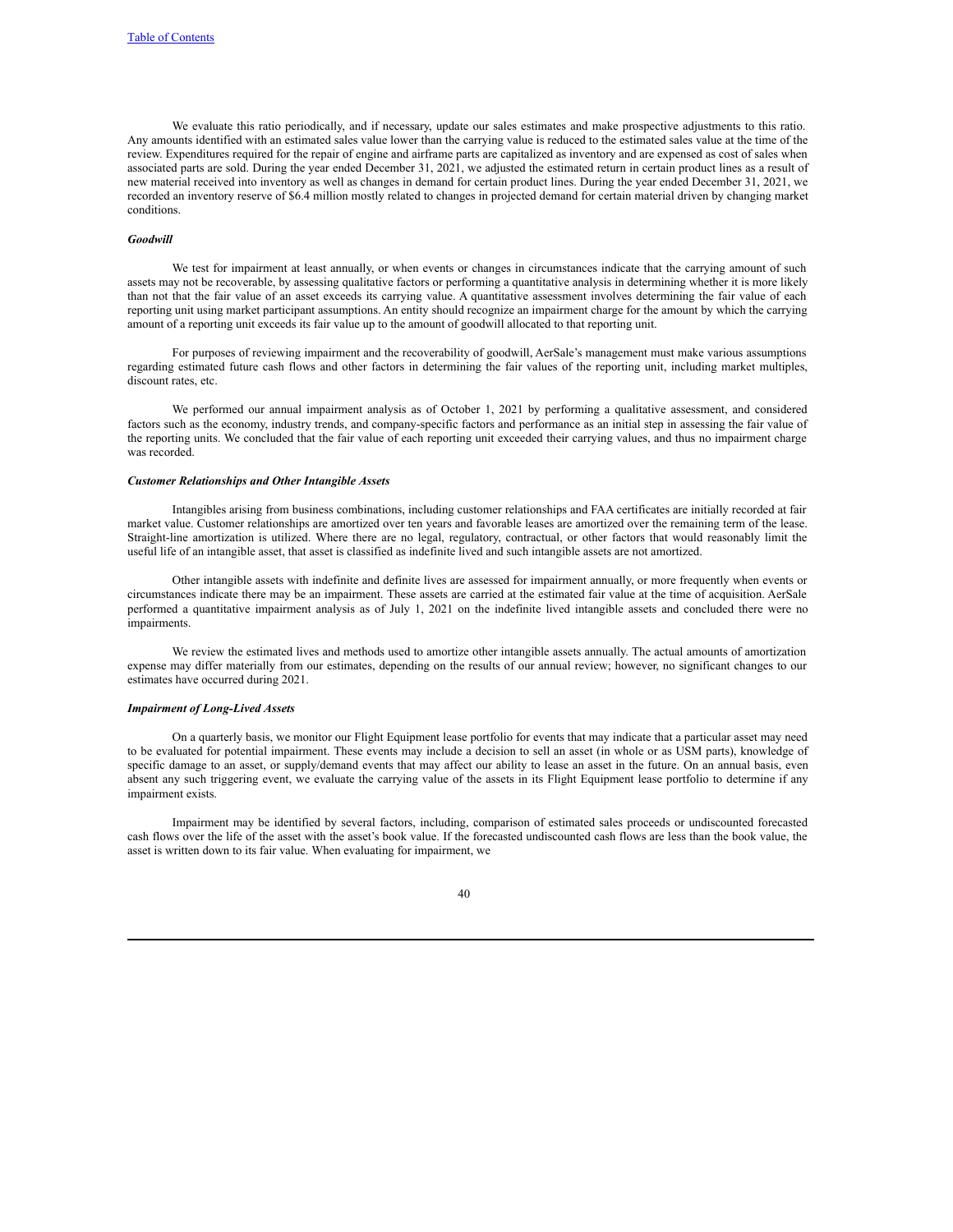group assets at the lowest level for which identifiable cash flows are largely independent of the cash flows of other assets and liabilities. In our Flight Equipment portfolio, this is at the individual asset level (e.g., engine or aircraft), as each asset generates its own stream of cash flows, including lease rents, maintenance reserves and repair costs.

We make assumptions which underlie the most significant and subjective estimates in determining whether any impairment exists. Those estimates, and the underlying assumptions, are as follows:

- Fair value We determine fair value by reference to independent appraisals, quoted market prices (e.g., an offer to purchase) and other factors such as current data from airlines, engine manufacturers, and MRO providers as well as specific market sales and repair cost data.
- Future cash flows when evaluating the future cash flows that an asset will generate, we make assumptions regarding the lease market for specific asset models, including estimates of market lease rates and future residual values.

If the undiscounted forecasted cash flows and fair value of our long-lived assets decrease in the future, we may incur impairment charges.

Inventory, which consists of complete aircraft and engines held for sale, as well as related parts, is valued at the lower of cost or market value. An impairment charge for excess or inactive inventory is recorded based upon an analysis that considers current inventory levels, historical sales patterns, and future sales expectations. We did not record an impairment of our Flight Equipment during the year ended December 31, 2021.

# **Recent Accounting Pronouncements**

The most recent adopted and to be adopted accounting pronouncements are described in Note B to AerSale's Consolidated Financial Statements included in this Annual Report on Form 10-K.

# **ITEM 7A QUANTITATIVE AND QUALITATIVE DISCLOSURES ABOUT MARKET RISK**

In the normal course of business, we are subject to market risks. Market risk represents the risk of loss that may impact our financial position due to adverse changes in financial market prices and sales. Our exposure to market risk includes fluctuating interest rates and changes in foreign exchange rates.

#### **Interest Rate Risk**

We are exposed to the risk that our earnings and cash flows could be adversely impacted by fluctuations in interest rates associated with borrowings under our Amended and Restated Credit Agreement, or the Credit Facility, which has variable interest rates tied to LIBOR. As of December 31, 2021, we had no outstanding variable rate borrowings under our Credit Facility. Therefore, a ten percent increase in the average interest rate affecting our variable rate debt outstanding as of December 31, 2021 would not have had a material impact on our interest expense, financial position or continuing operations.

# **Foreign Currency Exchange Risk**

We primarily use the U.S. dollar as our functional currency in all markets in which we operate in order to reduce our foreign currency market risk. Only general office expense and payroll transactions are denominated in local currency. A hypothetical ten percent devaluation of the U.S. dollar against foreign currencies would not have had a material impact on our financial position or continuing operations as of and for the year ended December 31, 2021.

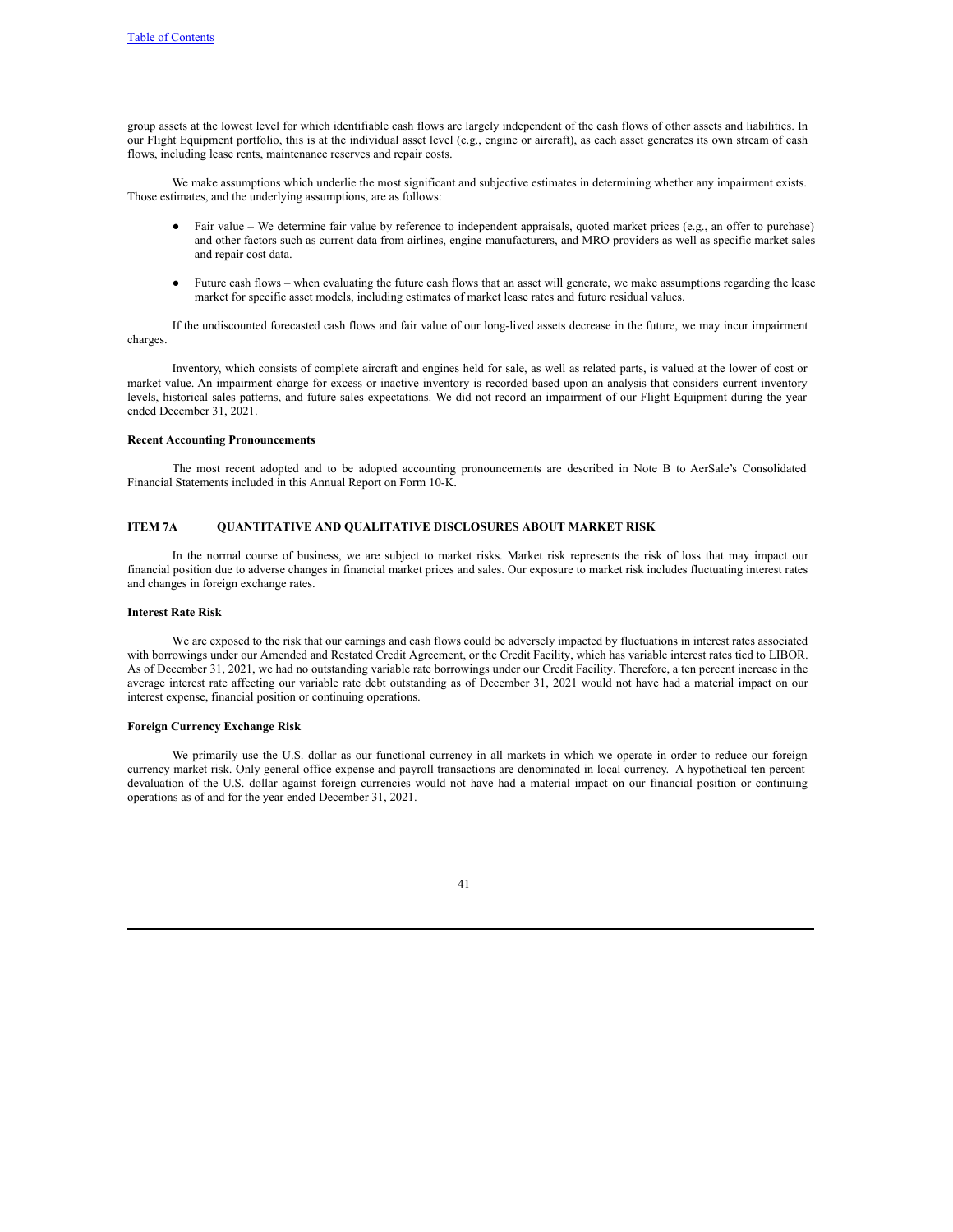# **ITEM 8 FINANCIAL STATEMENTS AND SUPPLEMENTARY DATA**

# **AERSALE CORPORATION**

# **Index to the Consolidated Financial Statements**

|                                                                                                      | Page  |
|------------------------------------------------------------------------------------------------------|-------|
| Report of Independent Registered Public Accounting Firm (PCAOB ID Number 248)                        | 43    |
| Consolidated Balance Sheets as of December 31, 2021 and 2020                                         | 44    |
| Consolidated Statements of Operations for the years ended December 31, 2021, 2020 and 2019           | 45    |
| Consolidated Statements of Stockholders' Equity for the years ended December 31, 2021, 2020 and 2019 | 46    |
| Consolidated Statements of Cash Flows for the years ended December 31, 2021, 2020 and 2019           | -47   |
| Notes to Consolidated Financial Statements for the years ended December 31, 2021, 2020 and 2019      | 48-80 |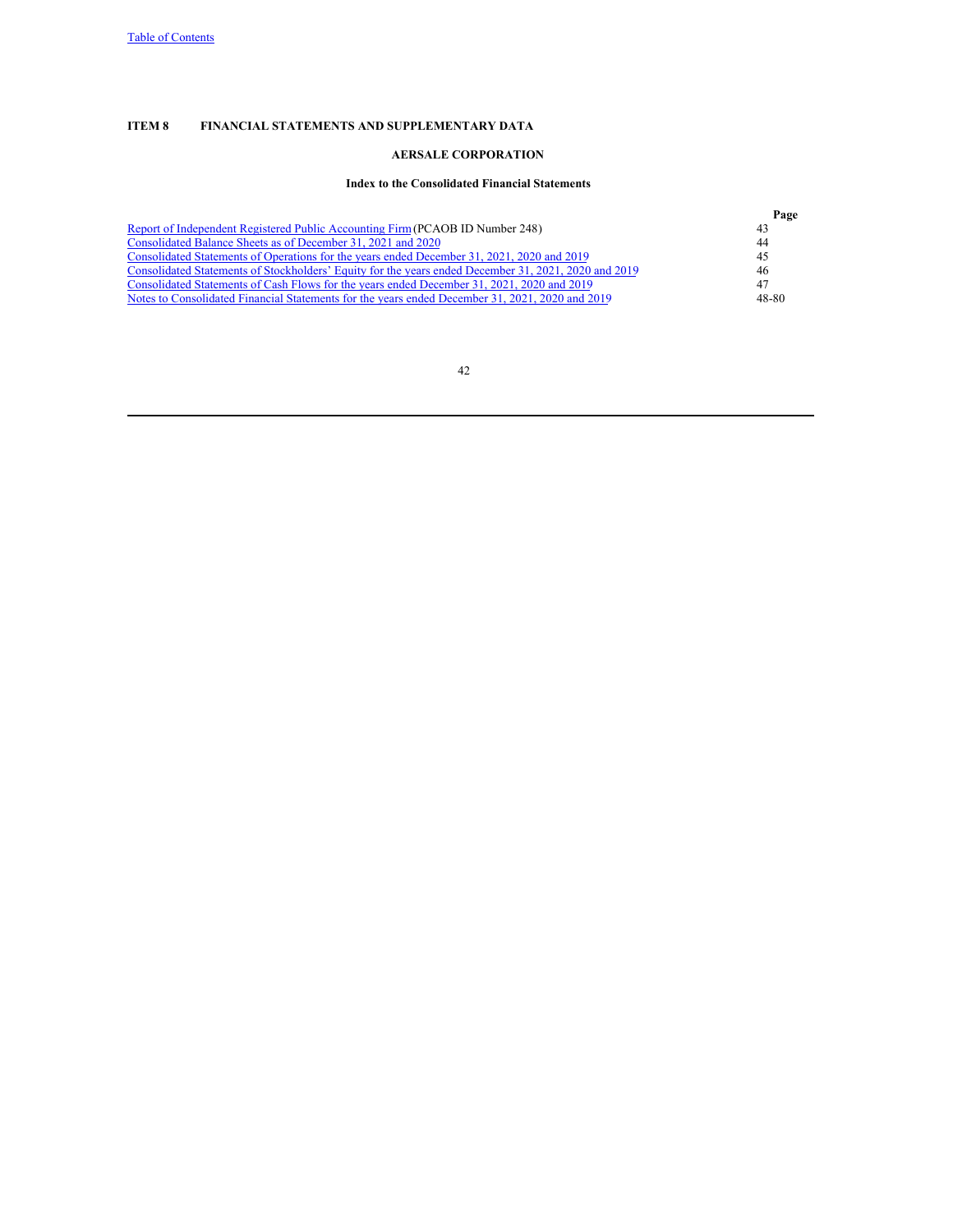## **Report of Independent Registered Public Accounting Firm**

Board of Directors and Shareholders AerSale Corporation

# **Opinion on the financial statements**

We have audited the accompanying consolidated balance sheets of AerSale Corporation (a Delaware corporation) and subsidiaries (the "Company") as of December 31, 2021 and 2020, the related consolidated statements of operations, changes in stockholders' equity, and cash flows for each of the three years in the period ended December 31, 2021, and the related notes (collectively referred to as the "financial statements"). In our opinion, the financial statements present fairly, in all material respects, the financial position of the Company as of December 31, 2021 and 2020, and the results of its operations and its cash flows for each of the three years in the period ended December 31, 2021, in conformity with accounting principles generally accepted in the United States of America.

### **Basis for opinion**

These financial statements are the responsibility of the Company's management. Our responsibility is to express an opinion on the Company's financial statements based on our audits. We are a public accounting firm registered with the Public Company Accounting Oversight Board (United States) ("PCAOB") and are required to be independent with respect to the Company in accordance with the U.S. federal securities laws and the applicable rules and regulations of the Securities and Exchange Commission and the PCAOB.

We conducted our audits in accordance with the standards of the PCAOB. Those standards require that we plan and perform the audit to obtain reasonable assurance about whether the financial statements are free of material misstatement, whether due to error or fraud. The Company is not required to have, nor were we engaged to perform, an audit of its internal control over financial reporting. As part of our audits we are required to obtain an understanding of internal control over financial reporting but not for the purpose of expressing an opinion on the effectiveness of the Company's internal control over financial reporting. Accordingly, we express no such opinion.

Our audits included performing procedures to assess the risks of material misstatement of the financial statements, whether due to error or fraud, and performing procedures that respond to those risks. Such procedures included examining, on a test basis, evidence regarding the amounts and disclosures in the financial statements. Our audits also included evaluating the accounting principles used and significant estimates made by management, as well as evaluating the overall presentation of the financial statements. We believe that our audits provide a reasonable basis for our opinion.

# /s/ GRANT THORNTON LLP

We have served as the Company's auditor since 2017

Fort Lauderdale, Florida March 15, 2022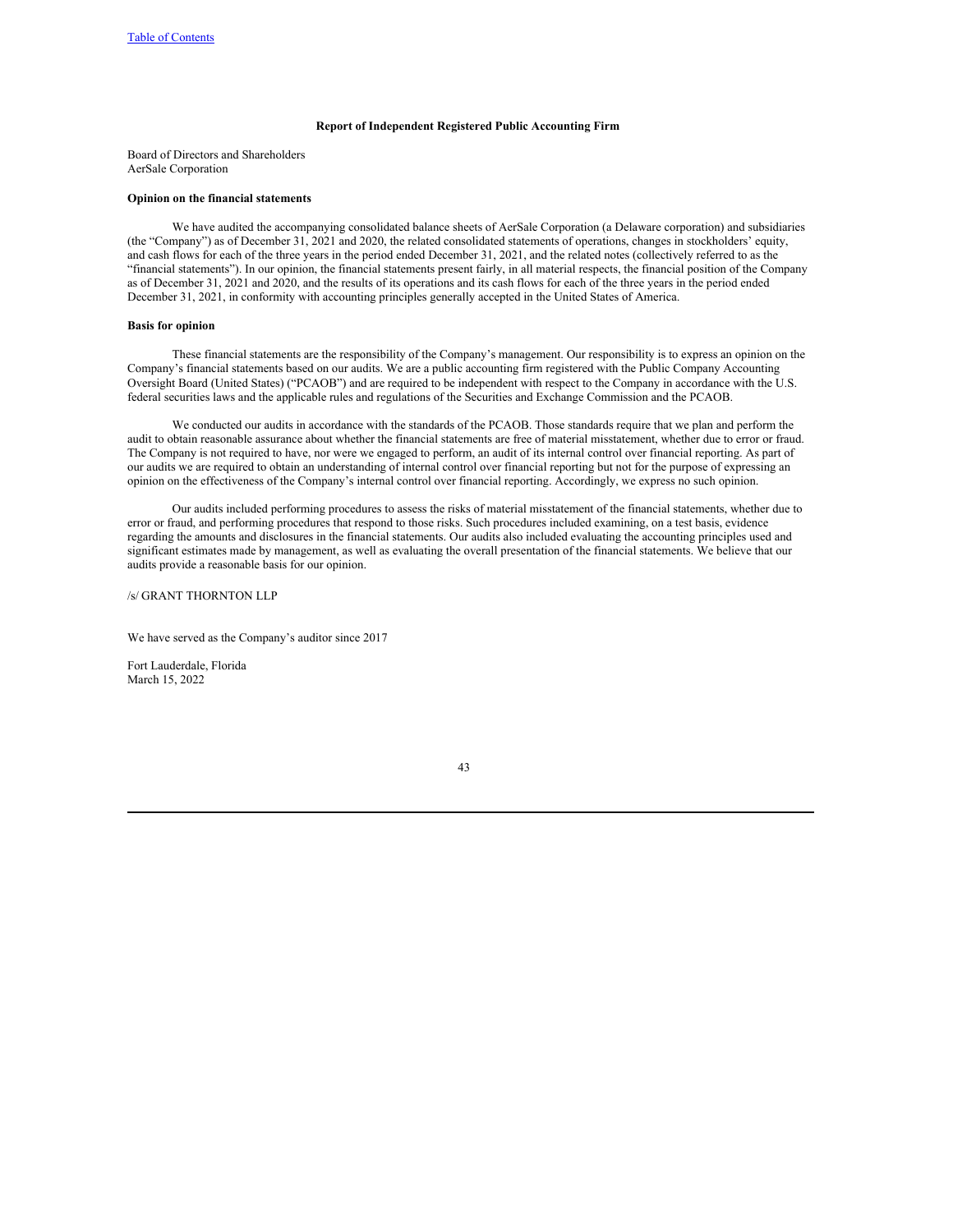# **Consolidated Balance Sheets**

# **(in thousands, except share and per share data)**

|                                                                                                                                 | December 31,<br>2021 |         | December 31,<br>2020 |                |
|---------------------------------------------------------------------------------------------------------------------------------|----------------------|---------|----------------------|----------------|
| Current assets:                                                                                                                 |                      |         |                      |                |
| Cash and cash equivalents                                                                                                       | $\mathbf{s}$         | 130,188 | $\mathcal{S}$        | 29.317         |
| Accounts receivable, net of allowance for doubtful accounts of \$,692 and \$1,652 as of December 31, 2021 and December 31, 2020 |                      | 42.571  |                      | 50.215         |
| Inventory:                                                                                                                      |                      |         |                      |                |
| Aircraft, airframes, engines, and parts, net                                                                                    |                      | 81,759  |                      | 85,192         |
| Advance vendor payments                                                                                                         |                      | 14.287  |                      | 6,205          |
| Due from related party                                                                                                          |                      |         |                      | 474            |
| Deposits, prepaid expenses, and other current assets                                                                            |                      | 2,724   |                      | 7,560          |
| Total current assets                                                                                                            |                      | 271,529 |                      | 178,963        |
| Fixed assets:                                                                                                                   |                      |         |                      |                |
| Aircraft and engines held for lease, net                                                                                        |                      | 73,364  |                      | 86,844         |
| Property and equipment, net                                                                                                     |                      | 7,350   |                      | 7,839          |
| Inventory:                                                                                                                      |                      |         |                      |                |
| Aircraft, airframes, engines, and parts, net                                                                                    |                      | 77,534  |                      | 55,463         |
| Deferred income taxes                                                                                                           |                      | 10.013  |                      | 5,708          |
| Deferred financing costs, net                                                                                                   |                      | 999     |                      | 367            |
| Deferred customer incentives and other assets, net                                                                              |                      | 598     |                      | 271            |
| Due from related party                                                                                                          |                      |         |                      | 5.450          |
| Goodwill                                                                                                                        |                      | 19,860  |                      | 19,860         |
| Other intangible assets, net                                                                                                    |                      | 26,238  |                      | 28,364         |
| Total assets                                                                                                                    | S                    | 487,485 | \$                   | 389,129        |
|                                                                                                                                 |                      |         |                      |                |
| Current liabilities:                                                                                                            |                      |         |                      |                |
| Accounts payable                                                                                                                | $\mathbf{s}$         | 19,967  | <b>S</b>             | 16,364         |
| Accrued expenses                                                                                                                |                      | 8,424   |                      | 8,576          |
| Income tax payable                                                                                                              |                      | 3,443   |                      | 1,324          |
| Lessee and customer purchase deposits                                                                                           |                      | 33.212  |                      | 2.820          |
| Deferred revenue                                                                                                                |                      | 2,860   |                      | 2,595          |
| Total current liabilities                                                                                                       |                      | 67,906  |                      | 31,679         |
|                                                                                                                                 |                      |         |                      |                |
| Long-term lease deposits                                                                                                        |                      | 2,053   |                      | 1,145          |
| Maintenance deposit payments and other liabilities                                                                              |                      | 3,403   |                      | 3,664          |
| Deferred income taxes, net                                                                                                      |                      | 1,113   |                      |                |
| Warrant liability                                                                                                               |                      | 4,131   |                      | 1,186          |
| <b>Total liabilities</b>                                                                                                        |                      | 78,606  |                      | 37,674         |
| Commitments and contingencies                                                                                                   |                      |         |                      |                |
| Stockholders' equity:                                                                                                           |                      |         |                      |                |
| Common stock, \$0.0001 par value. Authorized 200,000,000 shares; issued and outstanding 51,673,099 and 41,046,216 shares        |                      | 5       |                      | $\overline{4}$ |
| Additional paid-in capital                                                                                                      |                      | 313,901 |                      | 292,593        |
| Retained earnings                                                                                                               |                      | 94,973  |                      | 58,858         |
| Total stockholders' equity                                                                                                      |                      | 408,879 |                      | 351,455        |
| Total liabilities and stockholders' equity                                                                                      | $\mathsf{s}$         | 487,485 | \$                   | 389,129        |

*The accompanying notes are an integral part of these consolidated financial statements.*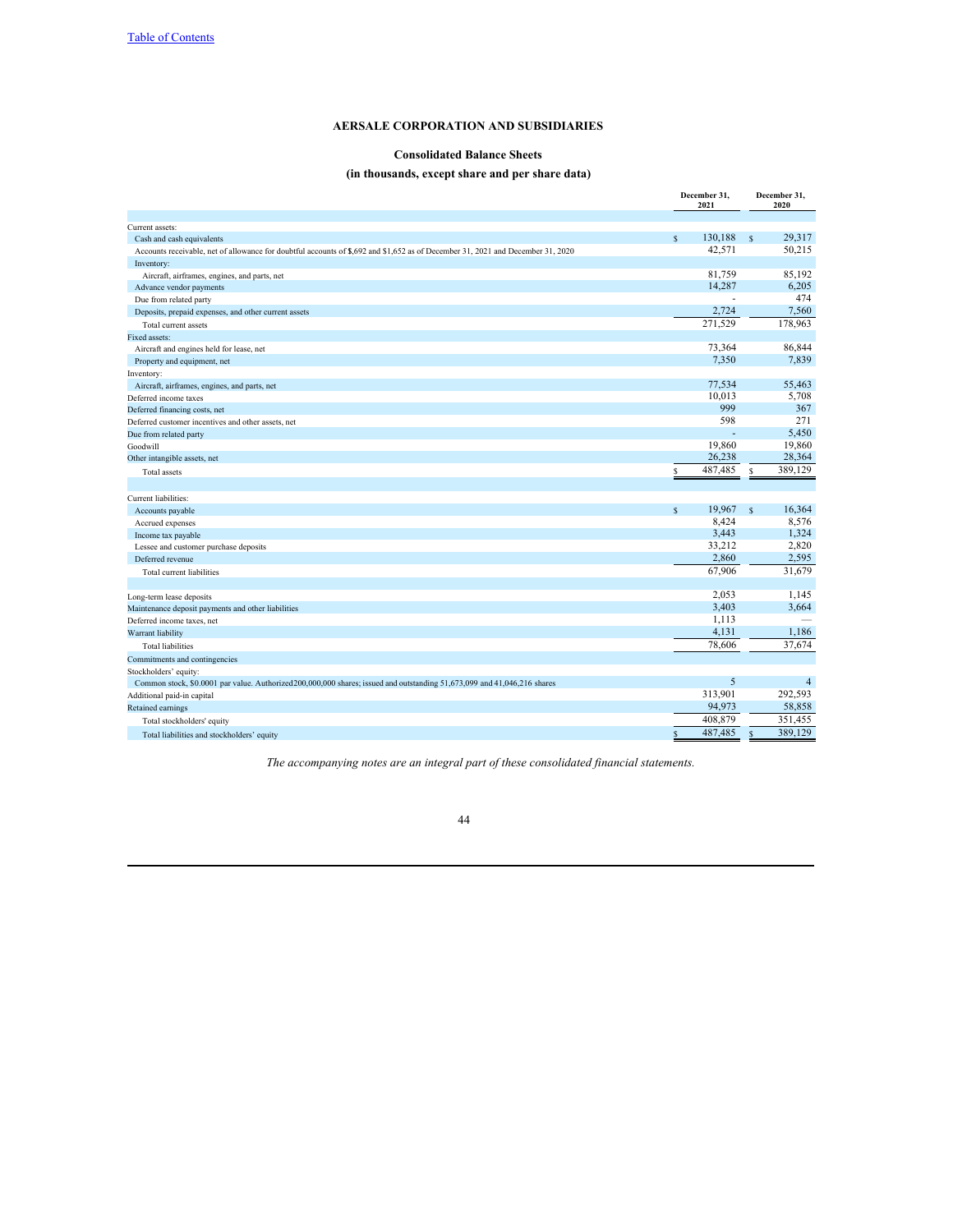#### **Consolidated Statements of Operations (in thousands, except share and per share data)**

|                                                                           | Years ended December 31. |           |    |          |    |           |
|---------------------------------------------------------------------------|--------------------------|-----------|----|----------|----|-----------|
|                                                                           |                          | 2021      |    | 2020     |    | 2019      |
| Revenue:                                                                  |                          |           |    |          |    |           |
| Products                                                                  | \$                       | 209,881   | S  | 49,390   | S  | 170,566   |
| Leasing                                                                   |                          | 30.657    |    | 55,649   |    | 64,246    |
| <b>Services</b>                                                           |                          | 99,899    |    | 103,899  |    | 69,389    |
| Total revenue                                                             |                          | 340,437   |    | 208,938  |    | 304,201   |
| Cost of sales and operating expenses:                                     |                          |           |    |          |    |           |
| Cost of products                                                          |                          | 139,475   |    | 49,890   |    | 131,671   |
| Cost of leasing                                                           |                          | 9,804     |    | 24,244   |    | 29,217    |
| Cost of services                                                          |                          | 71,766    |    | 82,015   |    | 58,264    |
| Total cost of sales                                                       |                          | 221.045   |    | 156.149  |    | 219,152   |
| Gross profit                                                              |                          | 119,392   |    | 52,789   |    | 85,049    |
| Selling, general, and administrative expenses                             |                          | 77,498    |    | 55,635   |    | 59,814    |
| Payroll support program proceeds                                          |                          | (14,768)  |    | (12,693) |    |           |
| Transaction costs (recovered) incurred                                    |                          |           |    | (1, 436) |    | 3,177     |
| Income from operations                                                    |                          | 56,662    |    | 11.283   |    | 22,058    |
| Other income (expenses):                                                  |                          |           |    |          |    |           |
| Interest expense, net                                                     |                          | (980)     |    | (1,645)  |    | (3,006)   |
| Other income, net                                                         |                          | 458       |    | 494      |    | 611       |
| Unrealized loss on investment                                             |                          | (5, 421)  |    |          |    |           |
| Change in fair value of warrant liability                                 |                          | (2,945)   |    | (388)    |    |           |
| Total other expenses                                                      |                          | (8,888)   |    | (1, 539) |    | (2,395)   |
| Income before income tax provision                                        |                          | 47,774    |    | 9,744    |    | 19,663    |
| Income tax expense                                                        |                          | (11, 659) |    | (1,650)  |    | (4,164)   |
| Net income                                                                |                          | 36,115    |    | 8,094    |    | 15,499    |
|                                                                           |                          |           |    |          |    |           |
| Dividends attributable to preferred stockholders                          |                          |           |    |          |    | 34,633    |
| Net income (loss) attributable to AerSale Corporation common stockholders |                          | 36.115    |    | 8,094    |    | (19, 134) |
| Earnings (Loss) per share - basic                                         | \$                       | 0.84      | \$ | 7.85     | \$ | (516.98)  |
| Earnings (Loss) per share - diluted                                       | \$                       | 0.76      | \$ | 7.39     | \$ | (516.98)  |

*The accompanying notes are an integral part of these consolidated financial statements.*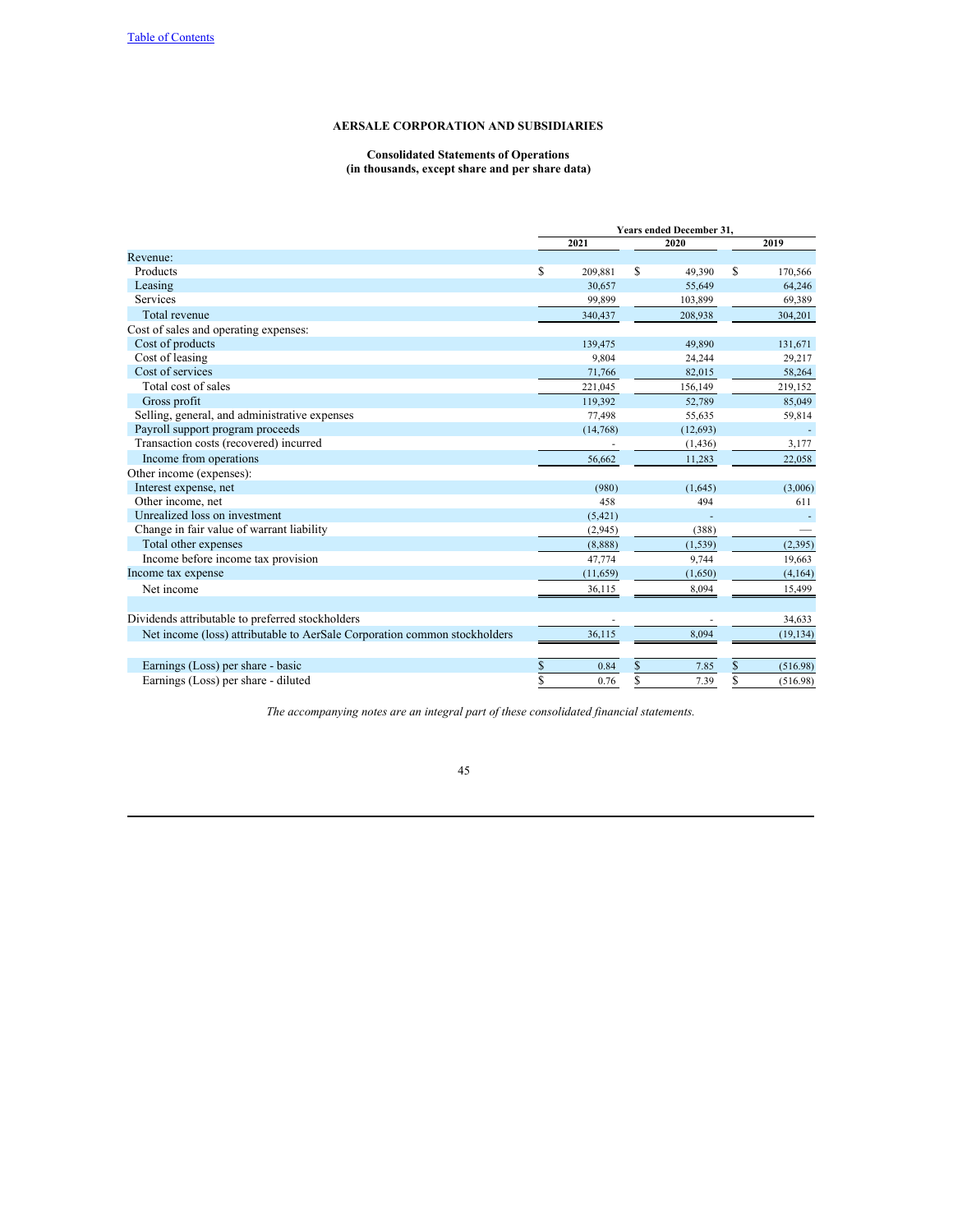**Consolidated Statements of Stockholders' Equity Years ended December 31, 2021, 2020, and 2019 AerSale Corporation Stockholders (in thousands, except share and per share data)**

|                                                   |                     |                |               |         | <b>Additional</b> |   |          |               | Total   |
|---------------------------------------------------|---------------------|----------------|---------------|---------|-------------------|---|----------|---------------|---------|
|                                                   | <b>Common stock</b> |                |               | paid-in | Retained          |   |          | stockholders' |         |
|                                                   |                     | Amount         | <b>Shares</b> |         | capital           |   | earnings | equity        |         |
| Balance at December 31, 2018                      |                     |                | 5,285,054     | S       | 243,221           | S | 34,549   | $\mathbb{S}$  | 277,770 |
| Cumulative effect of adjustment upon adoption of  |                     |                |               |         |                   |   |          |               |         |
| ASC 606 on January 1, 2019                        |                     |                |               |         |                   |   | 716      |               | 716     |
| Net income                                        |                     |                |               |         |                   |   | 15,499   |               | 15,499  |
| Balance at December 31, 2019                      |                     |                | 5,285,054     | S       | 243,221           | S | 50,764   | S             | 293,985 |
| Effect of reverse merger, net of closing costs of |                     |                |               |         |                   |   |          |               |         |
| \$10,742                                          |                     | $\overline{4}$ | 35,656,859    |         | 48,330            |   |          |               | 48,334  |
| Stock-based compensation                          |                     |                | 104,303       |         | 1,042             |   |          |               | 1,042   |
| Net income                                        |                     |                |               |         |                   |   | 8,094    |               | 8,094   |
| Balance at December 31, 2020                      |                     | 4              | 41,046,216    | S.      | 292,593           |   | 58,858   | S             | 351,455 |
| Issuance of Earn-Out shares                       |                     |                | 3,709,803     |         | (694)             |   |          |               | (694)   |
| Shares issued upon exercise of warrants           |                     |                | 807,114       |         | 9,282             |   |          |               | 9,282   |
| Shares issued for cashless redemption of public   |                     |                |               |         |                   |   |          |               |         |
| warrants                                          |                     |                | 6,079,966     |         | (1)               |   |          |               |         |
| Stock-based compensation                          |                     |                | 30,000        |         | 12,721            |   |          |               | 12,721  |
| Net income                                        |                     |                |               |         |                   |   | 36,115   |               | 36,115  |
| Balance at December 31, 2021                      |                     |                | 51,673,099    |         | 313,901           |   | 94,973   |               | 408,879 |

*The accompanying notes are an integral part of these consolidated financial statements.*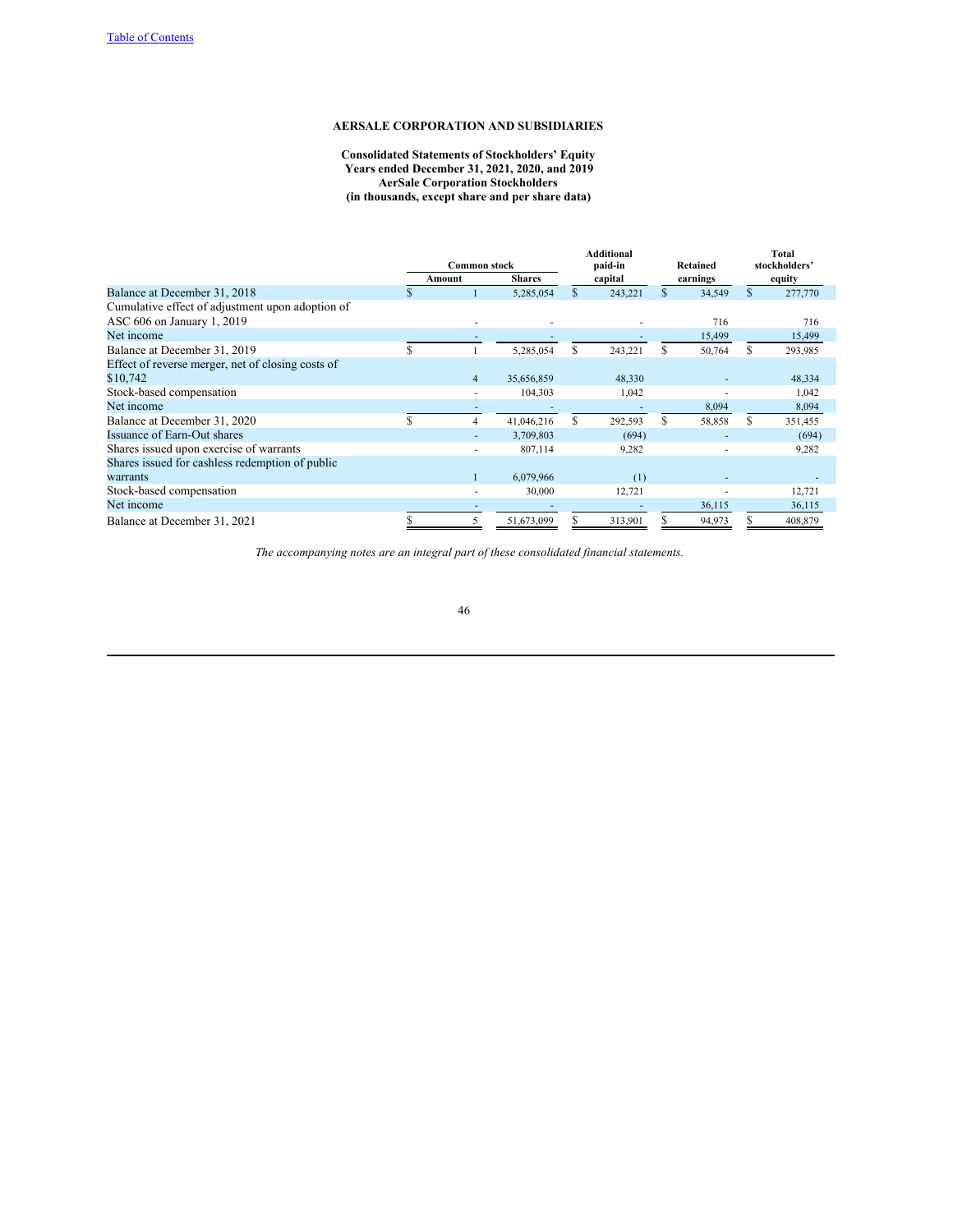# **Consolidated Statements of Cash Flows (in thousands)**

|                                                                                                     | Years ended December 31, |          |     |           |              |  |
|-----------------------------------------------------------------------------------------------------|--------------------------|----------|-----|-----------|--------------|--|
|                                                                                                     |                          | 2021     |     | 2020      | 2019         |  |
| Cash flows from operating activities:                                                               |                          |          |     |           |              |  |
| Net income                                                                                          | \$                       | 36,115   | \$  | 8,094     | \$<br>15,499 |  |
| Adjustments to reconcile net income to net cash provided by (used in) operating activities:         |                          |          |     |           |              |  |
| Depreciation and amortization                                                                       |                          | 12,998   |     | 24,223    | 30,081       |  |
| Amortization of debt issuance costs                                                                 |                          | 494      |     | 740       | 802          |  |
| Inventory reserve                                                                                   |                          | 6,942    |     | 13,651    | 5,557        |  |
| Impairment of aircraft held for lease                                                               |                          |          |     | 3,036     |              |  |
| Provision for doubtful accounts                                                                     |                          | 212      |     | 212       | 55           |  |
| Deferred income taxes                                                                               |                          | (3, 192) |     | 22        | 2.462        |  |
| Change in fair value of warrant liability                                                           |                          | 2,945    |     | 388       |              |  |
| Stock-based compensation                                                                            |                          | 12,721   |     | 1.042     | ä,           |  |
| Unrealized loss on investment                                                                       |                          | 5,421    |     | ÷.        | ×.           |  |
| Changes in operating assets and liabilities, net of acquisition:                                    |                          |          |     |           |              |  |
| Accounts receivable                                                                                 |                          | 3,868    |     | (2,587)   | (21, 535)    |  |
| Inventory                                                                                           |                          | (35,672) |     | (55,275)  | 3,421        |  |
| Deposits, prepaid expenses, and other current assets                                                |                          | 5,475    |     | 3,374     | (2,849)      |  |
| Deferred customer incentives and other assets                                                       |                          | (333)    |     | 56        | 23           |  |
| Advance vendor payments                                                                             |                          | (8,090)  |     | (2,958)   | (251)        |  |
| Accounts payable                                                                                    |                          | 3,603    |     | (801)     | 3,772        |  |
| Income tax payable                                                                                  |                          | 2,157    |     | 1,324     |              |  |
| Accrued expenses                                                                                    |                          | (1,280)  |     | (1,697)   | 3,161        |  |
| Deferred revenue                                                                                    |                          | 265      |     | (5,894)   | 1,748        |  |
| Lessee and customer purchase deposits                                                               |                          | 34,690   |     | 1,776     | 2,823        |  |
| Other liabilities                                                                                   |                          | (260)    |     | (957)     | 687          |  |
|                                                                                                     |                          | 79,079   |     | (12, 231) | 45,456       |  |
| Net cash provided by (used in) operating activities                                                 |                          |          |     |           |              |  |
| Cash flows from investing activities:                                                               |                          |          |     |           |              |  |
| <b>Business acquisition</b>                                                                         |                          | ä,       |     | (16,976)  | (26,081)     |  |
| Proceeds from sale of assets                                                                        |                          | 17,095   |     | 3,100     | 2,115        |  |
| Acquisition of aircraft and engines held for lease, including capitalized cost                      |                          | (2, 383) |     | (5, 128)  | (36, 479)    |  |
| Purchase of property and equipment                                                                  |                          | (1,508)  |     | (2,137)   | (1,648)      |  |
| Net cash provided by (used in) investing activities                                                 |                          | 13,204   |     | (21, 141) | (62,093)     |  |
| Cash flows from financing activities:                                                               |                          |          |     |           |              |  |
| Repayments of 8% Senior Secured Notes                                                               |                          |          |     | (3, 424)  | (5,512)      |  |
| Proceeds from Revolving Credit Facility                                                             |                          | ÷.       |     | 96,726    | 77,704       |  |
| Repayments of Revolving Credit Facility                                                             |                          |          |     | (96, 726) | (77, 704)    |  |
| Cash paid for employee taxes on withholding shares                                                  |                          | (694)    |     |           |              |  |
| Proceeds from exercise of warrants                                                                  |                          | 9,282    |     | ÷.        | ÷            |  |
| Proceeds from Merger                                                                                |                          |          |     | 48,608    |              |  |
| Net cash provided by (used in) financing activities                                                 |                          | 8.588    |     | 45,184    | (5,512)      |  |
|                                                                                                     |                          |          |     |           |              |  |
| Cash flows from discontinued operations:                                                            |                          |          |     |           |              |  |
| Net cash provided by operating activities                                                           |                          |          |     |           | 18,050       |  |
| Net cash provided by discontinued operations                                                        |                          | $\omega$ |     | ÷.        | 18.050       |  |
| Increase (decrease) in cash and cash equivalents                                                    |                          | 100,871  |     | 11,812    | (4,099)      |  |
| Cash and cash equivalents, beginning of period                                                      |                          | 29,317   |     | 17,505    | 21,604       |  |
|                                                                                                     | S                        | 130.188  | \$. | 29.317    | \$<br>17.505 |  |
| Cash and cash equivalents, end of period                                                            |                          |          |     |           |              |  |
| Supplemental disclosure of cash activities                                                          |                          |          |     |           |              |  |
| Income taxes                                                                                        |                          | 8.340    |     | 2.650     | 8,529        |  |
| Interest                                                                                            |                          | 595      |     | 855       | 2,296        |  |
| Supplemental disclosure of noncash investing activities                                             |                          |          |     |           |              |  |
| Reclassification of aircraft and aircraft engines inventory to (from) equipment held for lease, net |                          | (7,002)  |     | 6,228     | (22, 468)    |  |
| Reclassification of amounts due from related party to investments                                   |                          | 5,421    |     |           |              |  |

*The accompanying notes are an integral part of these consolidated financial statements.*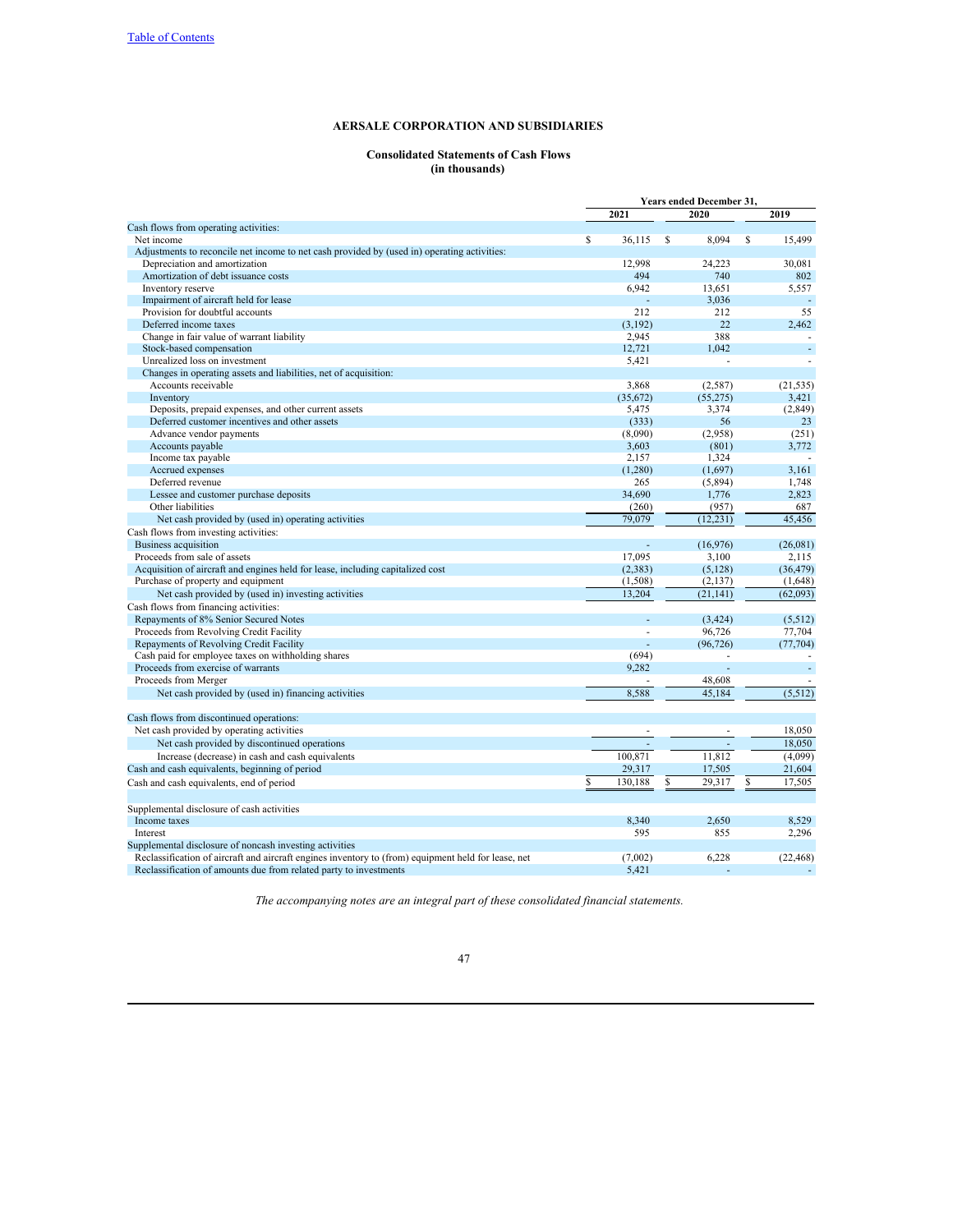#### **NOTES TO CONSOLIDATED FINANCIAL STATEMENTS**

### **NOTE A-DESCRIPTION OF THE BUSINESS**

### Organization

Monocle Acquisition Corporation ("Monocle") was initially formed on August 20, 2018 for the purpose of effecting a merger, share exchange, asset acquisition, stock purchase, recapitalization, reorganization or similar business combination with one or more businesses.

On December 22, 2020, (the "Closing Date"), Monocle consummated the previously announced business combination pursuant to that certain Amended and Restated Agreement and Plan of Merger, dated September 8, 2020 (the "Merger Agreement") by and among Monocle, AerSale Corporation (f/k/a Monocle Holdings Inc.), a Delaware corporation (the "Company"), AerSale Aviation, Inc. (f/k/a AerSale Corp.), a Delaware corporation ("AerSale Aviation"), Monocle Merger Sub 1 Inc., a Delaware corporation ("Merger Sub 1"), Monocle Merger Sub 2 LLC, a Delaware limited liability company ("Merger Sub 2"), and Leonard Green & Partners, L.P., a Delaware limited partnership, solely in its capacity as the initial Holder Representative (as defined in the Merger Agreement). The transactions contemplated by the Merger Agreement are referred to herein as the "Merger" or the "Business Combination" and in connection therewith, Monocle merged with and into us, whereby we survived the merger and became the successor issuer to Monocle by operation of Rule 12g-3 under the Exchange Act.

Upon the consummation of the Merger: (a) Merger Sub 1 was merged with and into Monocle, with Monocle surviving the merger as a wholly-owned direct subsidiary of the Company (the "First Merger"), and (b) Merger Sub 2 was merged with and into AerSale Aviation, with AerSale Aviation surviving the merger as a wholly-owned indirect subsidiary of the Company (the "Second Merger"). In connection with the closing of the Business Combination (the "Closing"), AerSale Aviation changed its name from "AerSale Corp." to "AerSale Aviation, Inc." and the Company changed its name from "Monocle Holdings Inc." to "AerSale Corporation." Immediately following the Merger, the Company contributed all of its ownership in Monocle to AerSale Aviation which continued as a wholly owned subsidiary of the Company.

The Company's corporate headquarters are based in Miami, Florida, with additional offices, hangars, and warehouses globally.

#### Description of the Business

The Company is a worldwide provider of aftermarket commercial aircraft, engines, and their parts to airlines, leasing companies, manufacturers of original equipment, government and defense contractors, and repair and overhaul service providers. We focus on mid-life assets and monetize them through our Asset Management Solutions segment. Asset Management Solutions activities include monetization of the assets through leasing or sale of whole asset components, or through teardown activities in support of our Used Serviceable Material ("USM") activities. Our monetizing services have been developed to maximize returns on mid-life commercial aircraft and engines ("Flight Equipment") throughout their operating life, in conjunction with realizing the highest residual value of Flight Equipment at their retirement. We do this by utilizing our deep market and technical knowledge in management of Flight Equipment sales, leasing and Maintenance, Repair, and Overhaul ("MRO") activities. Beyond providing asset management services on our own Flight Equipment, we additionally provide asset management services to third-party clients complementing their infrastructure to optimize their Flight Equipment investments. While our offering to customers includes leasing of mid-life aircraft and engines, this service is offered in the context of a broader strategy to extract the maximum value from those assets. Frequently, we will offer a lease of an asset for the time period before its next scheduled overhaul ("green time") on a short term or "spot" lease, with the intent of disassembling the asset at the conclusion of the lease. In turn, the vast majority of assets that we acquire are ultimately disassembled into parts once the remaining green time has been utilized.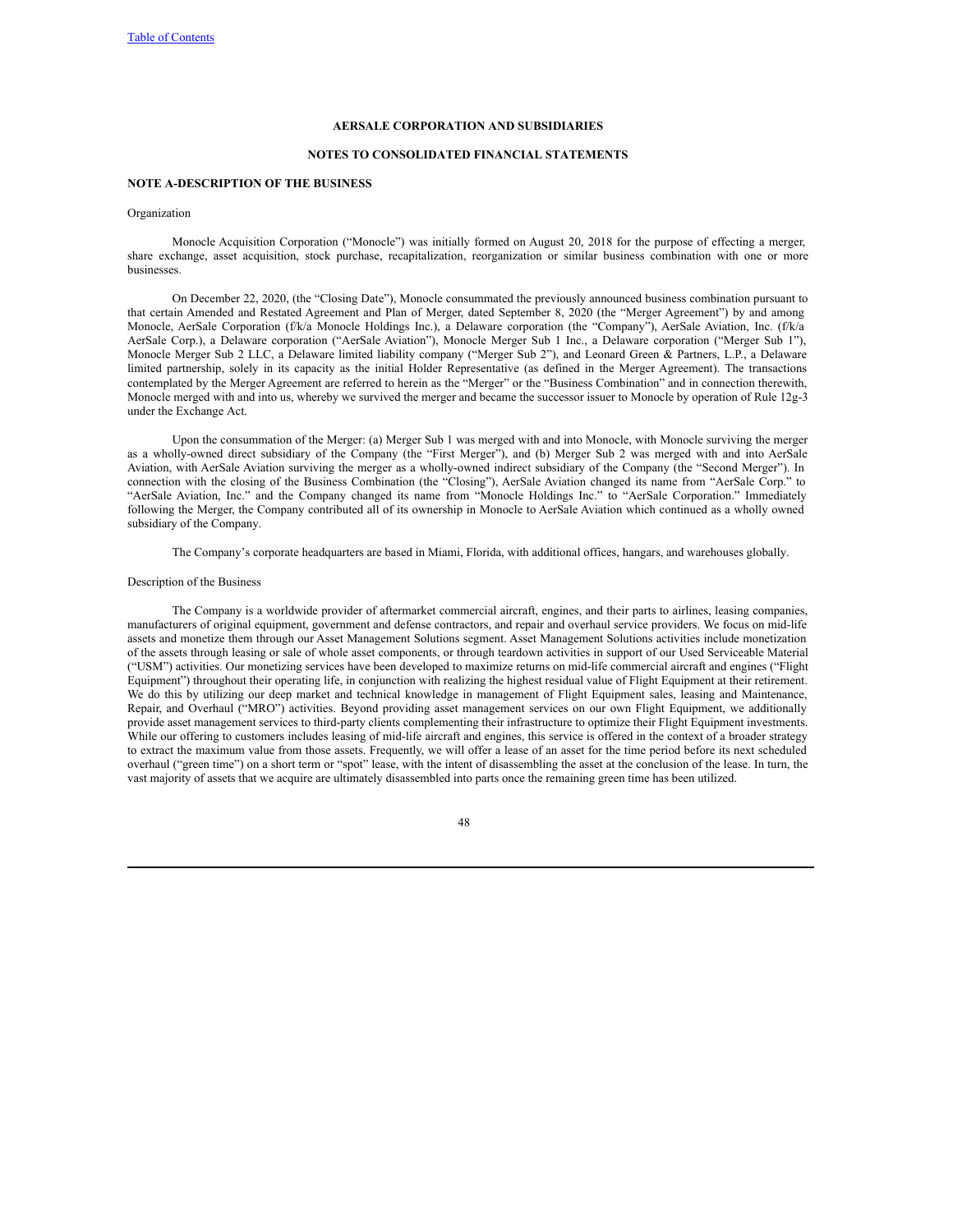The Company also operatessix Federal Aviation Administration ("FAA") Title 14 Code of Federal Regulations Part 145 Certified Repair Facilities (the MROs) located in Miami, Florida, Goodyear, Arizona, Memphis, Tennessee, as well as in Roswell and Albuquerque, New Mexico. These facilities provide the Company flexibility and control to quickly prepare Company aircraft, engines, and inventory for market, as their selective refurbishment is frequently required to meet customers' unique demand. In addition to maintaining the Company's fleet of aircraft, the MROs provide external customer support for maintaining their aircraft with general maintenance, preservation, lease return work, repair services, and long-term storage programs.

On January 7, 2020 the Company acquired all of the outstanding shares of Aircraft Component Technologies, Inc. ("ACT"), a Florida corporation located in Miami, Florida, for \$17.0 million in cash. The results of ACT operations have been included in the consolidated financial statements since the acquisition date. See Note T for further details.

On June 10, 2019, the Company acquired a USM distributor and certified repair facility, Qwest Air Parts, LLC ("Qwest"), a Florida limited liability company located in Memphis, Tennessee, for \$26.1 million in cash. The results of Qwest operations have been included in the consolidated financial statements since the acquisition date. See Note T for further details.

# **NOTE B -SUMMARY OF SIGNIFICANT ACCOUNTING POLICIES**

Principles of Consolidation and Basis of Presentation

The accompanying consolidated financial statements include the accounts of the Company and all of its wholly owned subsidiaries. As discussed in more detail in Note R, the Company also consolidates variable interest entities when required under accounting principles generally accepted in the United States ("U.S. GAAP"). All significant intercompany balances and transactions are eliminated upon consolidation.

The Merger has been accounted for as a reverse recapitalization ("Reverse Recapitalization") in accordance with U.S. GAAP. This determination was principally based on AerSale Aviation's business comprising the ongoing operations of the Company following the Merger, with its senior management continuing to comprise the management of the Company and its stockholders having majority of the voting power of the Company. For accounting purposes, Monocle is considered the "acquired" company and AerSale Aviation is considered the "acquirer." Accordingly, for accounting purposes, the Reverse Recapitalization was treated as the equivalent of AerSale Aviation issuing stock for the net assets of Monocle, accompanied by a recapitalization. The consolidated assets, liabilities, and results of operations for all periods prior to the Reverse Recapitalization only reflect the historical consolidated financial statements of AerSale Aviation. Subsequent to the Reverse Recapitalization, the consolidated financial statements reflect the results of the combined entity. The shares and corresponding capital amounts and earnings per share available to common stockholders, prior to the Merger, have been retroactively restated as shares reflecting the exchange ratio in the Merger.

#### Revision of Prior Period Financial Statements

During the quarter ended March 31, 2021, the Company identified and corrected immaterial errors that affected certain of its previously issued consolidated financial statements. These errors related to the misapplication of U.S. GAAP in connection with the classification of the Company's private warrants as equity. The Securities and Exchange Commission ("SEC") released a Public Statement on April 12, 2021 noting that when certain features common to warrants in SPAC transactions are included in a warrant, the warrant "should be classified as a liability measured at fair value, with changes in fair value each period reported in earnings." Following review of the SEC's statement, the Company concluded that our private warrants do not meet the conditions to be classified as equity and instead, the private warrants meet the definition of a derivative under Accounting Standards Codification ("ASC") 815 "Derivatives and Hedging." This requires the Company to record the private warrants as a liability measured at fair value on the Company's Consolidated Balance Sheets with the changes in fair value each period reported in earnings. As a result, the Company is revising its December 31, 2020 financial statements by recognizing the private warrants as a liability upon the consummation of the Business Combination on December 22, 2020 in the amount of \$1.2 million with a corresponding reduction to additional paid-in capital and retained earnings of \$0.8 million and \$0.4 million, respectively. Additionally, the Company is revising its basic and diluted earnings per share for the year ended December 31, 2020 to \$7.85 and \$7.39, respectively.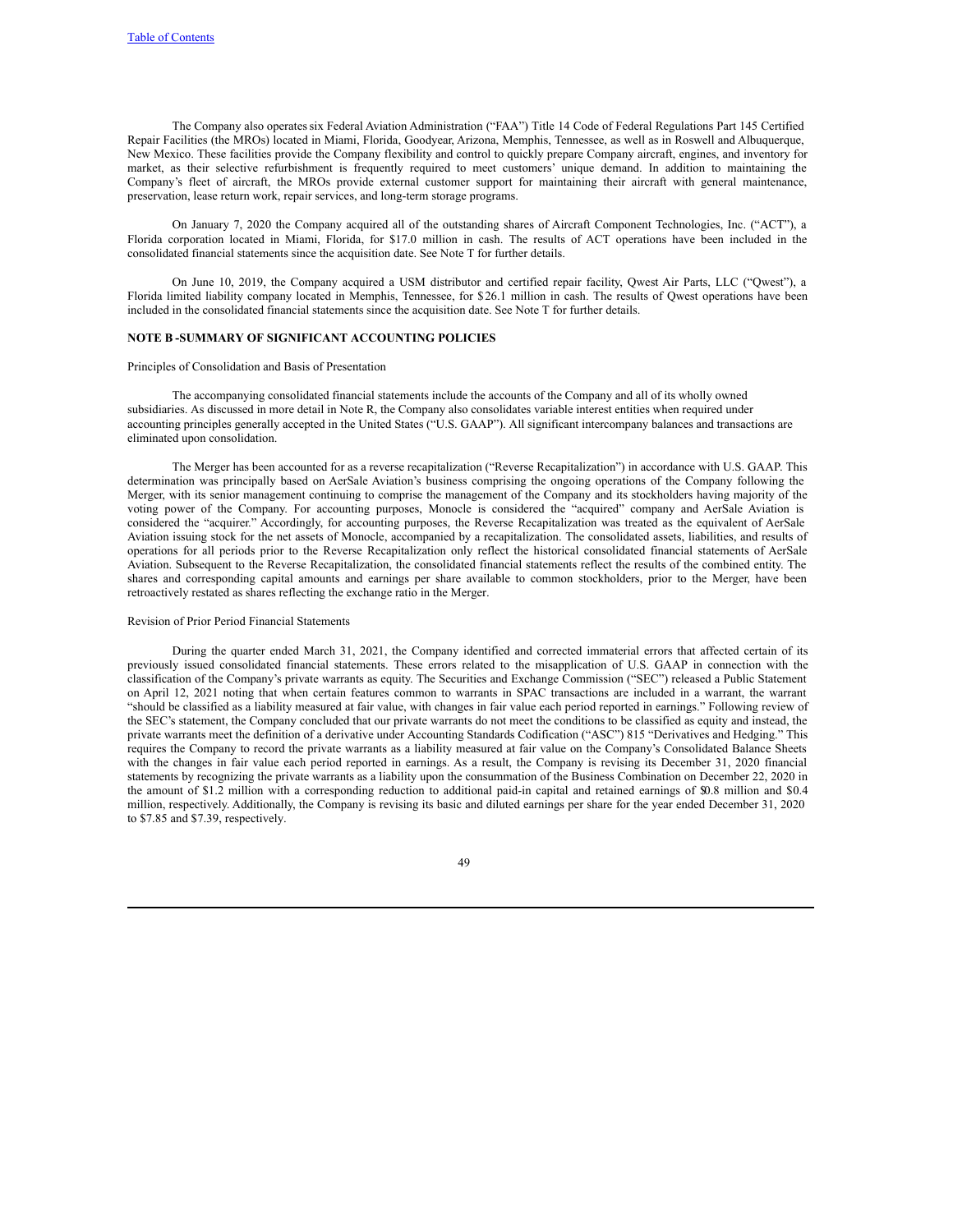# Emerging Growth Company

The Company is an "emerging growth company," as defined in Section 2(a) of the Securities Act, as modified by the Jumpstart Our Business Startups Act of 2012 (the "JOBS Act"), and it may take advantage of certain exemptions from various reporting requirements that are applicable to other public companies that are not emerging growth companies including, but not limited to, not being required to comply with the independent registered public accounting firm attestation requirements of Section 404 of the Sarbanes-Oxley Act, reduced disclosure obligations regarding executive compensation in its periodic reports and proxy statements, and exemptions from the requirements of holding a nonbinding advisory vote on executive compensation and stockholder approval of any golden parachute payments not previously approved.

Further, Section 102(b)(1) of the JOBS Act exempts emerging growth companies from being required to comply with new or revised financial accounting standards until private companies (that is, those that have not had a Securities Act registration statement declared effective or do not have a class of securities registered under the Exchange Act) are required to comply with the new or revised financial accounting standards. The JOBS Act provides that a company can elect to opt out of the extended transition period and comply with the requirements that apply to non-emerging growth companies but any such election to opt out is irrevocable. The Company has elected not to opt out of such extended transition period which means that when a standard is issued or revised and it has different application dates for public or private companies, the Company, as an emerging growth company, can adopt the new or revised standard at the time private companies adopt the new or revised standard. This may make comparison of the Company's financial statement with another public company that is neither an emerging growth company nor an emerging growth company that has opted out of using the extended transition period difficult or impossible because of the potential differences in accounting standards used.

#### Variable Interest Entities ("VIE")

An entity is referred to as a VIE if it meets the criteria outlined in Accounting Standards Codification ("ASC") Topic 810, Consolidation.

As explained in Note R, the Company had previously determined that AerLine Holdings, Inc. ("AerLine") was a VIE that the Company was required to consolidate. Effective August 31, 2018, the Company determined that AerLine ceased to meet the criteria for VIE consolidation under U.S. GAAP and therefore has deconsolidated the VIE. Prior to August 31, 2018, transactions between the Company and AerLine and its subsidiaries were eliminated upon consolidation.

#### Cash and Cash Equivalents

The Company considers all highly liquid investments with a maturity of three months or less when purchased to be cash equivalents. The Company's cash equivalents are held primarily in interest-bearing accounts.

#### Foreign Currency

The Company has determined that the functional currency for its foreign subsidiaries is the U.S. dollar. The primary economic environment in which the entities generate or expend cash is in U.S. dollars as evidenced by the cash flows in or out from revenues, operating expenses, investing, and financings. Only general office expenses and payroll transactions are denominated in local currency.

# Accounts Receivable

Accounts receivable include amounts receivable from customers for aircraft and engine parts sales, aircraft and engine basic and supplemental rents, and aircraft services. Contingent rents, also referred to as supplemental rent, and consumption of consignment inventory related to aircraft and engine parts that were earned or consumed, but unbilled, are also included in accounts receivable and totaled \$0.8 and \$0.6 million at December 31, 2021 and 2020, respectively.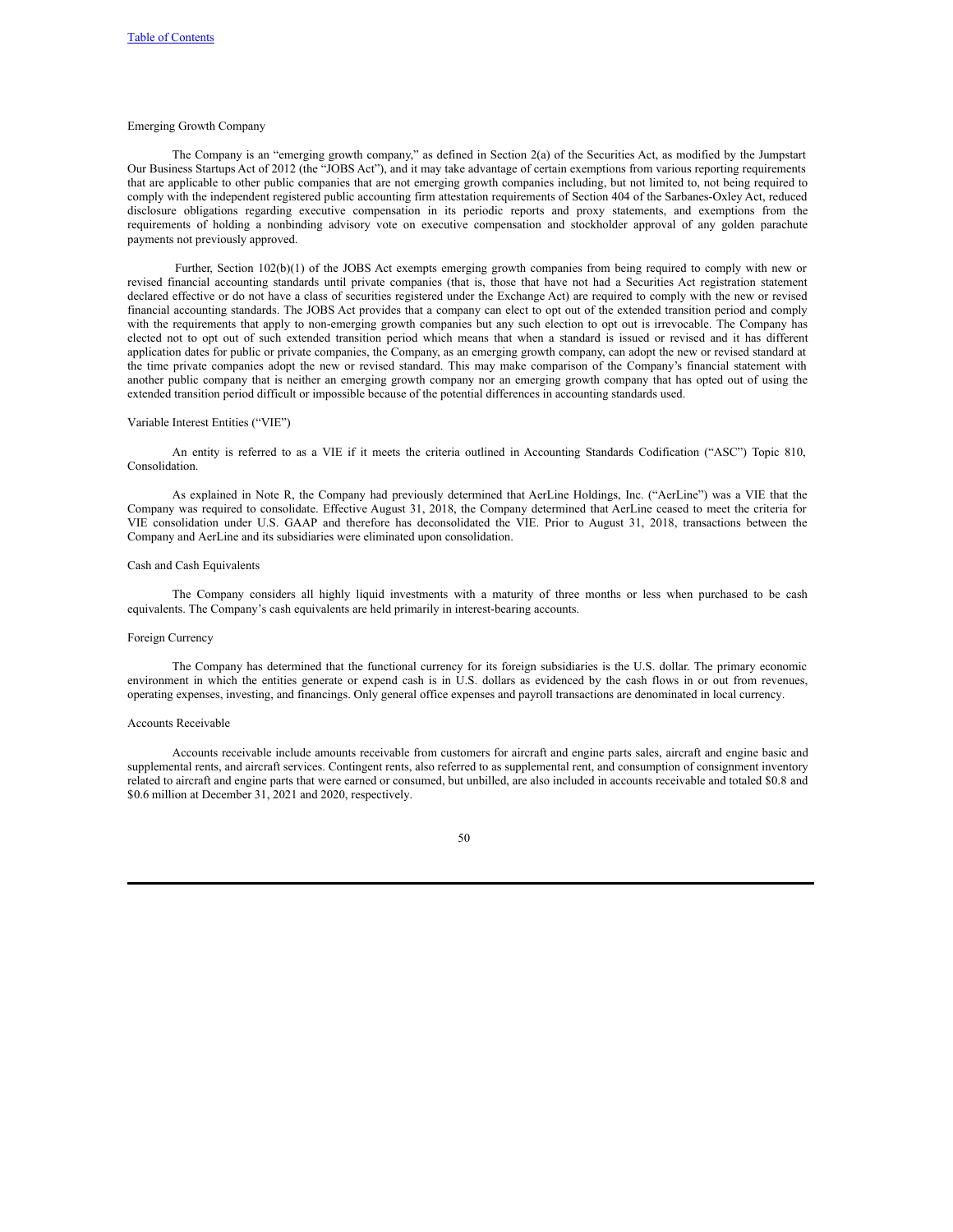The Company sells to a variety of customers worldwide. For certain transactions and customers not requiring payment in full prior to shipment of goods, the Company extends credit based on an evaluation of the customers' financial condition. The Company monitors exposure to credit losses and maintains an allowance for doubtful accounts for estimated losses in its accounts receivable portfolio. In establishing the required allowance, management considers historical losses, current market conditions, customers' financial condition, amount of receivables in dispute, current receivables aging, and current payment patterns. Account balances are written off against the allowance after all means of collection have been exhausted and the potential for recovery is considered remote. A rollforward of the allowance for doubtful accounts is as follows (in thousands):

|                              | 2021  | 2020  |
|------------------------------|-------|-------|
| Balance at beginning of year | .652  | . 545 |
| <b>Provision</b>             | 212   | 212   |
| Write-offs                   | (172) | (105) |
| Balance at end of year       | .692  | l.652 |

On June 9, 2014, an aircraft leased to Air Indus suffered significant damage as the result of a terrorist attack. At that time, the Company recorded an impairment to the asset of \$2.5 million to adjust the carrying amount to the estimated residual value of \$1.1 million. An insurance claim was filed and the insurance company is negotiating the final settlement owed to the Company. The Company has recorded an insurance receivable of \$2.5 million, offsetting the impairment loss, which has been recorded in accounts receivable. In accordance with U.S. GAAP, the probable amount of the insurance recovery, limited to the amount of the loss recognized, was recorded as the insurance receivable. The Company believes that recovery of this insurance receivable is probable and is working with the insurer on settling the claim by negotiating the final settlement to the Company.

### Inventory

Inventory, which consists of complete aircraft and engines held for sale, as well as related parts, is valued at the Lower of Cost or Market ("LCM") value. For purchases of whole aircraft and engines for sale or lease, cost is determined using the specific identification method whereby total cost is the cost paid, including certain capitalizable asset acquisition costs, to acquire such assets as a whole.

Additionally, the Company purchases certain whole aircraft and engines to disassemble and supply its engine and airframe parts inventory. For aircraft and engine parts that originate from such dismantled aircraft and engines, cost is determined using a ratio calculated based on the relationship of the cost of the dismantled aircraft or engine at the time of purchase to the total estimated sales value of the dismantled aircraft or engine at the time of purchase. At the time of sale, this ratio is applied to the sale price of each individual airframe and/or engine part to determine its allocated cost. At the time of sale, the sum of an individual part's allocated cost and actual repair or overhaul costs incurred represent the total cost for such part. Inventory not expected to be sold within the operating cycle is classified as noncurrent inventory on the Consolidated Balance Sheets.

The Company evaluates this ratio periodically, and if necessary, updates sales estimates and makes prospective adjustments to this ratio on a product line basis. Any amounts identified with an estimated sales value lower than the carrying value is reduced to the estimated sales value at the time of the review. The Company recorded additional inventory reserves due to this LCM valuation, which is reflected as a component of cost of products in the Consolidated Statements of Operations. These additional inventory reserves were as follows (in thousands):

|                    | Year ended December 31. |        |
|--------------------|-------------------------|--------|
|                    | 2021                    | 2020   |
| Inventory reserves | $6,416$ \$              | 13,064 |

Expenditures required for the repair of engine and airframe parts are capitalized as inventory and are expensed as cost of sales when associated parts are sold.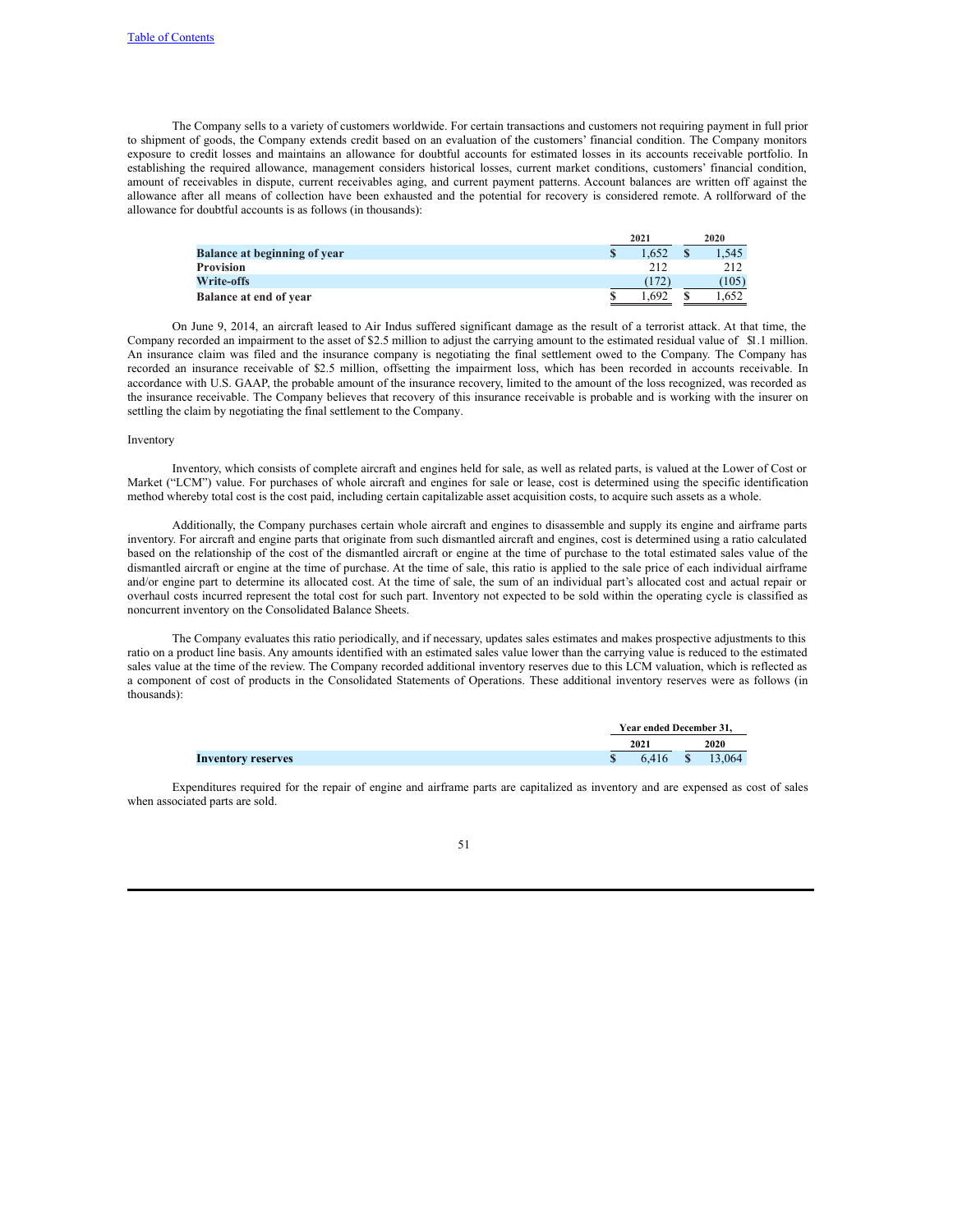The Company periodically evaluates its complete aircraft and engines in inventory and Flight Equipment held for lease to determine if events or market circumstances indicate that the assets' most likely disposition has changed. Should conditions prevail at the time of the Company's Consolidated Balance Sheets that would suggest a more likely use as an asset held for lease rather than sale or disassembly for parts inventory or vice versa, it will be reclassified at its then-current book value between inventory and Flight Equipment held for lease. This transaction is a noncash item and if it occurs, is reflected in the schedule of supplemental cash flows.

The carrying value of inventory is reviewed regularly, giving consideration to factors such as its physical condition, sales patterns, and expected future demand to estimate the amount necessary to write down our slow-moving, obsolete, or damaged inventory. Such inventory may be held for periods beyond one year. The Company recorded inventory scrap losses which are reflected as a component of cost of products in the accompanying Consolidated Statements of Operations. These scrap losses are as follows (in thousands):

|                            | Year ended December 31. |      |
|----------------------------|-------------------------|------|
|                            | 2021                    | 2020 |
| <b>Scrap loss reserves</b> | 526                     |      |

#### Flight Equipment Held for Lease

Flight Equipment held for lease is stated at cost, less accumulated depreciation. Certain internal and external professional fees, major improvements, modifications, and maintenance incurred in connection with the acquisition of Flight Equipment that are required to get the Flight Equipment ready for initial service are capitalized and depreciated over the remaining life of the Flight Equipment, and are reported in the investing section of the Consolidated Statements of Cash Flows. Subsequent to placing Flight Equipment into service, the cost of maintenance and improvements to Flight Equipment is normally expensed unless the improvements materially increase the longterm value of the Flight Equipment or extend the useful life of the Flight Equipment. The capitalized cost is depreciated over the lesser of the remaining useful life of the Flight Equipment or the estimated useful life of the capitalized improvements. Aircraft airframe components are depreciated over the assets' useful life using the straight-line method to the estimated residual value based on the total remaining life before disassembly or outright scrap metal value. Aircraft airframe useful lives range from 2 to 10 years. Engines are depreciated using the straight-line method to the estimated residual value based on the total life remaining before disassembly. To arrive at the total engine life remaining before disassembly, the remaining life of the engine's life-limited parts, the estimated utilization, and condition, as well as the aircraft fleet supported by the engine model are considered. Upon completion of its estimated service life as a leased asset, Flight Equipment is reclassified to inventory at its carrying value. The Company discontinues the depreciation of Flight Equipment when it is held as inventory for ultimate parts sales. Differences between estimates of useful lives and residual values and actual experience may result in future impairments of aircraft or engines and/or additional gains or losses upon disposal. The Company reviews residual values of aircraft and engines periodically based on knowledge of current residual values and residual value trends to determine if they are appropriate and records adjustments as necessary. Cash flows related to the purchase and sale of Flight Equipment are presented as operating activities when the predominant source of cash flows related to the asset is from the ultimate parts sales of the assets. If the predominant source of cash flows related to the asset is expected to be from leasing of the asset, the cash flows are presented as investing activities.

#### Property and Equipment

Property and equipment are recorded at cost less accumulated depreciation. Depreciation is recognized over the estimated useful lives of the respective assets on a straight-line basis, ranging from 3 to 15 years. Leasehold improvements are amortized on a straight-line basis over the shorter of the terms of the respective leases and the estimated useful lives of the respective assets. Property and equipment held under capital leases are amortized on a straight-line basis over the shorter of the lease term or estimated useful life of the asset. Repairs and maintenance expenditures are expensed as incurred, unless such expenses extend the useful life of the asset, in which case they are capitalized.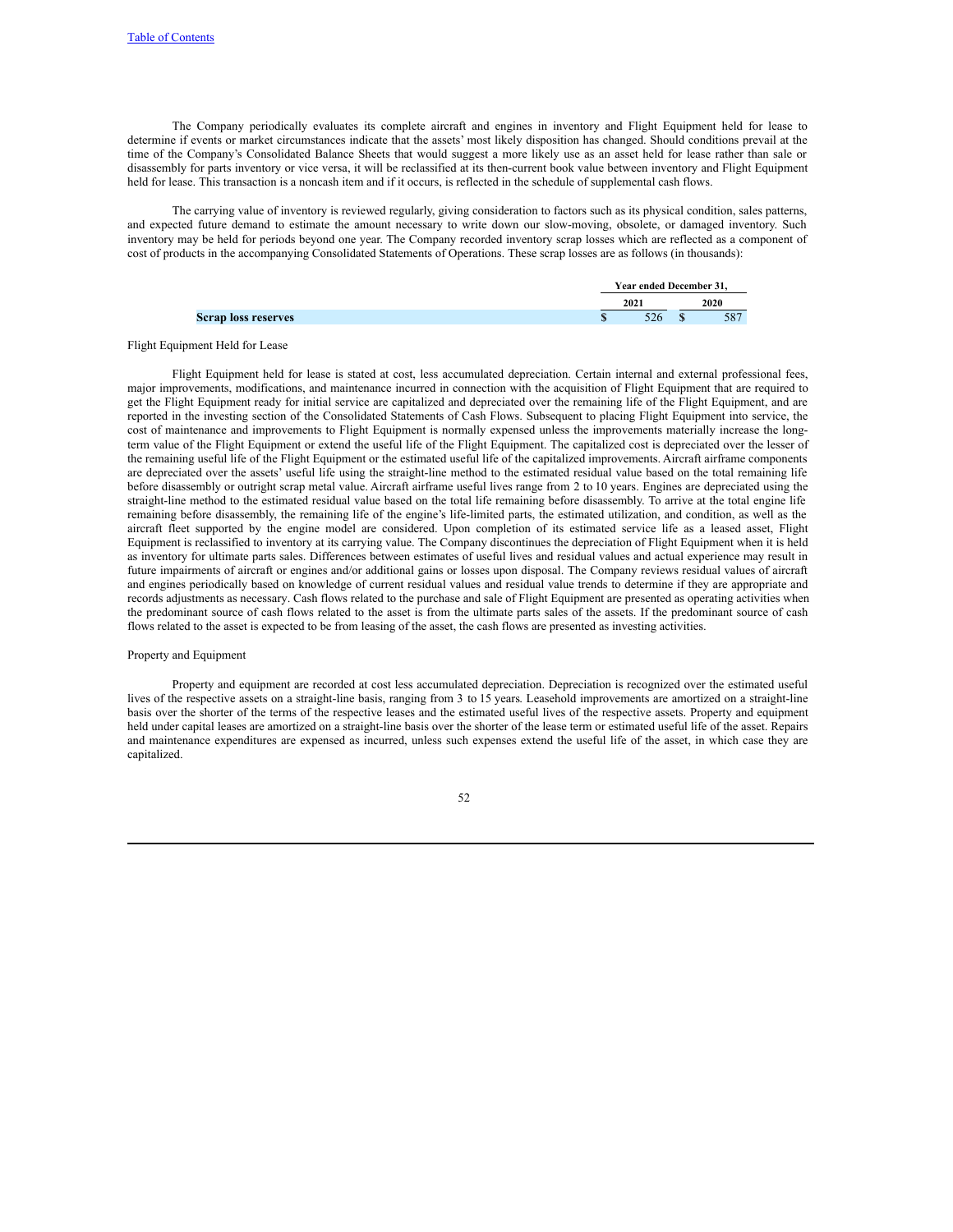# Investments

Equity investments with readily determinable fair values are measured at fair value. Equity investments without readily determinable fair values are measured at cost and adjusted for impairments or observable price changes. We perform a qualitative assessment on an annual basis and recognize an impairment if there are sufficient indicators that the fair value of the investment is less than carrying value. Impairment charges are presented under "Unrealized loss on investment" within the Consolidated Statements of Operations.

#### Goodwill

In accordance with ASC 350, "Intangibles — Goodwill and Other," goodwill is tested at least annually for impairment, or when events or changes in circumstances indicate that the carrying amount of such assets may not be recoverable, by assessing qualitative factors or performing a quantitative analysis in determining whether it is more likely than not that its fair value exceeds the carrying value. A quantitative assessment involves determining the fair value of each reporting unit using market participant assumptions. An entity should recognize an impairment charge for the amount by which the carrying amount of a reporting unit exceeds its fair value up to the amount of goodwill allocated to that reporting unit. Our annual assessment date for goodwill is October 1st.

For purposes of reviewing impairment and the recoverability of goodwill, we must make various assumptions regarding estimated future cash flows and other factors in determining the fair values of the reporting unit, including market multiples, discount rates, etc.

The Company performed a qualitative impairment analysis as of October 1, 2021 on the goodwill for the Asset Management Solutions and TechOps segments, and updated through December 31, 2021, concluding that the fair value of each reporting unit exceeded their carrying values, and thus no impairment was recorded. As a result of the COVID-19 pandemic and its impact on the aviation industry, AerSale performed a qualitative impairment analysis as of June 30, 2020. The Company also performed a quantitative impairment analysis as of October 1, 2020 on the goodwill for the Asset Management Solutions and TechOps segments, and concluded the fair value of each reporting unit exceeded their carrying values, and thus no impairment charges were recorded.

#### Customer Relationships and Other Intangible Assets

Intangibles arising from business combinations, including customer relationships and FAA certificates are initially recorded at fair market value. Customer relationships are amortized over ten years. Straight-line amortization is utilized. Where there are no legal, regulatory, contractual, or other factors that would reasonably limit the useful life of an intangible assets, that asset is classified as indefinite lived and such intangible assets are not amortized.

Other intangible assets with indefinite lives are assessed for impairment annually, or more frequently when events or circumstances indicate there may be an impairment. These assets are carried at the estimated fair value at the time of acquisition. Our annual assessment date for indefinite lived intangible assets is July 1st. The Company performed a quantitative impairment analysis as of July 1, 2021 and 2020 on the indefinite lived intangible assets and concluded there were no impairments.

Other intangible assets are reviewed for impairment if any event or change in circumstance indicates that an impairment may have occurred. As a result of COVID-19 pandemic, the Company performed a quantitative impairment analysis on the definite-lived intangible assets as of June 30, 2020 and concluded there was no impairment.

The Company annually reviews the estimated lives and methods used to amortize other intangible assets. The actual amounts of amortization expense may differ materially from our estimates, depending on the results of our annual review.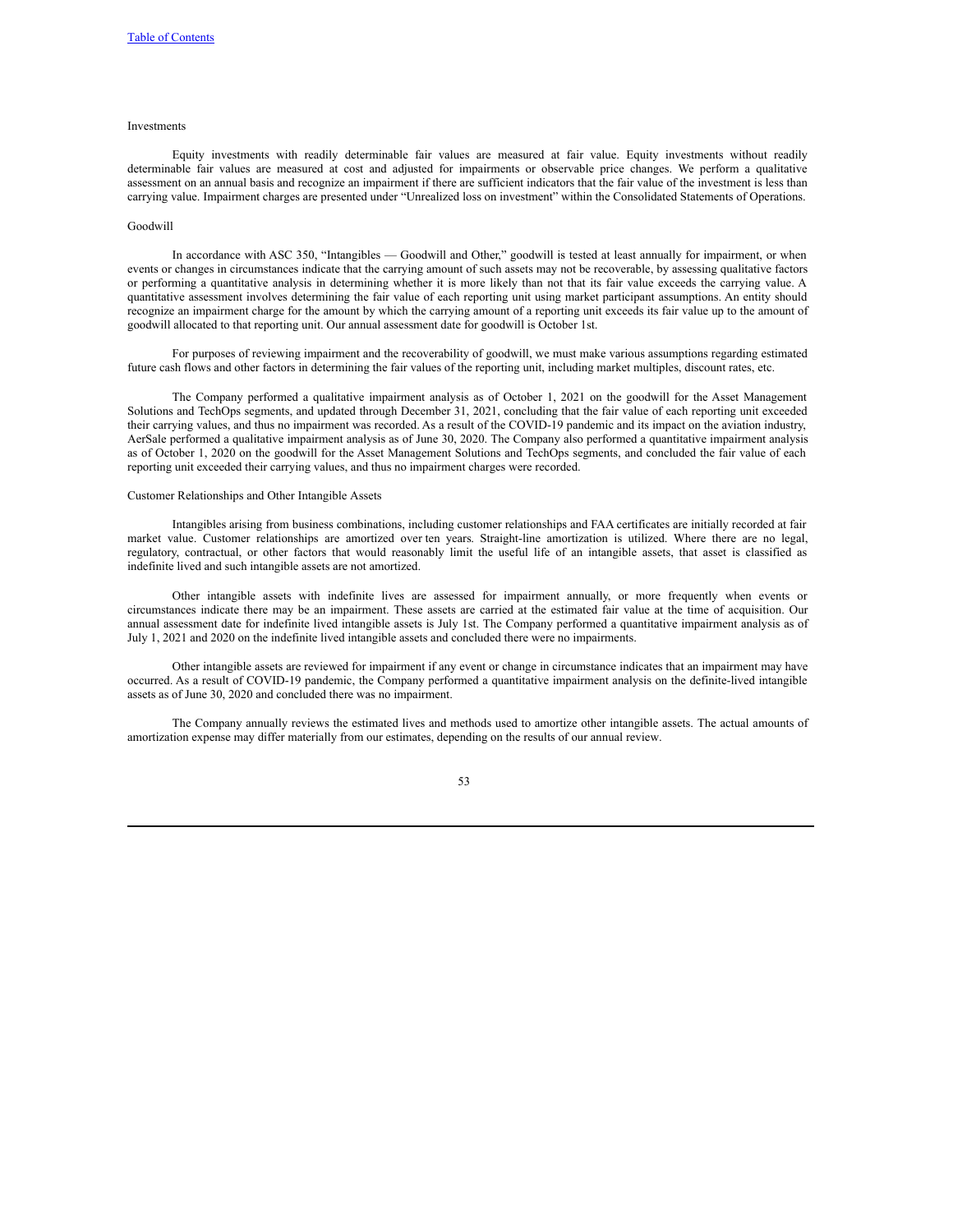## Impairment of Long-Lived Assets

Long-lived assets are reviewed for impairment whenever events or changes in circumstances indicate that the carrying amount of an asset may not be recoverable. Such events and circumstances include, but are not limited to, prolonged industry downturns, a significant decline in the Company's market value, and significant reductions in the Company's projected cash flows. If circumstances require a longlived asset or asset group to be tested for possible impairment, the Company first compares undiscounted cash flows expected to be generated by that asset or asset group to its carrying amount. If the carrying amount of the long-lived asset or asset group is not recoverable on an undiscounted cash flow basis, an impairment is recognized to the extent that the carrying amount exceeds its fair value. Fair value is determined through various valuation techniques including discounted cash flow models, quoted market values, and third-party independent appraisals, as considered necessary. As a result of COVID-19 pandemic, the Company performed an impairment analysis on the property, plant and equipment as of June 30, 2020 and concluded there was no impairment.

#### Obligations and Instruments Potentially Settled in the Company's Common Stock

In connection with any obligations and instruments potentially to be settled in the Company's stock, including the Company's earn-out shares, the Company accounts for the instruments in accordance with ASC Topic 815, "Accounting for Derivative Financial Instruments Indexed to, and Potentially Settled in a Company's Own Stock." This issue addresses the initial balance sheet classification and measurement of contracts that are indexed to, and potentially settled in, the Company's stock. Under this pronouncement, contracts are initially classified as equity or as either assets or liabilities, depending on the situation. All contracts are initially measured at fair value and subsequently accounted for based on the then current classification. Contracts initially classified as equity do not recognize subsequent changes in fair value as long as the contracts continue to be classified as equity. For contracts classified as assets or liabilities, the Company reports changes in fair value in earnings and records these changes in the financial statements as long as the contracts remain classified as assets or liabilities. If contracts classified as assets or liabilities are ultimately settled in shares, any previously reported gains or losses on those contracts continue to be included in earnings. The classification of a contract is reassessed at each balance sheet date.

### Revenue Recognition

#### *Products — Used Serviceable Material ("USM") Sales*

Revenues from sales of USM are measured based on consideration specified in a contract with a customer, and excludes any sales commissions and taxes collected and remitted to government agencies. We recognize revenue when we satisfy a performance obligation by transferring control over a product or service to a customer. The parts are sold at a fixed price with no right of return. In determining the performance obligation, management has identified the promise in the contract to be the shipment of the spare parts to the customer. Title passes to the buyer when the goods are shipped, and the buyer is responsible for any loss in transit, and the Company has a legal right to payment for the spare parts once shipped. We generally sell our USM products under standard 30-day payment terms, subject to certain exceptions. Customers neither have the right to return products nor do they have the right to extended financing. The Company has determined that physical acceptance of the spare parts to be a formality in accordance with ASC 606 — Revenue from Contracts with Customers ("ASC 606").

Spare parts revenue is based on a set price for a set number of parts as defined in the purchase order. The performance obligation is completed once the parts have shipped and, as a result, all of the transaction price is allocated to that performance obligation. The Company has determined that it is appropriate to recognize spare parts sales at a point in time (i.e., the date the parts are shipped) in accordance with ASC 606. Additionally, there is no impact to the timing and amounts of revenue recognized for spare parts sales related to the implementation of ASC 606.

### *Products — Whole Asset Sales*

Revenues from whole asset sales are measured based on consideration specified in the contract with the customer. The Company and customer enter into an agreement which outlines the place and date of sale, purchase price, condition of the whole asset, bill of sale, and the assignment of rights and warranties from the Company to the customer. The

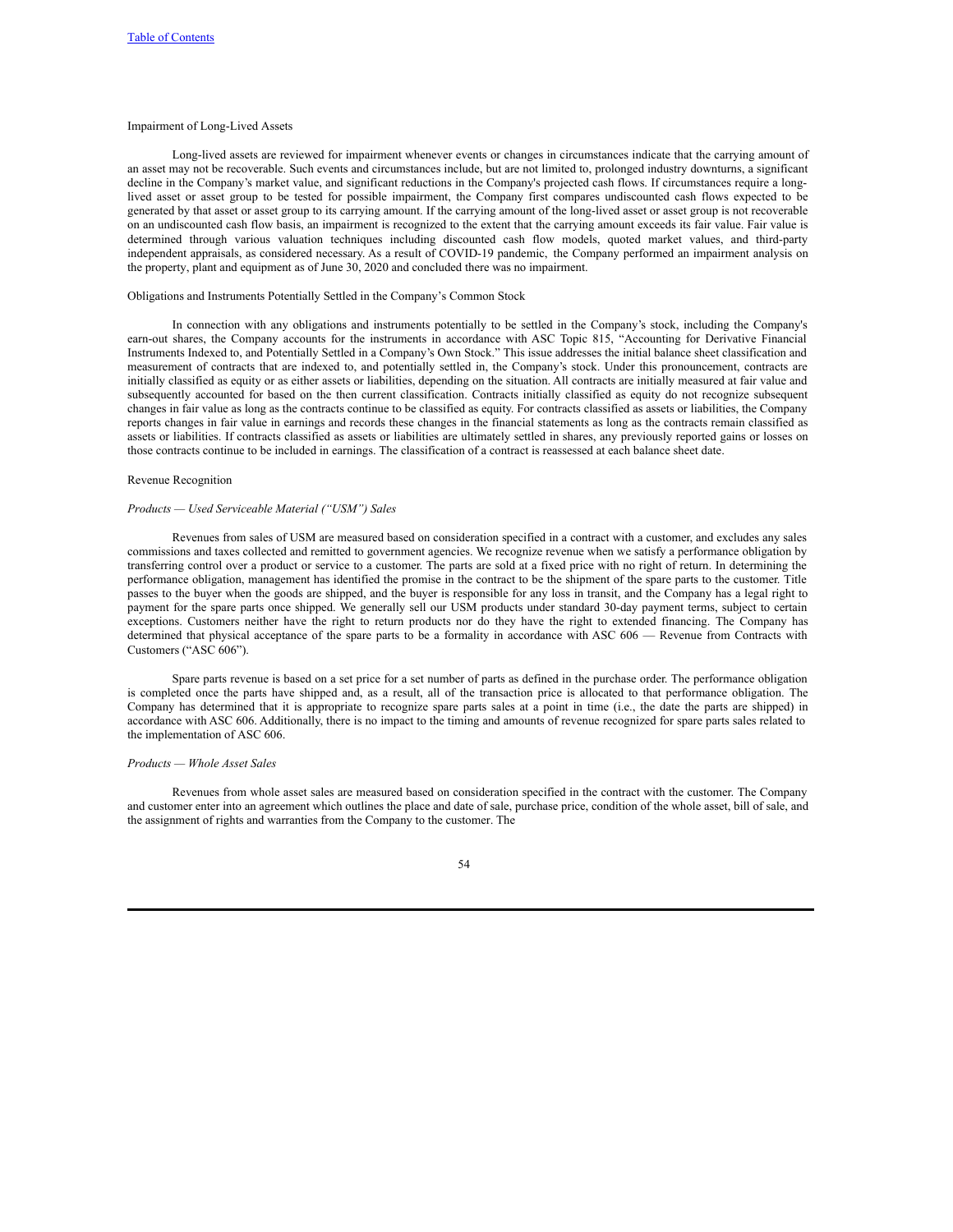Company believes the whole asset holds standalone value to the customer as it is not dependent on any other services for functionality purposes and therefore is distinct within the context of the contract and as described in ASC 606-10. Accordingly, the Company has identified the transfer of the whole asset as the performance obligation. The transaction price is set at a fixed dollar amount per fixed quantity (number of whole assets) and is explicitly stated in each contract. Whole asset sales revenue is based on a set price for a set number of assets, which is allocated to the performance obligation discussed above, in its entirety. The Company has determined the date of transfer to the customer is the date the customer obtains control over the asset and would cause the revenue recognition. Payment is required in full upon customers' acceptance of the whole asset on the date of the transfer. As such, there is no impact to the timing and amounts of revenue recognized for whole asset sales related to the implementation of ASC 606.

#### *Leasing Revenues*

The Company leases Flight Equipment under operating leases that contain monthly base rent and reports rental income straight line over the life of the lease as it is earned. Additionally, the Company's leases provide for supplemental rent, which is calculated based on actual hours or cycles of utilization and, for certain components, based on the amount of time until maintenance of that component is required. In certain leases, the Company records supplemental rent paid by the lessees as maintenance deposit payment liabilities in recognition of the Company's contractual commitment to reimburse qualifying maintenance. Reimbursements to the lessees upon receipt of evidence of qualifying maintenance work are charged against the existing maintenance deposit payments liabilities. In leases where the Company is responsible for performing certain repairs or replacement of aircraft components or engines, supplemental rent is recorded as revenue in the period earned. In the event of premature lease termination or lessee default on the lease terms, revenue recognition will be discontinued when outstanding balances are beyond the customers' deposits held. Flight Equipment leases are billed in accordance with the lease agreement and invoices are due upon receipt.

#### *Service Revenues*

Service revenues are recognized as performance obligations are fulfilled and the benefits are transferred to the customer. At contract inception, we evaluate if the contract should be accounted for as a single performance obligation or if the contract contains multiple performance obligations. In some cases, our service contract with the customer is considered one performance obligation as it includes factors such as the good or service being provided is significantly integrated with other promises in the contract, the service provided significantly modifies or customizes the other good or service or the goods or services are highly interdependent or interrelated with each other. If the contract has more than one performance obligation, the Company determines the standalone price of each distinct good or service underlying each performance obligation and allocates the transaction price based on their relative standalone selling prices.

The transaction price of a contract, which can include both fixed and variable amounts, is allocated to each performance obligation identified. Some contracts contain variable consideration, which could include incremental fees or penalty provisions related to performance. Variable consideration that can be reasonably estimated based on current assumptions and historical information is included in the transaction price at the inception of the contract but limited to the amount that is probable that a significant reversal in the amount of cumulative revenue recognized will not occur. Variable consideration that cannot be reasonably estimated is recorded when known.

For most service contracts, our performance obligations are satisfied over time as work progresses or at a point in time based on transfer of control of products and services to our customers. We receive payments from our customers based on billing schedules or other terms as written in our contracts.

For our performance obligations that are satisfied over time, we measure progress in a manner that depicts the performance of transferring control to the customer. As such, we utilize the input method of cost-to-cost to recognize revenue over time as this depicts when control of the promised goods or services are transferred to the customer. Revenue is recognized based on the relationship of actual costs incurred to date to the estimated total cost at completion of the performance obligation. We are required to make certain judgments and estimates, including estimated revenues and costs, as well as inflation and the overall profitability of the arrangement. Key assumptions involved include future labor costs and efficiencies, overhead costs, and ultimate timing of product delivery. Differences may occur between the judgments and estimates made by management and actual program results. Under most of our MRO contracts, if the contract is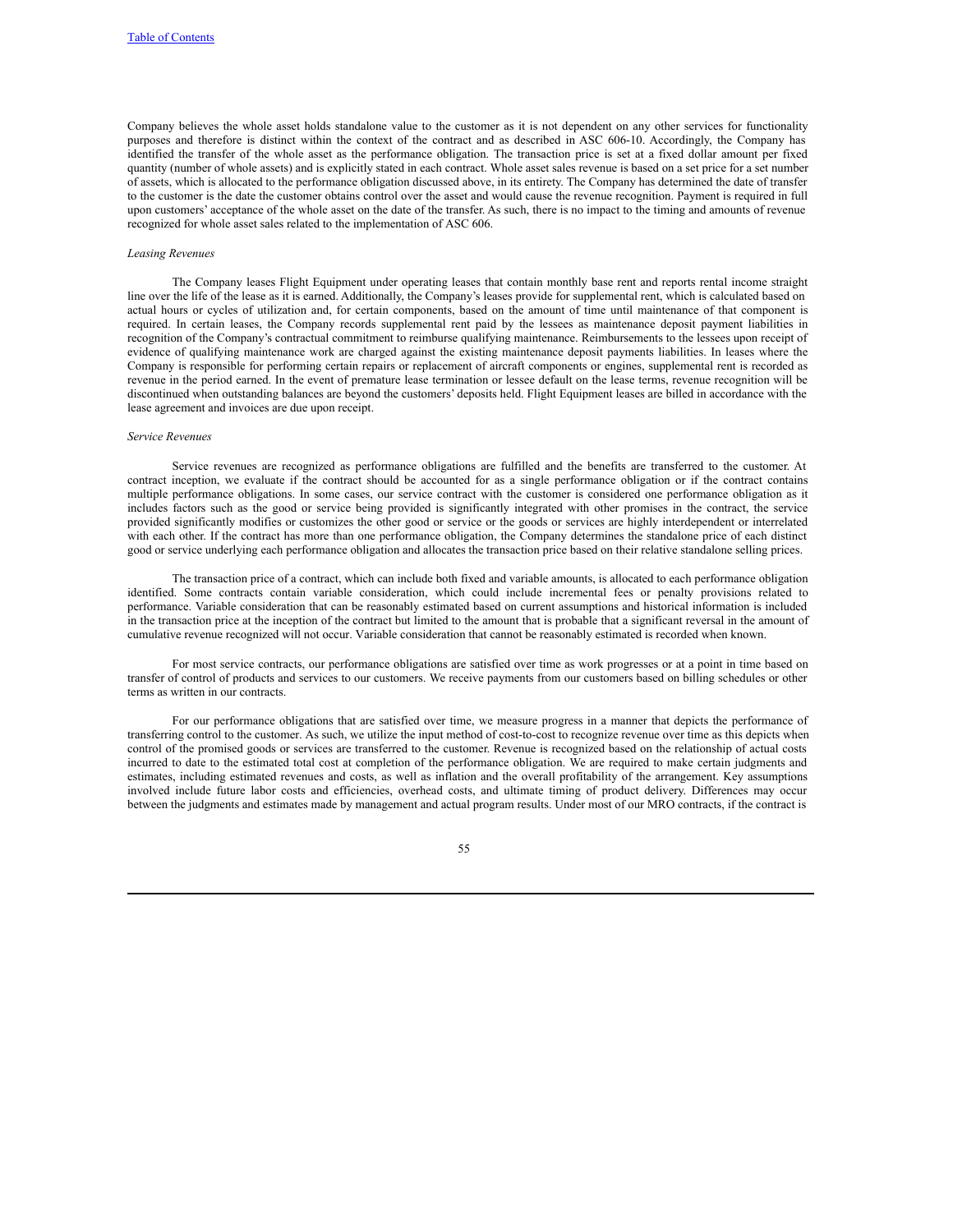terminated for convenience, we are entitled to payment for items delivered and fair compensation for work performed, the costs of settling and paying other claims, and a reasonable profit on the costs incurred or committed.

Changes in estimates and assumptions related to our arrangements accounted for using the input method based on labor hours are recorded using the cumulative catchup method of accounting. These changes are primarily adjustments to the estimated profitability for our long-term programs where we provide MRO services.

We have elected to use certain practical expedients permitted under ASC 606. Shipping and handling fees and costs incurred associated with outbound freight after control over a product has transferred to a customer are accounted for as a fulfillment cost and are included in cost of sales in our Consolidated Statements of Operations, and are not considered a performance obligation to our customers. Our reported sales on our Consolidated Statements of Operations are net of any sales or related non income taxes. We also utilize the "as invoiced" practical expedient in certain cases where performance obligations are satisfied over time and the invoiced amount corresponds directly with the value we are providing to the customer.

### Maintenance and Repair Costs

The cost of maintenance, repairs, and re-leasing of Flight Equipment that does not extend the useful life of Flight Equipment is expensed as incurred. Costs incurred for planned major maintenance activities that materially increase the long-term value of the Flight Equipment or extend the useful life of the Flight Equipment are capitalized and depreciated over the lesser of the remaining useful life of the Flight Equipment or the estimated useful life of the capitalized improvements.

Pursuant to certain of the Company's aircraft leases, the lessee is responsible for performing required maintenance and repairs on the leased asset, and is required to make monthly maintenance reserve payments to the Company, in arrears following the usage month. Upon the lessee's presentation of invoices evidencing the completion of qualifying maintenance, the Company will reimburse the lessee for the cost of the maintenance, up to the amount of the maintenance reserve payments that have been received by the Company. Unless otherwise provided in the contract, the Company records such maintenance reserve payments paid by the lessees as maintenance deposit payment liabilities in the accompanying Consolidated Balance Sheets to record the Company's contractual commitment to reimburse such qualifying maintenance. Reimbursements to the lessees upon receipt of evidence for qualifying maintenance work are charged against the existing maintenance deposit payment liabilities.

For other lease contracts (primarily engine lease contracts) where the terms of the lease are designed specifically to allow the Company to directly manage the occurrence, timing, and associated cost of qualifying maintenance work on the Flight Equipment, maintenance reserve payments collected during the lease are recognized as lease revenue in the period earned.

Any amounts of maintenance reserve payments remaining at the end of a lease contract are recognized as lease revenue or applied against outstanding accounts receivable at lease termination.

#### Share Based Compensation

The Company accounts for share-based compensation to employees in accordance with ASC 718, "Compensation—Stock Compensation." Under ASC 718, the Company measures the cost of employee services received in exchange for an award of equity instruments based on the grant-date fair value of the award and, for those awards subject only to service conditions, the Company recognizes the costs on a straight-line basis over the requisite service period for the entire award the employee is required to provide service in exchange for the award, which generally is the vesting period. For awards with performance and service conditions, we begin recording share-based compensation when achieving the performance criteria is probable and we recognize the costs using the accelerated attribution method.

The estimated number of stock awards that will ultimately vest requires judgment, and to the extent actual results or updated estimates differ from the Company's current estimates, such amount will be recorded as a cumulative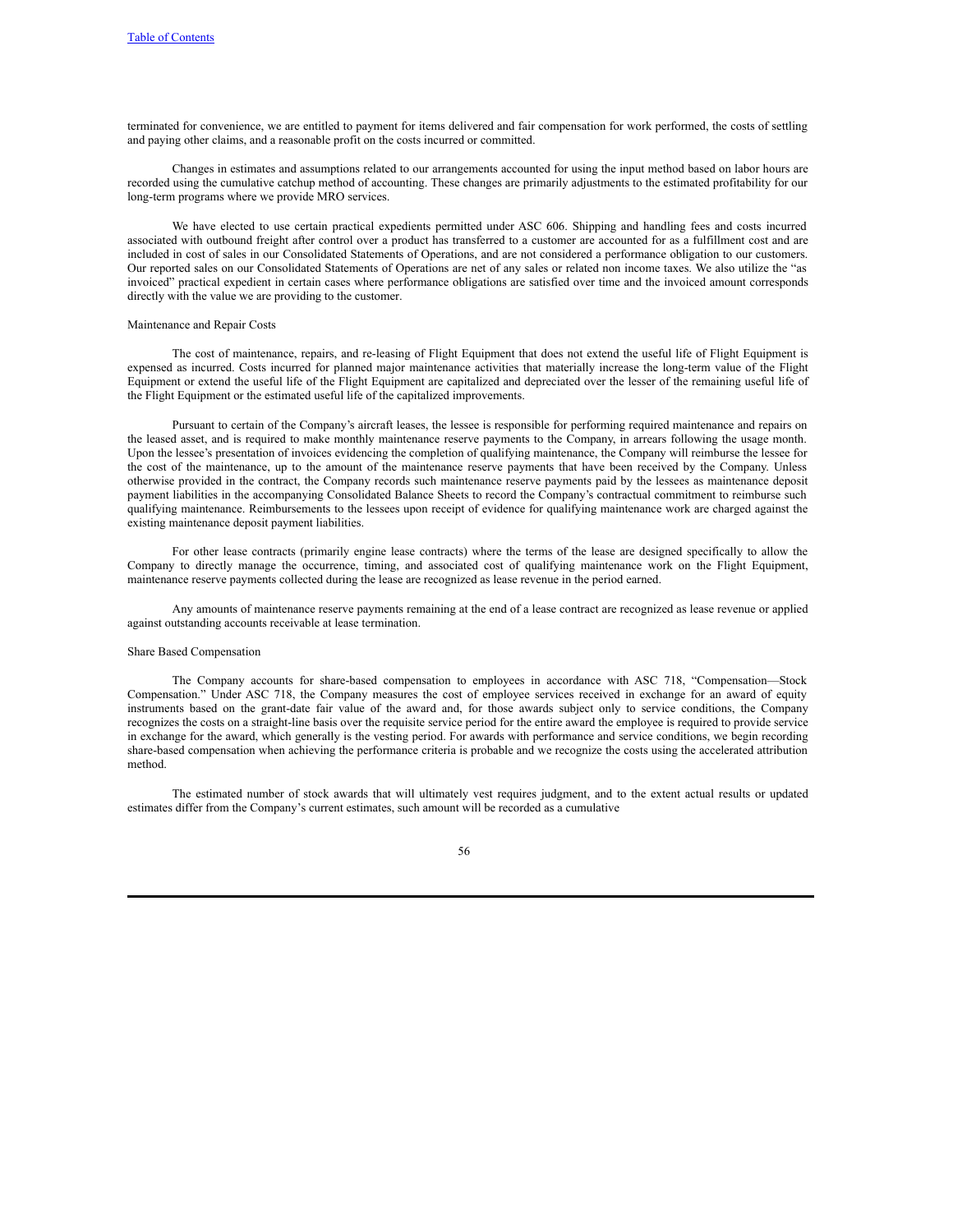adjustment in the period estimates are revised. Changes in the Company's estimates and assumptions may cause us to realize material changes in share-based compensation expense in the future.

The Company has issued share-based awards with performance-based vesting criteria. Achievement of the milestones must be probable before the Company begins recording share-based compensation expense. When the performance-based vesting criteria is considered probable, the Company begins to recognize compensation expense at that time. In the period that achievement of the performance-based criteria is deemed probable, US GAAP requires the immediate recognition of all previously unrecognized compensation since the original grant date. As a result, compensation expense recorded in the period that achievement is deemed probable could include a substantial amount of previously unrecorded compensation expense related to the prior periods. For any share-based awards where performance-based vesting criteria is no longer considered probable, previously recognized compensation cost would be reversed.

The Company applies ASU 2018-07, "Improvements to Nonemployee Share-Based Payment Accounting," which generally expands the scope of ASC 718, Compensation – Stock Compensation, to include share-based payment transactions for acquiring goods and services from nonemployees and supersedes the guidance in ASC 505-50, Equity-Based Payments to Non-employees, which previously included the accounting for nonemployee awards.

#### Sales Taxes

The Company's policy is to present taxes collected from customers and remitted to governmental authorities on a net basis. The Company records the amounts collected as a current liability and relieves such liability upon remittance to the taxing authority without impacting revenue or expenses.

## Earnings Per Share

Basic earnings (loss) per share is computed by dividing net earnings (loss) attributable to the Company's common stockholders by the weighted average number of common shares outstanding during the periods. Diluted earnings (loss) per share reflects the potential dilution that could occur if securities or other contracts to issue common stock were exercised or converted into common stock and is calculated using the treasury stock method for stock options and unvested shares.

### Income Taxes

Income taxes are accounted for under the asset and liability method. Deferred tax assets and liabilities are recognized for the future tax consequences attributable to differences between the financial statement carrying amounts of existing assets and liabilities and their respective tax bases and operating loss and tax credit carryforwards. Deferred tax assets and liabilities are measured using enacted tax rates expected to apply to taxable income in the years in which those temporary differences are expected to be recovered or settled. The effect on deferred tax assets and liabilities of a change in tax rates is recognized in income in the period that includes the enactment date. The Company recognizes the effect of income tax positions only if those positions are more likely than not of being sustained on examination by the taxing authorities. Recognized income tax positions are measured at the largest amount that is greater than 50% likely of being realized. Changes in recognition or measurement are reflected in the period in which the change in judgment occurs.

The Company records interest and penalties related to unrecognized tax benefits in the income tax provision. The VIE was not included in the consolidated tax return of the Company. See Note M for more information about income taxes.

#### New Accounting Pronouncements Adopted

On May 2014, the Financial Accounting Standards Board ("FASB") issued Accounting Standards Update ("ASU") No. 2014-09, "Revenue from Contracts with Customers (Topic 606)", which provides guidance for revenue recognition. This ASU affects any entity that either enters into contracts with customers to transfer goods or services or enters into contracts for the transfer of non-financial assets. This ASU supersedes the revenue recognition requirements in Accounting Standards Codification ("ASC") 605, "Revenue Recognition", and most industry specific guidance. We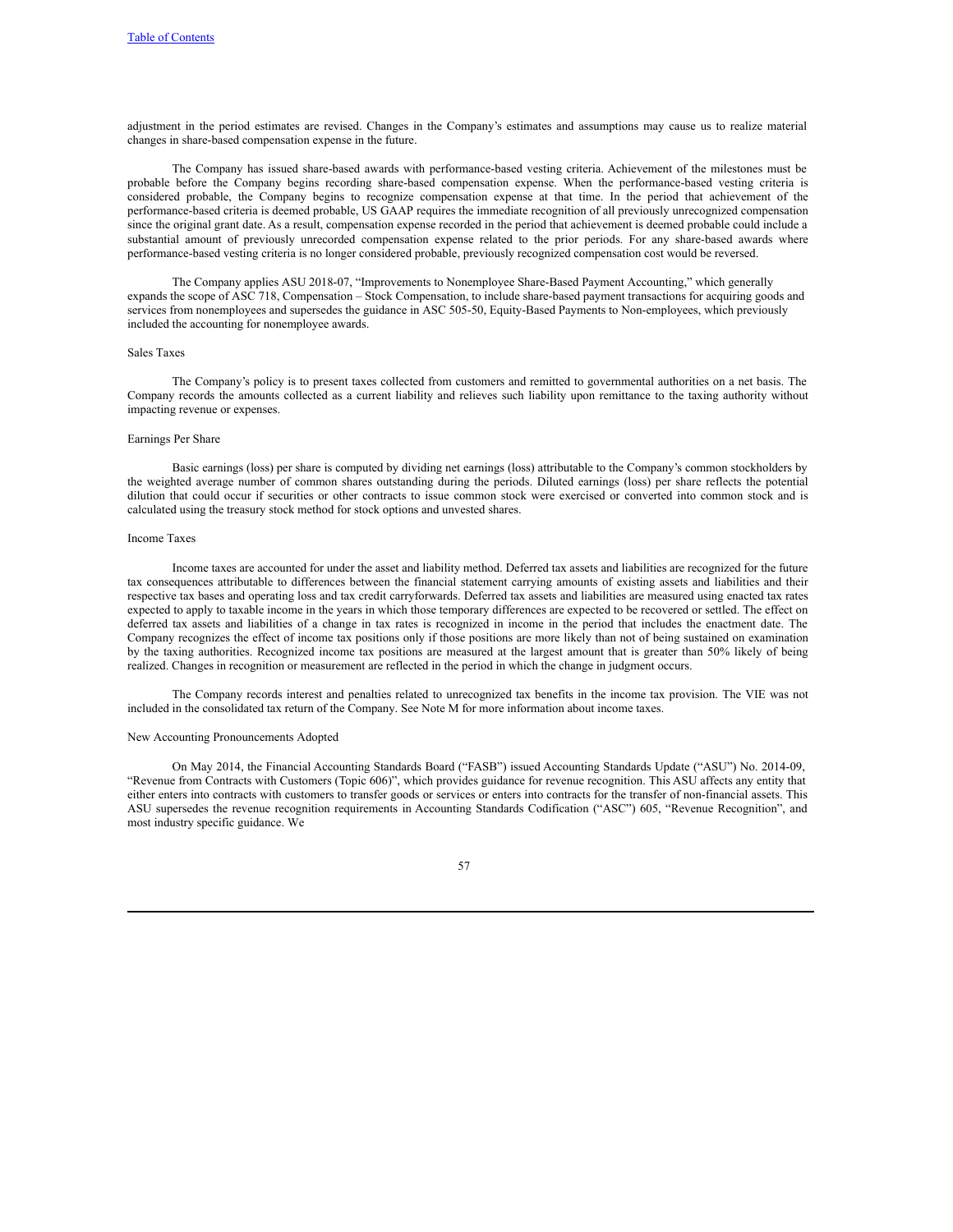adopted this ASU on January 1, 2019 using the modified retrospective method. Refer to Note D for the impact of this change. This ASU does not apply to revenues from leasing activity, which will fall under "Leases (Topic 842)", noted below.

On December 2019, the FASB issued ASU 2019-12, Income Taxes (Topic 740): Simplifying the Accounting for Income Taxes ("ASU 2019-12") as part of its overall simplification initiative to reduce costs and complexity of applying accounting standards. ASU 2019- 12 removes certain exceptions from Topic 740, Income Taxes, including (i) the exception to the incremental approach for intra period tax allocation; (ii) the exception to accounting for basis differences when there are ownership changes in foreign investments; and (iii) the exception in interim period income tax accounting for year-to-date losses that exceed anticipated losses. ASU 2019-12 also simplifies U.S. GAAP in several other areas of Topic 740 such as (i) franchise taxes and other taxes partially based on income; (ii) transactions with a government that result in a step up in the tax basis of goodwill; (iii) separate financial statements of entities not subject to tax; and (iv) enacted changes in tax laws in interim periods. ASU 2019-12 is effective for public entities for annual reporting periods and interim periods within those years beginning after December 15, 2020, and early adoption is permitted. The Company adopted ASU 2019-12 on its consolidated financial statements in 2020.

In 2021, the Financial Accounting Standards Board issued ASU No. 2021-10, "Government Assistance (Topic 832): Disclosures by Business Entities about Government Assistance." This ASU will require certain disclosures about the significant terms and conditions of material government assistance agreements in order to provide more consistent information to users of the financial statements. This standard is effective for annual reporting periods beginning after December 15, 2021, and early adoption is permitted. We determined that our material government assistance agreements are the payroll support program agreements under the Coronavirus Aid, Relief and Economic Security Act ("CARES Act") and the program extensions, and we adopted the new standard in 2021. See Note B where we reflect the requirements of this new standard as it relates to the payroll support program.

On January 7, 2021, the FASB issued ASU No. 2021-01, Reference Rate Reform (Topic 848). This new standard provides optional temporary guidance for entities transitioning away from London Interbank Offered Rate ("LIBOR") to new reference interest rates so that derivatives affected by the discounting transition are explicitly eligible for certain optional expedients and exceptions with Topic 848. These amendments do not apply to any contract modifications made after December 31, 2022, any new hedging relationships entered into after December 31, 2022, or to existing hedging relationships evaluated for effectiveness existing as of December 31, 2022, that apply certain optional practical expedients. This standard was effective immediately and may be applied (i) on a full retrospective basis as of any date from the beginning of an interim period that includes or is subsequent to March 12, 2020, or (ii) on a prospective basis to new modifications from any date within an interim period that includes or is subsequent to the date of the issuance of a final update, up to the date that financial statements are available to be issued. The Company had no material LIBOR-related contract modifications during the year ended December 31, 2021.

On October 2021, the FASB issued ASU No. 2021-08, Business Combinations (Topic 805): Accounting for Contract Asset and Contract Liabilities from Contracts with Customers which intends to simplify the accounting for acquired revenue contracts with customers in a business combination and to also remove inconsistencies in this topic related to recognition of an acquired contract liability and payment terms and their effect on subsequent revenue recognized by the acquirer. ASU No. 2021-08 allows an acquirer to recognize and measure contract assets and contract liabilities acquired in a business combination in a similar manner to how they are recorded on the acquiree's financial statements at book value. This guidance is applicable to all business combinations occurring after the effective date and has been early adopted by the Company.

#### New Accounting Pronouncements Not Yet Adopted

On February 2016, FASB issued "Leases (Topic 842)", which generally requires companies to recognize operating and financing lease liabilities and corresponding right-of-use assets on the balance sheet. In July 2018, FASB issued ASU No. 2018-10, "Codification Improvements to Topic 842, Leases," and ASU No. 2018-11, "Leases (Topic 842): Targeted Improvements." Topic 842 will be effective for the Company for the annual period beginning on January 1, 2022, the impact of which will be recorded retroactively at the beginning of the period of adoption through a cumulative-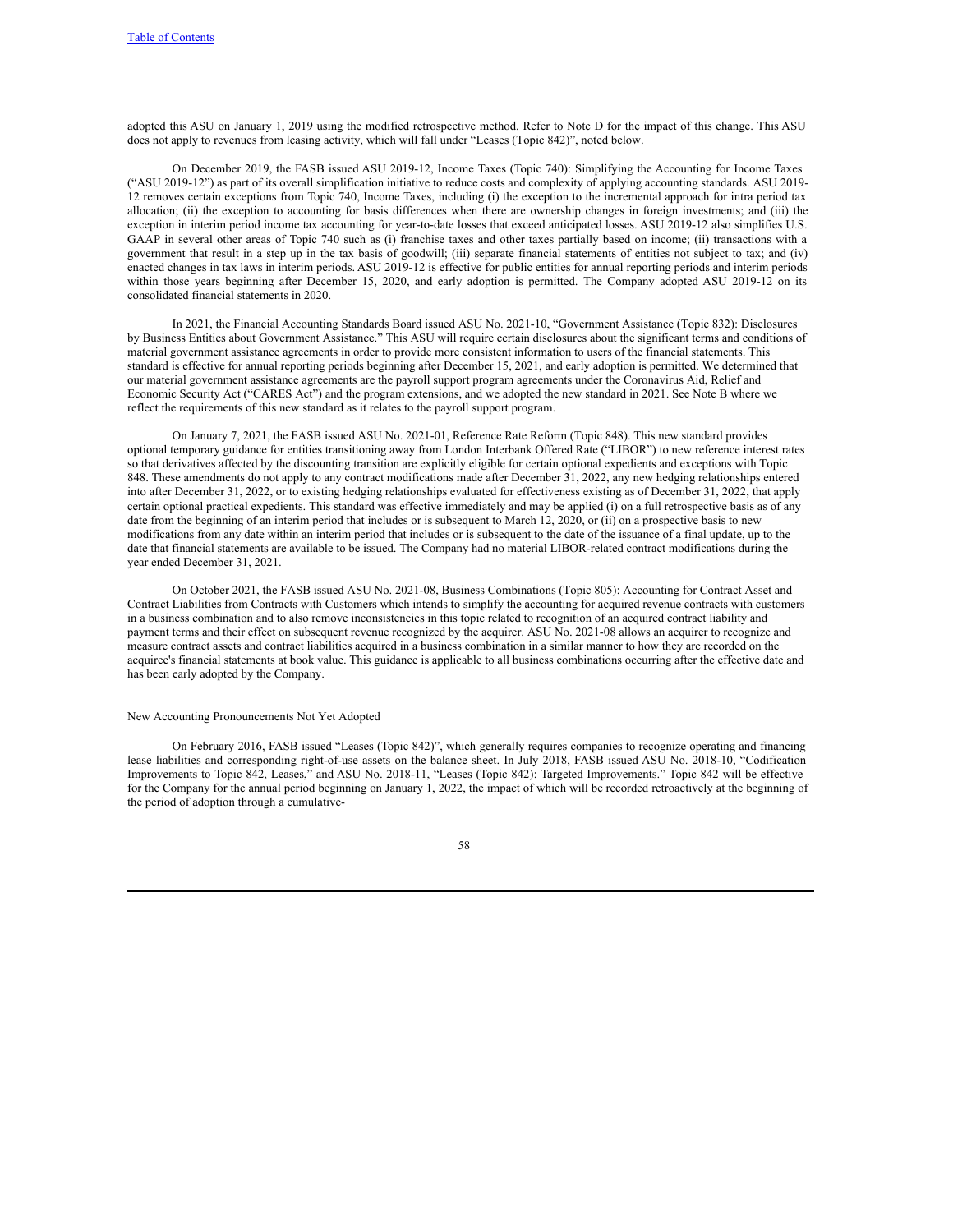effect adjustment. We plan to elect the practical expedients, which permits us to not reassess (i) whether any expired or existing contracts are or contain leases, (ii) the lease classification for any expired leases and (iii) indirect costs for any existing leases. In addition, we have elected the practical expedients to not separate lease and non-lease components for both lessee and lessor relationships and to not apply the recognition requirements to leases with terms of less than 12 months. The preliminary impact of our adoption, assuming no changes in our leasing arrangements, is estimated to result in the recognition of operating lease right of use assets of approximately \$13.8 million and lease liabilities of approximately \$14.9 million on January 1, 2022. We are continuing our assessment, which may identify additional impacts that Topic 842 could have on our financial statements.

On June 2016, the FASB issued ASU No. 2016-13 ("ASU 2016-13"), "Financial Instruments — Credit Losses (Topic 326): Measurement of Credit Losses on Financial Instruments." In November 2018, FASB issued ASU No. 2018-19, "Codification Improvements to Topic 326, Financial Instruments — Credit Losses," which amends the scope and transition requirements of ASU 2016- 13. ASU 2016-13 requires a financial asset (or a group of financial assets) measured at amortized cost basis to be presented at the net amount expected to be collected. The measurement of expected credit losses is based on relevant information about past events, including historical experience, current conditions and reasonable and supportable forecasts that affect the collectability of the reported amount. ASU 2016-13 will become effective for the Company beginning January 1, 2023, with early adoption permitted, on a modified retrospective approach. We are currently evaluating the impact this guidance will have on our consolidated financial statements and related disclosures.

On May 3, 2021, the FASB issued ASU 2021-04, Earnings Per Share (Topic 260), Debt—Modifications and Extinguishments (Subtopic 470-50), Compensation—Stock Compensation (Topic 718), and Derivatives and Hedging—Contracts in Entity's Own Equity (Subtopic 815-40): Issuer's Accounting for Certain Modifications or Exchanges of Freestanding Equity-Classified Written Call Options. This new standard provides clarification and reduces diversity in an issuer's accounting for modifications or exchanges of freestanding equity-classified written call options (such as warrants) that remain equity classified after modification or exchange. This standard is effective for fiscal years beginning after December 15, 2021, including interim periods within those fiscal years. Under this standard, issuers should apply the new standard prospectively to modifications or exchanges occurring after the effective date of the new standard. Early adoption is permitted, including adoption in an interim period. If an issuer elects to early adopt the new standard in an interim period, the guidance should be applied as of the beginning of the fiscal year that includes that interim period. The Company is evaluating this new standard, but does not expect it to have a material impact on the Company's financial statements or disclosures.

## CARES Act

The Company has also taken steps to improve our liquidity, including seeking financial assistance under the Coronavirus Aid, Relief, and Economic Security Act ("CARES Act"). Certain of the Company's subsidiaries have received \$ 16.4 million from the U.S. Treasury Department ("Treasury") through the Payroll Support Program ("PSP1") under the CARES Act, of which \$12.7 million was received prior to December 31, 2020 and the remaining amount was received during the first quarter of 2021. As part of the Payroll Support Extension Law ("PSP Extension Law"), the Company entered into an agreement with the U.S. Department of the Treasury ("PSP2") on March 4, 2021 for the receipt of relief funds of \$5.5 million during 2021. Pursuant to the American Rescue Plan Act of 2021 ("ARP"), we entered into an agreement ("PSP3") with the U.S. Department of the Treasury on April 16, 2021 and received relief funds of an additional \$5.5 million, bringing the total to \$14.7 million during 2021.

In connection with the financial assistance the Company has received under the Payroll Support Program, it is required to comply with certain provisions of the CARES Act, including the requirement that funds provided pursuant to the Payroll Support Program be used exclusively for the continuation of payment of employee wages, salaries and benefits; the requirement against involuntary terminations and furloughs and reductions in employee pay rates and benefits from the signing date of the Payroll Support Program agreement through September 30, 2021. The agreement requires the Company to issue a recall to any employee who was terminated or furloughed between October 1, 2020 and March 4, 2021 and enable such employee to return to employment. In addition, the Company is subject to provisions prohibiting the repurchase of common stock and the payment of common stock dividends through September 30, 2022, as well as limitations on the payment of certain employee compensation through April 1, 2023. These restrictions may affect the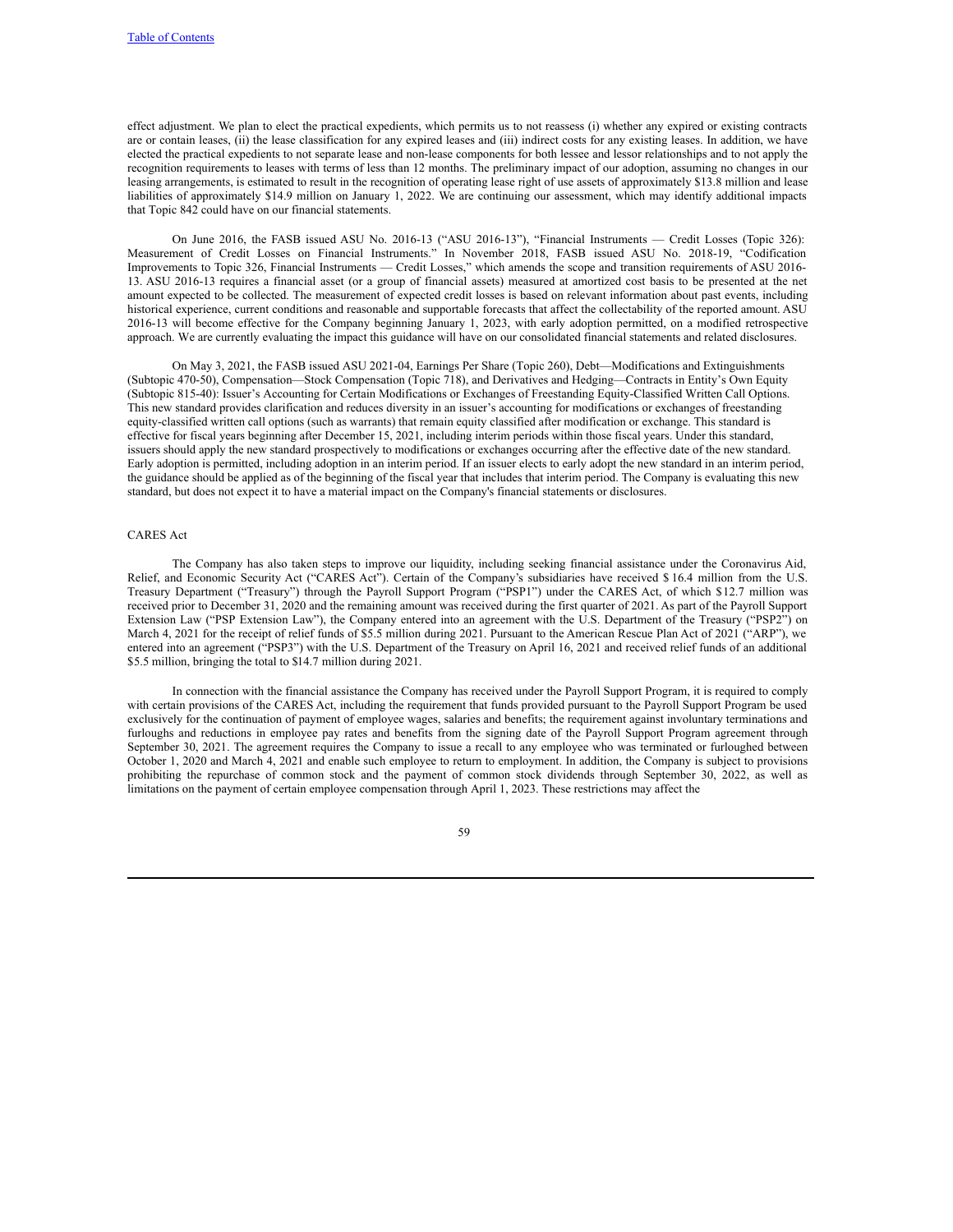Company's operations and if the Company does not comply with these provisions, it may be required to reimburse up to 100% of any previously received relief funds. In particular, limitations on compensation may adversely impact our ability to attract and retain senior management or attract other key employees during this critical time. As of December 31, 2021, we have been in compliance with all of the provisions of the CARES Act.

## **NOTE C - SIGNIFICANT RISKS AND UNCERTAINTIES**

#### Impact of Coronavirus (COVID-19)

COVID-19 has been declared a global health pandemic by the World Health Organization. COVID-19 has impacted nearly all regions of the world, which has driven the implementation of significant, government-imposed measures to prevent or reduce its spread, including travel restrictions, the closing of borders, "shelter in place" orders and business closure. As a result, commercial airlines have experienced a decline in demand for air travel. The reduced number of aircraft in service and corresponding flying hours negatively impacts the demand for certain of AerSale's services, and prolonged reduction could materially and adversely affect AerSale's business, operating results, financial condition, and liquidity.

An extended pandemic, or the threat thereof, could result in employee absenteeism leading to lower productivity in AerSale's service locations, temporary closure of AerSale's offices and facilities, travel restrictions for AerSale's workforce and other voluntary actions that may result in business disruptions.

### Use of Estimates

The preparation of consolidated financial statements in conformity with accounting principles generally accepted in the United States of America requires management to make estimates and assumptions that affect the reported amounts of assets and liabilities and disclosure of contingent assets and liabilities at the date of the consolidated financial statements and the reported amounts of revenues and expenses during the reporting periods. Actual results could differ from those estimates.

Significant items subject to such estimates and assumptions include the useful lives of property and equipment, useful lives and residual values of Flight Equipment held for lease, allowances for doubtful accounts and sales returns, the income tax provision, impairment of long-lived assets, valuation of inventory, valuation and useful lives of intangibles, goodwill and contingencies.

## Risks and Uncertainties

The Company is impacted by the general economic conditions of the commercial aviation industry. A decrease in passenger and/or air cargo traffic worldwide could result in strains on the Company's lessees and cause them to default under their leases with the Company, which could negatively impact cash flows and results of operations. The value of Flight Equipment held for operating leases is subject to fluctuations in the values of commercial aircraft and engines worldwide. A material decrease in aircraft or engine values could have a downward impact on lease rentals and residual values and may require impairments to be taken on such assets. Additionally, impairment charges may be required to reduce the carrying value of inventory.

The nature of the Company's business is capital intensive and demands significant capital requirements. To meet the Company's current purchase commitments and future aircraft and engine acquisitions, the Company may need to (i) access committed debt facilities, and/or (ii) secure additional financing, and/or (iii) use existing available cash balances.

The Company is also subject to regulation by various governmental agencies with responsibilities over civil aviation. Increased regulations imposed by organizations such as the FAA may significantly affect industry operations.

The Company conducts business in certain foreign countries, some of which are politically unstable or subject to military or civil conflicts. Consequently, the Company is subject to a variety of risks such as civil strife, political risk, import and export regulations, compliance with foreign laws, treaties, regulations, uncertainties arising from foreign local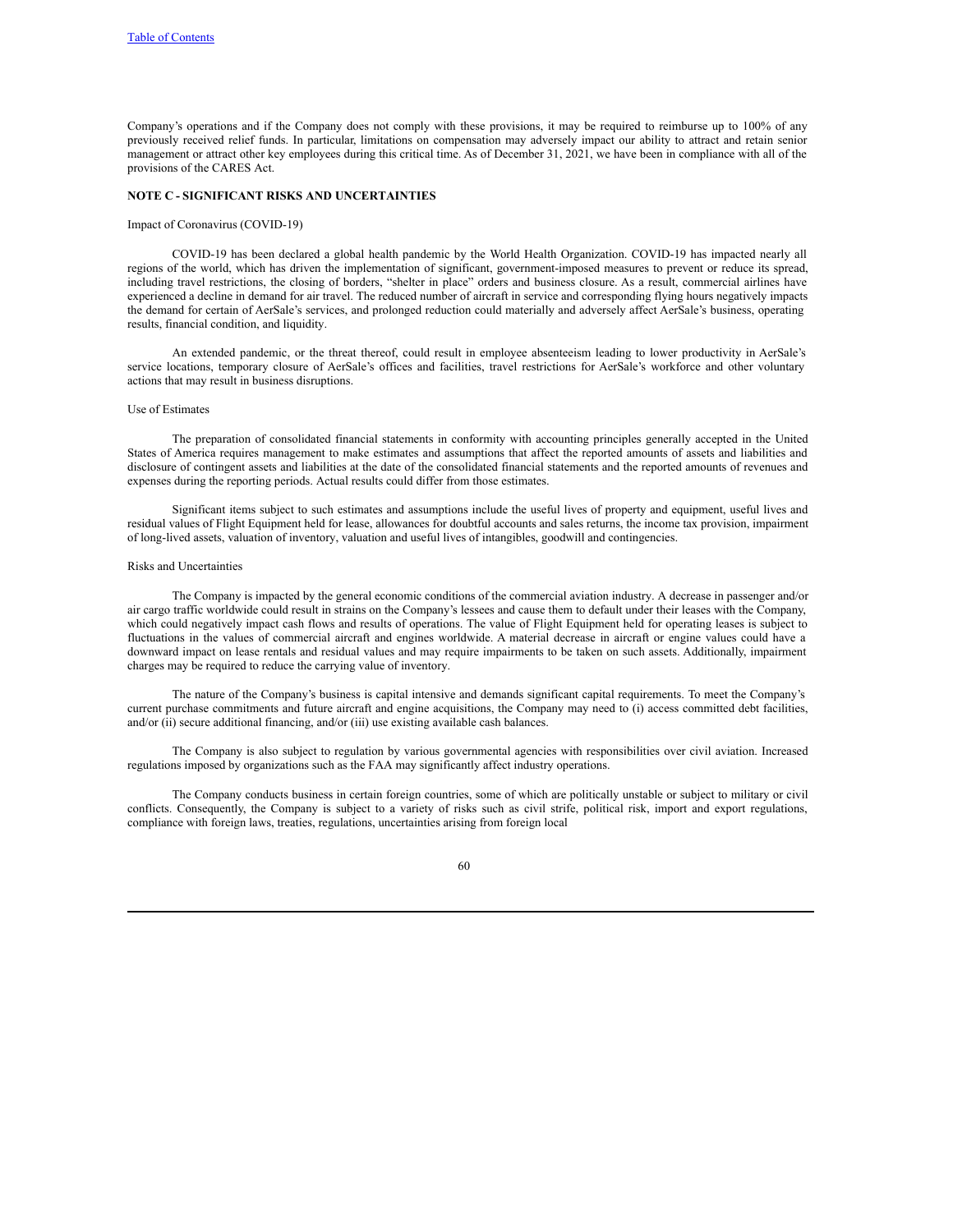business practices, cultural considerations, restriction on fund transfers, and exposure to U.S. Foreign Corrupt Practices Act and other antibribery laws.

The Company periodically reviews the carrying values of trade receivables, inventory, goodwill, intangible assets, long-lived assets, the recoverable value of deferred tax assets, and the sufficiency of accruals and provisions, substantially all of which are sensitive to the above risks and uncertainties.

### Concentrations of Credit Risk

Financial instruments that potentially subject the Company to credit risk principally consist of cash and cash equivalents and trade receivables.

During the year ended December 31, 2021, one customer accounted for14% of total revenue, which was related to a nonrecurring transaction that was collected during the year. No such concentration existed for the year ended December 31, 2020. During the year ended December 31, 2019, a separate customer accounted for 17% of total revenue, which was collected during the year. No customer made up more than 10% of our trade receivable balance as of December 31, 2021 and 2020.

# Cash

The Company maintains cash and cash equivalents with high-quality financial institutions, which at times exceed the Federal Deposit Insurance Corporation insurance limits. While the Company monitors daily the cash balances in its operating accounts and adjusts the balances as appropriate, these balances could be impacted if one or more of the financial institutions with which the Company deposits fails or is subject to other adverse conditions in the financial or credit markets. To date, the Company has experienced no loss or lack of access to its invested cash or cash equivalents; however, no assurance can be provided that access to invested cash and cash equivalents will not be impacted by adverse conditions in the financial and credit markets.

## **NOTE D - Revenue**

We adopted ASC 606 on January 1, 2019 using the modified retrospective method. We elected to use the practical expedient allowing for the application of ASC 606 only to contracts that were not completed as of January 1, 2019 and the portfolio approach was used to assess the impact of ASC 606 on contracts with similar characteristics. We recognized the cumulative effect of initially applying ASC 606 as an increase of \$0.7 million to the opening balance of retained earnings as of January 1, 2019.

The timing of revenue recognition, customer billings, and cash collections results in a contract asset or contract liability at the end of each reporting period. Contract assets consist of unbilled receivables or costs incurred where revenue recognized over time exceeds the amounts billed to customers. Contract liabilities include advance payments and billings in excess of revenue recognized. Certain customers make advance payments prior to the satisfaction of our performance obligations on the contract. These amounts are recorded as contract liabilities until such performance obligations are satisfied. Contract assets and contract liabilities are determined on a contract by contract basis.

The contract assets are as follows (in thousands):

|                                                 | 2021<br>December |                      | 2020<br>December |      |    |      | . hange |
|-------------------------------------------------|------------------|----------------------|------------------|------|----|------|---------|
| $\sim$<br>$\mathbf{\cup on}^{\prime}$<br>assets |                  | $\sim$<br>. <i>.</i> |                  | 20.4 | ٠п | (10) |         |

Contract assets are reported within accounts receivable on our Consolidated Balance Sheets. Changes in contract assets primarily results from the timing difference between our performance of services. Contract liabilities are reported as deferred revenue on our Consolidated Balance Sheets and amounted to \$2.6 million as of December 31, 2020, of which \$2.2 million was related to contract liabilities for services to be performed. For the year ended December 31, 2021, we recognized as revenue the entire opening balance of our contract liabilities as the timing between customer payments and our performance of the services is a short period of time and generally no longer than six months.

| v                  |  |
|--------------------|--|
| ×<br>۰.<br>×<br>۰. |  |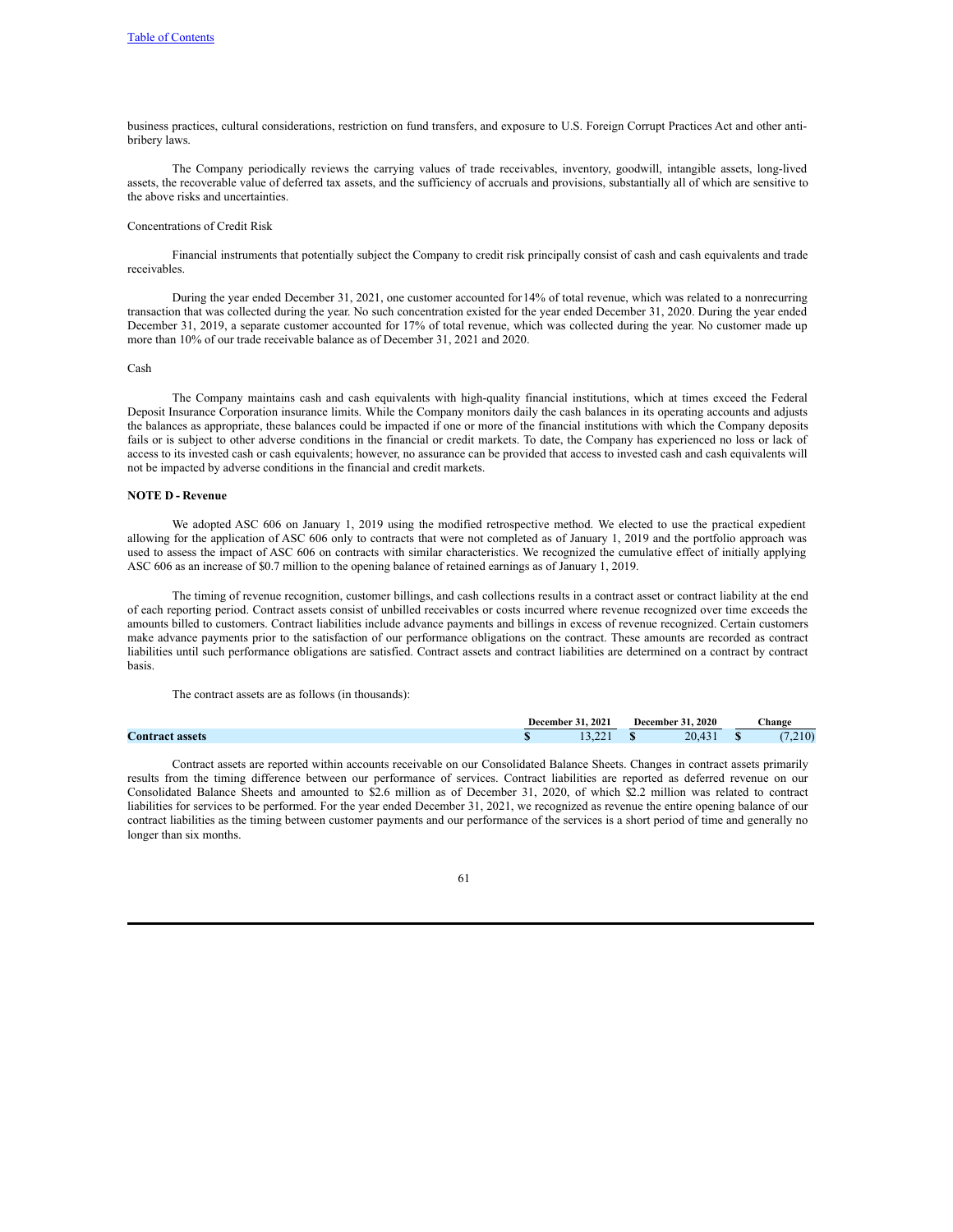# *Disaggregation of Revenue*

The Company reports revenue by segment. The following tables present revenue by segment, as well as a reconciliation to total revenue (in thousands):

|                             | Year ended December 31,                     |   |                |                       |         |  |  |  |
|-----------------------------|---------------------------------------------|---|----------------|-----------------------|---------|--|--|--|
|                             | 2021                                        |   |                |                       |         |  |  |  |
|                             | <b>Asset Management</b><br><b>Solutions</b> |   | <b>TechOps</b> | <b>Total Revenues</b> |         |  |  |  |
| <b>USM</b>                  | 44,409                                      | S | 4,884          | S                     | 49,293  |  |  |  |
| Whole asset sales           | 156,944                                     |   |                |                       | 156,944 |  |  |  |
| <b>Engineered solutions</b> |                                             |   | 3,644          |                       | 3,644   |  |  |  |
| <b>Total products</b>       | 201,353                                     |   | 8,528          |                       | 209,881 |  |  |  |
| Leasing                     | 30,657                                      |   |                |                       | 30,657  |  |  |  |
| <b>Services</b>             |                                             |   | 99,899         |                       | 99,899  |  |  |  |
| <b>Total revenues</b>       | 232,010                                     |   | 108,427        | S                     | 340,437 |  |  |  |

|                             |   | Year ended December 31. |   |         |                       |         |  |
|-----------------------------|---|-------------------------|---|---------|-----------------------|---------|--|
|                             |   | 2020                    |   |         |                       |         |  |
|                             |   | <b>Asset Management</b> |   |         |                       |         |  |
|                             |   | <b>Solutions</b>        |   | TechOps | <b>Total Revenues</b> |         |  |
| <b>USM</b>                  | Ф | 39,959                  | S | 2.364   | S                     | 42,323  |  |
| Whole asset sales           |   | 3,103                   |   |         |                       | 3,103   |  |
| <b>Engineered solutions</b> |   |                         |   | 3,964   |                       | 3,964   |  |
| <b>Total products</b>       |   | 43,062                  |   | 6,328   |                       | 49,390  |  |
| Leasing                     |   | 55,649                  |   |         |                       | 55,649  |  |
| <b>Services</b>             |   |                         |   | 103,899 |                       | 103,899 |  |
| <b>Total revenues</b>       |   | 98.711                  | œ | 110.227 | S                     | 208,938 |  |

|                             |   | Year ended December 31.                     |                       |        |    |         |  |  |
|-----------------------------|---|---------------------------------------------|-----------------------|--------|----|---------|--|--|
|                             |   | 2019                                        |                       |        |    |         |  |  |
|                             |   | <b>Asset Management</b><br><b>Solutions</b> | <b>Total Revenues</b> |        |    |         |  |  |
| <b>USM</b>                  | æ | 87.442                                      | S                     | 5,489  | \$ | 92,931  |  |  |
| Whole asset sales           |   | 70,136                                      |                       |        |    | 70,136  |  |  |
| <b>Engineered solutions</b> |   |                                             |                       | 7,499  |    | 7,499   |  |  |
| <b>Total products</b>       |   | 157,578                                     |                       | 12,988 |    | 170,566 |  |  |
| Leasing                     |   | 64,246                                      |                       |        |    | 64,246  |  |  |
| <b>Services</b>             |   |                                             |                       | 69,389 |    | 69,389  |  |  |
| <b>Total revenues</b>       |   | 221,824                                     |                       | 82,377 |    | 304.201 |  |  |

# **NOTE E-INVENTORY**

Inventory consisted of the following (in thousands):

|                            | <b>December 31, 2021</b> |          | December 31, 2020 |           |
|----------------------------|--------------------------|----------|-------------------|-----------|
| Used serviceable materials |                          | 65,496   | S                 | 63,277    |
| Work-in-process            |                          | 12.462   |                   | 20,611    |
| <b>Whole assets</b>        |                          | 81,335   |                   | 56,767    |
|                            |                          | 159.293  |                   | 140.655   |
| <b>Less short term</b>     |                          | (81.759) |                   | (85, 192) |
| Long term                  |                          | 77.534   |                   | 55.463    |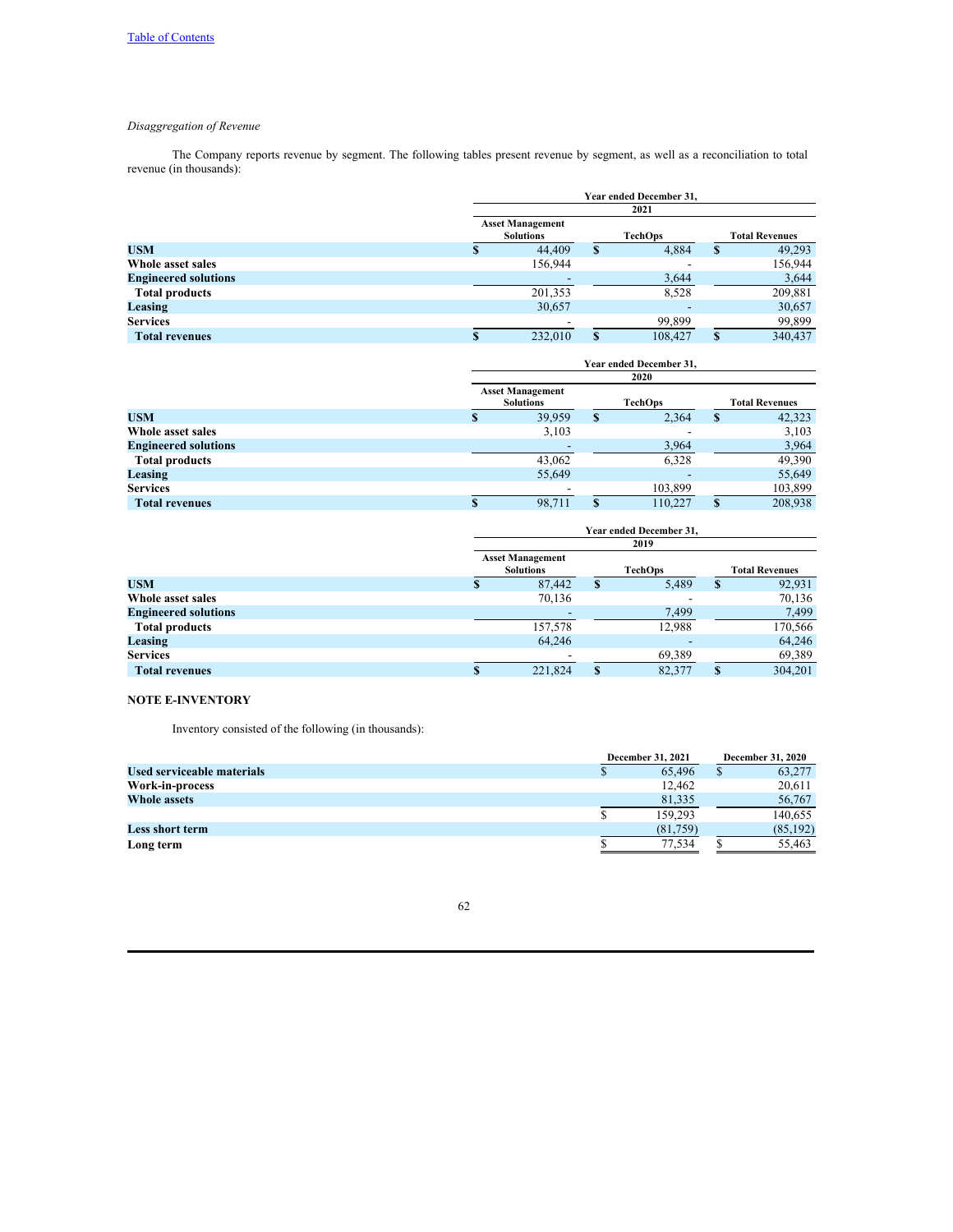## **NOTE F -INTANGIBLE ASSETS**

In accordance with ASC 350, "Intangibles—Goodwill and Other", goodwill and other intangible assets deemed to have indefinite lives are not amortized, but are subject to annual impairment tests. The Company reviews and evaluates its goodwill and indefinite life intangible assets for potential impairment at a minimum annually or more frequently if circumstances indicate that impairment is possible.

The Company determined the fair value of assets acquired and liabilities assumed using a variety of methods. An income approach based on discounted cash flows was used to determine the values of our trademarks, certifications, customer relationships and FAA certificates. The assumptions we used to estimate the fair value of our reporting units are based on historical performance, as well as forecasts used in our current business plan and require considerable management judgment.

The Company's goodwill and intangible assets as defined by ASC 350 are related to its subsidiaries, AerSale Component Solutions (d/b/a AerSale Landing Gear Solutions) ("ALGS"), Avborne Component Solutions (d/b/a AerSale Component Solutions) ("ACS"), and Aircraft Composite Technologies ("ACT"), which are included in the TechOps segment, as well as Qwest, which is included under the Asset Management Solutions segment.

Goodwill and other intangibles consisted of the following (in thousands):

|                                               | December 31, 2021 | December 31, 2020 |
|-----------------------------------------------|-------------------|-------------------|
| <b>Owest:</b>                                 |                   |                   |
| <b>FAA Certifications</b>                     | \$<br>724         | S<br>724          |
| Goodwill                                      | 13,416            | 13,416            |
| ALGS:                                         |                   |                   |
| <b>FAA Certifications</b>                     | 710               | 710               |
| Goodwill                                      | 379               | 379               |
| ACS:                                          |                   |                   |
| <b>Trademarks</b>                             | 600               | 600               |
| <b>FAA Certifications</b>                     | 7,300             | 7,300             |
| Goodwill                                      | 63                | 63                |
| ACT:                                          |                   |                   |
| <b>Trademarks</b>                             | 200               | 200               |
| <b>FAA Certificates</b>                       | 796               | 796               |
| Goodwill                                      | 6.002             | 6,002             |
| Total intangible assets with indefinite lives | 30,190            | 30,190            |

The Company performed its annual quantitative impairment analysis as of July 1, 2021 on the indefinite lived intangible assets and concluded there was no impairments. The Company performed a qualitative impairment analysis as of October 1, 2021 on the goodwill for the Asset Management Solutions and TechOps segment, and concluded there was no impairment.

As a result of the COVID-19 pandemic and its impact on the aviation industry, AerSale performed a qualitative impairment analysis as of June 30, 2020 on the goodwill at the reporting unit level for the Asset Management Solutions and TechOps segments and concluded there was no impairment. Additionally, the Company performed a quantitative impairment analysis as of October 1, 2020 and concluded there was no impairment.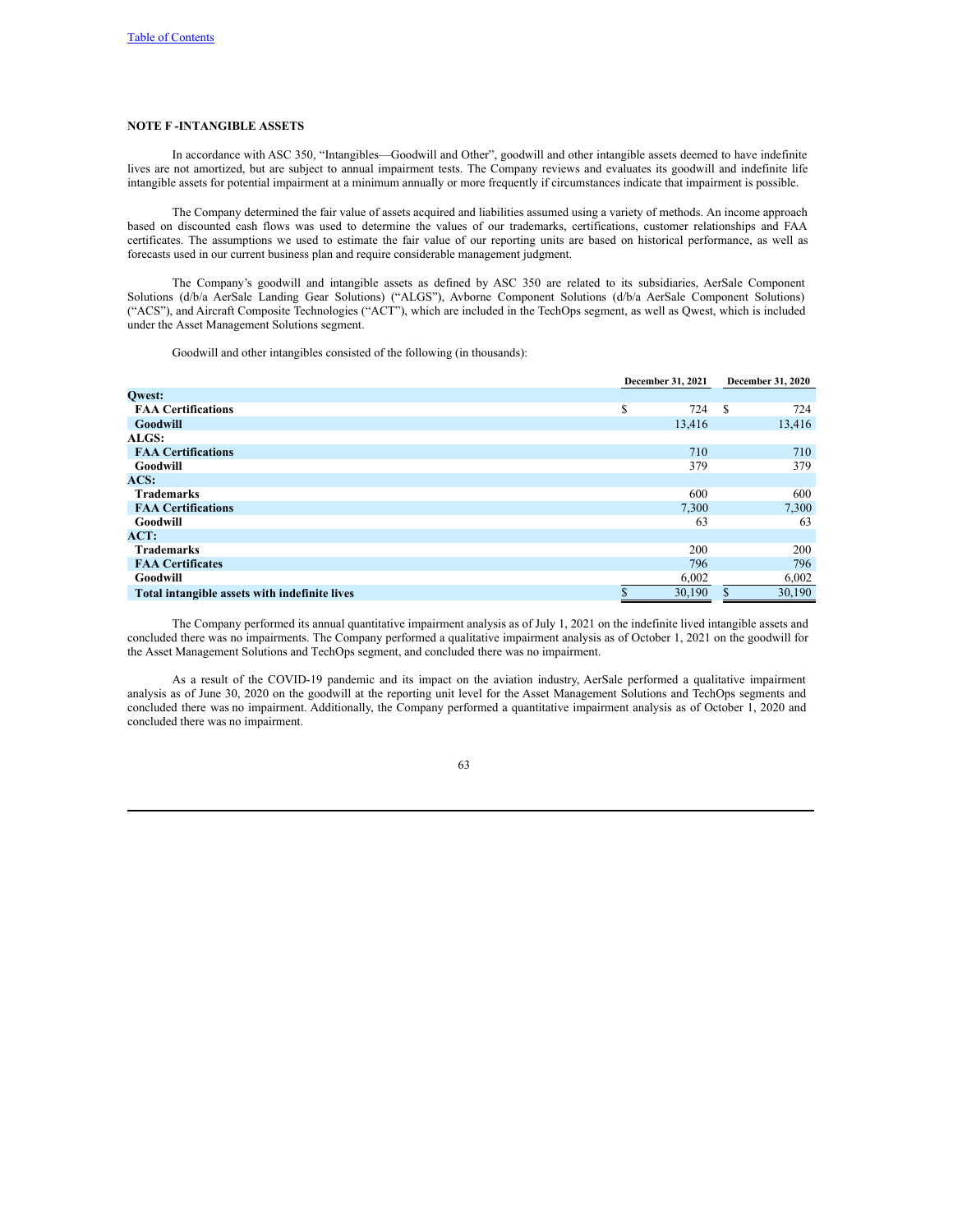Intangible assets with definite useful lives are amortized on a straight-line basis over their estimated useful lives. Intangible assets with definite lives are as follows (in thousands):

| In Years<br>December 31, 2021<br><b>December 31, 2020</b> |
|-----------------------------------------------------------|
|                                                           |
| \$<br>10<br>7.109<br>8,083<br>S                           |
|                                                           |
| 90<br>10<br>70                                            |
|                                                           |
| 10<br>1,663<br>1.453                                      |
|                                                           |
| 10<br>7.276<br>8,198                                      |
| 18,034<br>15.908                                          |
|                                                           |

Amortization expense was as follows (in thousands):

|                             | Year ended December 31. |  |       |      |     |  |
|-----------------------------|-------------------------|--|-------|------|-----|--|
|                             | 2021<br>2020            |  |       | 2019 |     |  |
| <b>Amortization expense</b> |                         |  | 2.108 |      | 794 |  |

The estimated aggregate amount of amortization expense for intangible assets in each fiscal year from 2022 through 2026 is \$2.1 million. Accumulated amortization amounted to \$5.1 and \$3.0 million as of December 31, 2021 and December 31, 2020, respectively.

Goodwill activity for the years ended December 31, 2021 and 2020 consisted of the following (in thousands):

|            | Asset                    |                  |       |       |        |
|------------|--------------------------|------------------|-------|-------|--------|
| Management |                          |                  |       |       |        |
|            | <b>TechOps</b>           |                  |       | Total |        |
|            | 13.416                   |                  | 442   |       | 13.858 |
|            |                          |                  | 6.002 |       | 6.002  |
|            | 13.416                   |                  | 6.444 |       | 19,860 |
|            | $\overline{\phantom{0}}$ |                  | -     |       |        |
|            | 13.416                   |                  | 6.444 |       | 19.860 |
|            |                          | <b>Solutions</b> |       |       |        |

Other intangible assets are reviewed at least annually or more frequently if any event or change in circumstance indicates that an impairment may have occurred.

# **NOTE G - PROPERTY AND EQUIPMENT, NET**

Property and equipment, net, consisted of the following (in thousands):

|                                      | <b>Useful Life</b><br>In Years | December 31, 2021 |     | December 31, 2020 |
|--------------------------------------|--------------------------------|-------------------|-----|-------------------|
|                                      |                                |                   |     |                   |
| <b>Tooling and equipment</b>         | $7 - 15$                       | 13,530<br>S       |     | 13,465<br>\$      |
| Furniture and other equipment        |                                | 7.928             |     | 7,379             |
| <b>Computer software</b>             |                                | 1.998             |     | 2,378             |
| <b>Leasehold improvements</b>        | $3 - 6$                        | 3,632             |     | 3,314             |
| <b>Equipment under capital lease</b> |                                |                   | 192 | 197               |
|                                      |                                | 27.280            |     | 26,733            |
| <b>Less accumulated depreciation</b> |                                | (19,930)          |     | (18, 894)         |
|                                      |                                | 7,350             |     | 7,839             |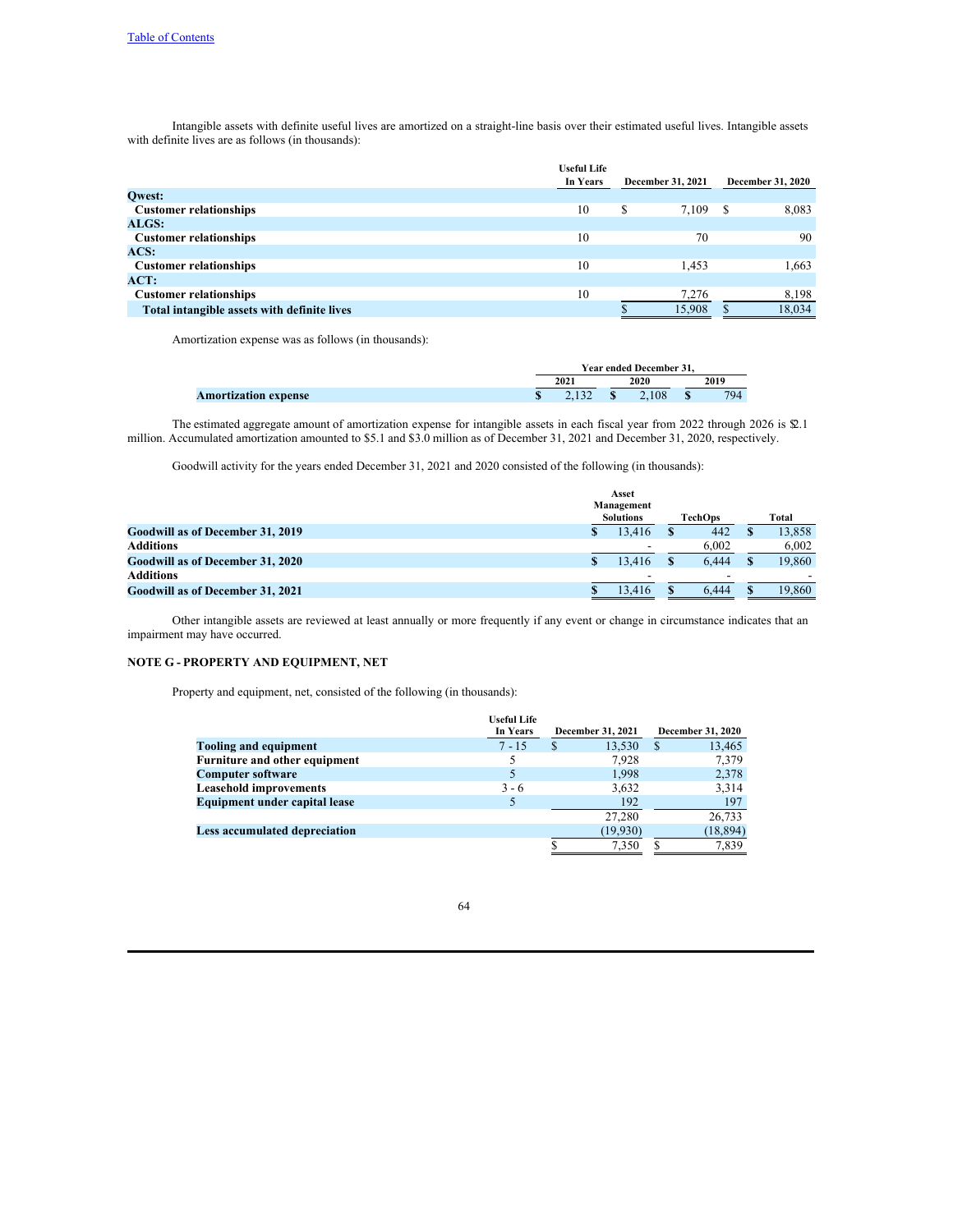Depreciation expense, which includes amortization of equipment under capital lease, was as follows (in thousands):

|                             | Year ended December 31. |  |        |  |         |  |  |
|-----------------------------|-------------------------|--|--------|--|---------|--|--|
|                             | 2021                    |  | 2020   |  | 2019    |  |  |
| <b>Depreciation expense</b> | 00 <sup>7</sup>         |  | $-139$ |  | د عدد ک |  |  |

### **NOTE H - AIRCRAFT AND ENGINES HELD FOR LEASE AND LEASE RENTAL**

Aircraft and engines held for operating leases, net, consists of the following (in thousands):

|                                                | <b>December 31, 2021</b> | <b>December 31, 2020</b> |           |  |  |
|------------------------------------------------|--------------------------|--------------------------|-----------|--|--|
| Aircraft and engines held for operating leases | 197.397                  |                          | 228,942   |  |  |
| Less accumulated depreciation                  | (124.033)                |                          | (142.098) |  |  |
|                                                | 73.364                   |                          | 86.844    |  |  |

The Company recorded an impairment of leased assets in the amount of \$3.0 million for the year ended December 31, 2020 and is included in cost of leasing in the Consolidated Statements of Operations.

Total depreciation expense included in cost of leasing in the Consolidated Statements of Operations is as follows (in thousands):

|                             | Year ended December 31. |  |        |      |        |  |
|-----------------------------|-------------------------|--|--------|------|--------|--|
|                             | 2021                    |  | 2020   | 2019 |        |  |
| <b>Depreciation expense</b> | <b>869</b>              |  | 19.976 |      | 27,064 |  |

Contingent rental fees recognized as revenues related to supplemental rent were as follows (in thousands):

|                               | Year ended December 31. |  |        |      |  |  |
|-------------------------------|-------------------------|--|--------|------|--|--|
|                               | 2020<br>2021            |  |        | 2019 |  |  |
| <b>Contingent rental fees</b> | 8.218                   |  | 11.851 |      |  |  |

The Company's current operating lease agreements for Flight Equipment on lease expire over the next month tothree years. The amounts in the following table are based upon the assumption that Flight Equipment under operating leases will remain on lease for the length of time specified by the respective lease agreements. Minimum future annual lease rentals contracted to be received under existing operating leases of Flight Equipment at December 31, 2021 were as follows (in thousands):

| <b>Year ending December 31:</b>     |        |
|-------------------------------------|--------|
| 2022                                | 22.575 |
| 2023                                | 3.228  |
| <b>Total minimum lease payments</b> | 25.803 |

## **NOTE I - FAIR VALUE MEASUREMENTS**

Fair value measurements and disclosures require the use of valuation techniques to measure fair value that maximize the use of observable inputs and minimize use of unobservable inputs. These inputs are prioritized as follows:

- Level 1: Observable inputs such as quoted prices in active markets for identical assets or liabilities.
- Level 2: Inputs other than quoted prices included within Level 1 that are observable, either directly or indirectly, such as quoted prices for similar assets or liabilities or market corroborated inputs.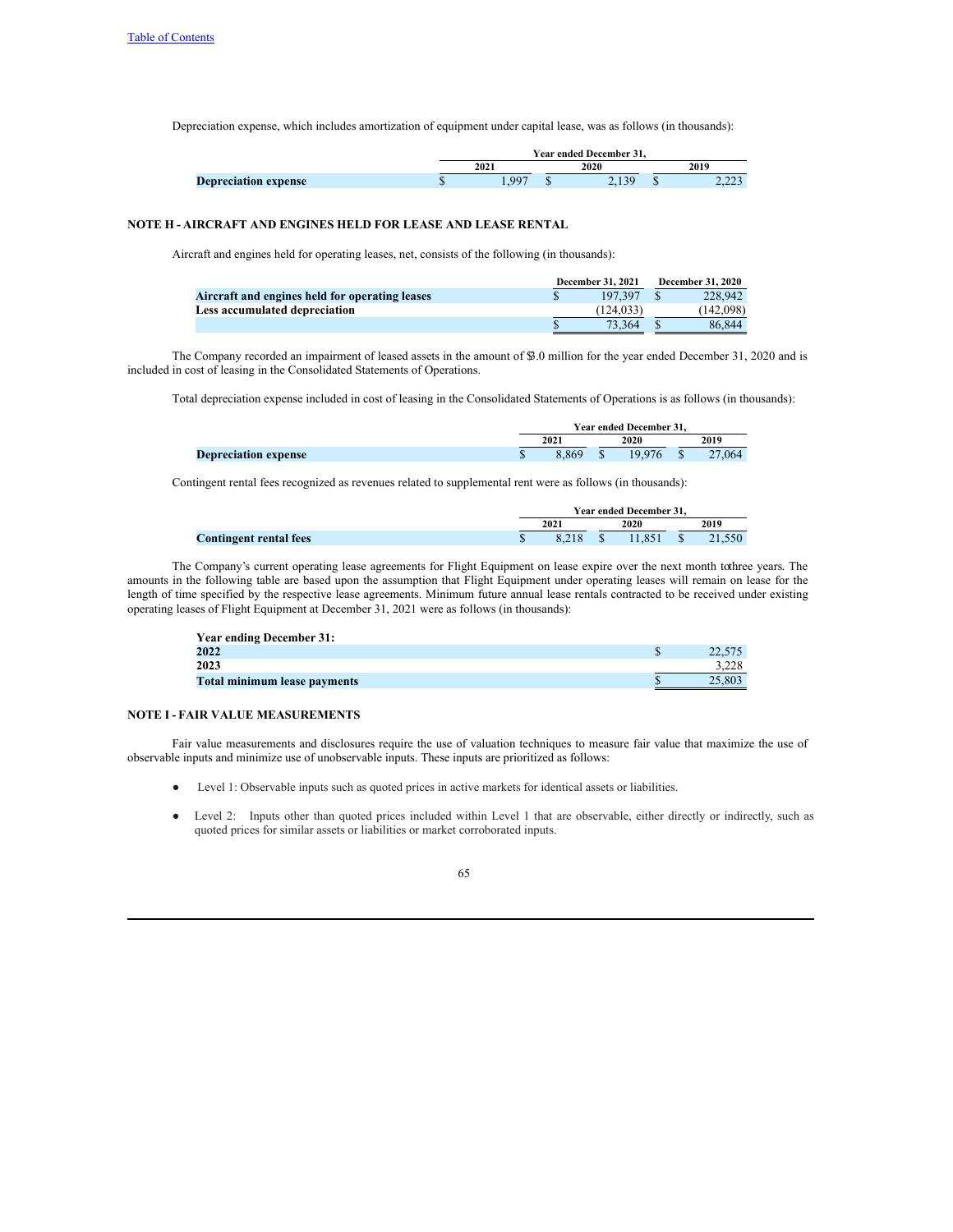- Level 3: Unobservable inputs for which there is little or no market data and which require the Company to develop our own assumptions about how market participants price the asset or liability. The valuation techniques that may be used to measure fair value are as follows:
- Market approach–Uses prices and other relevant information generated by market transactions involving identical or comparable assets or liabilities.
- Income approach–Uses valuation techniques to convert future amounts to a single present amount based on current market expectation about those future amounts.
- Cost approach–Based on the amount that currently would be required to replace the service capacity of an asset (replacement cost).

The Company would measure the fair value of certain assets and liabilities on a nonrecurring basis, when U.S. GAAP requires the application of fair value, including events or changes in circumstances that indicate that the carrying amounts of assets may not be recoverable. Assets subject to these measurements include intangible assets acquired in business combinations.

The Company's financial instruments, other than cash, consist principally of accounts receivable and accounts payable. The fair value of such approximates the carrying value of these financial instruments because of their short-term nature. Borrowings under the Revolving Credit Facility approximate fair value due to the variable interest rate on the facility and the recent amendment during the year. The Company's borrowings under the Revolving Credit Facility are carried at historical cost and adjusted for principal payments.

# **NOTE J - ACCRUED EXPENSES**

The following is a summary of the components of accrued expenses (in thousands):

|                                                 | December 31, 2021 |  |       |  |
|-------------------------------------------------|-------------------|--|-------|--|
| Accrued compensation and related benefits       | 6.294             |  | 6.624 |  |
| <b>Accrued legal fees</b>                       | 377               |  | 18    |  |
| <b>Commission fee accrual</b>                   | 115               |  | 103   |  |
| Accrued federal, state and local taxes and fees | 243               |  | 130   |  |
| Other                                           | 1.395             |  | 1.701 |  |
|                                                 | 8424              |  | 8.576 |  |

# **NOTE K - WARRANT LIABILITY**

Warrants to purchase a total of 835,014 and 18,000,000 shares of the Company's common stock were outstanding as of December 31, 2021 and 2020, respectively. 750,000 warrants were issued to founders in a private placement (the "Private Warrants"), subject to a twelve-month lock-up period from the date of the Merger, and 17,250,000 warrants were public warrants (the "Public Warrants") that were exercisable immediately following the Closing. Each of the Company's Public Warrants entitled the registered holder to purchase one share of the Company's common stock at a price of \$11.50 per share. On November 29, 2021, the Company provided notice to holders of all of the Public Warrants that the Company would be redeeming all of the Public Warrants for a redemption price of \$ 0.01 per Public Warrant, and on December 29, 2021, such redemption was completed and the Public Warrants ceased trading on Nasdaq.

Each of the Private Warrants entitles the registered holder to purchase one share of the Company's common stock at a price of \$11.50 per share, subject to adjustment. The Private Warrants will expire at 5:00 p.m., New York City time, on the fifth anniversary of the completion of the Merger, or earlier upon redemption or liquidation, as applicable. The Private Warrants include provisions that affect the settlement amount. Such variables are outside of those used to determine the fair value of a fixed-for-fixed instrument, and as such, the Private Warrants do not meet the criteria for equity treatment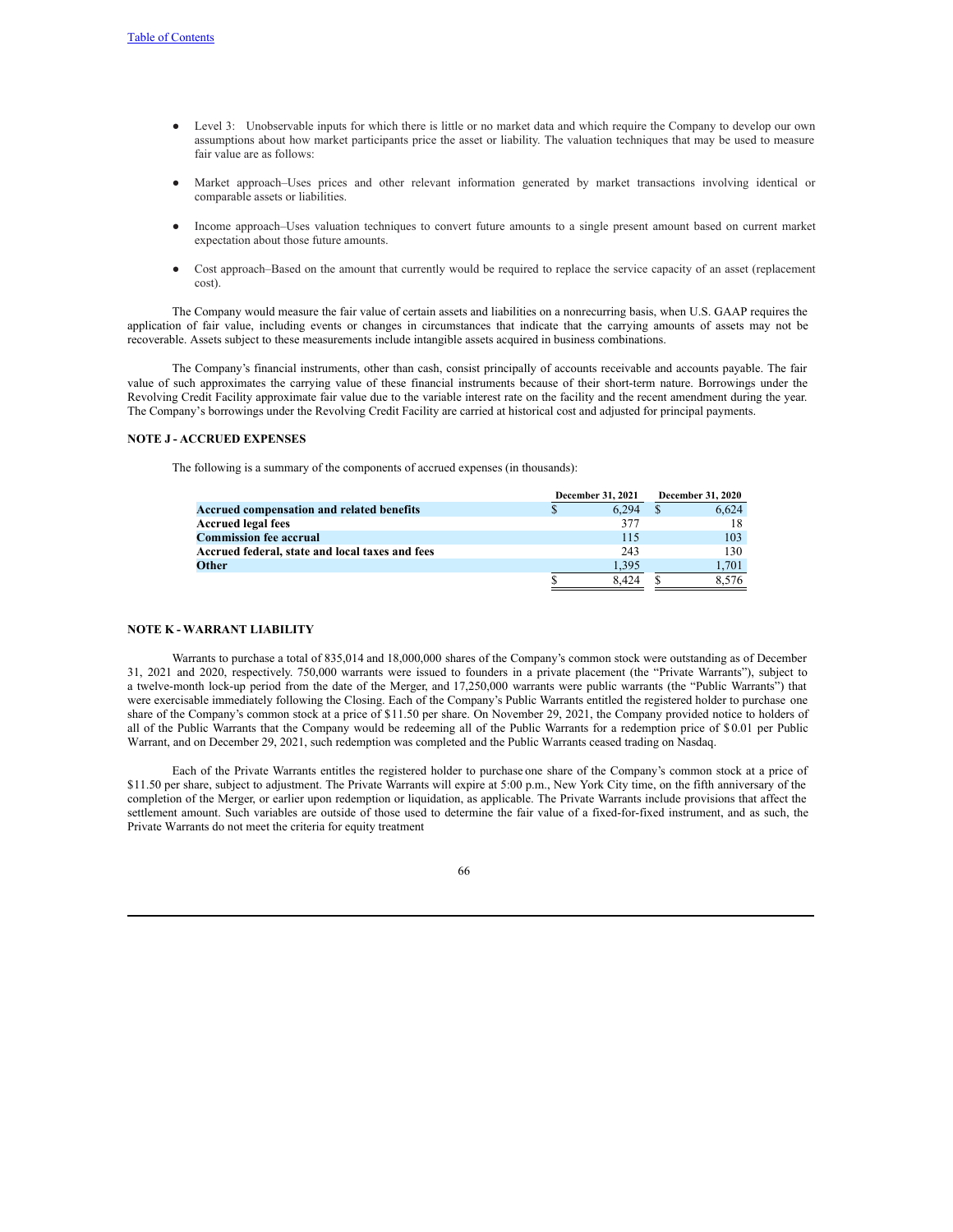under guidance contained in ASC Topic 815, "Accounting for Derivative Financial Instruments Indexed to, and Potentially Settled in a Company's Own Stock." The Company classifies the Private Warrants as a liability at their fair value subject to re-measurement at each balance sheet date and adjusted at each reporting period until exercised or expired, and any change in fair value is recognized in the Company's Consolidated Statements of Operations. The fair value of the Private Warrants was determined using the market price of the Public Warrants adjusted for their lack of liquidity.

# **NOTE L - FINANCING ARRANGEMENTS**

The Company did not have any outstanding debt obligations as of December 31, 2021 and 2020.

At December 31, 2021 and 2020, total deferred financing costs were \$1.0 and \$0.4 million, respectively. Amortized debt issuance costs is recorded in interest expense through maturity of the related debt using the straight-line method, which approximates the effective interest method.

Amortization expense was as follows (in thousands):

|                             | Year ended December 31. |  |     |      |     |  |
|-----------------------------|-------------------------|--|-----|------|-----|--|
|                             | 2021<br>2020            |  |     | 2019 |     |  |
| <b>Amortization expense</b> | 494                     |  | 740 |      | 802 |  |

\$150.0 million Wells Fargo Senior Secured Revolving Credit Facility

On April 11, 2011, AerSale, Inc. and other subsidiary borrowers signatory (collectively, "the Borrowers") entered into a secured credit agreement ("Revolving Credit Agreement") with Wells Fargo Bank, N.A. as administrative agent and lender, and the other lenders signatory thereto from time to time (collectively, "the Lenders").

On July 20, 2018, the Revolving Credit Agreement was restated and amended (as amended to date, the "Amended and Restated Credit Agreement") to, among other things, provide a \$110.0 million aggregate amount of revolver commitments subject to borrowing base limitations and extend, subject to certain conditions, the maturity date to July 20, 2021. Previous amendments predominantly accomplished maturity term extensions as well as modification to the syndicate of banks.

On March 12, 2021, the Amended and Restated Credit Agreement was amended to, among other things, provide a \$150.0 million aggregate amount of revolver commitments subject to borrowing base limitations and extend, subject to certain conditions, the maturity date to March 12, 2024. Previous amendments predominantly accomplished maturity term extensions as well as modification to the syndicate of banks.

The Amended and Restated Credit Agreement includes a \$10 million sub facility for letters of credit and for borrowings on sameday notice referred to as "swingline loans". The maximum amount of such commitments available at any time for borrowings and letters of credit is determined according to a borrowing base calculation equal to the sum of eligible inventory and eligible accounts receivable reduced by the aggregate amount, if any, of trade payables of the loan parties, as defined in the Amended and Restated Credit Agreement. Extensions of credit under the Amended and Restated Credit Agreement are available for working capital and general corporate purposes. The commitments under the Amended and Restated Credit Agreement terminate on March 12, 2024, at which time all outstanding amounts on the Amended and Restated Credit Agreement will be due and payable.

As of December 31, 2021, there wasno outstanding balance under the Amended and Restated Credit Agreement and the Company had \$113.9 million of availability.

As of December 31, 2020, there wasno outstanding balance under the Amended and Restated Credit Agreement and the Company had \$83.7 million of availability.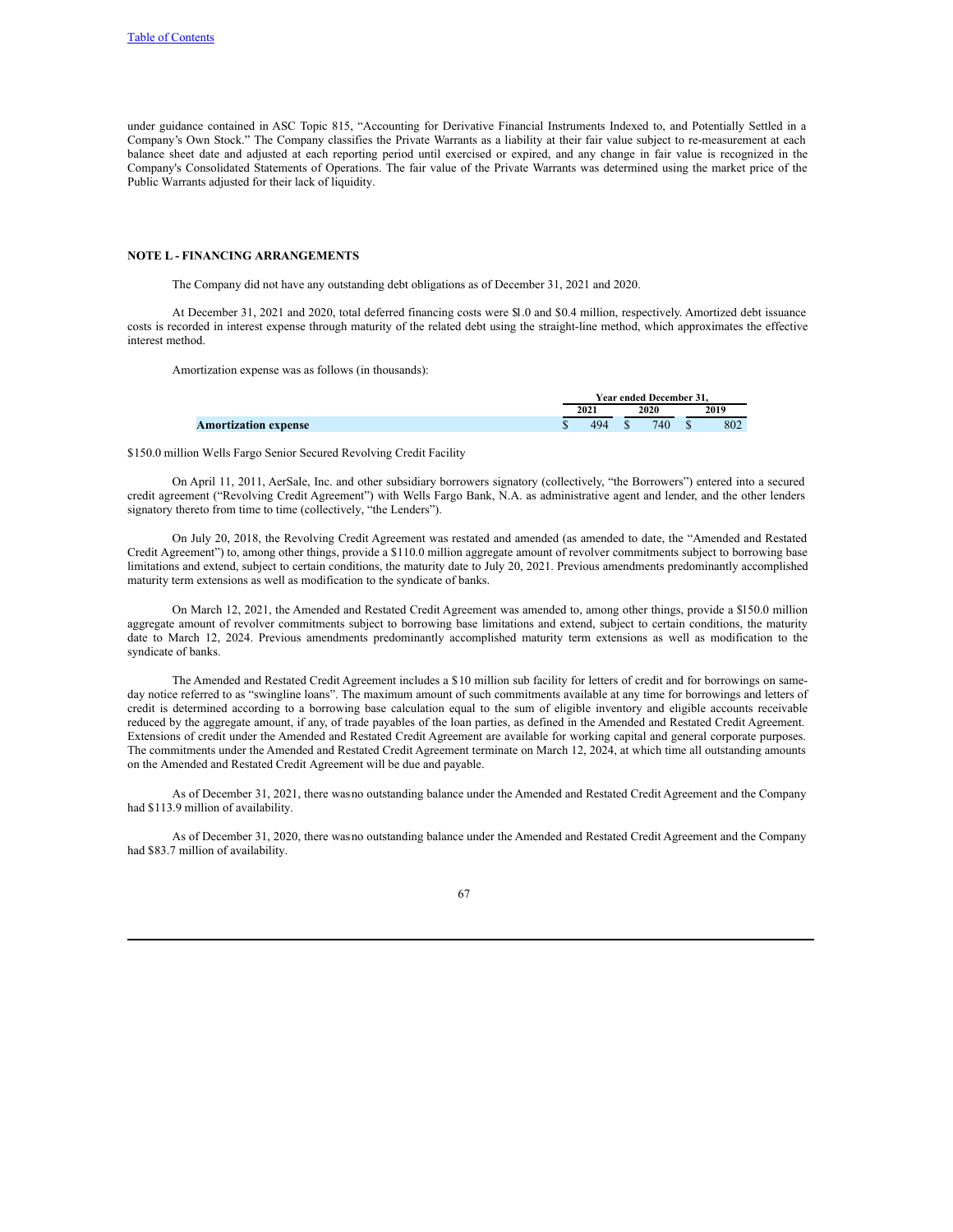The obligations of the Borrowers under the Amended and Restated Credit Agreement are guaranteed by the Company, and other subsidiaries of AerSale, Inc. may be designated as borrowers on a joint and several basis. Such obligations are also secured by substantially all of the assets of the Company.

The interest rate applicable to loans outstanding on the Amended and Restated Credit Agreement is a floating rate of interest per annum of LIBOR plus a margin of 3.50%. The interest rate as of December 31, 2021 and 2020 was5.25% and 5.75%, respectively. In addition, a commitment fee applies to the unused portion of the commitments under the Amended and Restated Credit Agreement.

The Borrowers' ability to borrow on the Amended and Restated Credit Agreement is subject to ongoing compliance by the Company and the Borrowers with various customary affirmative and negative covenants. The Amended and Restated Credit Agreement requires the Company and Borrowers to meet certain financial and nonfinancial covenants. The Company was in compliance with these covenants as of December 31, 2021 and 2020.

Interest expense on the Revolving Credit Agreement was as follows (in thousands):

|                  | Year ended December 31. |  |      |  |      |  |
|------------------|-------------------------|--|------|--|------|--|
|                  | $202^{\circ}$           |  | 2020 |  | 2019 |  |
| Interest expense |                         |  |      |  | .389 |  |

# **NOTE M - INCOME TAXES**

Income tax expense consists of (in thousands):

|                               |    | Current |             | <b>Deferred</b> |              | Total  |  |
|-------------------------------|----|---------|-------------|-----------------|--------------|--------|--|
| Year ended December 31, 2021: |    |         |             |                 |              |        |  |
| <b>U.S.</b> federal           | S  | 11,003  | S           | (1,899)         | \$           | 9,104  |  |
| <b>U.S. state</b>             |    | 1,780   |             | (402)           |              | 1,378  |  |
| Foreign                       |    | 2,068   |             | (891)           |              | 1,177  |  |
| Total income tax expense      |    | 14,851  | \$          | (3,192)         | \$           | 11,659 |  |
|                               |    | Current |             | <b>Deferred</b> |              | Total  |  |
| Year ended December 31, 2020: |    |         |             |                 |              |        |  |
| <b>U.S.</b> federal           | S  | (451)   | S           | 271             | \$           | (180)  |  |
| U.S. state                    |    | 86      |             | 301             |              | 387    |  |
| Foreign                       |    | 1,993   |             | (550)           |              | 1,443  |  |
| Total income tax expense      | S  | 1,628   | \$          | 22              | \$           | 1,650  |  |
|                               |    | Current |             | <b>Deferred</b> |              | Total  |  |
| Year ended December 31, 2019: |    |         |             |                 |              |        |  |
| <b>U.S.</b> federal           | \$ | 529     | $\mathbf S$ | 1,339           | $\mathbb{S}$ | 1,868  |  |
| <b>U.S. state</b>             |    | 1,170   |             | (541)           |              | 629    |  |
| Foreign                       |    | 3       |             | 1,664           |              | 1,667  |  |
| Total income tax expense      | \$ | 1,702   | S           | 2,462           | \$           | 4,164  |  |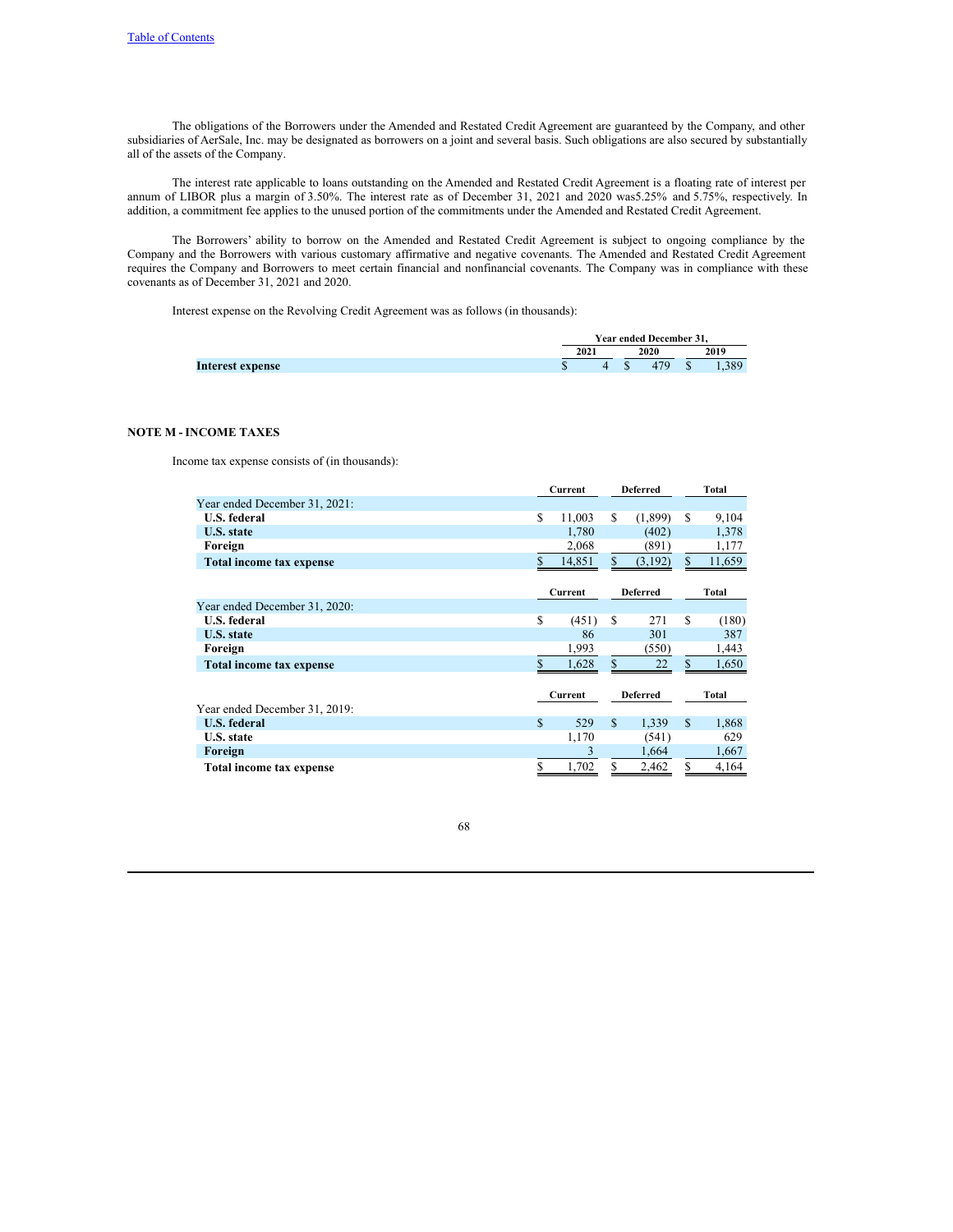# Tax Rate Reconciliation

The provision for income taxes on pre-tax income differs from the amount computed by applying the U.S. federal statutory income tax rate of 21.0% for the years ended December 31, 2021, 2020 and 2019 due to the following (in thousands):

|                                                        | 2021 |         | 2020 |       | 2019 |       |
|--------------------------------------------------------|------|---------|------|-------|------|-------|
| Provision for income tax at the federal statutory rate | S.   | 10,033  | S    | 2,128 | S    | 4,130 |
| <b>State taxes</b>                                     |      | 1,357   |      | 204   |      | 678   |
| <b>Permanent differences</b>                           |      | 755     |      | (748) |      | 48    |
| <b>Foreign taxes</b>                                   |      |         |      |       |      | (222) |
| <b>Change in valuation allowance</b>                   |      | 1.012   |      | 284   |      |       |
| <b>Executive compensation</b>                          |      | 1.934   |      |       |      |       |
| <b>Return to provision</b>                             |      | 659     |      |       |      |       |
| <b>FDII</b> deduction                                  |      | (4,093) |      |       |      |       |
| <b>Other</b>                                           |      |         |      | (218) |      | (470) |
| Total income tax expense                               |      | 11.659  |      | 1.650 |      | 4.164 |

Significant Components of Deferred Taxes

Deferred tax assets and liabilities reflect the net effect of temporary differences between the carrying amounts of assets and liabilities for financial reporting purposes and the amounts used for income tax purposes. The tax effects of temporary differences that give rise to deferred tax assets and deferred tax liabilities as of December 31, 2021 and 2020 are as follows (in thousands):

|                                        |    | 2021     |    | 2020    |  |
|----------------------------------------|----|----------|----|---------|--|
| Deferred tax assets:                   |    |          |    |         |  |
| <b>Net operating losses</b>            | S  | 102      | S  | 424     |  |
| Foreign tax credit carryforwards       |    | 1,212    |    | 2,005   |  |
| <b>Inventory basis differences</b>     |    | 11,536   |    | 8,655   |  |
|                                        |    |          |    |         |  |
| Deferred rent                          |    |          |    | 83      |  |
| <b>Maintenance deposit payments</b>    |    | 625      |    | 605     |  |
| <b>Deferred revenue</b>                |    | 684      |    | 625     |  |
| <b>Allowance for doubtful accounts</b> |    | 404      |    | 398     |  |
| Start up costs                         |    | 731      |    | 973     |  |
| <b>Intangible assets</b>               |    | 149      |    | 410     |  |
| <b>Stock compensation</b>              |    | 1,260    |    |         |  |
| <b>Outside basis difference</b>        |    | 1,296    |    |         |  |
| <b>Accrued expenses</b>                |    | 774      |    | 1,070   |  |
| Other                                  |    | 343      |    | 112     |  |
| <b>Total deferred tax assets</b>       | \$ | 19,116   |    | 15,360  |  |
| <b>Deferred tax liabilities:</b>       |    |          |    |         |  |
| <b>Fixed assets</b>                    |    | (7, 471) |    | (6,981) |  |
| Section 481(a) adjustments             |    | (851)    |    | (1,784) |  |
| Deferred insurance proceeds            |    | (598)    |    | (603)   |  |
| <b>Total deferred tax liabilities</b>  |    | (8,920)  |    | (9,368) |  |
| <b>Valuation Allowances</b>            |    | (1,296)  |    | (284)   |  |
| Deferred income taxes, net             | \$ | 8,900    | \$ | 5,708   |  |

The deferred tax assets are adjusted by a valuation allowance if, based on the weight of available evidence, it is more likely than not that a portion or all the deferred assets will not be realized. The Company has evaluated the positive and negative evidence bearing upon its ability to realize the deferred tax assets. After considering all of the evidence, both positive and negative, it was determined that it is more likely than not, that the benefit from an outside basis difference of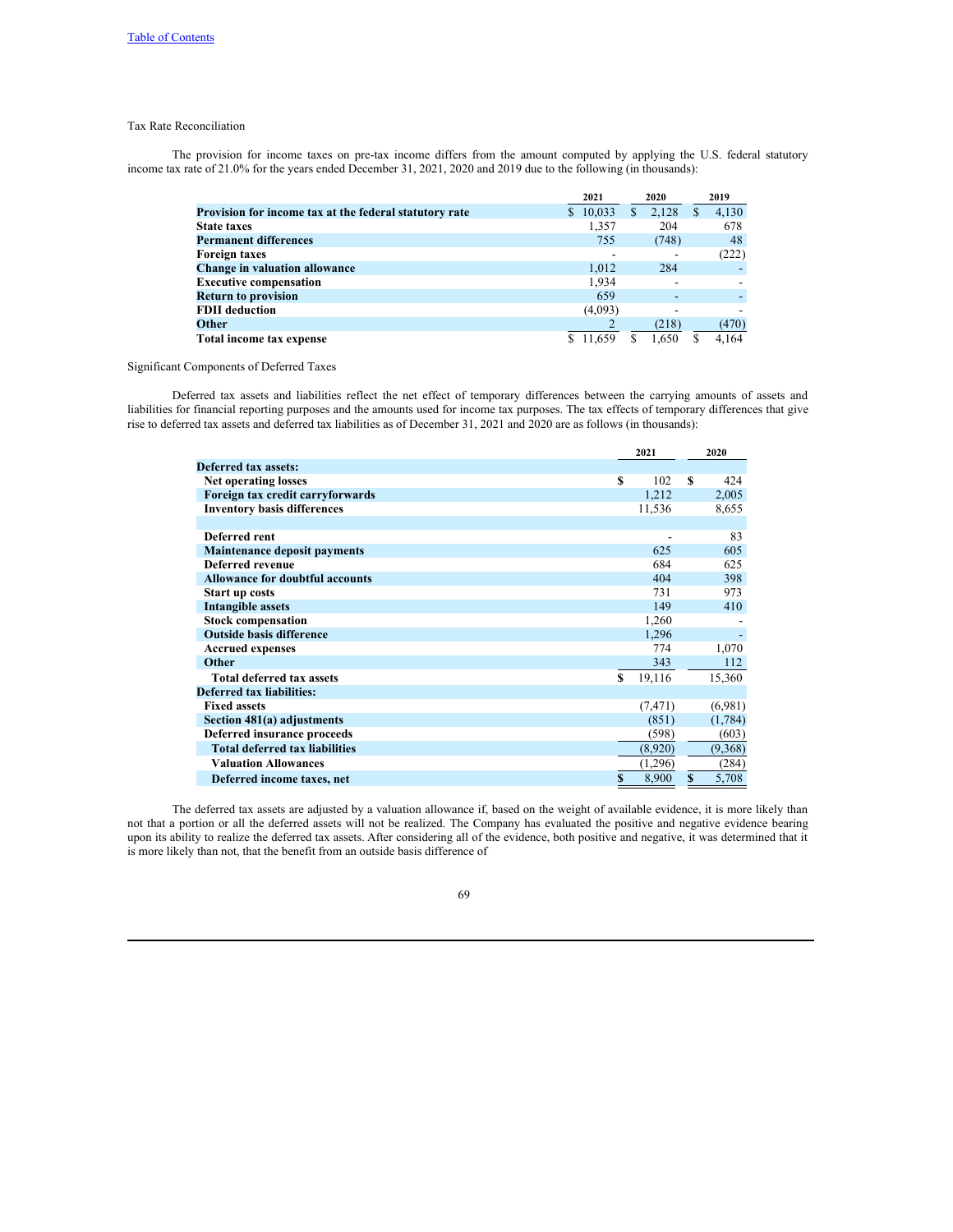an investment acquired during the year will not be realized. Accordingly, the Company has recorded a valuation allowance of \$1.3 million on the deferred tax assets related to the outside basis difference as of December 31, 2021.

At December 31, 2021 and December 31, 2020, the Company had net operating losses available for carry-forward for Federal income tax purposes of approximately \$0.5 million and \$0.5 million, respectively. These net operating loss carryforwards will expire on various dates through 2034. Utilization of the net operating loss carryforwards as of December 31, 2021 are subject to annual limitation under Sec. 382 of the Internal Revenue Code. A deferred tax asset has been recorded only for those carryforwards that the Company expects to utilize prior to expiration.

The Company and its subsidiaries file income tax returns in the U.S. federal jurisdiction, various state jurisdictions, and in Ireland. Tax years beginning in 2018 through 2021 are open for examination by the U.S. Internal Revenue Service and tax years beginning in 2017 through 2021 are open for examination by various state taxing jurisdictions in which the Company is subject to tax. Tax years beginning in 2017 through 2021 are open for examination by the Irish taxing authorities.

ASC 740, Income Taxes, provides that a tax benefit from an uncertain tax position may be recognized when it is more likely than not that the position will be sustained upon examination, including resolutions of any related appeals or litigation processes, based on the technical merits. ASC 740 also provides guidance on measurement, derecognition, classification, interest and penalties, accounting in interim periods, and disclosure and transition. As of December 31, 2021 and 2020, there was no reserve for uncertain tax positions.

# **NOTE N - EARNINGS PER SHARE**

The computation of basic and diluted earnings per share ("EPS") is based on the weighted average number of common shares outstanding during each period. The computation of basic and diluted earnings per share is impacted by dividends for preferred stockholders.

The following table provides a reconciliation of the computation for basic and diluted earnings per share for the years ended December 31, (in thousands, except share and per share data):

|                                                          | 2021 |            |               | 2020      |     | 2019      |
|----------------------------------------------------------|------|------------|---------------|-----------|-----|-----------|
| <b>Net income</b>                                        |      | 36,115     | S             | 8.094     |     | 15.499    |
| Dividends attributable to preferred stockholders         |      |            |               |           |     | (34, 633) |
| Income (loss) attributable to common shareholders for    |      |            |               |           |     |           |
| <b>EPS</b>                                               |      | 36,115     | S             | 8,094     | \$. | (19, 134) |
|                                                          |      |            |               |           |     |           |
| Weighted-average number of shares outstanding - basic    |      | 43,193,995 |               | 1,030,835 |     | 37,010    |
| Additional shares from assumed exercise of warrants      |      | 3,070,762  |               | 64,368    |     |           |
| Additional shares from assumed stock-settled restricted  |      |            |               |           |     |           |
| stock units                                              |      | 1,040,883  |               |           |     |           |
| <b>Additional shares issued under the Employee Stock</b> |      |            |               |           |     |           |
| <b>Purchase Plan</b>                                     |      | 4,460      |               |           |     |           |
| Weighted-average number of shares outstanding - diluted  |      | 47,310,100 |               | 1.095.203 |     | 37,010    |
|                                                          |      |            |               |           |     |           |
| Earnings (loss) per share - basic:                       | S    | 0.84       | <sup>\$</sup> | 7.85      | S.  | (516.98)  |
| Earnings (loss) per share - diluted:                     | S    | 0.76       | S             | 7.39      |     | (516.98)  |
|                                                          |      |            |               |           |     |           |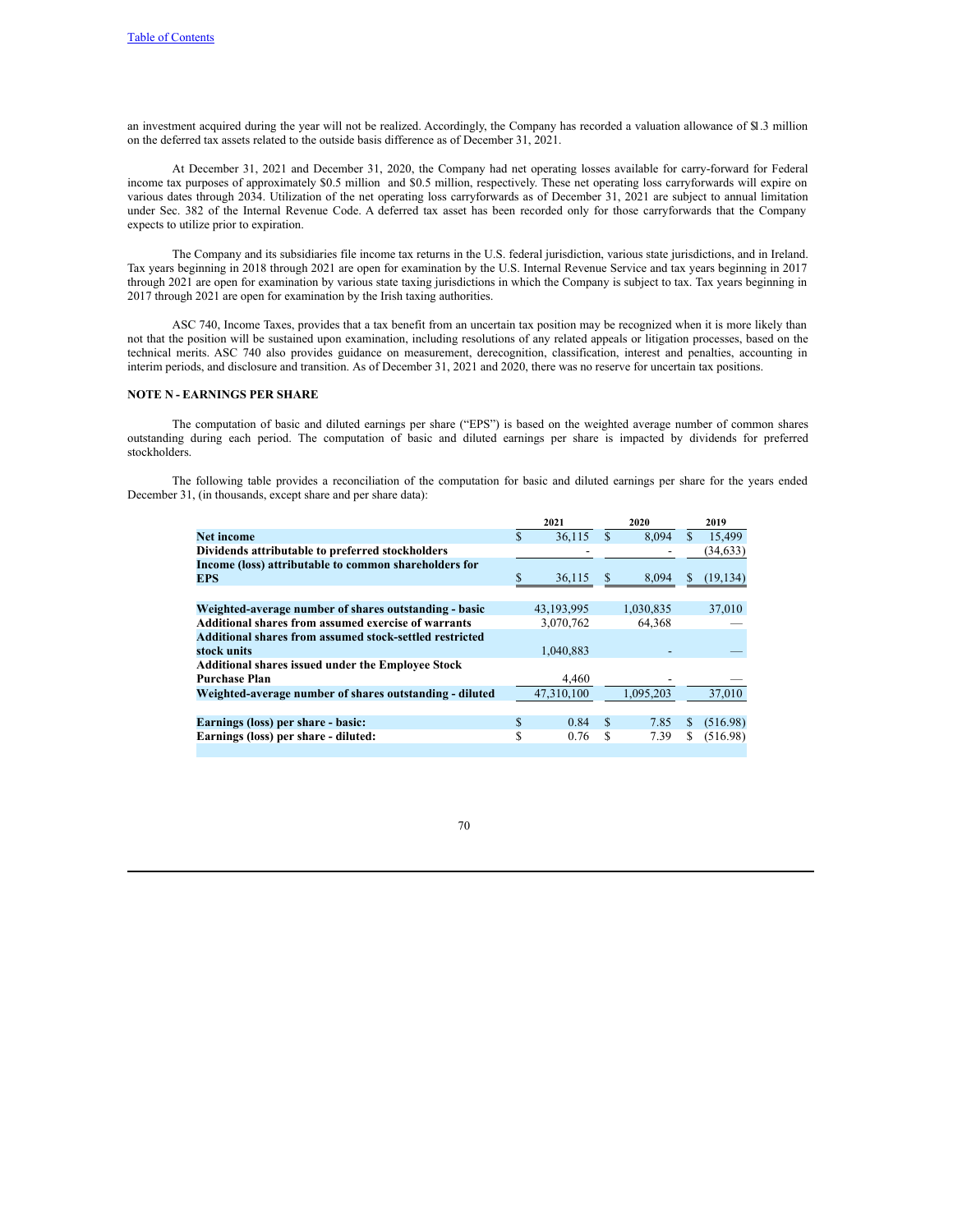## **NOTE O - STOCKHOLDERS' EQUITY**

The Consolidated Statements of Stockholders' Equity reflect the Reverse Recapitalization as defined in Note A as of December 22, 2020. As AerSale Aviation was deemed the accounting acquirer in the Reverse Recapitalization with Monocle, all periods prior to the consummation date reflect the balances and activity of AerSale Aviation. The common stock and per share amounts in the Consolidated Statements of Stockholders' Equity as of December 31, 2019 and 2018, and the Consolidated Statements of Operations for the period ended December 31, 2019, from the previously reported audited consolidated financial statements of AerSale Aviation, were retroactively adjusted using the recapitalization exchange ratio of 74.0%.

# 8.65% Cumulative Preferred Shares

The preferred stock was issued at a purchase price of \$1,000 per share and ranks senior to common stock. The preferred stock has an initial liquidation preference equal to its \$1,000 per share purchase price, and accrues dividends at an annual rate of8.65%. In the event of any voluntary or involuntary liquidation, dissolution, or winding-up of the Company, the holders of the preferred stock will be entitled to receive, out of assets available for distribution to our stockholders and before any distribution of assets to our common stockholders, an amount equal to the then-current liquidation preference, which includes accrued and unpaid dividends. For the year ended December 31, 2019 accrued dividends were \$34.6 million. Effective July 31, 2020 and October 31, 2019, all holders of the issued and outstanding8.65% cumulative preferred shares agreed to waive \$73.2 million and \$150.2 million of liquidation preference, respectively. As of December 31, 2019, cumulative, the aggregate liquidation preference was \$293.8 million.

Upon the consummation of the Merger, the liquidation preference of the preferred stock was triggered. All outstanding principal of \$200 million and cumulative unpaid dividends of \$21.2 million were settled in cash of \$13.1 million with the remaining balance converted to the Company's common stock at \$10.00 per share.

#### Common Stock

Prior to the Merger, holders of AerSale Aviation's common stock were entitled to one vote per share, and to receive dividends and, upon liquidation or dissolution, were entitled to receive all assets available for distribution to stockholders. The holders had no preemptive or other subscription rights and there were no redemption or sinking fund provisions with respect to such shares. Common stock was subordinated to the preferred stock with respect to dividend rights and rights upon liquidation, winding up, and dissolution of the Company.

Upon the consummation of the Merger, holders of AerSale Aviation's common stock received shares of the Company's common stock at \$10.00 per share as merger consideration. The Company's common stock consist of \$0.0001 par value, 200,000,000 shares authorized, of which 51,673,099 and 41,046,216 shares were issued andoutstanding as of December 31, 2021 and 2020, respectively.

### Stock Appreciation Rights ("SARs")

Prior to the Merger, AerSale Aviation granted stock appreciation rights to certain of its executives. These awards entitled the holders to compensation in the Company's stock from the date of grant to when the award is exercised. The awards were only exercisable upon a change in control and subject to the holder's continuing employment.

On December 22, 2020, the exercise feature was triggered, and the awards were exercised. The Company's accounting policy is to reflect compensation expense when a change in control is deemed probable based on the grant date fair value of the award. As of the date of the Merger, the holder of in-the-money SARs were issued shares of the Company's common stock valued at \$ 1.0 million and cash, recognizing executive compensation in the amount of \$1.4 million.

# Earn-Out Shares

Upon consummation of the Merger, the pre-closing holders of AerSale Aviation's common stock and the holders of in-the-money SARs received a contingent right to receive up to 3,000,000 additional shares of the Company's common

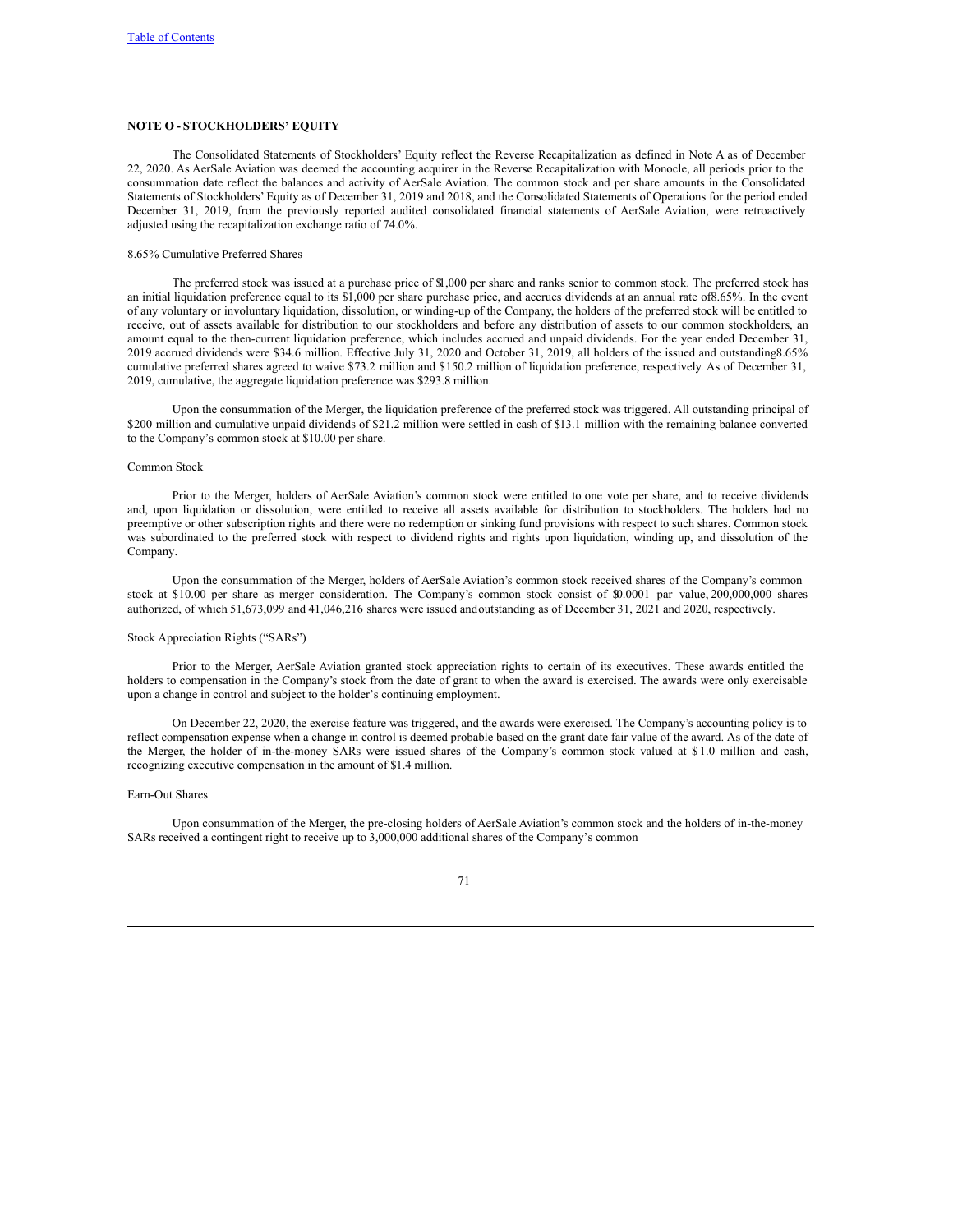stock. Additionally, certain pre-closing holders of AerSale Aviation's common stock received a contingent right to receive 746,876 shares of the Company's common stock, in the aggregate (the ''Earn-out Shares''), subject to the following:

Prior to the fifth anniversary of the Merger, if the closing price per share of the Company's common stock is greater than \$13.50 for any period of 20 trading days out of 30 consecutive trading days, the holders will be entitled to receive50% of the Earnout Shares in the aggregate ("Minimum Target Earn-out Shares"); and

Prior to the fifth anniversary of the Merger, if the closing price per share of the Company's common stock is greater than \$15.00 for any period of 20 trading days out of 30 consecutive trading days, the holders will be entitled to receive all of the remaining Earn-out Shares not yet issued in the aggregate.

Notwithstanding the foregoing, if a liquidity event; generally consisting of a merger, reorganization or consolidation that results in any person or group owning more than 50% of the voting power of the Company, the sale of all or substantially all of Company's assets or a stockholder approved plan of complete liquidation or dissolution ("Liquidity Event"), is consummated prior to the fifth anniversary of the Merger, all Earn-out Shares that have not yet been issued shall be issued, subject to the following:

If the Liquidity Event consideration is greater than \$13.50 per share, all of the Minimum Target Earn-out Shares will be deemed issued and outstanding; and

If the Liquidity Event consideration is greater than \$15.00 per share, all of the remaining Earn-out Shares not yet issued will be deemed issued and outstanding.

Effective February 8, 2021, the contingency event related to the Minimum Target Earn-out Shares was met and1,855,634 shares were issued. Effective October 22, 2021, the contingency event related to the Maximum Target Earn-out Shares was met and 1,854,169 shares were issued. The remaining shares pursuant to the contingent rights were withheld to cover employee taxes.

We determined the Earn-out Shares to be classified as equity under ASC Topic 815, "Accounting for Derivative Financial Instruments Indexed to, and Potentially Settled in a Company's Own Stock" as the contingent right is indexed to the Company's stock and accordingly, the accrual of the Earn-Out shares as of December 31, 2021 and 2020 had no impact on our consolidated financial statements.

### Unvested Founder Shares

Upon the Merger, certain pre-closing holders of AerSale Corporation's common stock agreed to defer the vesting of an aggregate of 700,000 shares (the "Unvested Founder Shares"), half of which will vest at such time as the Minimum Target (as defined in the Merger Agreement) and the other half of which will vest at the Maximum Target (as defined in the Merger Agreement). The Unvested Founder Shares will also vest upon the occurrence of a Liquidity Event on or prior to the fifth anniversary of the date of the Amended and Restated Founder Shares Agreement, solely to the extent the Liquidity Event Consideration (as defined in the Merger Agreement) is greater than \$13.50, in which case half of the Unvested Founder Shares which will vest, or \$15.00, in which case the other half of the Unvested Founder Shares will also vest. Pursuant to the Amended and Restated Founder Shares Agreement, the holders of the Unvested Founder Shares have retained the right to vote such Unvested Founder Shares prior to vesting. Unvested Founder Shares that have not vested on or prior to the fifth anniversary of the Closing Date will be forfeited.

Effective February 8, 2021, the contingency event related to the Minimum Target was met and half of the Unvested Founder Shares vested. Effective October 22, 2021, the contingent event related to the Maximum Target was met and the other half of the Unvested Founder Shares vested.

# Public Warrants

On November 29, 2021, the Company provided notice to holders of all of our16,442,886 outstanding Public Warrants to purchase shares of our common stock that were issued under the warrant agreement as part of the units sold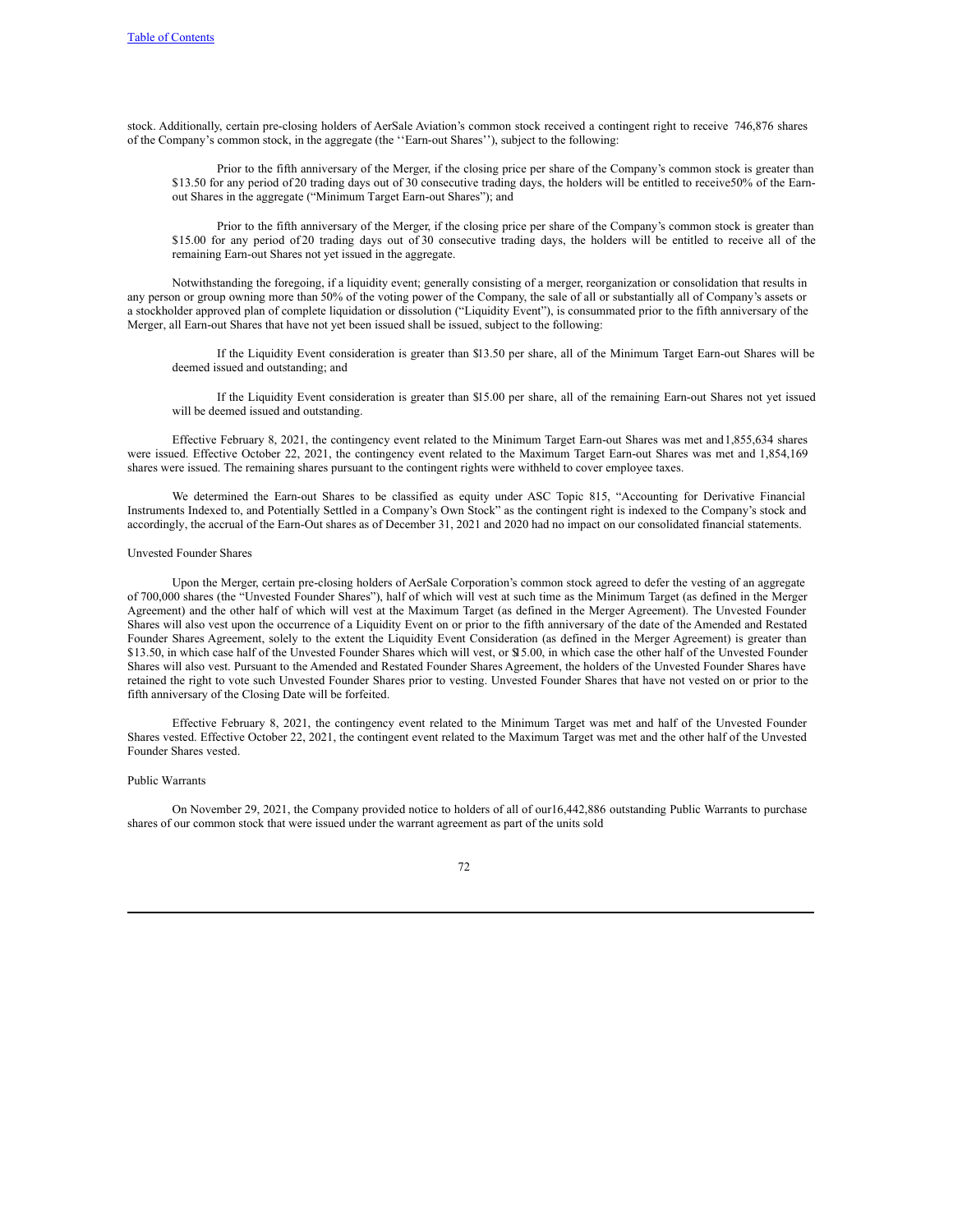in our initial public offering, that we would be redeeming all of the Public Warrants for a redemption price of \$0.01 per Public Warrant on December 29, 2021 (the "Redemption"). In accordance with Section 3.3.1(b) of the warrant agreement, following delivery of notice of the Redemption, all of our Public Warrants could only be exercised on a cashless basis in lieu of being redeemed. On December 29, 2021, we completed the Redemption and the Public Warrants ceased trading on Nasdaq. A total of 16,357,872 Public Warrants were exercised on a cashless basis in lieu of being redeemed, resulting in net issuances of 6,079,966 shares of our common stock under such Public Warrants. The Private Warrants that are still held by the initial holders or their permitted transferees were not subject to the Redemption.

Subsequent to December 31, 2021, a total of85,014 unredeemed Public Warrants were redeemed for a redemption price of \$0.01 per Public Warrant.

### 2020 Equity Incentive Plan

The Company maintains a 2020 Equity Incentive Plan (the "2020 Plan") and has registered4,200,000 shares of common stock issuable under the Plan. The 2020 Plan authorizes discretionary grants of incentive stock options to employees of the Company and its qualifying subsidiaries. The 2020 Plan also authorizes discretionary grants of non-qualified stock options, stock appreciation rights, restricted stock, restricted stock units, dividend equivalents or other equity or cash-based awards to employees and consultants of the Company and its subsidiaries and to members of the Board of Directors of the Company. To the extent that an award under the 2020 Plan expires, is cancelled, forfeited, terminated, settled in cash or is otherwise settled without issuance of the full number of shares to which it relates, will become or again be available for awards under the 2020 Plan. The 2020 Plan is administered by the Company's Compensation Committee. The Compensation Committee has complete, full and final authority to: designate participants; determine the types of awards to be granted; determine the terms of awards; interpret and administer the 2020 Plans and any agreements and awards thereunder.

Restricted stock unit activity under the 2020 Plan for the year ended December 31, 2021 was as follows:

|                                  |           |                              | <b>Weighted Average</b>      |
|----------------------------------|-----------|------------------------------|------------------------------|
|                                  |           | <b>Weighted Average</b>      | <b>Remaining Contractual</b> |
|                                  | Amount    | <b>Grant Date Fair Value</b> | Life (Years)                 |
| Outstanding at December 31, 2020 |           |                              |                              |
| Granted                          | 1,702,280 | 10.10                        | 1.98                         |
| Forfeited                        | (2,980)   | 12.46                        | 2.50                         |
| Issued                           | (30,000)  | 10.00                        | 0.00                         |
| Outstanding December 31, 2021    | 1,669,300 | 10.10                        | 2.02                         |

The Company's restricted stock units include 1,595,000 performance-based awards that have vesting provisions subject to both time vesting and the achievement of certain performance milestones at 100% and 200% vesting targets, while the remaining 74,300 awards vest over a period ranging from one to three years.

For the restricted stock unit awards granted under the 2020 Plan containing both service and performance conditions, the Company recognizes compensation expense when the awards are considered probable of vesting. Restricted stock units are considered granted, and the service inception date begins, when a mutual understanding of the key terms and conditions between the Company and the employee have been established. The fair value of these awards is determined based on the closing price of the shares on the grant date. The probability of restricted share awards granted with future performance conditions is evaluated at each reporting period and compensation expense is adjusted based on the probability assessment.

For the year ended December 31, 2021, the Company recognized share-based compensation expense for the performance-based awards of \$12.1 million, given that the achievement of the performance milestones at the 200% vesting target have been deemed probable for accounting purposes.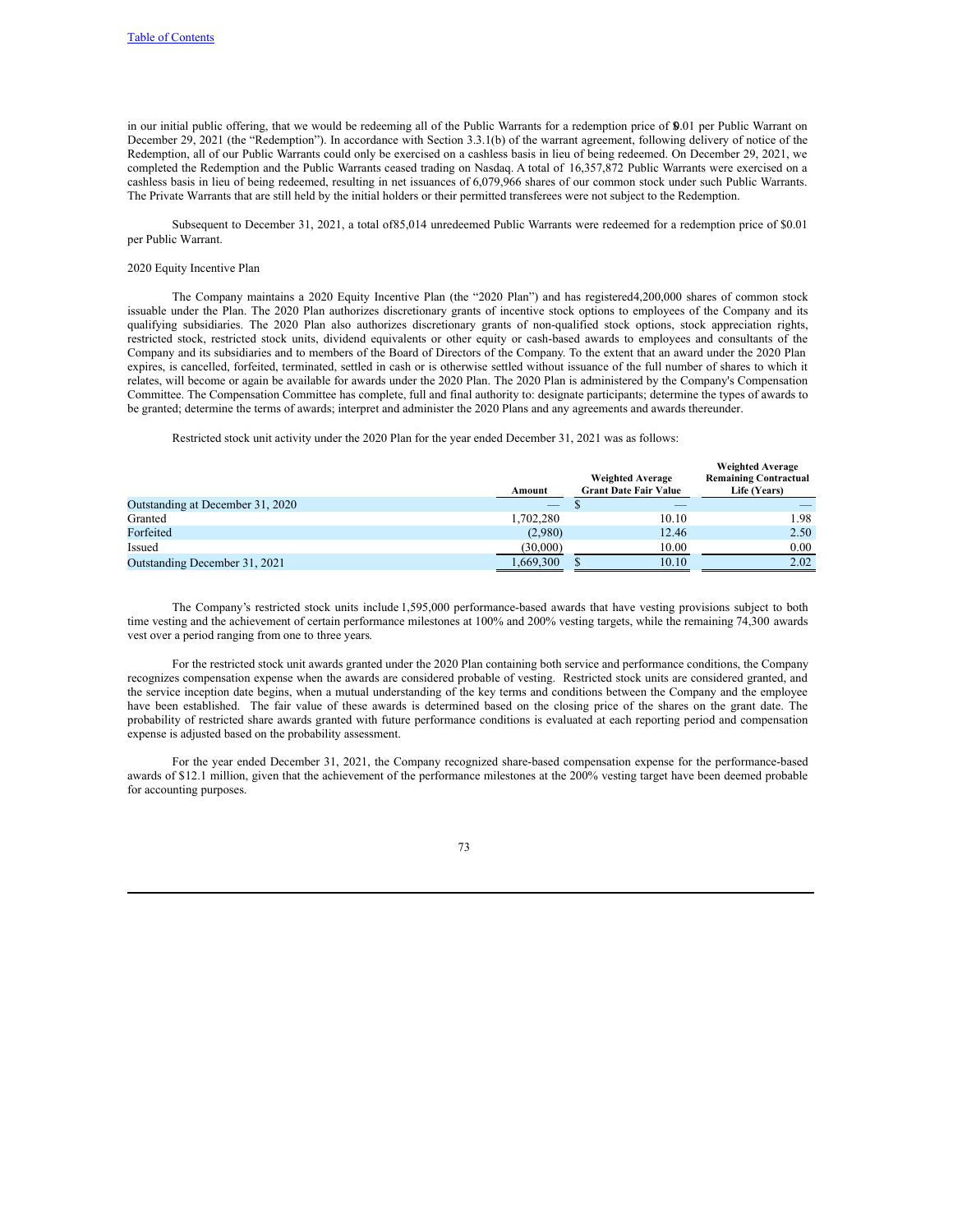### 2020 Employee Stock Purchase Plan

The Company also maintains a 2020 Employee Stock Purchase Plan (the "ESPP") and has registered500,000 shares of common stock issuable under the ESPP. The Company has not issued shares pursuant to the ESPP as of December 31, 2021. Subsequent to December 31, 2021, the Company issued 11,988 shares pursuant to the ESPP.

### **NOTE P - BUSINESS SEGMENTS**

Consistent with how our chief operating decision maker (Chairman and Chief Executive Officer) evaluates performance and utilizes gross profit as a profitability measure, we report our activities in two business segments:

- Asset Management Solutions-comprised of activities to extract value from strategic asset acquisitions through leasing, trading, or disassembling for product sales
- TechOps comprised of MRO activities; and product sales of internally developed engineered solutions and other serviceable products.

The Asset Management Solutions segment provides short-term and long-term leasing solutions of aircraft and jet engines to passenger and cargo operators worldwide. Assets considered to be at or near the end of their useful lives, supplied by our leasing portfolio or acquisitions, are analyzed for return maximization to assess whether they will be traded as whole assets or disassembled and sold as individual spare parts and components.

The TechOps segment consists of aftermarket support and services businesses that provide maintenance support for aircraft and aircraft components, and sale of engineered solutions. Our MRO business also engages in longer term projects such as aircraft modifications, cargo conversions of wide-body aircraft, and aircraft storage. The segment also includes MRO of landing gear, thrust reversers, and other components. Cost of sales consists principally of the cost of product, direct labor, and overhead. Our engineered solutions revenues consist of sales of products internally developed as permitted by Supplemental Type Certificates issued by the FAA. These products are proprietary in nature and function as non-original equipment manufacturer solutions to airworthiness directives and other technical challenges for operators. In order to develop these products, we engage in research and development activities. Periodically, our TechOps division will engage in the repair and sale of used serviceable materials through their ability to overhaul existing inventory.

The accounting policies for the segments are the same as those described in Note B. Gross Profit is calculated by subtracting cost of sales from sales. The assets and certain expenses related to corporate activities are not allocated to the segments. Our reportable segments are aligned principally around the differences in products and services. The segment reporting excludes the allocation of selling, general and administrative expenses, interest expense and income tax expense.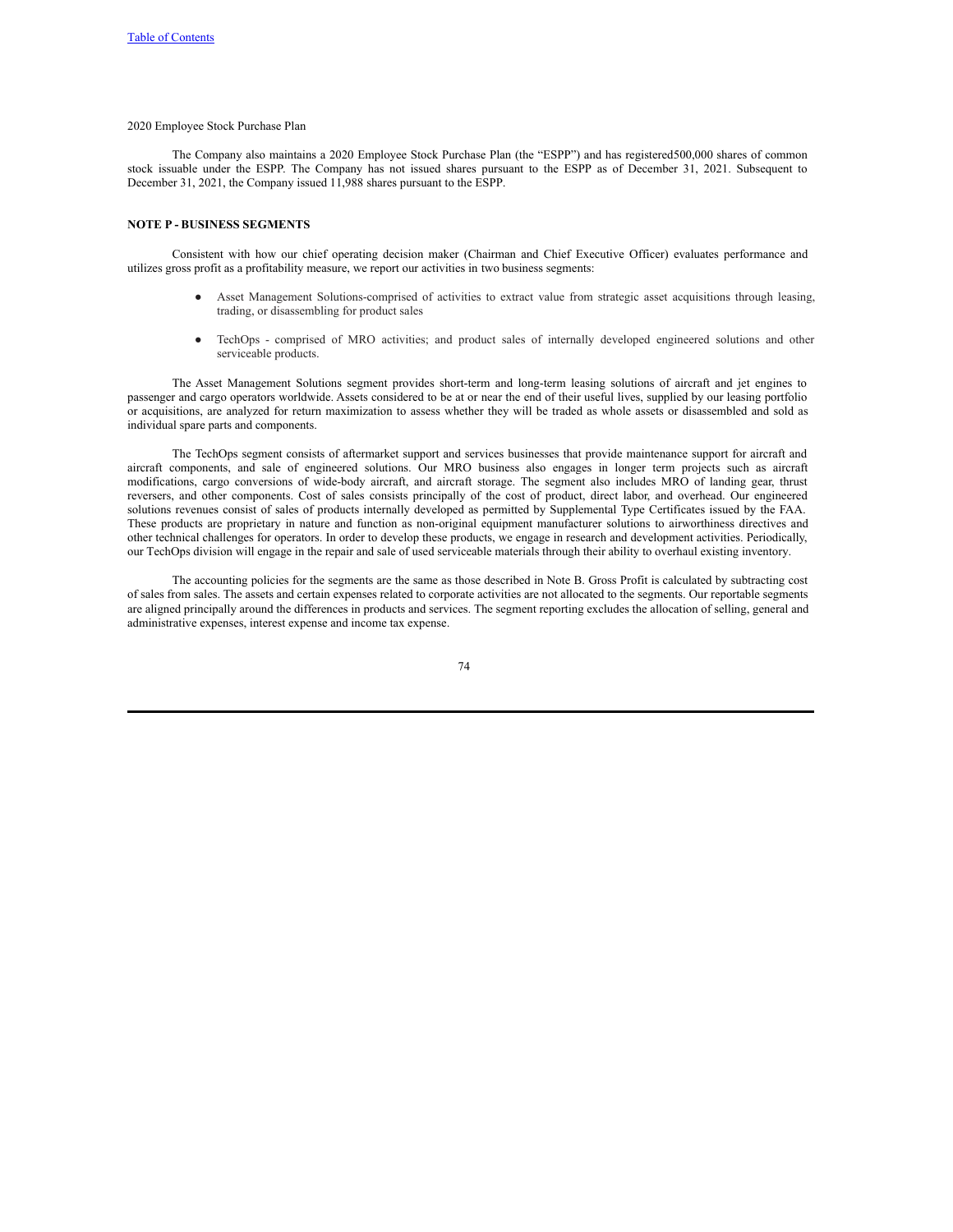Selected financial information for each segment is as follows (in thousands):

|                                   |    | Year ended December 31. |               |         |              |         |  |  |
|-----------------------------------|----|-------------------------|---------------|---------|--------------|---------|--|--|
|                                   |    | 2021                    | 2020          |         |              | 2019    |  |  |
| <b>Revenues</b>                   |    |                         |               |         |              |         |  |  |
| <b>Asset Management Solutions</b> |    |                         |               |         |              |         |  |  |
| Aircraft                          | \$ | 87,461                  | <sup>\$</sup> | 53,639  | $\mathbb{S}$ | 98,736  |  |  |
| Engine                            |    | 144.549                 |               | 45,072  |              | 123,088 |  |  |
|                                   | \$ | 232,010                 | \$            | 98,711  | \$           | 221,824 |  |  |
| <b>TechOps</b>                    |    |                         |               |         |              |         |  |  |
| <b>MRO</b> services               | \$ | 99.899                  | \$            | 103,899 | $\mathbb{S}$ | 69,389  |  |  |
| <b>Product sales</b>              |    | 8,528                   |               | 6,328   |              | 12,988  |  |  |
|                                   |    | 108,427                 |               | 110,227 |              | 82,377  |  |  |
| Total                             | ጦ  | 340,437                 |               | 208,938 | \$           | 304,201 |  |  |
|                                   |    |                         |               |         |              |         |  |  |

|                                   | <b>Year Ended December 31,</b> |               |        |               |        |  |  |  |  |  |  |  |  |  |  |  |  |  |  |  |  |      |  |
|-----------------------------------|--------------------------------|---------------|--------|---------------|--------|--|--|--|--|--|--|--|--|--|--|--|--|--|--|--|--|------|--|
|                                   | 2021                           | 2020          |        |               |        |  |  |  |  |  |  |  |  |  |  |  |  |  |  |  |  | 2019 |  |
| <b>Gross profit</b>               |                                |               |        |               |        |  |  |  |  |  |  |  |  |  |  |  |  |  |  |  |  |      |  |
| <b>Asset Management Solutions</b> |                                |               |        |               |        |  |  |  |  |  |  |  |  |  |  |  |  |  |  |  |  |      |  |
| Aircraft                          | \$<br>30,157                   | <sup>\$</sup> | 11,914 | <sup>\$</sup> | 27,592 |  |  |  |  |  |  |  |  |  |  |  |  |  |  |  |  |      |  |
| <b>Engine</b>                     | 59,389                         |               | 17,383 |               | 40,113 |  |  |  |  |  |  |  |  |  |  |  |  |  |  |  |  |      |  |
|                                   | \$<br>89,546                   | \$            | 29,297 | \$            | 67,705 |  |  |  |  |  |  |  |  |  |  |  |  |  |  |  |  |      |  |
| <b>TechOps</b>                    |                                |               |        |               |        |  |  |  |  |  |  |  |  |  |  |  |  |  |  |  |  |      |  |
| <b>MRO</b> services               | \$<br>28,133                   | <sup>\$</sup> | 21,883 | <sup>\$</sup> | 11,125 |  |  |  |  |  |  |  |  |  |  |  |  |  |  |  |  |      |  |
| <b>Product sales</b>              | 1,713                          |               | 1,609  |               | 6,219  |  |  |  |  |  |  |  |  |  |  |  |  |  |  |  |  |      |  |
|                                   | 29,846                         |               | 23,492 |               | 17,344 |  |  |  |  |  |  |  |  |  |  |  |  |  |  |  |  |      |  |
| Total                             | 119,392                        |               | 52,789 |               | 85,049 |  |  |  |  |  |  |  |  |  |  |  |  |  |  |  |  |      |  |
|                                   |                                |               |        |               |        |  |  |  |  |  |  |  |  |  |  |  |  |  |  |  |  |      |  |

|                                                    |              |        | 2021    |        |              | 2020    |
|----------------------------------------------------|--------------|--------|---------|--------|--------------|---------|
| <b>Total Assets</b>                                |              |        |         |        |              |         |
| <b>Asset Management Solutions</b>                  |              | S      | 370,378 |        | S            | 277,016 |
| <b>TechOps</b>                                     |              |        | 112,742 |        |              | 108,622 |
| Corporate                                          |              |        | 4,365   |        |              | 3,491   |
|                                                    |              | \$.    | 487,485 |        | $\mathbb{S}$ | 389,129 |
|                                                    |              |        |         |        |              |         |
|                                                    |              | 2021   |         | 2020   |              | 2019    |
|                                                    |              |        |         |        |              |         |
| <b>Total Depreciation and Amortization Expense</b> |              |        |         |        |              |         |
| <b>Asset Management Solutions</b>                  | S            | 10,163 | S.      | 21,210 | S            | 28,579  |
| <b>TechOps</b>                                     |              | 2,506  |         | 2,600  |              | 1,301   |
| Corporate                                          |              | 329    |         | 413    |              | 201     |
|                                                    | $\mathbf{s}$ | 12,998 | S.      | 24,223 | S.           | 30,081  |
| <b>Total Capital Expenditures</b>                  |              |        |         |        |              |         |
| <b>Asset Management Solutions</b>                  | S            | 2,383  | \$.     | 5,128  | \$.          | 36,479  |
| <b>TechOps</b>                                     |              | 1,224  |         | 1,965  |              | 1,500   |
| Corporate                                          |              | 284    |         | 172    |              | 149     |
|                                                    | \$           | 3,891  | \$      | 7,265  | \$           | 38,128  |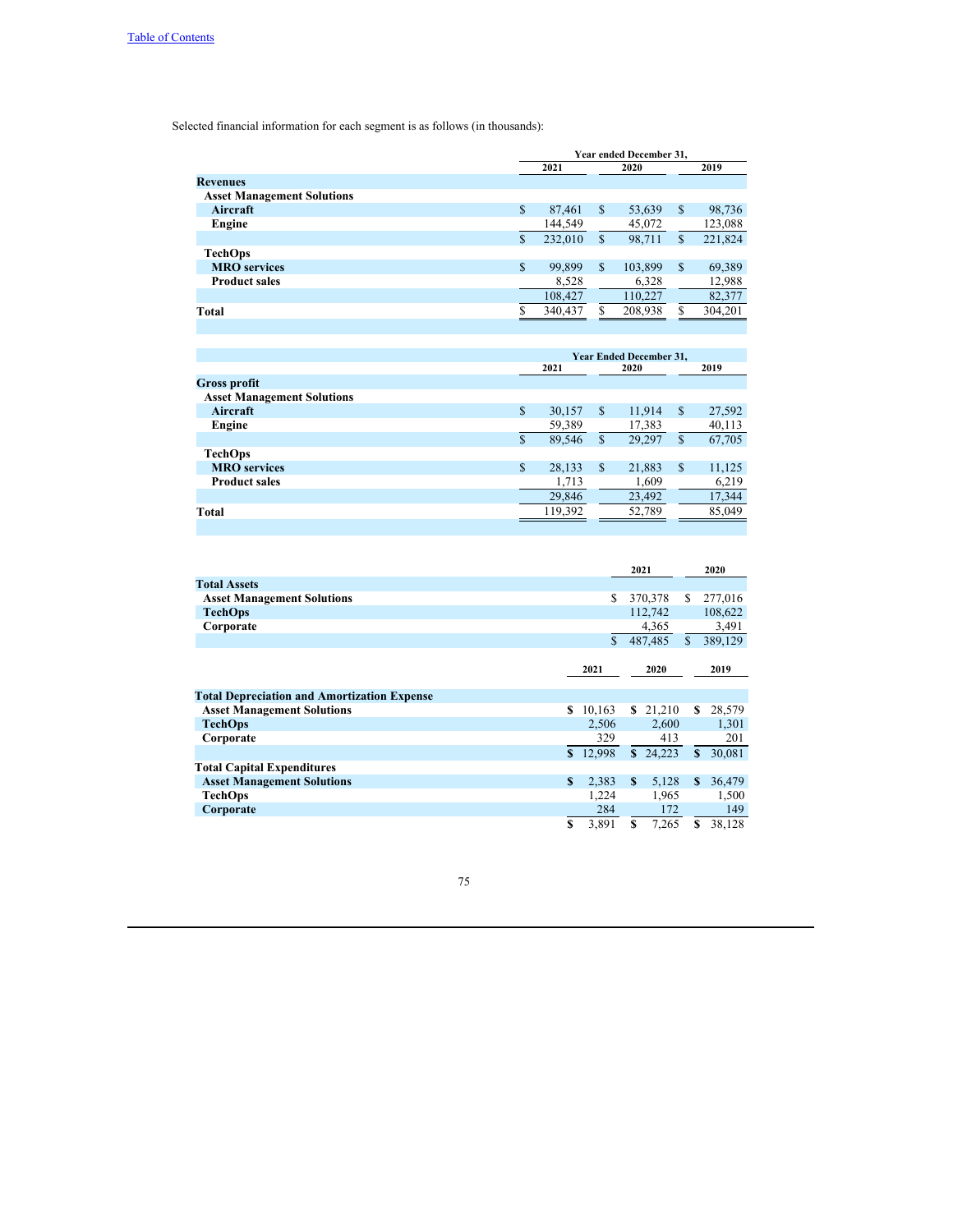The following table reconciles segment gross profit to net income from continuing operations for the years ended December 31, (in thousands):

|                                              |    | <b>Year Ended December 31.</b> |    |           |               |           |  |
|----------------------------------------------|----|--------------------------------|----|-----------|---------------|-----------|--|
|                                              |    | 2021                           |    | 2020      |               | 2019      |  |
| Segment gross profit                         | S. | 119,392                        | S. | 52,789    | <sup>\$</sup> | 85,049    |  |
| Selling, general and administrative expenses |    | (77, 498)                      |    | (55, 635) |               | (59, 814) |  |
| Payroll support program proceeds             |    | 14,768                         |    | 12,693    |               |           |  |
| <b>Transaction costs</b>                     |    |                                |    | 1,436     |               | (3,177)   |  |
| Interest expense, net                        |    | (980)                          |    | (1,645)   |               | (3,006)   |  |
| Other income, net                            |    | 458                            |    | 494       |               | 611       |  |
| <b>Unrealized loss on investment</b>         |    | (5, 421)                       |    |           |               |           |  |
| Change in fair value of warrant liability    |    | (2,945)                        |    | (388)     |               |           |  |
| Income tax expense                           |    | (11, 659)                      |    | (1,650)   |               | (4,164)   |  |
| Net income                                   |    | 36.115                         |    | 8.094     | \$            | 15.499    |  |

The following table presents revenues based on the customers' geographic location and long-lived assets located in the United States, our country of domicile, for the years ended December 31, (in thousands):

| Revenues                       | 2021          | 2020         |   | 2019    |
|--------------------------------|---------------|--------------|---|---------|
| <b>Domestic</b>                | 133,911<br>S. | 92,837<br>S  | S | 105,083 |
| Foreign                        | 206,526       | 116,101      |   | 199,118 |
| <b>Total revenues</b>          | \$ 340,437    | \$208,938    | S | 304,201 |
|                                |               |              |   |         |
| Long-lived assets              |               | 2021         |   | 2020    |
|                                |               |              |   |         |
| <b>Domestic</b>                |               | 102,452<br>S |   | 108,796 |
| Foreign                        |               | 24,360       |   | 34,111  |
| <b>Total long-lived assets</b> |               | 126,812      |   | 142,907 |

As of December 31, 2021, the Company had one customer from which revenues generated exceeded10% of total sales. Total sales to this customer amounted to \$46.2 million, which was included in the Asset Management Solutions segment. No such concentrations existed for the year ended December 31, 2020.

Intersegment sales includes amounts invoiced by a segment for work performed for another segment. Amounts are based on actual work performed or products sold and agreed-upon pricing which is intended to be reflective of the contribution made by the supplying business segment. All intersegment transactions have been eliminated upon consolidation. Intersegment revenue is as follows (in thousands):

|                                    |          | Year ended December 31. |       |      |       |  |  |
|------------------------------------|----------|-------------------------|-------|------|-------|--|--|
|                                    | 2021     |                         | 2020  | 2019 |       |  |  |
| <b>Asset Management Solutions</b>  | 6.822    |                         | 3.346 |      | 334   |  |  |
| <b>TechOps</b>                     | 21.932   |                         | .650  |      | 2.015 |  |  |
| <b>Total intersegment revenues</b> | \$28,754 |                         | 4.996 |      | 2.349 |  |  |

# **NOTE Q - COMMITMENTS AND CONTINGENCIES**

Management Compensation

Certain executive management entered into employment agreements with the Company. The contracts are for a period ofthree years, and the contracts provide that such management may earn discretionary bonuses, computed upon a sliding percentage scale of their base salaries, based on the overall financial performance of the Company and each individual's contributions, subject to approval by the board of directors. Additionally, under certain termination conditions, such contracts provide for severance payments under the Company's Severance Plan, including payment of base salary,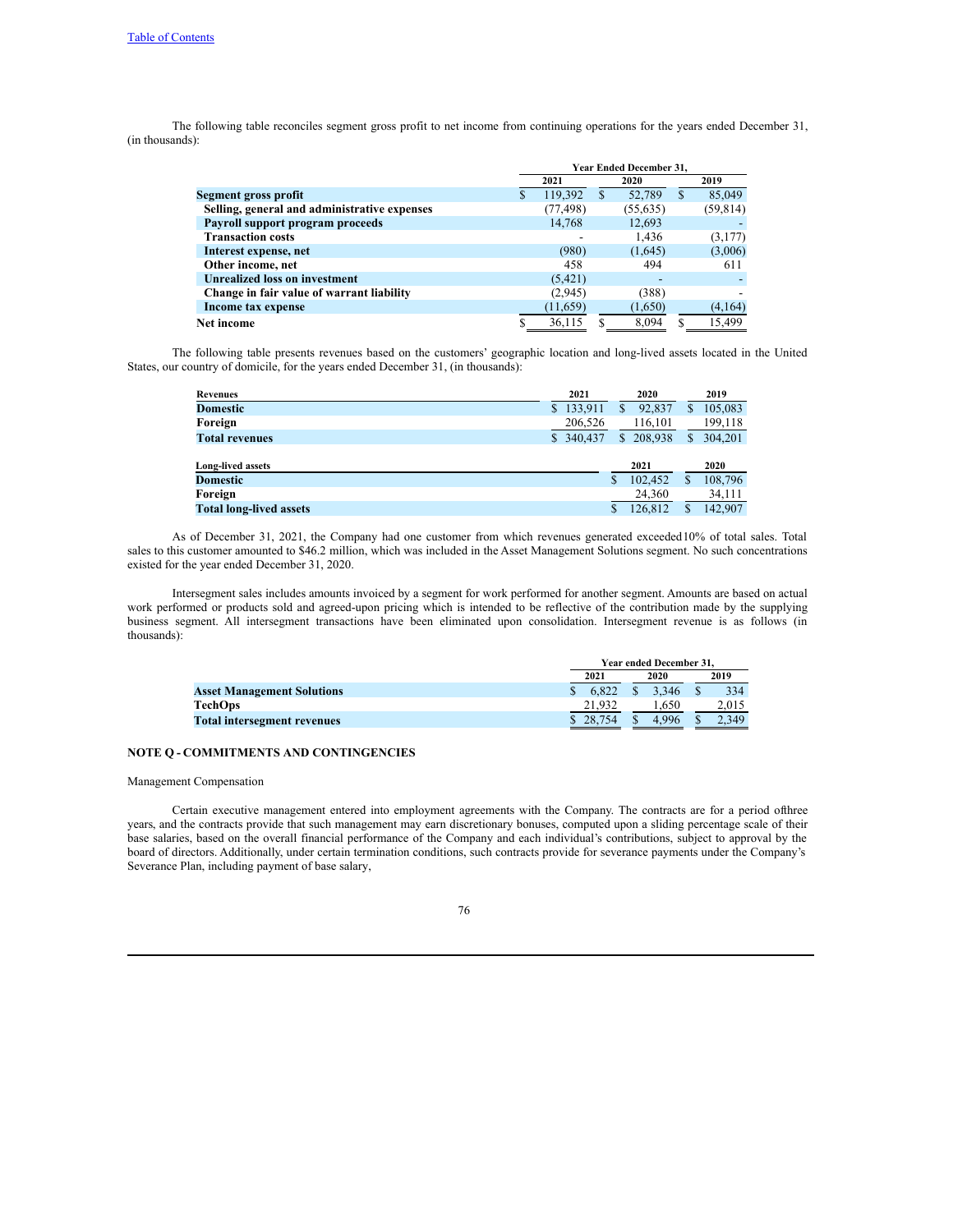bonus, and fringe benefits. The contracts include certain noncompete clauses commencing upon the employee's separation from the Company.

### Litigation

The Company could be involved in litigation incidental to the operation of the business. The Company intends to vigorously defend all matters in which the Company is named defendants, and, for insurable losses, maintain significant levels of insurance to protect against adverse judgments, claims or assessments that may affect the Company. Although the adequacy of existing insurance coverage of the outcome of any legal proceedings cannot be predicted with certainty, based on the current information available, the Company does not believe the ultimate liability associated with known claims or litigation, if any, in which the Company is involved will materially affect the Company's consolidated financial condition or results of operations.

### Lease Commitments

The Company leases office space, warehouses, hangars, computers, and equipment in connection with its operations under various operating leases, many of which contain escalation clauses.

Future minimum lease payments under non-cancelable operating leases (with initial lease terms in excess of one year) as of December 31, 2021 are (in thousands):

| <b>Year ending December 31:</b> |        |
|---------------------------------|--------|
| 2022                            | 4,064  |
| 2023                            | 3,571  |
| 2024                            | 3,103  |
| 2025                            | 2,137  |
| 2026                            | 1,851  |
| <b>Thereafter</b>               | 2,601  |
| Total minimum lease payments    | 17,327 |

Expense charged to operations under the operating lease agreements was as follows (in thousands):

|                 |   | $\sim$<br>Year ended December 31<br>-21. |  |            |  |                     |  |
|-----------------|---|------------------------------------------|--|------------|--|---------------------|--|
|                 |   | 2021                                     |  | 2020       |  | 2019                |  |
| Rent<br>expense | w | $\Omega$                                 |  | 994<br>∪.∠ |  | $\epsilon$ 07<br>-- |  |

Operating lease expense is recognized on a straight-line basis over the term of the lease, including any option periods, as appropriate. The same lease term is used for lease classification, the amortization period of related leasehold improvements, and the estimation of future lease commitments.

#### **NOTE R - RELATED-PARTY TRANSACTIONS**

Prior to the Merger, the Company, in the normal course of its operations, engaged in transactions with certain of its stockholders or their affiliates. On a monthly basis, AerSale Aviation paid its majority stockholder a fee in exchange for advisory, investment banking, management, consulting, and financial planning services provided on an ongoing basis. Total management fees paid to or accrued for the majority stockholder for the year ended December 31, 2019 totaled \$0.6 million. Management fees for the majority stockholder was suspended in 2020, as such, no management fees were incurred in 2020 or 2021.

The Company determined that AerLine Holdings, Inc. ("AerLine") was a VIE that the Company was required to consolidate as it was deemed the primary and sole beneficiary. Effective August 31, 2018, AerLine sold the customer relationships of its operating company, XTRA Airways, in consideration for a 9.99% interest in the buyer ("Buyer"), at which point AerLine ceased to meet the consolidation criteria as a VIE under U.S. GAAP and ceased operations. In a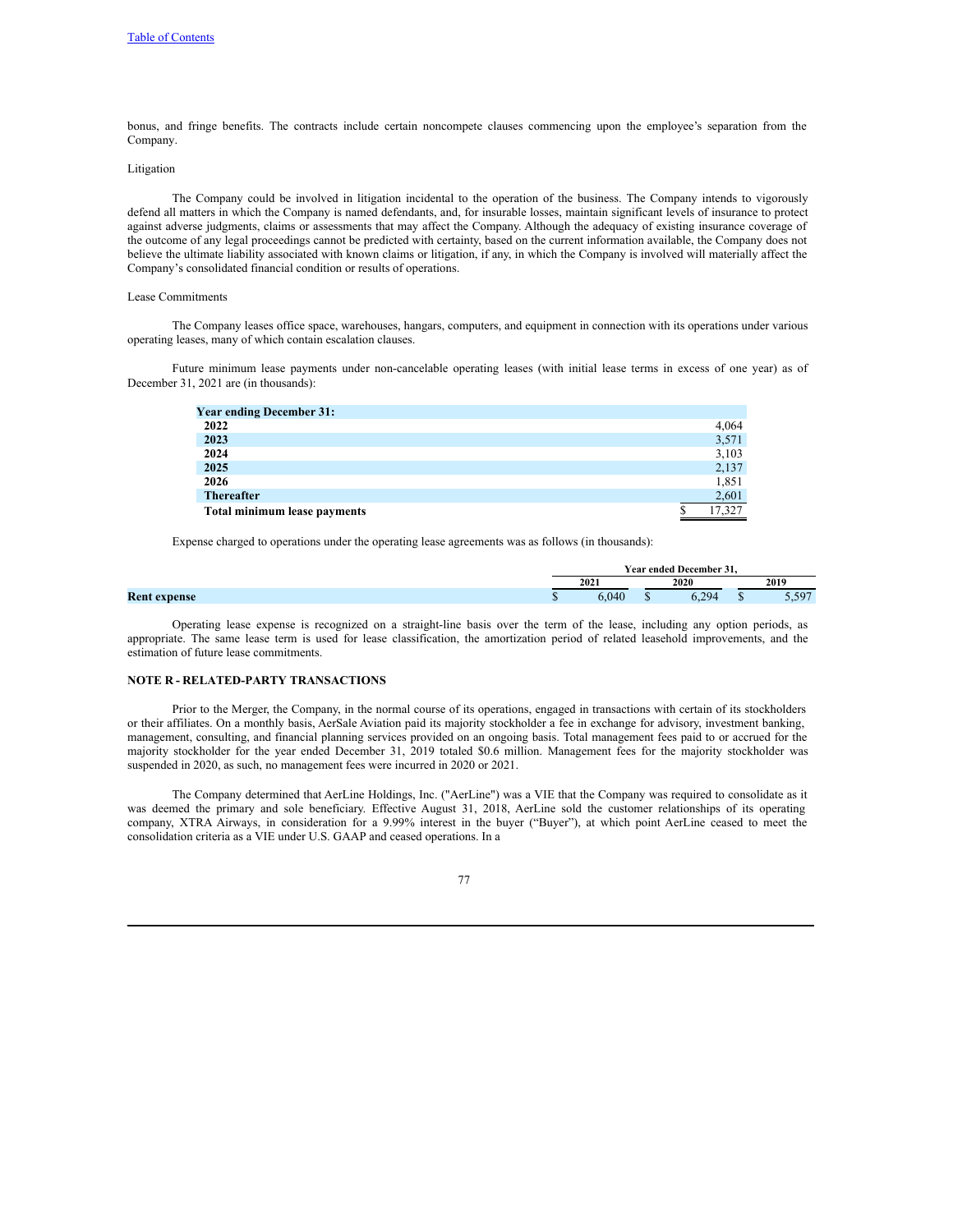separate transaction where the Buyer was acquired, the 9.99% interest held by AerLine in the Buyer rolled over to a larger holding company ("Investee") in exchange for 3.85% of its membership interest.

In 2018, a portion of the balances due to the Company from AerLine was forgiven in exchange for the right to all proceeds received from AerLine related to the sale of its interest. The primary interest held by AerLine is the equity interest in the Investee. On November 10, 2021, AerLine transferred its ownership interest to the Company in settlement of amounts owed to the Company. As a result, the \$5.4 million balance due from AerLine was reclassified to Investment on the Company's Consolidated Balance Sheet.

There were no amounts due from AerLine as of December 31, 2021, and \$5.9 million was due as of December, 31, 2020. The balance due from AerLine as of December 31, 2020, was presented in the Consolidated Balance Sheet as due from related party, of which \$0.5 million is presented as a current asset, while \$5.4 million was presented as a long term asset.

Based on the deterioration of the Investee's financial condition noted by the Company in the fourth quarter of 2021, the Company recognized an unrealized loss on the investment of \$5.4 million during the three month period ended December 31, 2021. This loss is reflected on the Consolidated Statement of Operations in the unrealized loss on investment line.

### **NOTE S - BENEFIT PLANS**

The Company sponsors an employee retirement savings plan that qualifies under Section 401(k) of the Internal Revenue Code. Participating employees may contribute, but not more than statutory limits. The Company makes nondiscretionary 3% Safe Harbor contributions of participants' eligible earnings who have completed the plan's eligibility requirements. The contributions are made to the plan on behalf of the employees. Total nondiscretionary contributions to the plan were as follows (in thousands):

|                                       | Year ended December 31. |                      |  |      |  |      |
|---------------------------------------|-------------------------|----------------------|--|------|--|------|
|                                       |                         | 2021                 |  | 2020 |  | 2019 |
| <b>Nondiscretionary contributions</b> |                         | \$ 929 \$ 753 \$ 875 |  |      |  |      |

#### **NOTE T - BUSINESS COMBINATIONS**

Reverse Merger

As described in Note A - Organization and Principles of Consolidation and Basis of Presentation above, the Company consummated the Merger dated December 22, 2020 with AerSale Aviation and in connection therewith, Monocle merged with and into the Company, whereby the Company survived the Merger and became the successor issuer to Monocle by operation of Rule 12g-3 under the Securities Exchange Act of 1934, as amended. The Company directly acquired AerSale Aviation for aggregate consideration of \$ 317.2 million, consisting of approximately \$13.1 million in cash and 30,410,540 shares of Company Common Stock at \$10.00 per share. As additional consideration, the pre-Merger holders of AerSale Aviation common stock and the holders of in-the-money SARs received a contingent right to receive up to 3,746,876 additional shares of the Company's Common Stock, which were issued in 2021. The Merger has been accounted for as a Reverse Recapitalization in accordance with U.S. GAAP. For accounting purposes, Monocle is considered the "acquired" company and AerSale Aviation is considered the "acquirer." The Company received cash proceeds in the amount of \$ 48.6 million resulting from the Merger, which was recorded as additional paid in capital.

#### ACT Acquisition

On January 7, 2020, the Company acquired all of the outstanding shares of Aircraft Component Technologies, Inc. (ACT), a Florida corporation located in Miami, Florida, for \$17.0 million in cash. The purpose of the acquisition was to improve the Company's profitability by enhancing service in its TechOps segment. The results of ACT operations have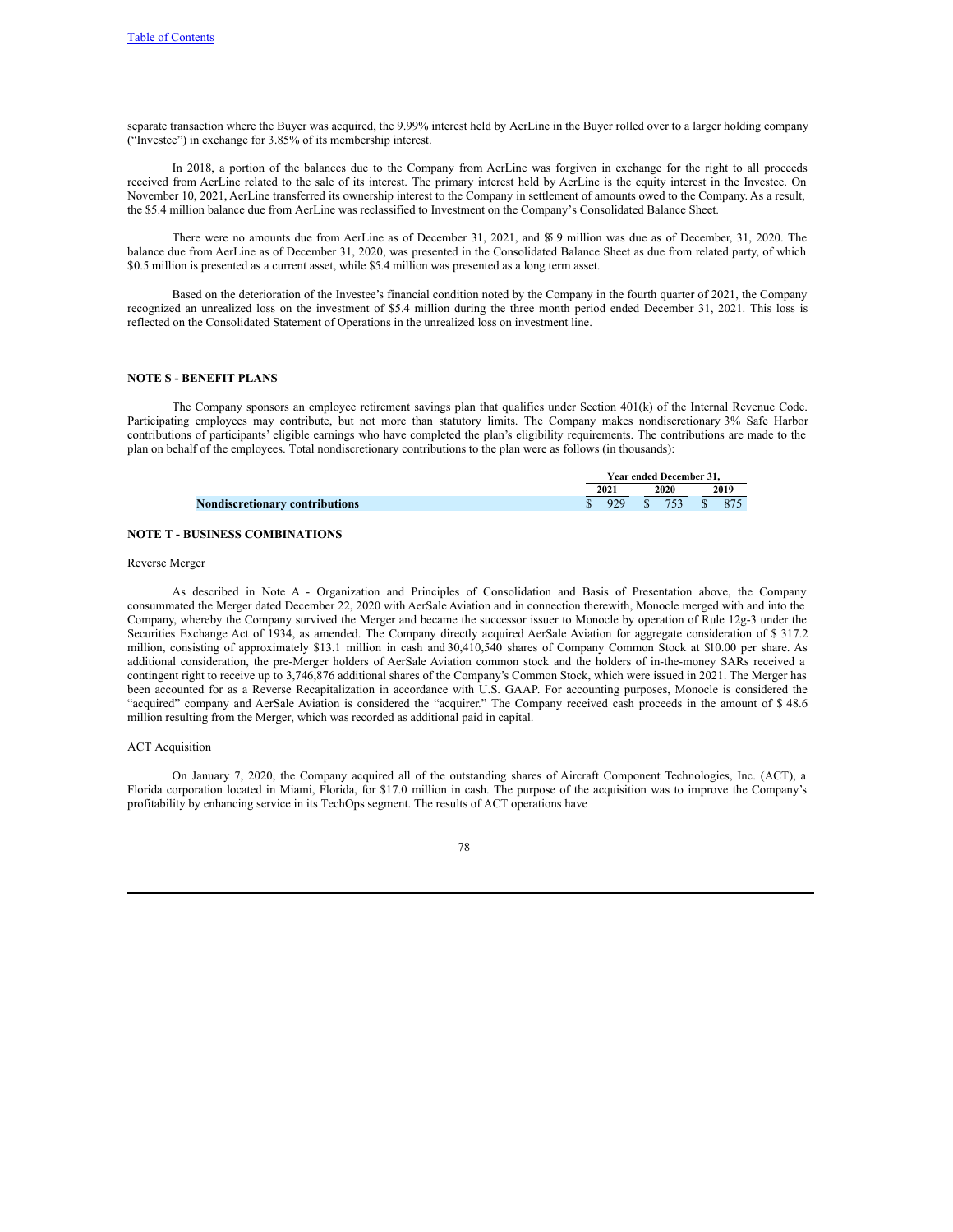been included in the consolidated financial statements since the acquisition date. All assets and liabilities of ACT were recorded at their fair market value, and to the extent that the purchase cost exceeded the fair market value of the net assets, that excess was recorded as goodwill, all of which is deductible for federal income tax purposes. The goodwill is attributable to the general reputation of the business and the collective experience of ACT's management and employees. ACT's revenues and income from operations from January 7, 2020 through December 31, 2020 were \$6.5 and \$0.7 million, respectively. The purchase price for ACT was allocated as follows (in thousands):

|                                                      |   | Acquisition<br>Date |
|------------------------------------------------------|---|---------------------|
|                                                      |   | <b>Fair Values</b>  |
| <b>Accounts receivable</b>                           | S | 1,442               |
| Deposits, prepaid expenses, and other current assets |   | 22                  |
| <b>Property and equipment</b>                        |   | 381                 |
| Other intangible assets                              |   | 10,096              |
| Goodwill                                             |   | 6,002               |
| <b>Accounts payable</b>                              |   | (134)               |
| <b>Accrued expenses</b>                              |   | (833)               |
| Total purchase price                                 |   | 16.976              |

The intangible assets included above consist of the following (in thousands):

|                                             |       | <b>Fair Value</b> |
|---------------------------------------------|-------|-------------------|
| Trademark and trade name (indefinite lived) | æ     | <b>200</b>        |
|                                             |       |                   |
|                                             |       | <b>Fair Value</b> |
| FAA part 145 certificate (indefinite lived) | æ     | 796               |
|                                             |       |                   |
| Useful Life In                              |       |                   |
|                                             | Years | <b>Fair Value</b> |
| <b>Customer relationships</b>               | 10    | 9.100             |

Qwest Acquisition

On June 10, 2019, the Company acquired all of the outstanding shares of a used serviceable material distributor and certified repair facility, Qwest Air Parts, Inc. ("Qwest"), a Florida corporation located in Memphis, Tennessee, for \$ 26.1 million. The purpose of the acquisition was to improve the Company's profitability by enhancing service in its Asset Management Solutions segment. The results of Qwest operations have been included in the Company's consolidated financial statements since the acquisition date. All assets and liabilities of Qwest were revalued to their fair market value, and to the extent that the purchase cost exceeded the fair market value of the net assets, that excess was classified as goodwill. The goodwill is attributable to the general reputation of the business and the collective experience of Quest's management and employees. The goodwill is not expected to be deductible for federal tax purposes. Qwest's revenues and income from operations from June 10, 2019 through December 31, 2019 were \$10.4 and \$1.8 million, respectively. This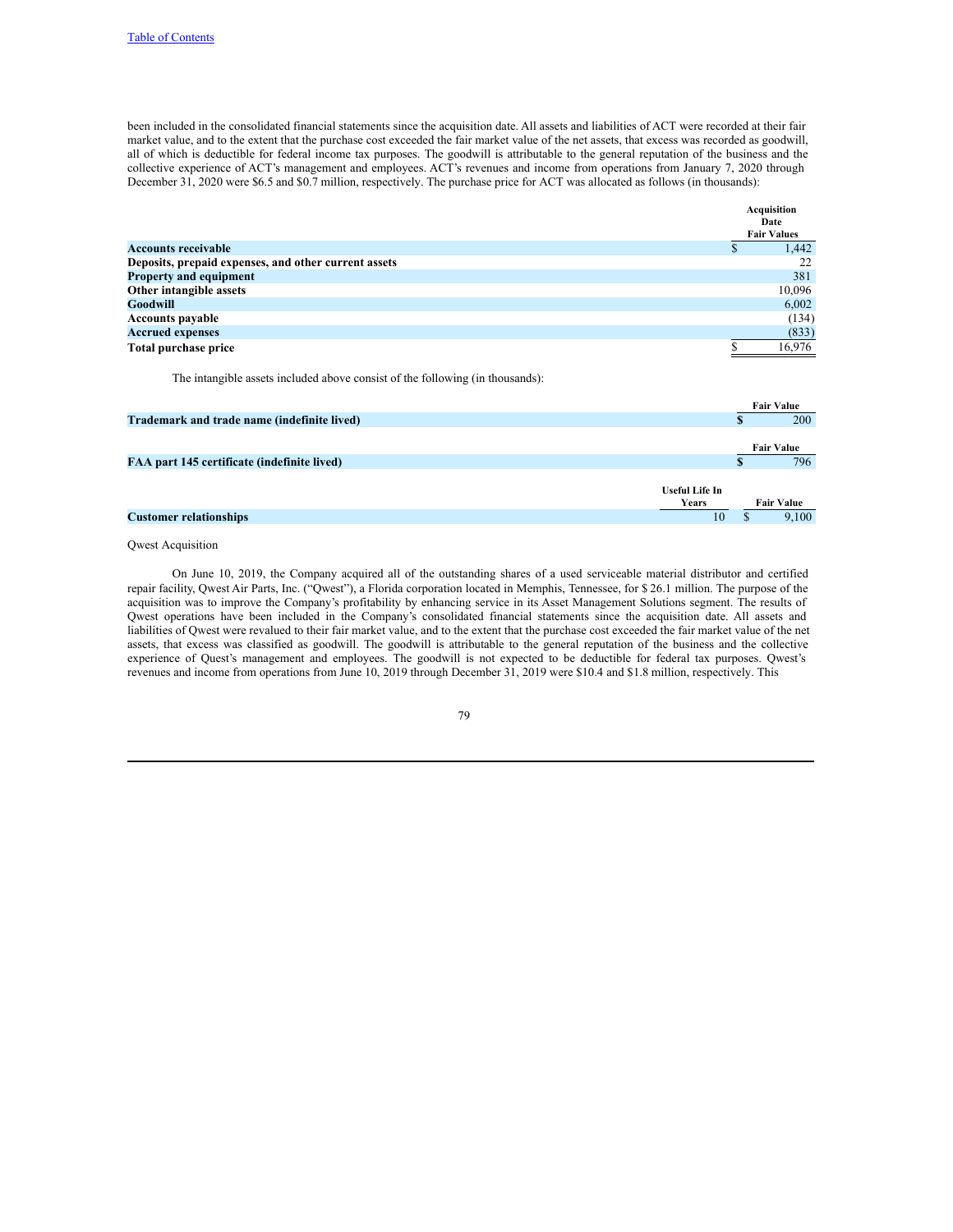business mainly operates as part of the Company's Asset Management Solutions segment. The purchase price for Qwest was allocated as follows (in thousands):

|                                                      |   | <b>Acquisition Date</b><br><b>Fair Values</b> |
|------------------------------------------------------|---|-----------------------------------------------|
| <b>Accounts receivable</b>                           | D | 2,714                                         |
| Inventory                                            |   | 3,289                                         |
| Deposits, prepaid expenses, and other current assets |   | 218                                           |
| <b>Property and equipment</b>                        |   | 567                                           |
| Other intangible assets                              |   | 10.324                                        |
| Goodwill                                             |   | 13,402                                        |
| <b>Accounts payable</b>                              |   | (410)                                         |
| <b>Accrued expenses</b>                              |   | (1,151)                                       |
| <b>Deferred tax liability</b>                        |   | (2,872)                                       |
| Total purchase price                                 |   | 26,081                                        |

The intangible assets included above consist of the following (in thousands):

|                                             |                | <b>Fair Value</b> |
|---------------------------------------------|----------------|-------------------|
| FAA part 145 certificate (indefinite-lived) |                | 724               |
|                                             |                |                   |
|                                             | Useful Life In |                   |
|                                             | Years          | <b>Fair Value</b> |
| <b>Customer relationships</b>               | 10             | 9.600             |

The following unaudited pro forma information presents our Consolidated Statements of Operations as if ACT and Qwest had been included in our consolidated results since January 1, 2019 (in thousands, except per share data):

|                                                                                |    | 2019     |
|--------------------------------------------------------------------------------|----|----------|
| <b>Revenues</b>                                                                |    | 324.871  |
| Net income from continuing operations                                          |    | 21.497   |
| Net revenue (loss) attributable to AerSale Corporation common shareholders     | S. | (13.136) |
| Earnings (loss) per share attributable to AerSale Corporation - basic          |    | (354.93) |
| <b>Earnings (loss) per share attributable to AerSale Corporation - diluted</b> | S. | (354.93) |

The unaudited pro forma financial information is presented for informational purposes only, and may not necessarily reflect the Company's future results of operations or what the results of operations would have been had the Company owned and operated ACT and Qwest as of January 1, 2019. The pre-acquisition results of ACT did not have a material impact on the Consolidated Statements of Operations for the year ended December 31, 2020.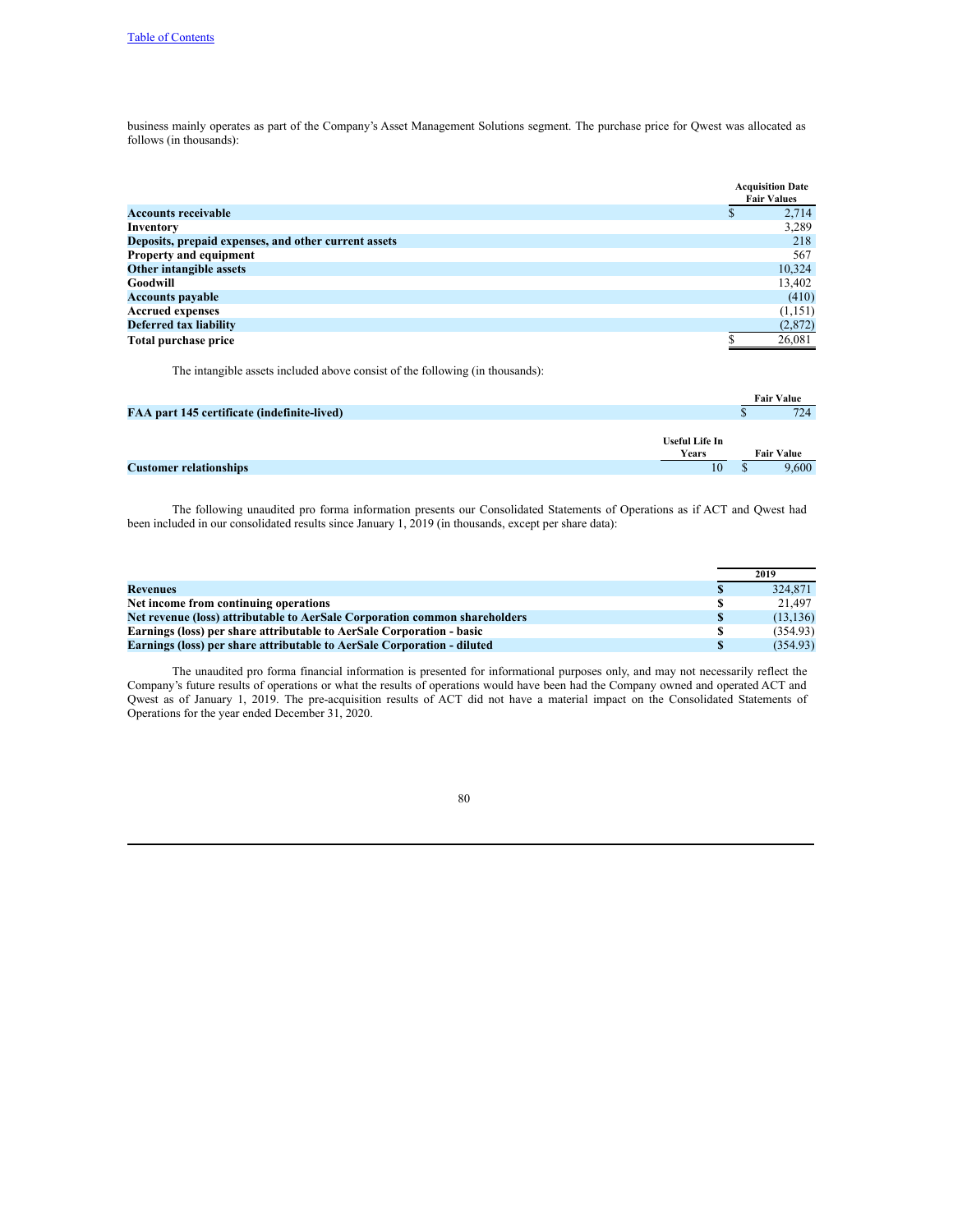### **ITEM 9 CHANGES IN AND DISAGREEMENTS WITH ACCOUNTANTS ON ACCOUNTING ANDFINANCIAL DISCLOSURE**

Not applicable.

### **ITEM 9A CONTROLS AND PROCEDURES**

#### **Limitations on Effectiveness of Controls and Procedures**

In designing and evaluating our disclosure controls and procedures, management recognizes that any controls and procedures, no matter how well designed and operated, can provide only reasonable assurance of achieving the desired control objectives. In addition, the design of disclosure controls and procedures must reflect the fact that there are resource constraints, and that management is required to apply judgment in evaluating the benefits of possible controls and procedures relative to their costs.

#### **Evaluation of Disclosure Controls and Procedures**

Our management, with the participation of our Chief Executive Officer and Chief Financial Officer, conducted an evaluation of the effectiveness of our disclosure controls and procedures (as defined in Rules 13a-15(e) and 15d-15(e) under the Exchange Act) as of December 31, 2021. We maintain disclosure controls and procedures designed to ensure that information required to be disclosed in reports filed or submitted by us under the Exchange Act is recorded, processed, summarized and reported within time periods specified in the SEC's rules and forms, and that such information is accumulated and communicated to management, including our Chief Executive Officer and Chief Financial Officer, or persons performing similar functions, as appropriate, to allow timely decisions regarding required disclosure.

Based upon that evaluation, our Chief Executive Officer and Chief Financial Officer concluded that our disclosure controls and procedures were effective at the reasonable assurance level as of December 31, 2021.

### **Management Report on Internal Control Over Financial Reporting**

Management of AerSale Corporation is responsible for establishing and maintaining adequate internal control over financial reporting, as such term is defined in Rules 13a-15(f) and 15d-15(f) of the Act. The Company's internal control over financial reporting is a process designed by, or under the supervision of, our Chief Executive Officer and Chief Financial Officer to provide reasonable assurance regarding the reliability of financial reporting and the preparation of financial statements in accordance with U.S. GAAP and includes those policies and procedures that (1) pertain to the maintenance of records that in reasonable detail accurately and fairly reflect the transactions and dispositions of assets of the Company; (2) provide reasonable assurance that transactions are recorded as necessary to permit preparation of financial statements in accordance with U.S. GAAP, and that receipts and expenditures of the Company are being made only in accordance with authorizations of management and directors of the Company; and (3) provide reasonable assurance regarding prevention or timely detection of unauthorized acquisition, use or disposition of the Company's assets that could have a material effect on the financial statements. Internal control systems, no matter how well designed, have inherent limitations. Therefore, even those systems which are determined to be effective provide only reasonable assurance with respect to financial statement preparation and presentation. Also, projections of any evaluation of effectiveness to future periods are subject to the risk that controls may become inadequate because of changes in conditions, or that the degree of compliance with the policies or procedures may deteriorate.

Management, under the supervision and with the participation of our Chief Executive Officer and Chief Financial Officer and oversight of the Board of Directors, assessed the effectiveness of our internal control over financial reporting as of December 31, 2021 based on the criteria for effective internal control over financial reporting described in Internal Control–Integrated Framework (2013) issued by the Committee of Sponsoring Organizations of the Treadway Commission.

Based on our assessment, management concluded that the Company maintained effective internal control over financial reporting as of December 31, 2021.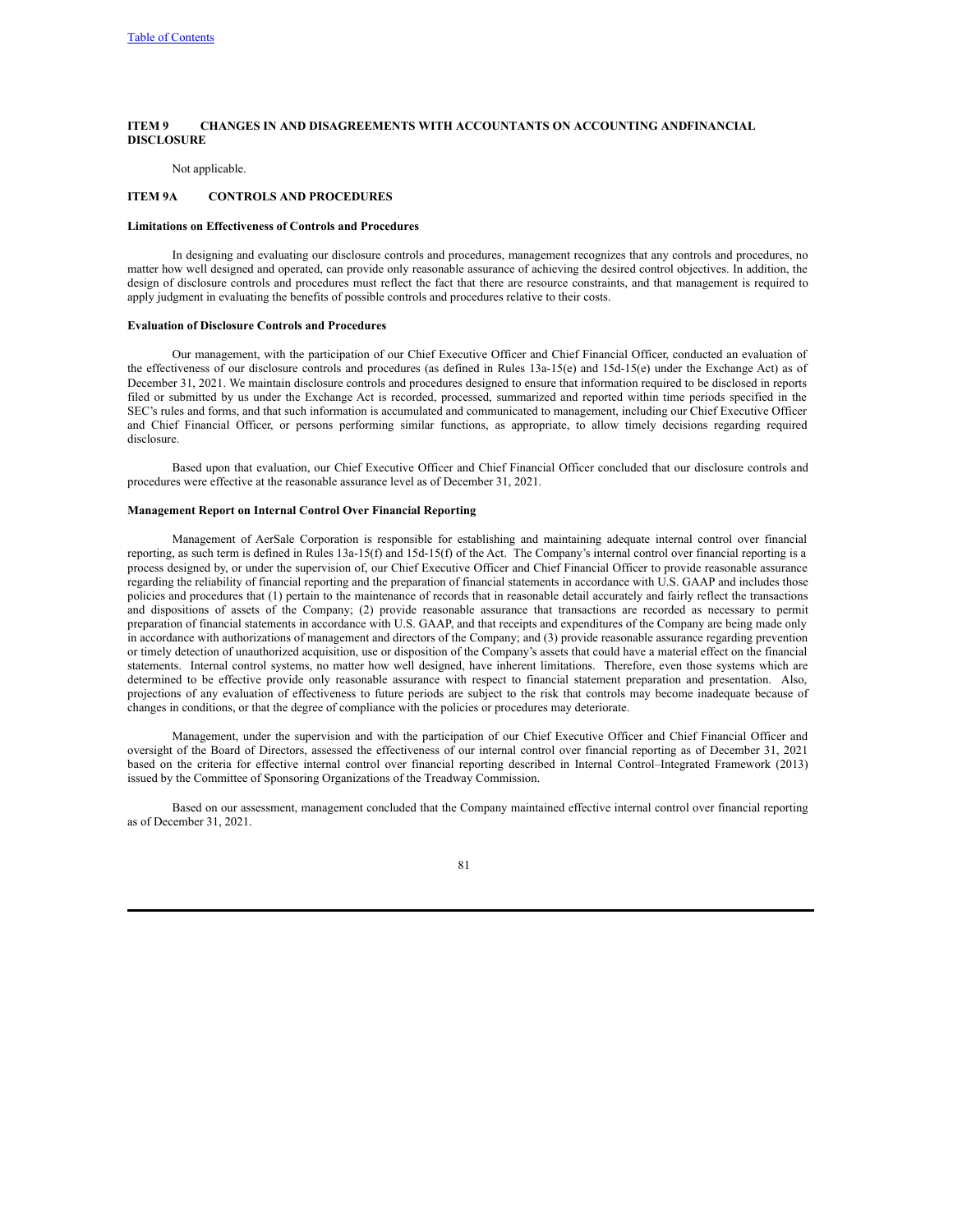This Annual Report on Form 10-K does not include an attestation report of our independent registered accounting firm on management's assessment regarding internal control over financial reporting due to the exemption from such requirements established by rules of the SEC for emerging growth companies.

### **Changes in Internal Control over Financial Reporting**

There were no changes in our internal control over financial reporting (as defined in Rules 13a-15(f) and 15d-15(f) under the Exchange Act) during the quarter ended December 31, 2021 that have materially affected, or are reasonably likely to materially affect, our internal control over financial reporting.

# **ITEM 9B OTHER INFORMATION**

None.

# **ITEM 9C DISCLOSURE REGARDING FOREIGN JURISDICTIONS THAT PREVENT INSPECTIONS**

Not applicable.

# **ITEM 10 DIRECTORS, EXECUTIVE OFFICERS AND CORPORATE GOVERNANCE**

## **Information about our Executive Officers and Directors**

As of the date of this report, our directors and executive officers are as follows:

| Name                     | Age | <b>Position</b>                                                                |
|--------------------------|-----|--------------------------------------------------------------------------------|
| Nicolas Finazzo          | 65  | Chairman, Chief Executive Officer, Division President, TechOps and<br>Director |
| Robert B. Nichols        | 65  | Vice Chairman, Division President, Asset Management Solutions and<br>Director  |
| Martin Garmendia         | 47  | Chief Financial Officer and Treasurer                                          |
| Basil Barimo             | 57  | Division President, MRO Services                                               |
| Craig Wright             | 54  | Division President, Aircraft & Engine Management                               |
| Gary Jones               | 58  | Division President, Airframe & Engine Materials                                |
| Iso Nezaj                | 66  | Division President, Engineered Solutions                                       |
| Charles McDonald         | 57  | Chief Technical Officer and Division President of Heavy MRO Services           |
| James Fry                | 60  | Executive Vice President, General Counsel & Corporate Secretary                |
| Jonathan Seiffer         | 50  | Director                                                                       |
| Eric J. Zahler           | 71  | Director                                                                       |
| Sai S. Devabhaktuni      | 50  | Director                                                                       |
| Richard J. Townsend      | 71  | Director                                                                       |
| General C. Robert Kehler | 69  | Director                                                                       |
| Peter Nolan              | 63  | Director                                                                       |
| Michael Kirton           | 40  | Director                                                                       |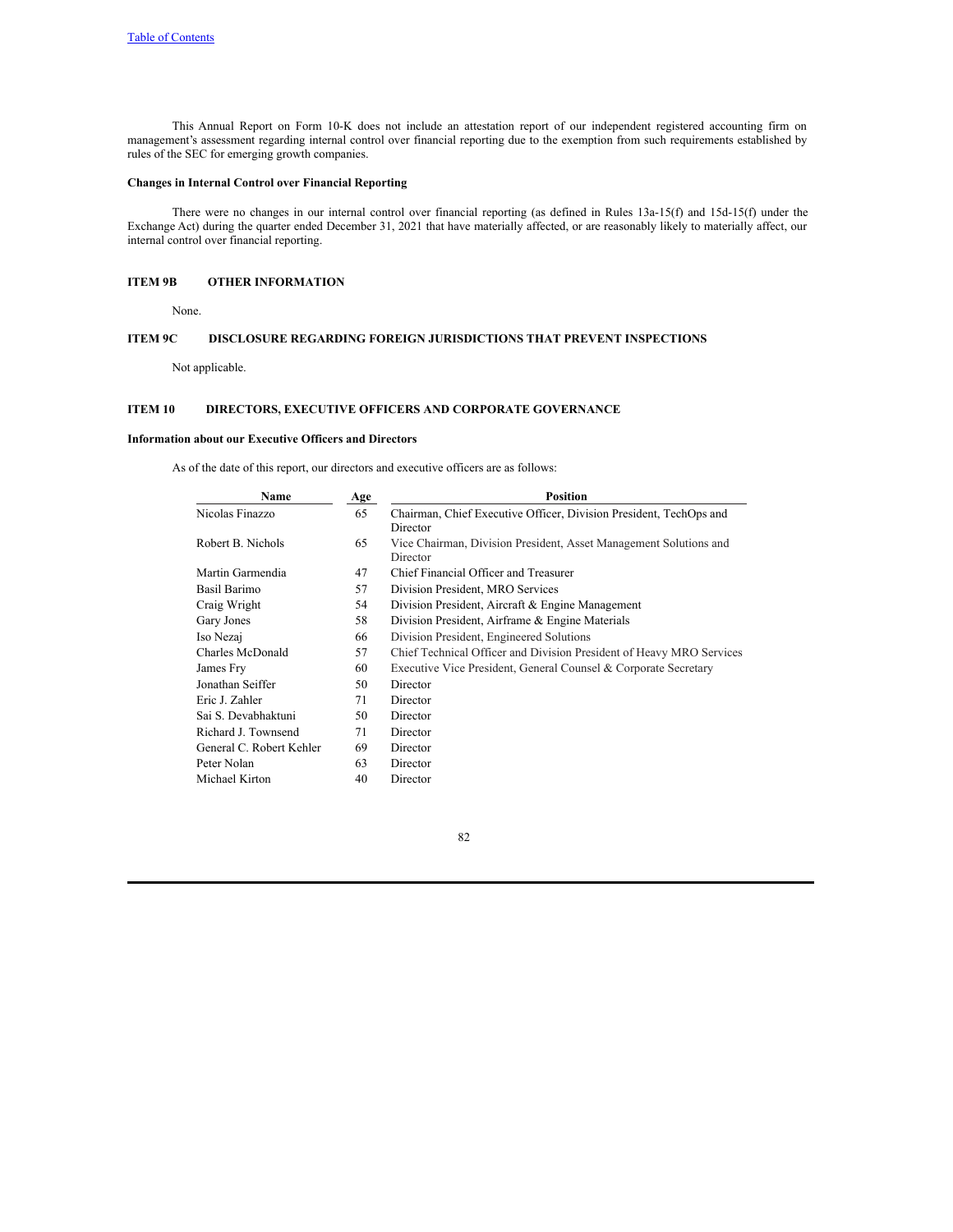### *Nicolas Finazzo*

Nicolas Finazzo has served on our Board since December 2020. Mr. Finazzo founded AerSale Corp. in 2008 and has served as Chairman and Chief Executive Officer from inception until January 2019, and again since December 2019. He has also served as Division President, TechOps since December 2019. From January 2019 to December 2019, Mr. Finazzo was Executive Chairman of AerSale Corp. From 1997 to 2008, Mr. Finazzo was Co-Founder and Chief Executive Officer of AeroTurbine, Inc., a supplier of aircraft and engine products and MRO service provider. In 1997, Mr. Finazzo was Vice President and General Counsel of AeroThrust, Inc., parts supplier, MRO service provider and aircraft engine leasing company. From 1991 to 1997, Mr. Finazzo was Vice President and General Counsel of International Air Leases, Inc., a used aircraft leasing company. From 1987 to 1991, Mr. Finazzo was Vice President of Contracts for Greenwich Air Services, a jet engine MRO service provider. From 1981 to 1987, Mr. Finazzo was President of Southern Express Airways, Inc., a commuter airline operating in the United States.

As one of our founders, Chairman and Chief Executive Officer, Mr. Finazzo brings to the Board significant senior leadership and institutional knowledge of the Company with considerable expertise in MRO services, parts distribution and aircraft and engine leasing sectors of the industry.

### *Robert B. Nichols*

Robert B. Nichols has served on our Board since December 2020. Mr. Nichols founded AerSale Corp. in 2008 and has served as Vice Chairman since January 2019. He has also served as Division President, Asset Management Solutions since December 2019. From 2017 to December 2019, Mr. Nichols was Principal of AerSale Corp. From 2008 to 2017, Mr. Nichols also was Chief Operating Officer of AerSale Corp. From 1997 to 2008, Mr. Nichols was Co-Founder and Chief Operating Officer of AeroTurbine, Inc. From 1990 to 1997, Mr. Nichols was Vice President of Engine Sales and Leasing for AeroThrust, Inc. From 1989 to 1990, Mr. Nichols was Director of Engine Sales and Leasing for Greenwich Air Services.

As one of our founders and our Vice Chairman, Mr. Nichols brings to the Board significant senior leadership, marketing, technical and global experience along with deep institutional knowledge of the Company, its operations and customer relations.

#### *Martin Garmendia*

Martin Garmendia has served as our Chief Financial Officer since 2018. From 2015 to 2018, he served as our Senior Vice President of Finance and Corporate Controller. From 2006 to 2015, Mr. Garmendia had various roles for NextEra Energy (NYSE: NEE) including Senior Director of Corporate Accounting for Florida Power & Light, a power utility company and Controller during the IPO of NextEra Energy Partners (NYSE: NEP). From 2003 to 2006, Mr. Garmendia had various roles for Bacardi USA, Inc., a spirits company, including Finance Manager of the Forecast Budget & Analysis Group. From 2000 to 2003, Mr. Garmendia was a Senior Auditor in the Assurance & Advisory Practice at Deloitte & Touche, LLP, a multinational professional services network and accounting firm. Mr. Garmendia is a Certified Public Accountant in the State of Florida.

### *Basil Barimo*

Basil Barimo has served as our Division President, MRO Services since December 2019. From January 2019 to December 2019, he served as our Chief Executive Officer and from 2017 to January 2019, Mr. Barimo was Chief Operating Officer of AerSale Corp. From 2010 to 2017, Mr. Barimo was Executive Vice President of Repair for the NORDAM Group, an aerospace components MRO service provider. From 2003 to 2009, Mr. Barimo was the Vice President of Operations and Safety for Air Transport Association of America, a U.S. trade association and lobbying group. From 2002 to 2003, Mr. Barimo was the Vice President of Operations for Avborne, Inc., a supplier of mid-life aircraft, engines and used serviceable material, and MRO service provider. From 1989 to 2002, Mr. Barimo was the Senior Director of Maintenance Quality Assurance for US Airways, Inc., a commercial airline.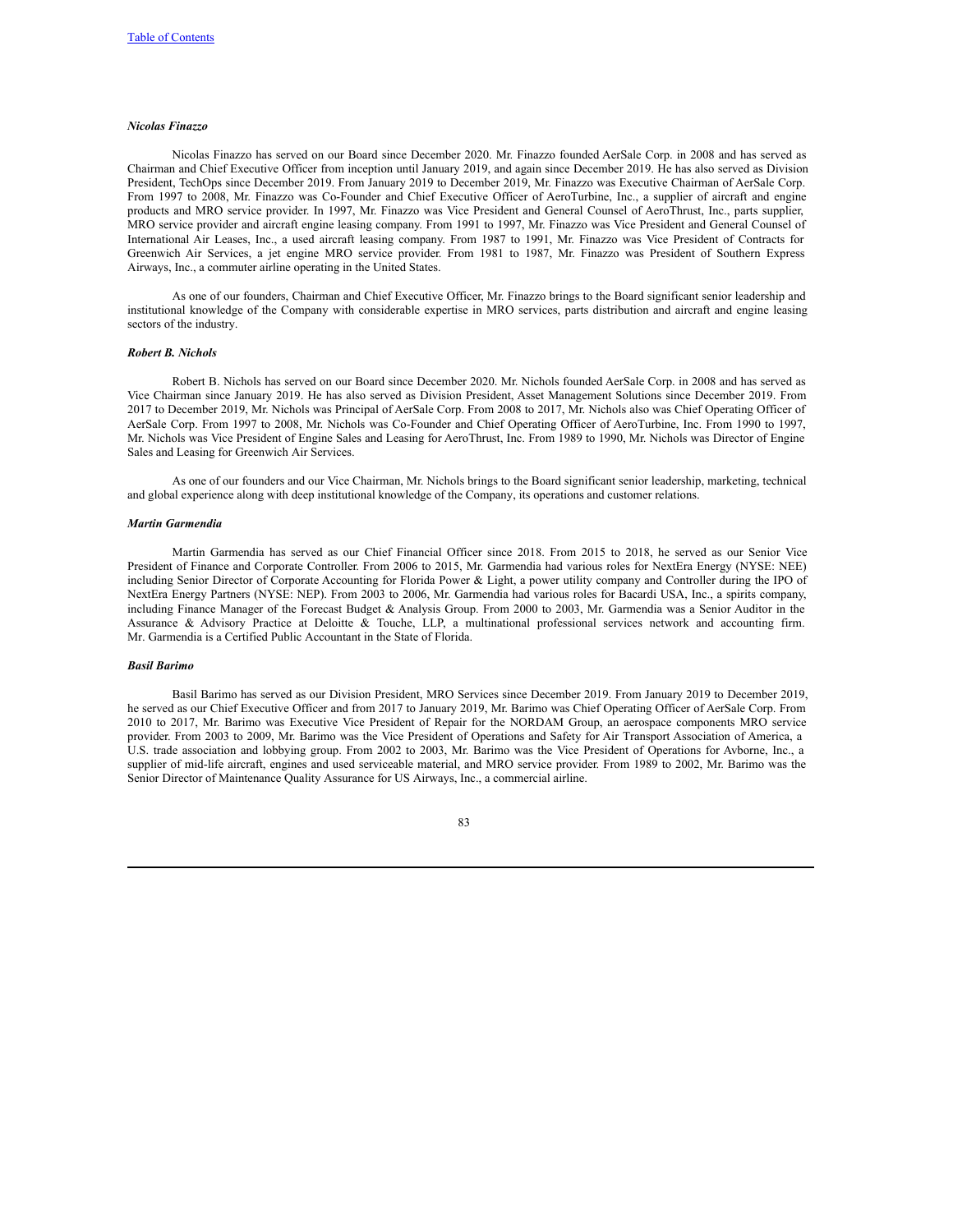### *Craig Wright*

Craig Wright has served as our Division President, Aircraft & Engine Management since December 2019. From January 2019 to December 2019, he was the President of AerSale Corp. From June 2017 to January 2019, Mr. Wright was Chief Commercial Officer of AerSale Corp. From 2010 to 2017, he was Senior Vice President of Aircraft Leasing for AerSale Corp. From 2006 to 2010, he was Vice President of Fleet for Macquarie AirFinance, a global aircraft leasing company. From 2001 to 2006, Mr. Wright was Director of Corporate Finance for GATX Capital Corp., working in multiple business units including rail/locomotive, IT equipment and aviation finance. From 1990 to 1998, Mr. Wright was a Consulting Engineer for Lin & Associates, Inc., a specialized structural engineering company.

#### *Gary Jones*

Gary Jones has served as President of our Materials Group since 2019. From 1999 through 2019, he was President and Chief Executive Officer of Qwest Air Parts, a supplier and distributor of commercial aviation parts that was acquired by AerSale Corp. in 2019. From 1983 to 1998, Mr. Jones was Vice President of Acquisitions for GE Capital Aviation Services, a commercial aviation financing and leasing company.

#### *Iso Nezaj*

Iso Nezaj has served as our Division President, Engineered Solution since 2017. He also previously serviced as our Chief Technical Officer from 2019 to 2021. From 2014 to 2017, Mr. Nezaj was our Senior Vice President of Technical Services. From 2010 to 2014, Mr. Nezaj was our Vice President in Technical Services. From 2009 to 2010, he was President of Air One Maintenance & Engineering LLC, a maintenance repair operation service provider. From 2000 to 2009, Mr. Nezaj was General Manager of Commercial Jet Inc., a maintenance repair operation service provider. From 1997 to 1999, Mr. Nezaj was Vice President and Chief Operating Officer of Skytrak International Airlines, Inc., a US FAR certified 21 commercial airline. From 1995 to 1997, Mr. Nezaj was Vice President of Engineering for Aeron Equities, Inc., a leasing aviation company. From 1993 to 1994, Mr. Nezaj was Director of Quality Assurance and Engineering for Kiwi International Airlines, Inc., a US FAR certified 121 commercial airline.

#### *Charles McDonald*

Mr. Charles McDonald was appointed the Chief Technical Officer and Divisional President of Heavy MRO Services for AerSale effective March 11, 2022. Prior to this appointment, Mr. McDonald was employed by AerSale as the Senior Vice President of MRO Services since December 2016. Prior to joining AerSale, Mr. McDonald worked as a consultant in the aviation industry from August 2013 to December 2016. Prior to working as a consultant, Mr. McDonald worked for Global Aviation Holdings as its Chief Executive Officer from February 2013 to August 2013 and its President from April 2008 to February 2013. Mr. McDonald also served as the Senior Vice President and Chief Operating Officer for World Airways from May 2004 to April 2008 and Trans Meridian Airlines from December 2001 to May 2004. Prior to these executive positions, Mr. McDonald worked in a variety of aviation positions for over 10 years including Vice President of Maintenance and Engineering, Director of Business Development and Director of Customer and Technical Support for Trans Meridian Airlines, British Aerospace Regional Aircraft and AMR Eagle. Mr. McDonald attended the Spartan College of Aeronautics, the former Chairman of the National Air Carriers Association, an FAA Certified A/P Mechanic, and served in the United States Army.

#### *James Fry*

Mr. James A. Fry has been the Executive Vice President, General Counsel and Corporate Secretary of AerSale Corporation since January 24, 2022. Prior to joining AerSale, Mr. Fry served as the Vice President, General Counsel and Corporate Secretary for Yellow Corporation from April 2015 to February 2020 and also served in the same capacity for Swift Transportation Company from January 2008 to April 2015. Prior to joining Swift Transportation, and since 1996, Mr. Fry held the positions of General Counsel and Corporate Secretary as well as Corporate Counsel for both private and publicly-traded company aviation companies including Hamilton Aerospace and World Airways. Mr. Fry also worked as an attorney in private practice in Pennsylvania prior to his in-house positions. Mr. Fry is a Schreyer Honors graduate from the Pennsylvania State University and obtained his Juris Doctor from the Temple University School of Law.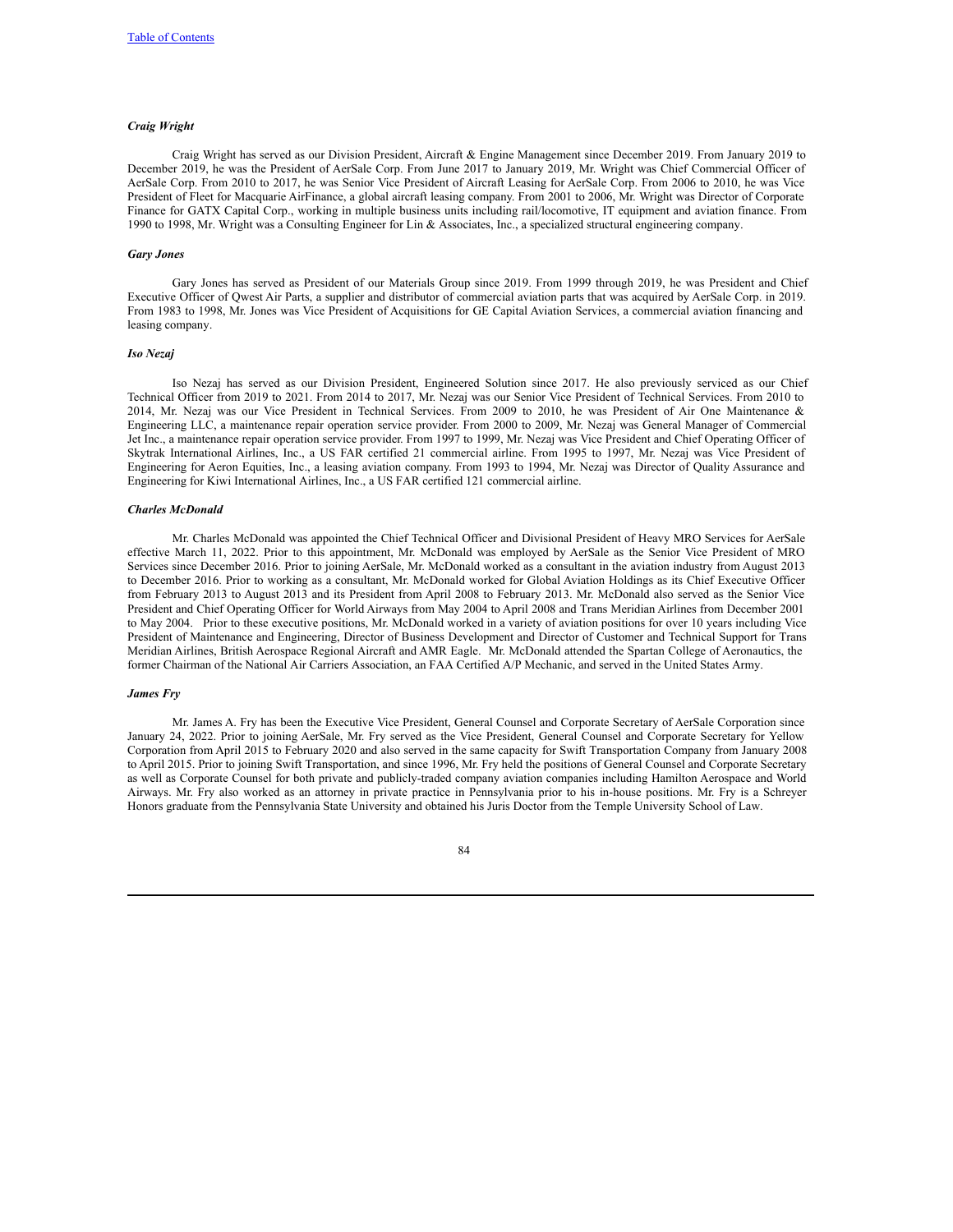### **Non-Employee Directors**

#### *Jonathan Seif er*

Jonathan Seiffer has served on our Board since December 2020. Mr. Seiffer currently serves as Senior Partner with Leonard Green & Partners, L.P. ("Leonard Green"), a private equity firm which is one of AerSale Corporation's significant shareholders, which he joined in 1994. Before joining Leonard Green, he worked in corporate finance at Donaldson, Lufkin & Jenrette. Mr. Seiffer currently serves on the boards of AerSale Corporation, Signet Jewelers Limited, Authentic Brands Group, Caliber Collision Centers, Mister Car Wash, SRS Distribution, Mariner Wealth Advisors, Parts Town, West Shore Home and Sun Auto. Mr. Seiffer brings particular knowledge and experience in finance, and broad-based experience in the leadership of distribution businesses.

Mr. Seiffer brings to the board significant strategic leadership, experience in the investment industry and valuable global business perspective.

#### *Eric J. Zahler*

Eric J. Zahler has served on our Board since December 2020 and previously served on the Board of Monocle Holdings, Inc. prior to the Merger. Mr. Zahler is a Co-Founder and managing member of Monocle Partners, LLC. Mr. Zahler served as Co-Founder, President and Chief Executive Officer of Monocle Acquisition Corporation (Nasdaq: MNCL), whose business combination with AerSale Corp. was consummated in 2020. He has over 35 years of senior leadership, strategy, operations, and governance experience with aerospace and defense companies. Until 2018, Mr. Zahler was a Co-Founder and Managing Director of Sagamore Capital, a private equity firm pursuing investments in the aerospace and defense, industrial electronics, and selected business service markets. Prior to founding Sagamore Capital. Mr. Zahler was President and Chief Operating Officer of Loral Space & Communications, Inc. for eight years and also served on Loral's Board of Directors. Mr. Zahler was a senior member of the management of Loral since 1992. Mr. Zahler is a member of the Board of Directors of Maxar Technologies (NYSE: MAXR; TSX: MAXR), a leading global provider of advanced space technology solutions for commercial and government markets. He is also a member of the Board of Directors of Sequa Corporation, a portfolio company of The Carlyle Group, which provides the global airline industry with a broad range of aftermarket services, and is Chairman of the Board of Nexteon Technologies, Inc., a development-stage, private company pursuing opportunities in commercial air traffic management and aircraft navigation and surveillance. Previously, Mr. Zahler served on the board of directors of ExactEarth, Ltd. (TSX: XCT), Actel Corporation (NASDAQ: ACTL), and EasyLink Services Corporation, (NASDAQ: EASY). From 1975 to 1992, Mr. Zahler was an attorney at Fried, Frank, Harris, Shriver & Jacobson, where he was elected Partner in 1983. At Fried, Frank, he represented numerous aerospace and defense companies in all aspects of their interactions with the U.S. government. Mr. Zahler holds a Bachelor of Science degree in mathematics from Yale University and a law degree from Harvard Law School.

Mr. Zahler brings to the Board, leadership and operations experience in executive leadership roles at global public companies, as well as accounting and financial expertise with corporate governance experience.

#### *Sai S. Devabhaktuni*

Sai S. Devabhaktuni has served on our Board since December 2020 and previously served on the Board of Monocle Holdings, Inc. prior to the Business Combination. Mr. Devabhaktuni is Co-Founder and Chairman of the Board of Directors of Monocle Acquisition Corporation ("Monocle"; Nasdaq: MNCL), whose business combination with AerSale Corp. was consummated in 2020. Prior to Monocle, Mr. Devabhaktuni was Head of Corporate Distressed Portfolio Management at Pacific Investment Management Company ("PIMCO"). While at PIMCO, Mr. Devabhaktuni served in various capacities on investment committees of numerous investment funds. Prior to PIMCO, and from 1998 to 2010, he was a Managing Principal at MHR Fund Management LLC ("MHR") where he was involved in all aspects of the investment process and worked closely with senior management teams of portfolio companies on operational improvements and growth initiatives. Prior to MHR, Mr. Devabhaktuni was a member of the event-driven strategies group at Highbridge Capital Management LLC, and a member of the corporate finance, capital markets and emerging markets groups of Nomura Securities. Mr. Devabhaktuni holds a Bachelor of Science in Economics, with concentrations in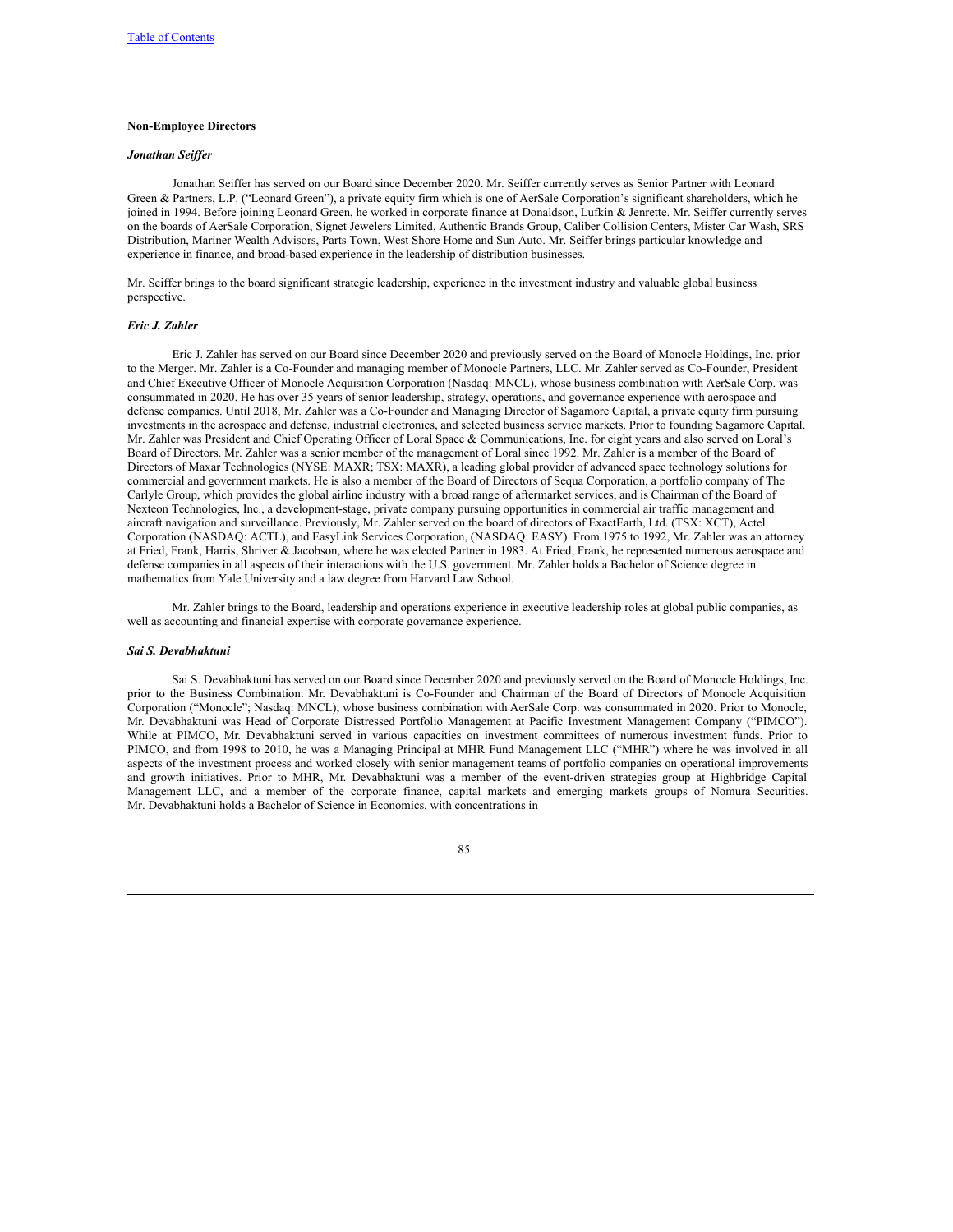Finance, Economics and Legal Studies from the Wharton School of the University of Pennsylvania. Mr. Devabhaktuni has served on the Board of Directors of Loral Space & Communications, Inc. (Nasdaq: LORL) and Applied Natural Gas Fuels Inc., and currently serves on the Board of Directors of Sequa Corporation.

Mr. Devabhaktuni brings to the board experience in finance, asset management, capital markets and capital management, experience as a senior executive and perspective as an institutional investor.

#### *Richard J. Townsend*

Richard J. Townsend has served on our Board since December 2020. Prior to the Business Combination, Mr. Townsend served as the Executive Vice President and Chief Financial Officer of Monocle Acquisition Corporation ("Monocle"; Nasdaq: MNCL), whose business combination with AerSale Corp. was consummated in 2020. Mr. Townsend brings 40 years of knowledge and experience in finance, strategy and operations. Prior to Monocle, Mr. Townsend was a Managing Partner at Rangeley Capital ("Rangeley"), with responsibilities as a Portfolio Manager and Chief Operating Officer from 2008 to 2017, and subsequently as an Advisory Partner. Prior to Rangeley, Mr. Townsend was Executive Vice President and Chief Financial Officer of Loral Space & Communications, Inc. (Nasdaq: LORL) from 1998 to 2007, where he was responsible for all financial aspects of the business. From 1996 to 1998, Mr. Townsend served as the Corporate Controller and Director of Strategy of ITT Industries (NYSE: ITT). Mr. Townsend spent the prior 17 years in various roles in operations and financial Management at IBM (NYSE: IBM), including serving as Controller for EMEA (Europe, Middle East and Africa) in France. Prior to IBM, Mr. Townsend was a mechanical engineer at General Electric's Nuclear Energy Division (NYSE: GE). Mr. Townsend holds a Bachelor of Science degree in Mechanical Engineering from the University of Michigan, a Master of Science degree in Engineering from the University of California at Berkeley and an MBA from Stanford University.

Mr. Townsend brings to the Board extensive experience as a senior operating and finance executive for large public companies.

#### *General C. Robert Kehler*

General C. Robert Kehler, USAF (ret), has served as a director of Monocle Acquisition Corp since its prospectus. He has 43 years of leadership, strategy and governance experience related to military operations of the United States of America. General Kehler currently serves on the board of directors of Maxar Technologies Ltd. (Ticker: MAXR) and Connect Bidco Ltd. (parent of Inmarsat) and is a senior advisor to McKinsey and Company.

General Kehler retired from the United States Air Force in December 2013 after almost 39 years of distinguished service. From January 2011 until November 2013, he served as the Commander, United States Strategic Command ("USSTRATCOM"), where he was directly responsible to the Secretary of Defense and President for the plans and operations of all U.S. forces conducting strategic deterrence, nuclear alert, global strike, space, cyberspace and associated operations. Prior to commanding USSTRATCOM, General Kehler commanded United States Air Force Space Command (predecessor to the United States Space Force) and two operational space wings conducting space launch, missile warning, and space control missions. He also commanded an intercontinental ballistic missile squadron and group.

General Kehler entered the Air Force in 1975 as a Distinguished Graduate of the Pennsylvania State University R.O.T.C. program, has master's degrees in Public Administration and National Security and Strategic Studies, and completed executive development programs at Carnegie-Mellon, Syracuse, and Harvard Universities. His military awards include the Defense Distinguished and Superior Service Medals, the Distinguished Service Medal (2 awards), Legion of Merit (3 awards), and the French Legion of Honor (Officer). General Kehler is an Affiliate of Stanford's Center for International Security and Cooperation and a Senior Fellow of the National Defense University.

Mr. Kehler brings to the Board over 40 years of leadership and governance experience and extensive involvement serving as a director and member of board committees.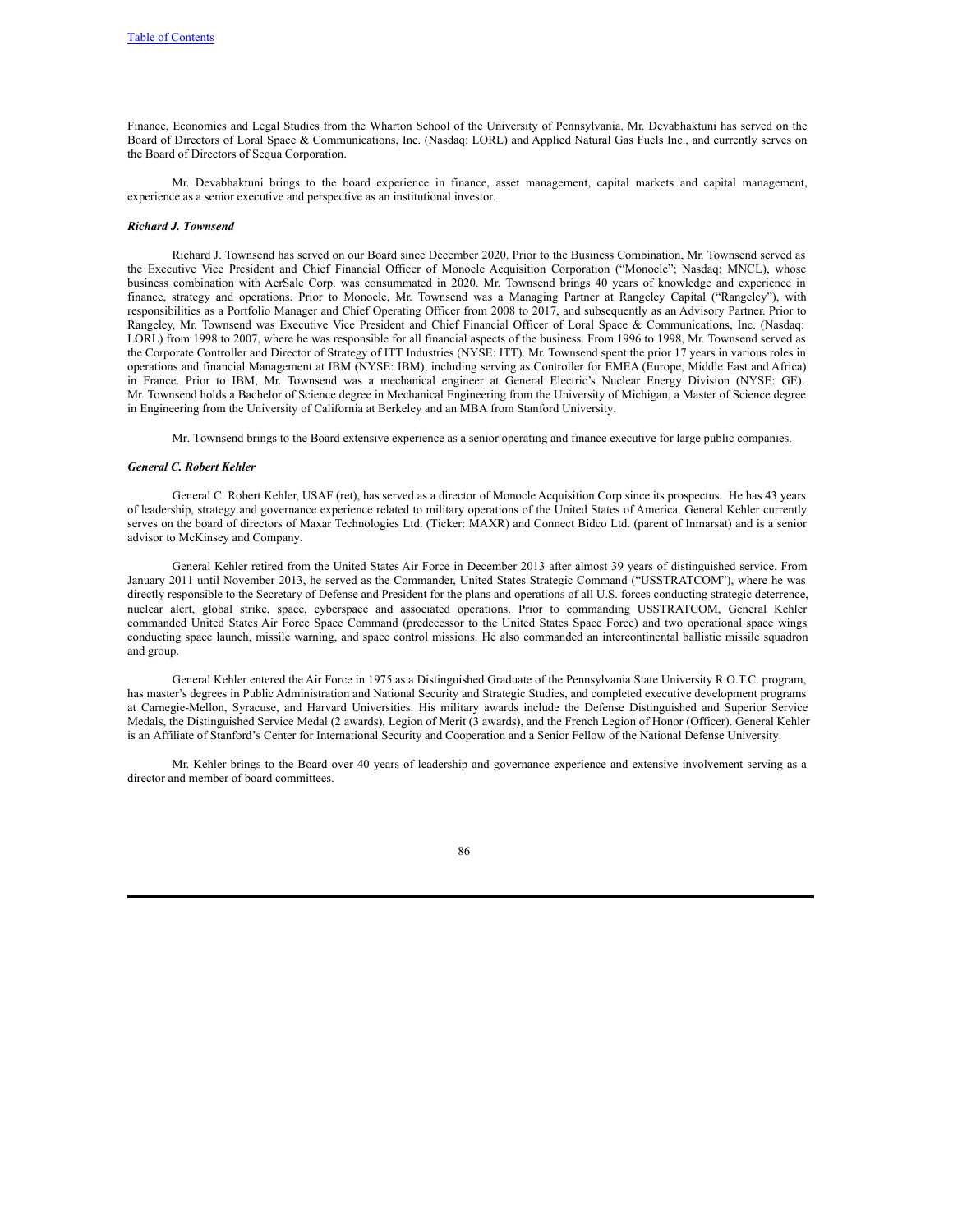### *Peter Nolan*

Peter Nolan has served on our Board since December 2020. Mr. Nolan is the Chairman of Nolan Capital, a private investment company, and is also a senior advisor to Leonard Green & Partners, L.P., a private equity firm, and was previously a managing partner of Leonard Green & Partners. Mr. Nolan currently serves on the board of directors of Activision and AerSale, among others. Prior to becoming a partner at Leonard Green & Partners in 1997, Mr. Nolan served as a managing director and the Co-Head of Donaldson, Lufkin and Jenrette's Los Angeles Investment Banking Division from 1990 to 1997, as a First Vice President in corporate finance at Drexel Burnham Lambert from 1986 to 1990, and as a Vice President at Prudential Securities, Inc. from 1982 to 1986. Prior to 1982, Mr. Nolan was an associate at Manufacturers Hanover Trust Company.

Mr. Nolan brings to the board experience in finance, asset management, capital markets and capital management, experience as a senior executive and perspective as an institutional investor.

#### *Michael Kirton*

Michael Kirton has served on our Board since December 2020. Mr. Kirton currently serves as Partner with Leonard Green which he joined in 2007. Before joining Leonard Green, he worked in corporate finance at Credit Suisse First Boston. Mr. Kirton currently serves on the boards of AerSale, Charter NEX, Fineline Technologies, ProMach, Pure Gym, The Wrench Group, and Stella Environmental. Mr. Kirton brings particular knowledge and experience in finance and broad-based experience in the leadership of middle-market businesses.

Mr. Kirton brings to the board experience in finance, asset management, capital markets and capital management, experience as a senior executive and perspective as an institutional investor.

The remainder of the response to this Item 10 will be included in our definitive proxy statement to be filed with the SEC with respect to our 2022 Annual Meeting of Stockholders and is incorporated herein by reference.

### **ITEM 11 EXECUTIVE COMPENSATION**

The information required by this Item 11 will be included in our definitive proxy statement to be filed with the SEC with respect to our 2022 Annual Meeting of Stockholders and is incorporated herein by reference.

## **ITEM 12 SECURITY OWNERSHIP OF CERTAIN BENEFICIAL OWNERS AND MANAGEMENT AND RELATED STOCKHOLDER MATTERS**

### **Equity Compensation Plan Information**

The following table provides information on our equity compensation plans as of December 31, 2021:

|                                                              | <b>Number of Securities to</b> | Weighted-Average            | <b>Number of Securities Remaining</b> |
|--------------------------------------------------------------|--------------------------------|-----------------------------|---------------------------------------|
|                                                              | be Issued Upon Exercise        | <b>Exercise Price of</b>    | <b>Available for Future</b>           |
|                                                              | of Outstanding Options,        | <b>Outstanding Options,</b> | <b>Issuance Under Equity</b>          |
| <b>Plan Category:</b>                                        | Warrants, and Rights           | <b>Warrants, and Rights</b> | <b>Compensation Plans</b>             |
| Equity compensation plans approved by security holders $(1)$ | 3.276.288(2)                   | 10.06                       | 1,393,712 (3)                         |
| Total                                                        | 3,276,288                      | 10.06                       | 1,393,712                             |

(1) Consists of the AerSale Corporation 2020 Equity Incentive Plan (the "2020 Plan") and the AerSale Corporation 2020 Employee Stock Purchase Plan (the "ESPP").

(2) All outstanding awards represent 3,264,300 shares and 11,988 shares pursuant to the 2020 Plan and the ESPP, respectively. The shares pursuant to the 2020 Plan include 1,595,000 performance-based awards expected to achieve the performance milestones at the 200% vesting target.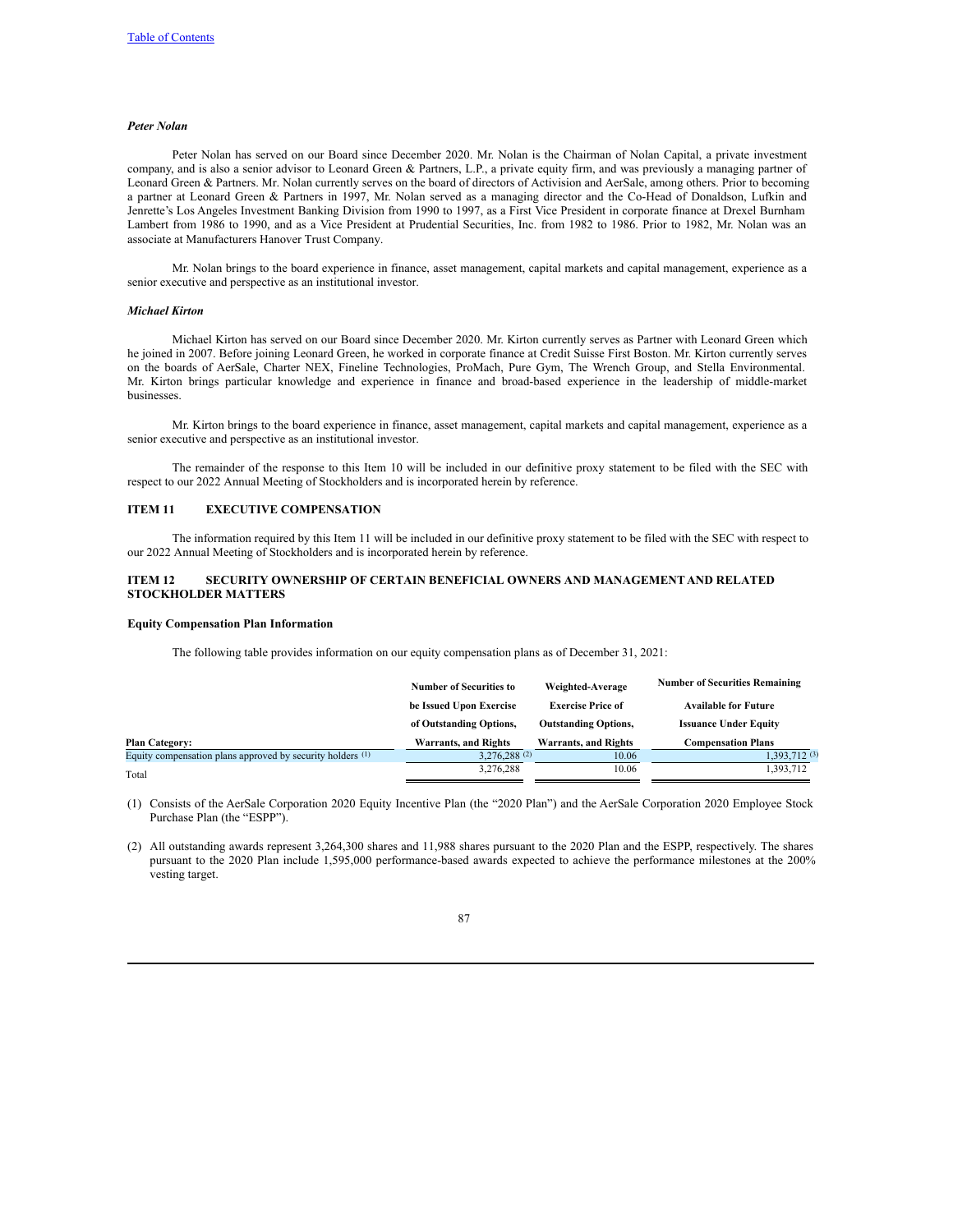(3) Under the 2020 Plan, a total of 2,500,700 shares were available for issuance in the form of restricted stock, restricted stock units, stock appreciation rights, stock options, or other stock-based or cash-based awards as of December 31, 2021. Under the ESPP, a total of 488,012 shares were available for issuance as of December 31, 2021.

The remainder of the response to this Item 12 will be included in our definitive proxy statement to be filed with the SEC with respect to our 2022 Annual Meeting of Stockholders and is incorporated herein by reference.

### **ITEM 13 CERTAIN RELATIONSHIPS AND RELATED TRANSACTIONS, AND DIRECTORINDEPENDENCE**

The information required by this Item 13 will be included in our definitive proxy statement to be filed with the SEC with respect to our 2022 Annual Meeting of Stockholders and is incorporated herein by reference

#### **ITEM 14 PRINCIPAL ACCOUNTANT FEES AND SERVICES**

The information required by this Item 14 will be included in our definitive proxy statement to be filed with the SEC with respect to our 2022 Annual Meeting of Stockholders and is incorporated herein by reference.

# **ITEM 15 EXHIBITS AND FINANCIAL STATEMENT SCHEDULE**S

(a)(1) Financial Statements.

The financial statements required by this item are listed in Item 8, "Financial Statements and Supplementary Data" herein.

(a)(2) Financial Statement Schedules.

All financial statement schedules have been omitted because they are not applicable, not required or the information required is shown in the financial statements or the notes thereto.

#### (a)(3) Exhibits.

The following is a list of exhibits filed as part of this Annual Report on Form 10-K.

| Exhibit<br><b>Number</b> | <b>Description</b>                                                                                                                                                                                                                                                                                       | Form | File No.  | Exhibit | Filing<br>Date | <b>Filed/Furnished</b><br><b>Herewith</b> |
|--------------------------|----------------------------------------------------------------------------------------------------------------------------------------------------------------------------------------------------------------------------------------------------------------------------------------------------------|------|-----------|---------|----------------|-------------------------------------------|
| 2.1                      | Agreement and Plan of Merger, dated<br>December 8, 2019, by and among Monocle<br><b>Acquisition Corporation, Monocle Holdings</b><br>Inc., AerSale Corp., Monocle Merger Sub 1<br>Inc., Monocle Merger Sub 2 LLC, and<br>Leonard Green & Partners, L.P., in its<br>capacity as the Holder Representative | 8-K  | 001-38801 | 2.1     | 12/9/2019      |                                           |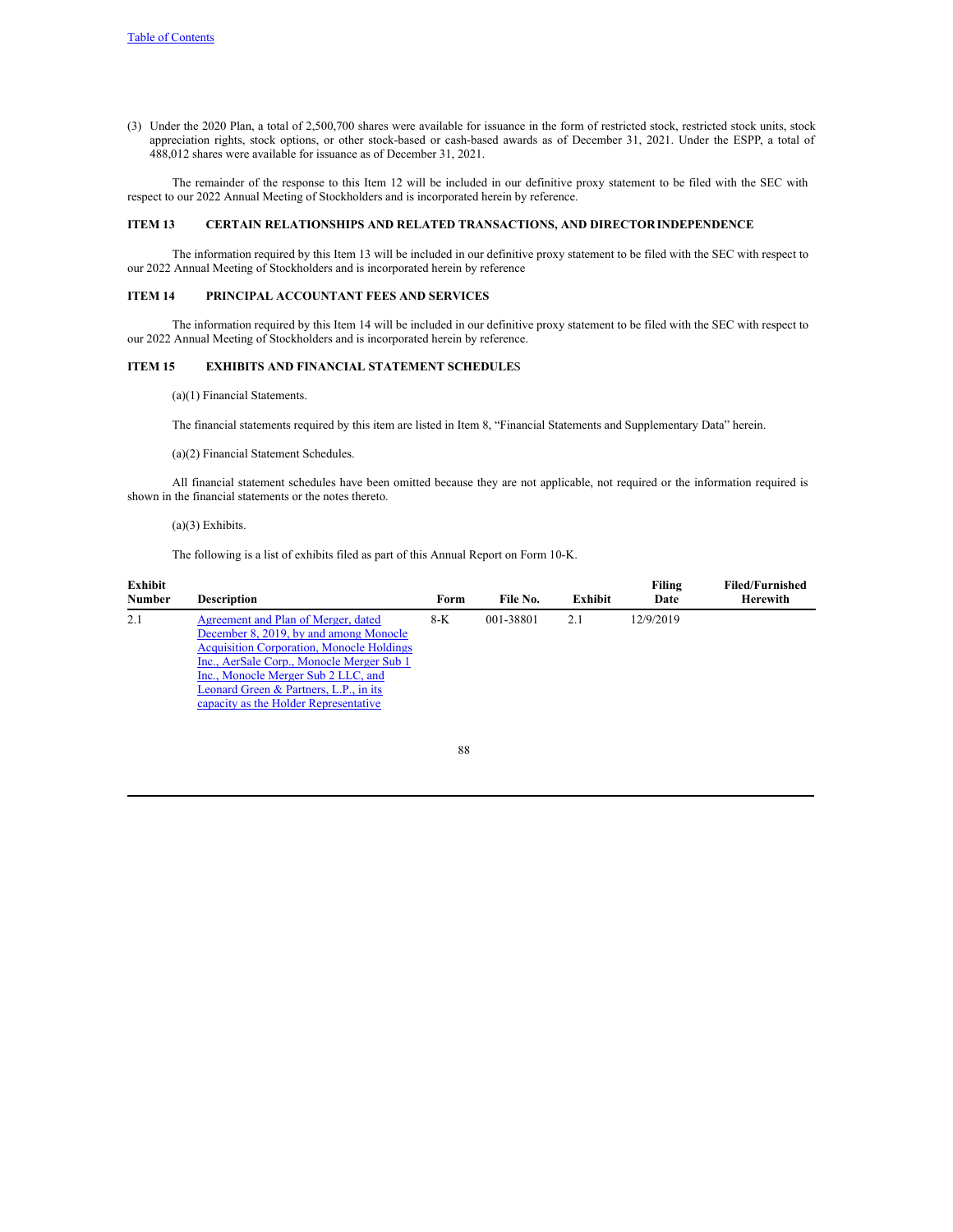| 2.2 | Amendment No. 1 to the Agreement and<br>Plan of Merger, dated August 13, 2020, by<br>and among Monocle Acquisition<br>Corporation, Monocle Holdings Inc.,<br>AerSale Corp., Monocle Merger Sub 1 Inc.,<br>Monocle Merger Sub 2 LLC, and Leonard<br>Green & Partners, L.P., in its capacity as the<br><b>Holder Representative</b>                         | $10-Q$  | 001-38801  | 2.1  | 08/4/2020  |
|-----|-----------------------------------------------------------------------------------------------------------------------------------------------------------------------------------------------------------------------------------------------------------------------------------------------------------------------------------------------------------|---------|------------|------|------------|
| 2.3 | <b>Amended and Restated Agreement and Plan</b><br>of Merger, dated September 8, 2020, by and<br>among Monocle Acquisition Corporation,<br>Monocle Holdings Inc., AerSale Corp.,<br>Monocle Merger Sub 1 Inc., Monocle<br>Merger Sub 2 LLC, and Leonard Green &<br>Partners, L.P., in its capacity as the Holder<br>Representative.                        | 8-K     | 001-38801  | 2.1  | 09/08/2020 |
| 2.4 | Amendment No. 1 to the Amended and<br>Restated Agreement and Plan of Merger,<br>dated December 16, 2020, by and among<br><b>Monocle Acquisition Corporation, Monocle</b><br>Holdings Inc., AerSale Corp., Monocle<br>Merger Sub 1 Inc., Monocle Merger Sub 2<br>LLC, and Leonard Green & Partners, L.P.,<br>in its capacity as the Holder Representative. | $8-K$   | 001-38801  | 10.5 | 12/17/2020 |
| 3.1 | <b>Amended and Restated Certificate of</b><br>Incorporation of Monocle Holdings Inc.,<br>dated October 13, 2020.                                                                                                                                                                                                                                          | $S-4/A$ | 333-235766 | 3.1  | 10/14/2020 |
| 3.2 | Certificate of Amendment to the Amended<br>and Restated Certificate of Incorporation of<br>Monocle Holdings Inc., dated December 22,<br>2020.                                                                                                                                                                                                             | 8-K     | 001-38801  | 3.2  | 12/23/2020 |
| 3.3 | Certificate of Amendment to the Amended<br>and Restated Certificate of Incorporation of<br>Monocle Holdings, Inc., dated June 17,<br>2021.                                                                                                                                                                                                                | $10-o$  | 001-38801  | 3.3  | 08/09/2021 |
| 3.4 | <b>Amended and Restated Bylaws of Monocle</b><br>Holdings Inc., dated October 13, 2020.                                                                                                                                                                                                                                                                   | $S-4/A$ | 333-235766 | 3.2  | 10/14/2020 |
| 3.5 | Amendment No. 1 to the Amended and<br>Restated Bylaws of Monocle Holdings Inc.,<br>dated December 22, 2020.                                                                                                                                                                                                                                               | 8-K     | 001-38801  | 3.4  | 12/23/2020 |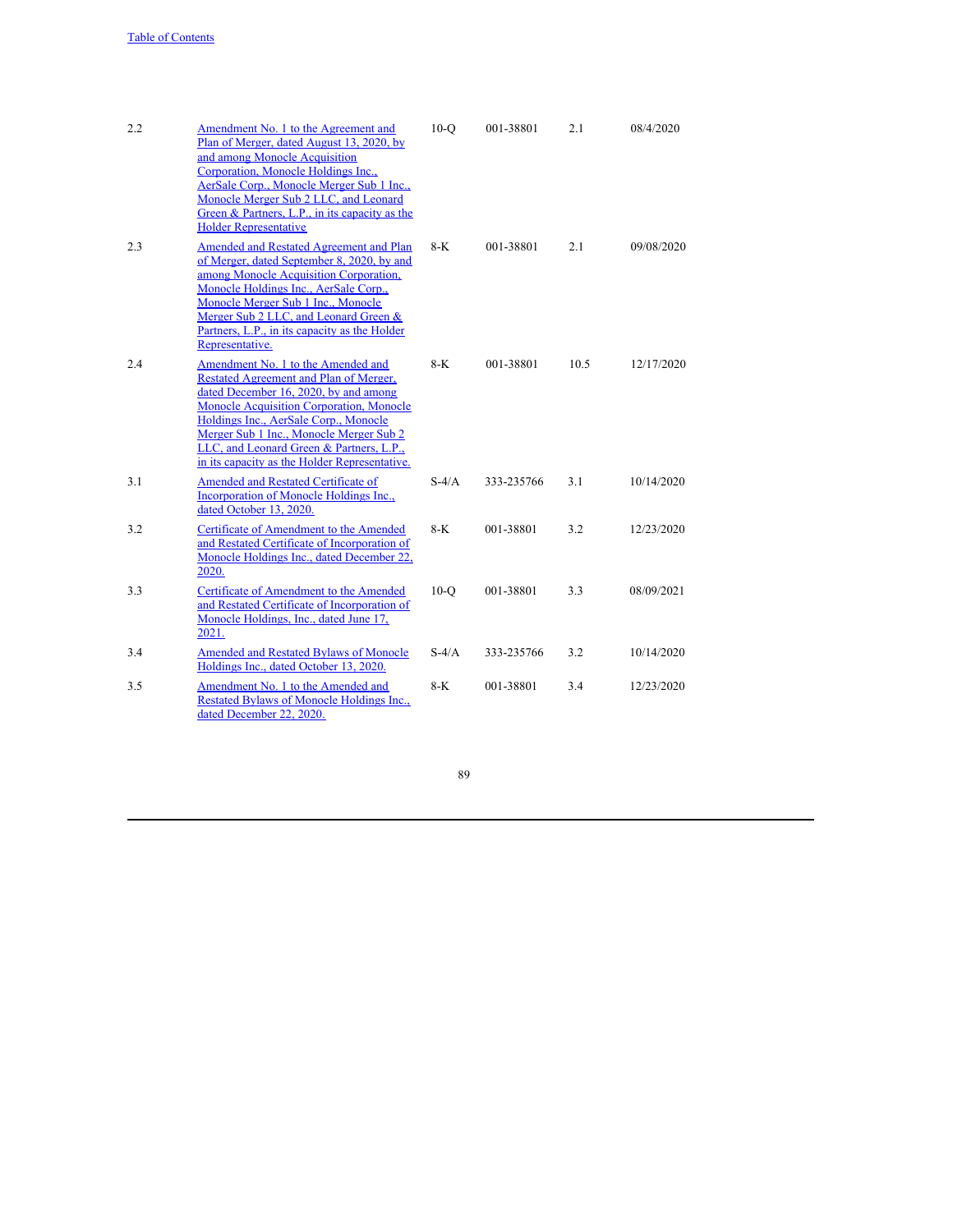| <b>Exhibit</b><br><b>Number</b> | <b>Description</b>                                                                                                                                                                                                                                                                      | Form    | File No.   | <b>Exhibit</b> | Filing<br>Date | Filed<br><b>Herewith</b> |
|---------------------------------|-----------------------------------------------------------------------------------------------------------------------------------------------------------------------------------------------------------------------------------------------------------------------------------------|---------|------------|----------------|----------------|--------------------------|
| 4.1                             | Specimen Common Stock Certificate of<br>Monocle Holdings Inc.                                                                                                                                                                                                                           | $S-4/A$ | 333-235766 | 4.2            | 02/14/2020     |                          |
| 4.2                             | Specimen Warrant Certificate of Monocle<br>Holdings Inc.                                                                                                                                                                                                                                | $S-4/A$ | 333-235766 | 4.3            | 02/14/2020     |                          |
| 4.3                             | Warrant Agreement, dated February 6, 2019,<br>between Monocle Acquisition Corporation and<br>Continental Stock Transfer & Trust Company,<br>as warrant agent.                                                                                                                           | $8-K$   | 001-38801  | 4.1            | 02/12/2019     |                          |
| 4.4                             | Description of the Registrant's Securities                                                                                                                                                                                                                                              |         |            |                |                | $\ast$                   |
| 10.1                            | Letter Agreement, dated December 16, 2020, by<br>and among Monocle Acquisition<br>Corporation, Monocle Holdings Inc., AerSale<br>Corp., Monocle Merger Sub 1 Inc., Monocle<br>Merger Sub 2 LLC, and Leonard Green &<br>Partners, L.P., in its capacity as the Holder<br>Representative. | $8-K$   | 001-38801  | 10.4           | 12/17/2020     |                          |
| 10.2                            | <b>Amended and Restated Founder Shares</b><br>Agreement, dated September 8, 2020, by and<br>among Monocle Partners, LLC, Cowen<br>Investments II LLC, Monocle Acquisition Corp.<br>Monocle Holdings Inc. and AerSale Corp.                                                              | $8-K$   | 001-38801  | 10.1           | 09/08/2020     |                          |
| 10.3                            | Amendment No. 1 to the Second Amended and<br><b>Restated Founder Shares Agreement, dated</b><br>December 16, 2020, by and among Monocle<br>Partners, LLC, Cowen Investments II LLC,<br><b>Monocle Acquisition Corp, Monocle</b><br>Holdings Inc. and AerSale Corp.                      | $8-K$   | 001-38801  | 10.2           | 12/17/2020     |                          |
| 10.4                            | Form of Subscription Agreement.                                                                                                                                                                                                                                                         | $8-K$   | 001-38801  | 10.1           | 12/17/2020     |                          |
| 10.5                            | Form of Issuance Agreement.                                                                                                                                                                                                                                                             | $8-K$   | 001-38801  | 10.3           | 12/17/2020     |                          |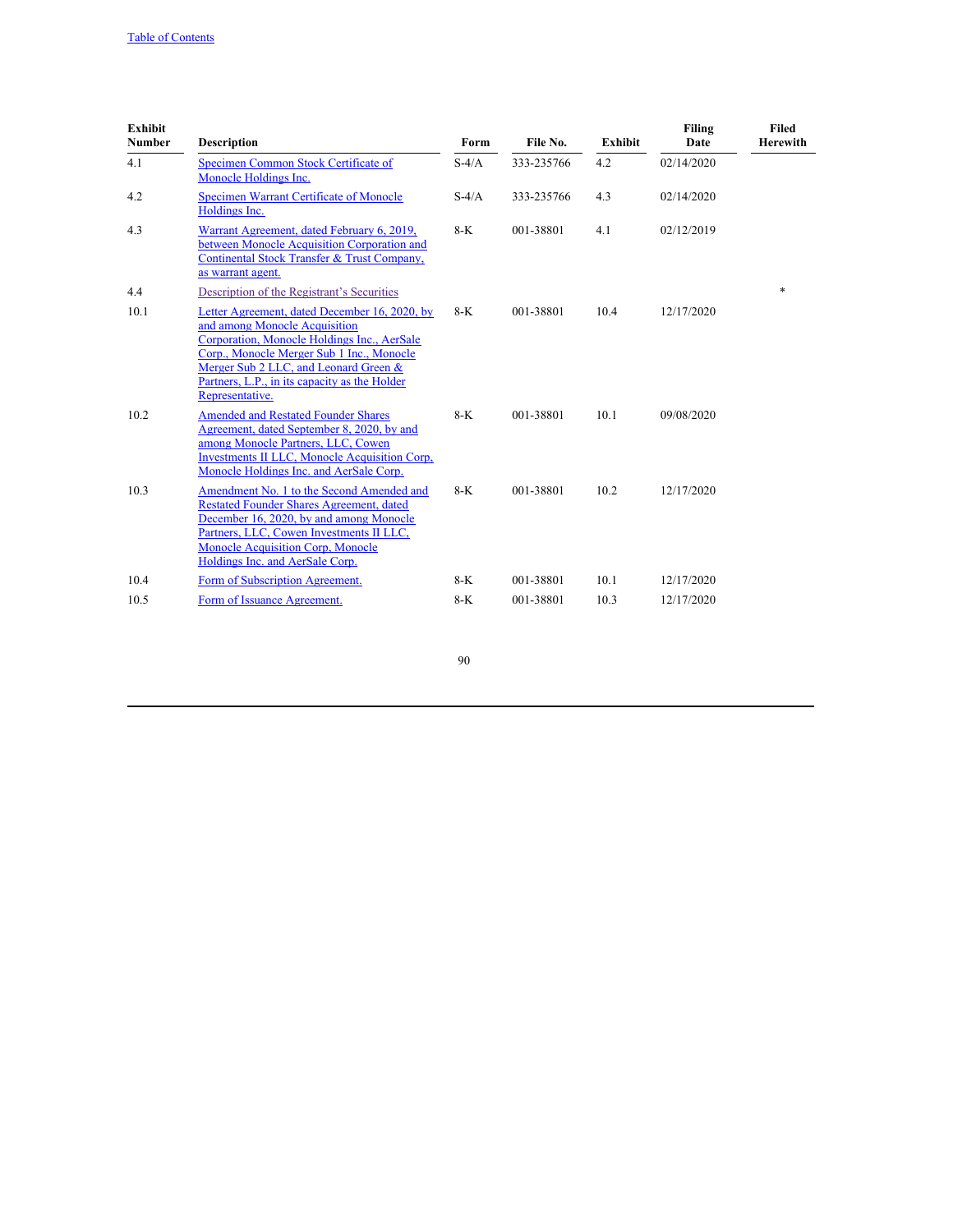| <b>Exhibit</b><br><b>Number</b> | <b>Description</b>                                                                                                                                                                                                                                                                                                                                                                                                                                                             | Form   | File No.  | <b>Exhibit</b> | <b>Filing</b><br>Date | Filed<br><b>Herewith</b> |
|---------------------------------|--------------------------------------------------------------------------------------------------------------------------------------------------------------------------------------------------------------------------------------------------------------------------------------------------------------------------------------------------------------------------------------------------------------------------------------------------------------------------------|--------|-----------|----------------|-----------------------|--------------------------|
| 10.6                            | <b>Amended and Restated Registration Rights</b><br>Agreement, dated December 22, 2020, by<br>and among Monocle Holdings Inc., Monocle<br><b>Acquisition Corporation, Monocle Partners,</b><br>LLC, Cowen Investments II LLC, C. Robert<br>Kehler, Donald W. Manvel, John C. Pescatore,<br>Green Equity Investors V, L.P., Green Equity<br>Investors Side V, L.P., LGP Parts<br>Coinvest LLC., Florida Growth Fund LLC,<br>Enarey, LP and ThoughtValley Limited<br>Partnership. | $8-K$  | 001-38801 | 10.7           | 12/23/2020            |                          |
| 10.7                            | Lock-Up Agreement, dated December 22, 2020,<br>by and among Monocle Holdings Inc., Green<br>Equity Investors V, L.P., Green Equity Investors<br>Side V, L.P., LGP Parts Coinvest LLC., Florida<br>Growth Fund LLC, Enarey, LP and<br>ThoughtValley Limited Partnership.                                                                                                                                                                                                        | 8-K    | 001-38801 | 10.8           | 12/23/2020            |                          |
| 10.8                            | Assignment and Assumption Agreement, dated<br>December 22, 2020, by and among Monocle<br>Holdings Inc., Monocle Acquisition Corporation<br>and Continental Stock Transfer & Trust<br>Company.                                                                                                                                                                                                                                                                                  | $8-K$  | 001-38801 | 10.9           | 12/23/2020            |                          |
| 10.9                            | <b>Company Support and Mutual Release</b><br>Agreement, dated September 8, 2020, by and<br>among Monocle Acquisition Corporation,<br>Monocle Holdings Inc., Green Equity Investors<br>V, L.P., Green Equity Investors Side V, L.P.,<br>LGP Parts Coinvest LLC., Florida Growth Fund<br>LLC, Enarey, LP and ThoughtValley Limited<br>Partnership.                                                                                                                               | $8-K$  | 001-38801 | 10.2           | 09/08/2020            |                          |
| 10.10#                          | Executive Offer Letter between AerSale Inc. and<br><b>Nicolas Finazzo</b>                                                                                                                                                                                                                                                                                                                                                                                                      | $10-K$ | 001-38801 | 10.10          | 03/16/2021            |                          |
| 10.11#                          | Executive Offer Letter between AerSale Inc. and<br>Robert B. Nichols                                                                                                                                                                                                                                                                                                                                                                                                           | $10-K$ | 001-38801 | 10.11          | 03/16/2021            |                          |
| 10.12#                          | Executive Offer Letter between AerSale Inc. and<br>Martin Garmendia                                                                                                                                                                                                                                                                                                                                                                                                            | $10-K$ | 001-38801 | 10.12          | 03/16/2021            |                          |
| 10.13#                          | Executive Offer Letter between AerSale Inc. and<br><b>Basil Barimo</b>                                                                                                                                                                                                                                                                                                                                                                                                         | $10-K$ | 001-38801 | 10.13          | 03/16/2021            |                          |
| 10.14#                          | Executive Offer Letter between AerSale Inc. and<br><b>Gary Jones</b>                                                                                                                                                                                                                                                                                                                                                                                                           | $10-K$ | 001-38801 | 10.14          | 03/16/2021            |                          |
| 10.15#                          | Executive Offer Letter between AerSale Inc. and<br><b>Iso Nezaj</b>                                                                                                                                                                                                                                                                                                                                                                                                            | $10-K$ | 001-38801 | 10.15          | 03/16/2021            | $\ast$                   |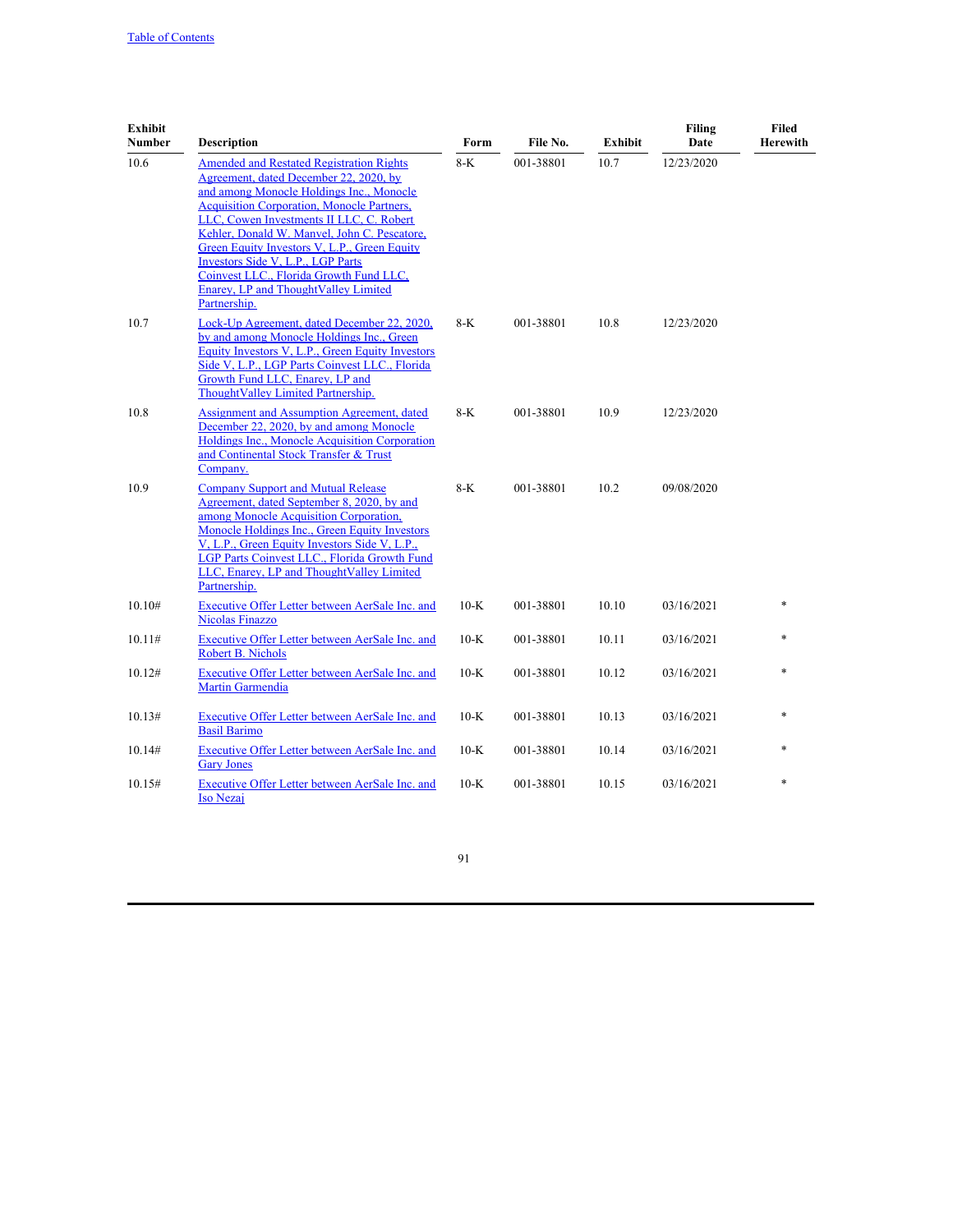| <b>Exhibit</b><br><b>Number</b> | <b>Description</b>                                                                                                                                                                                                                                                                                                                                                                           | Form    | File No.   | <b>Exhibit</b> | <b>Filing</b><br>Date | <b>Filed</b><br><b>Herewith</b> |
|---------------------------------|----------------------------------------------------------------------------------------------------------------------------------------------------------------------------------------------------------------------------------------------------------------------------------------------------------------------------------------------------------------------------------------------|---------|------------|----------------|-----------------------|---------------------------------|
| 10.16#                          | Executive Offer Letter between AerSale Inc. and<br><b>Craig Wright</b>                                                                                                                                                                                                                                                                                                                       | $10-K$  | 001-38801  | 10.16          | 03/16/2021            | $\ast$                          |
| 10.17#                          | Amended and Restated AerSale Corp. Stock<br><b>Appreciation Rights Plan.</b>                                                                                                                                                                                                                                                                                                                 | $S-4/A$ | 333-235766 | 10.8           | 02/14/2020            |                                 |
| 10.18#                          | AerSale Corporation Severance Plan.                                                                                                                                                                                                                                                                                                                                                          | $S-4/A$ | 333-235766 | 10.9           | 02/14/2020            |                                 |
| 10.19#                          | <b>AerSale Corporation 2020 Equity Incentive</b><br>Plan.                                                                                                                                                                                                                                                                                                                                    | $S-4/A$ | 333-235766 | 10.1           | 10/14/2020            |                                 |
| 10.20#                          | Forms of award agreements under the AerSale<br>Corporation 2020 Equity Incentive Plan                                                                                                                                                                                                                                                                                                        | $S-8$   | 333-253424 | 99.2           | 02/24/2021            |                                 |
| 10.21#                          | <b>AerSale Corporation 2020 Employee Stock</b><br>Purchase Plan.                                                                                                                                                                                                                                                                                                                             | $S-4/A$ | 333-235766 | 10.11          | 10/14/2020            |                                 |
| 10.22                           | Amended and Restated Credit Agreement, dated<br>as of July 20, 2018, by and among Aersale<br>Aviation Inc., the existing borrowers thereto, the<br>lenders thereto and Wells Fargo Bank, National<br>Association, as administrative agent and lender.                                                                                                                                        | $10-K$  | 001-38801  | 10.22          | 03/16/2021            | $\ast$                          |
| 10.23                           | Amendment No. 1 to Amended and Restated<br>Credit Agreement, dated as of September 8,<br>2020, by and among AerSale Aviation Inc., the<br>existing borrowers thereto, the lenders thereto<br>and Wells Fargo Bank, National Association, as<br>administrative agent and lender.                                                                                                              | $10-K$  | 001-38801  | 10.23          | 03/16/2021            | $\ast$                          |
| 10.24                           | Amendment No. 2 to Amended and Restated<br>Credit Agreement, dated as of March 12, 2021,<br>by and among AerSale Aviation Inc., the<br>existing borrowers thereto, the lenders thereto,<br>Wells Fargo Bank, National Association, as<br>administrative agent and lender, AerSale Ireland<br>1 Limited, as new borrower and AerSale<br>Corporation and Monocle Parent LLC, as<br>guarantors. | $10-K$  | 001-38801  | 10.24          | 03/16/2021            | *                               |
| 10.25#                          | AerSale Corporation Amended and Restated<br>Non-Employee Director Policy                                                                                                                                                                                                                                                                                                                     |         |            |                |                       |                                 |
| 10.26#                          | Form of Restricted Stock Unit Grant Notice<br>under the AerSale Corporation 2020 Equity<br>Incentive Plan (Non-Employee Directors)                                                                                                                                                                                                                                                           |         |            |                |                       |                                 |
|                                 |                                                                                                                                                                                                                                                                                                                                                                                              |         |            |                |                       |                                 |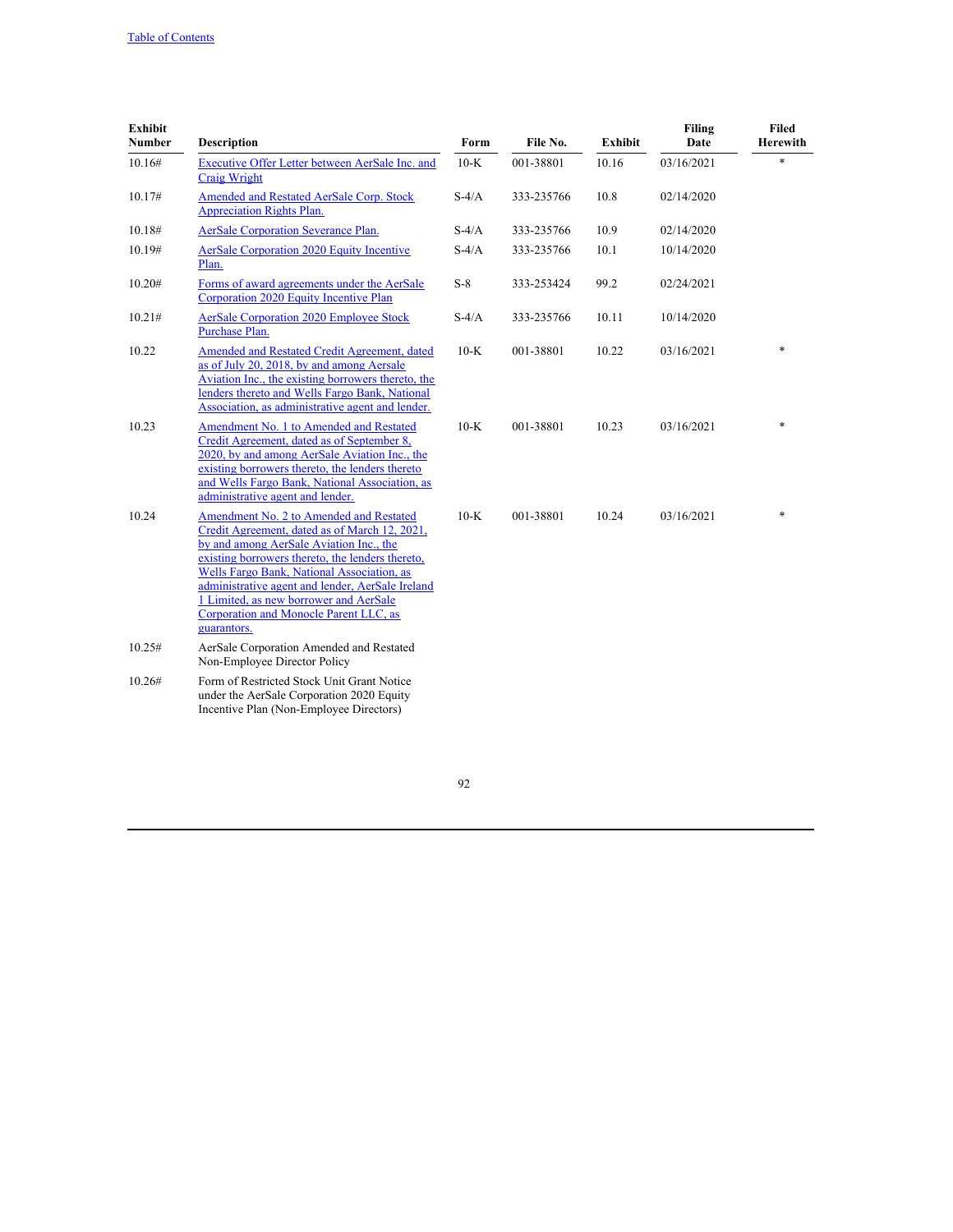| <b>Exhibit</b><br><b>Number</b> | <b>Description</b>                                                                                                                                                                                                  | Form | File No. | Exhibit | Filing<br>Date | Filed<br><b>Herewith</b> |
|---------------------------------|---------------------------------------------------------------------------------------------------------------------------------------------------------------------------------------------------------------------|------|----------|---------|----------------|--------------------------|
| 21.1                            | List of Subsidiaries.                                                                                                                                                                                               |      |          |         |                | $\ast$                   |
| 23.1                            | Consent of Grant Thornton LLP.                                                                                                                                                                                      |      |          |         |                | $\ast$                   |
| 31.1                            | Certification of Principal Executive Officer<br>Pursuant to Rules 13a-14(a) and 15d-14(a) under<br>the Securities Exchange Act of 1934, as Adopted<br>Pursuant to Section 302 of the Sarbanes-Oxley<br>Act of 2002. |      |          |         |                | $\ast$                   |
| 31.2                            | Certification of Principal Financial Officer<br>Pursuant to Rules 13a-14(a) and 15d-14(a) under<br>the Securities Exchange Act of 1934, as Adopted<br>Pursuant to Section 302 of the Sarbanes-Oxley<br>Act of 2002. |      |          |         |                | $\ast$                   |
| 32.1                            | Certification of Principal Executive Officer<br>Pursuant to 18 U.S.C. Section 1350, as Adopted<br>Pursuant to Section 906 of the Sarbanes-Oxley<br>Act of 2002.                                                     |      |          |         |                | $**$                     |
| 32.2                            | Certification of Principal Financial Officer<br>Pursuant to 18 U.S.C. Section 1350, as Adopted<br>Pursuant to Section 906 of the Sarbanes-Oxley<br>Act of 2002.                                                     |      |          |         |                | **                       |
| 101.INS                         | Inline XBRL Instance Document - the instance<br>document does not appear in the Interactive Data<br>File because its XBRL tags are embedded within<br>the Inline XBRL document.                                     |      |          |         |                | $\ast$                   |
| 101.SCH                         | Inline XBRL Taxonomy Extension Schema<br>Document.                                                                                                                                                                  |      |          |         |                |                          |
| 101.CAL                         | Inline XBRL Taxonomy Extension Calculation<br>Linkbase Document.                                                                                                                                                    |      |          |         |                |                          |
| 101.DEF                         | Inline XBRL Taxonomy Extension Definition<br>Linkbase Document.                                                                                                                                                     |      |          |         |                |                          |
| 101.LAB                         | Inline XBRL Taxonomy Extension Label<br>Linkbase Document.                                                                                                                                                          |      |          |         |                |                          |
| 101.PRE                         | Inline XBRL Taxonomy Extension Presentation<br>Linkbase Document.                                                                                                                                                   |      |          |         |                |                          |
| 104                             | Cover Page Interactive Data (formatted as Inline<br>XBRL and contained in Exhibit 101).                                                                                                                             |      |          |         |                |                          |
| $\ast$<br>Filed<br>herewith     |                                                                                                                                                                                                                     |      |          |         |                |                          |
| **<br>Furnished<br>herewith     |                                                                                                                                                                                                                     |      |          |         |                |                          |
| $\#$                            | Denotes a management contract or compensation plan or                                                                                                                                                               |      |          |         |                |                          |

arrangement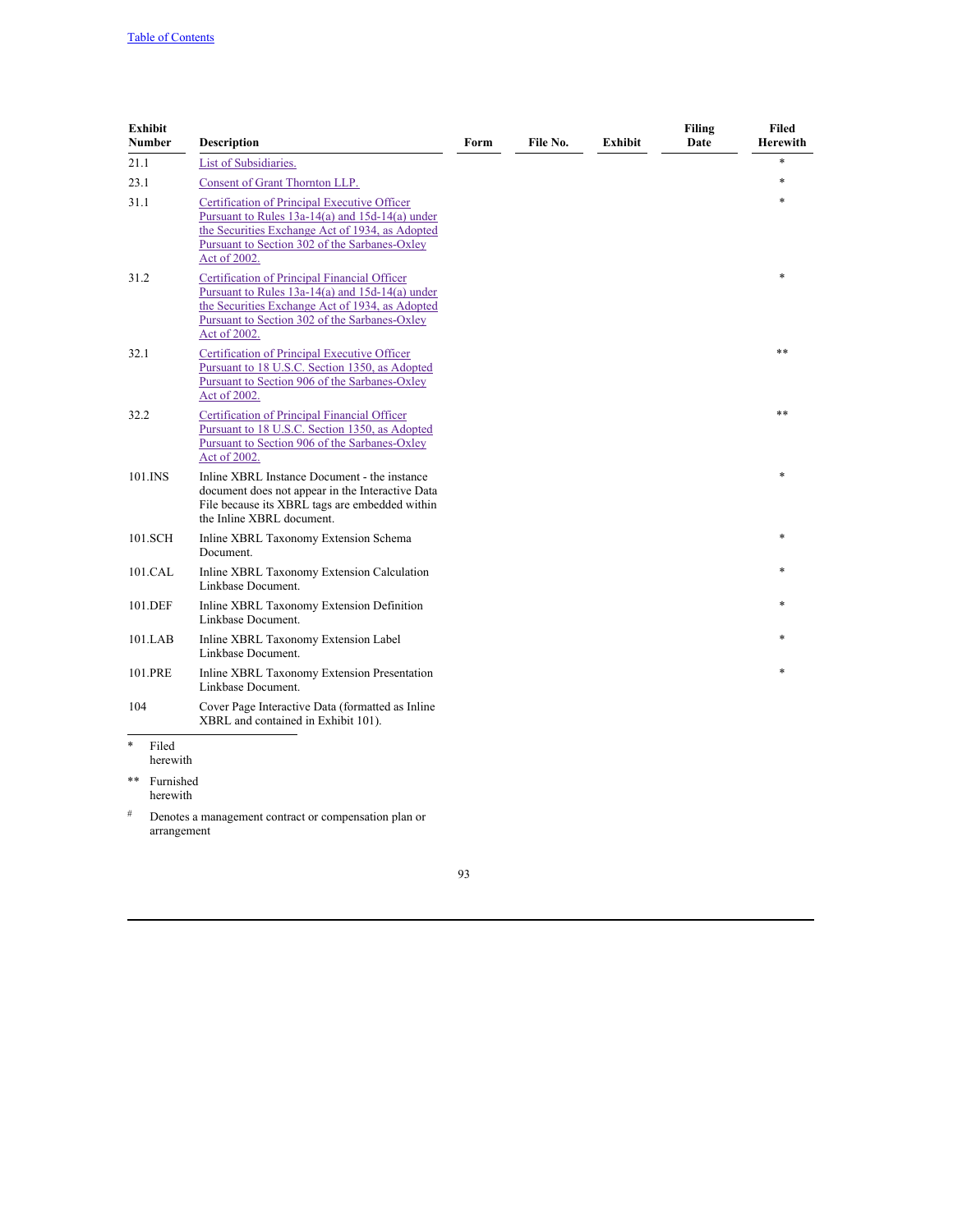† Schedules and exhibits to these agreements have been omitted from this filing pursuant to Item 601(b)(2) of Regulation S-K. The Company will furnish supplemental copies of such omitted schedules and exhibits to the Securities and Exchange Commission upon request

# **ITEM 16. FORM 10-K SUMMARY**

None.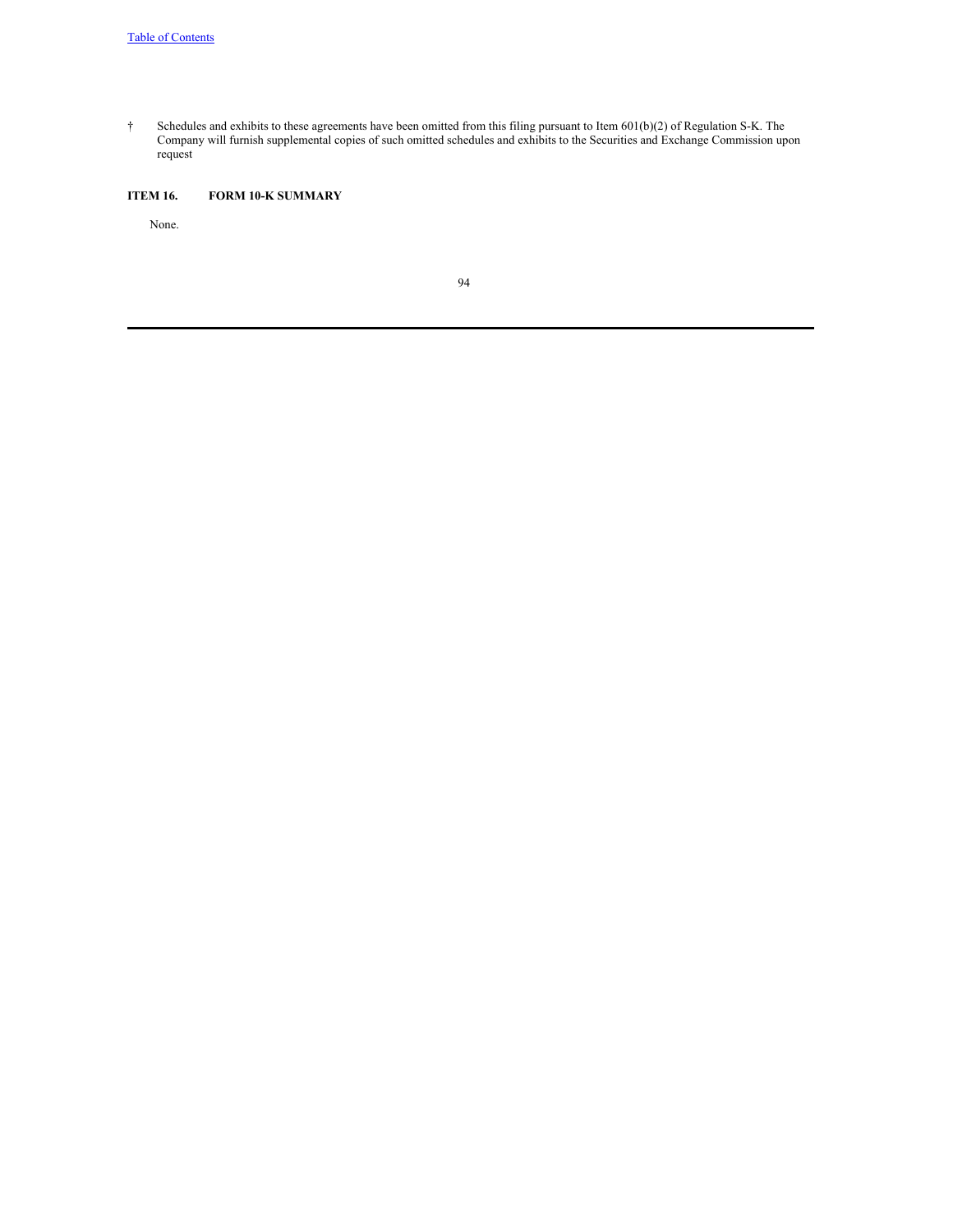## **SIGNATURES**

Pursuant to the requirements of Section 13 or 15(d) of the Securities Exchange Act of 1934, as amended, the registrant has duly caused this report to be signed on its behalf by the undersigned, thereunto duly authorized**.**

AerSale Corporation

Date: March 15, 2022 By: /s/ Nicolas Finazzo

Nicolas Finazzo

*Chief Executive Of icer*

Pursuant to the requirements of the Securities Exchange Act of 1934, as amended, this report has been signed below by the following persons on behalf of the Registrant in the capacities and on the dates indicated.

| <b>Title</b><br>Name                                     |                                                                                                                 | Date           |
|----------------------------------------------------------|-----------------------------------------------------------------------------------------------------------------|----------------|
| /s/ Nicolas Finazzo<br>Nicolas Finazzo                   | Chairman, Chief Executive Officer, Division President,<br>TechOps and Director<br>(principal executive officer) | March 15, 2022 |
| /s/ Robert B. Nichols<br>Robert B. Nichols               | Vice Chairman, Division President,<br>Asset Management Solutions and Director                                   | March 15, 2022 |
| /s/ Martin Garmendia<br>Martin Garmendia                 | Chief Financial Officer, Treasurer and Secretary<br>(principal financial and accounting officer)                | March 15, 2022 |
| /s/ Jonathan Seiffer<br>Jonathan Seiffer                 | Director                                                                                                        | March 15, 2022 |
| /s/ Eric J. Zahler<br>Eric J. Zahler                     | Director                                                                                                        | March 15, 2022 |
| /s/ Sai S. Devabhaktuni<br>Sai S. Devabhaktuni           | Director                                                                                                        | March 15, 2022 |
| /s/ Richard J. Townsend<br>Richard J. Townsend           | Director                                                                                                        | March 15, 2022 |
| /s/ General C. Robert Kehler<br>General C. Robert Kehler | Director                                                                                                        | March 15, 2022 |
| /s/ Peter Nolan<br>Peter Nolan                           | Director                                                                                                        | March 15, 2022 |
| /s/ Michael Kirton<br>Michael Kirton                     | Director                                                                                                        | March 15, 2022 |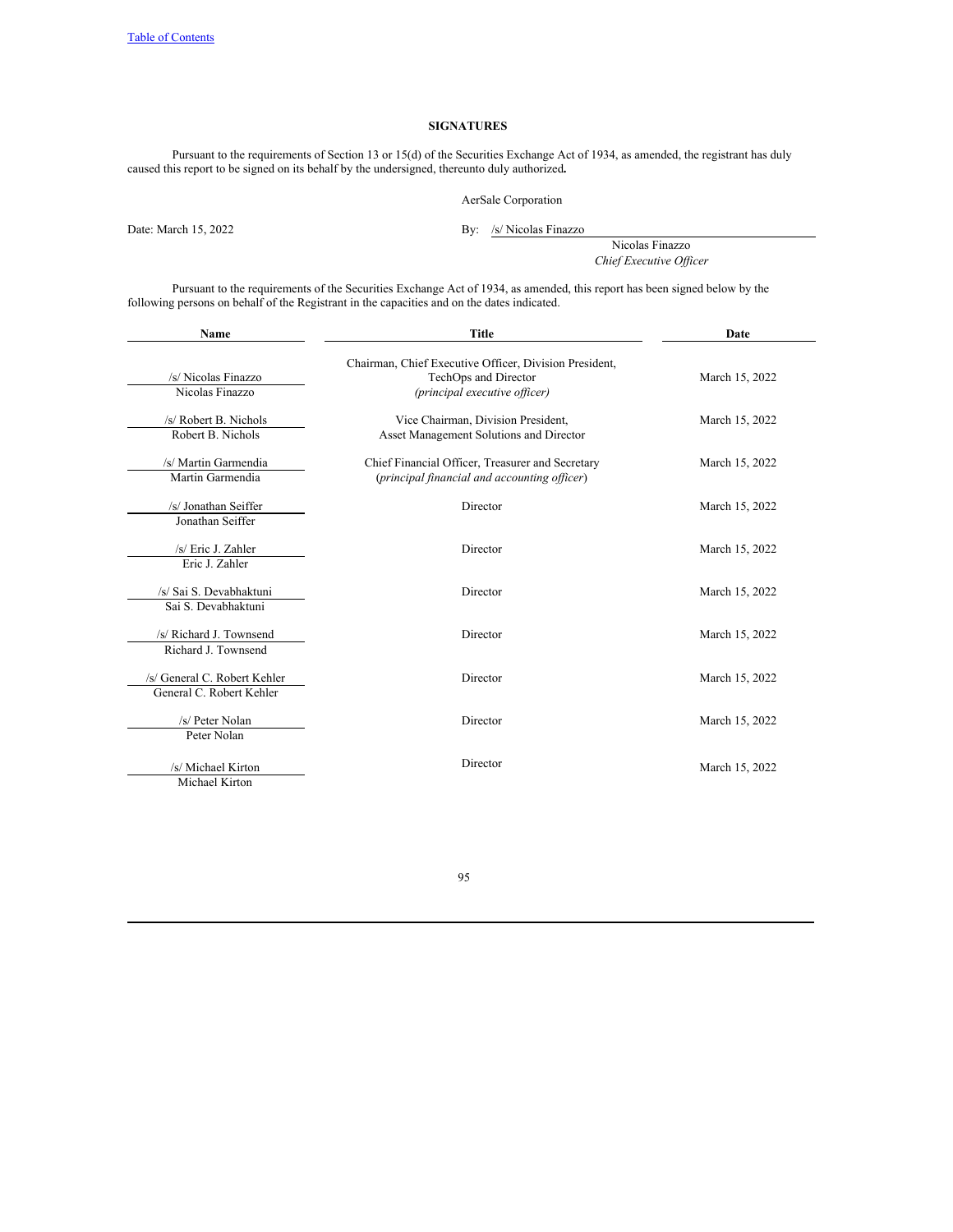### **DESCRIPTION OF THE REGISTRANT'S SECURITIES REGISTERED PURSUANT TO SECTION 12 OF THE SECURITIES EXCHANGE ACT OF 1934, AS AMENDED**

#### **General**

As of December 31, 2021, AerSale Corporation had one class of securities registered under Section 12 of the Securities Exchange Act of 1934, as amended (the "Exchange Act"). References herein to "we," "us," "our" and the "Company" refer to AerSale Corporation and not to any of its subsidiaries. The following description summarizes some of the terms of our Amended and Restated Certificate of Incorporation, as amended (our "Charter"), and our Amended and Restated Bylaws, as amended (our "Bylaws"). Because it is only a summary, it does not contain all the information that may be important to you. For a complete description, you should refer to our Charter and Bylaws, copies of which have been filed with the Securities and Exchange Commission, as well as the relevant provisions of the General Corporation Law of the State of Delaware (the "DGCL").

Our authorized capital stock consists of 200,000,000 shares of common stock, par value \$0.0001 per share, and 5,000,000 shares of preferred stock, par value \$0.0001 per share.

#### **Common Stock**

#### *Dividend rights*

Holders of our common stock are entitled to receive such dividends, if any, as may be declared from time-to-time by our Board of Directors (the "Board") out of legally available funds.

#### *Voting rights*

Each holder of our common stock is entitled to one vote for each share on all matters properly submitted to a vote of the our stockholders, including the election of directors. Our stockholders do not have cumulative voting rights in the election of directors. Accordingly, holders of a majority of the voting shares are able to elect all of our directors.

#### *Liquidation*

Subject to applicable law, the rights, if any, of the holders of any outstanding series of the preferred stock, in the event of any voluntary or involuntary liquidation, dissolution or winding up, after payment or provision for payment of our debts and other liabilities, the holders of shares of our common stock will be entitled to receive all our remaining assets available for distribution to our stockholders, ratably in proportion to the number of shares of our common stock held by them.

#### *Rights and preferences*

Holders of our common stock have no preemptive, conversion, subscription or other rights, and there are no redemption or sinking fund provisions applicable to our common stock. The rights, preferences, and privileges of the holders of our common stock are subject to and may be adversely affected by, the rights of the holders of shares of any series of our preferred stock that we may designate in the future.

### *Preferred Stock*

Our Board has the authority, without further action by our stockholders, to issue up to 5,000,000 shares of preferred stock in one or more series and to fix the rights, preferences, privileges, and restrictions thereof. These rights, preferences, and privileges could include dividend rights, conversion rights, voting rights, terms of redemption, liquidation preferences, sinking fund terms, and the number of shares constituting any series or the designation of such series, any or all of which may be greater than the rights of our common stock. The issuance of preferred stock could adversely affect the voting power of holders of our common stock and the likelihood that such holders will receive dividend payments and payments upon liquidation. In addition, the issuance of preferred stock could have the effect of delaying, deferring, or preventing a change of control or other corporate action. No shares of preferred stock are outstanding.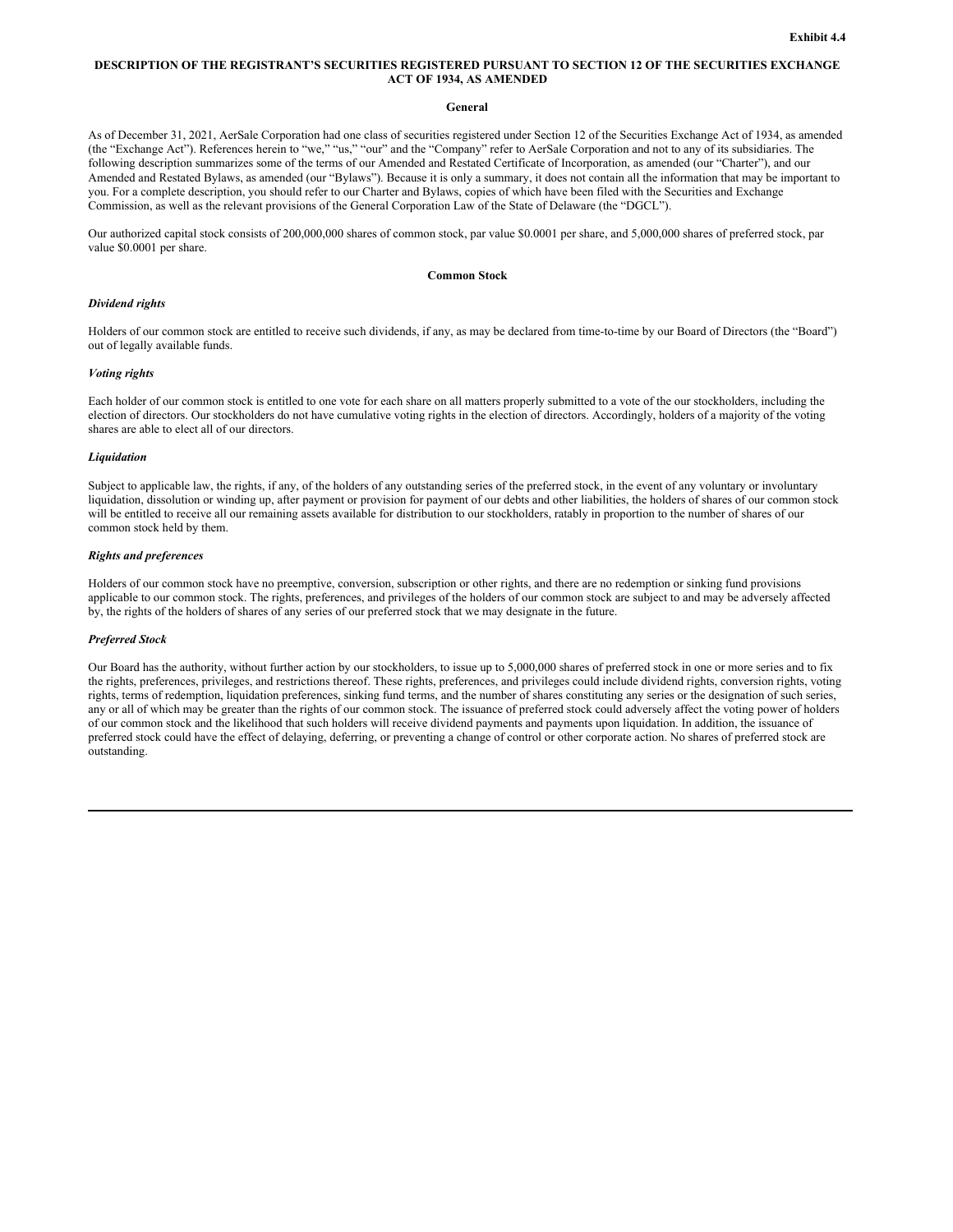### **Exclusive Venue**

<span id="page-96-0"></span>Our Charter provides that, unless we consent in writing to the selection of an alternative form, the Court of Chancery of the State of Delaware will be the sole and exclusive forum for: (1) any derivative action or proceeding brought on our behalf; (2) any action asserting a claim of breach of a fiduciary duty or other wrongdoing by any of our directors, officers or other employee to us or our stockholders; (3) any action asserting a claim against us arising pursuant to any provision of the DGCL or our Charter or Bylaws; (4) any action to interpret, apply, enforce or determine the validity of our Charter or Bylaws; or (5) any action asserting a claim governed by the internal affairs doctrine. Under our Charter, this exclusive forum provision will not apply to any claim as to which the Court of Chancery determines that there is an indispensable party not subject to the jurisdiction of the Court of Chancery (and the indispensable party does not consent to the personal jurisdiction of the Court of Chancery within ten days following such determination), which is vested in the exclusive jurisdiction of a court or forum other than the Court of Chancery, or for which the Court of Chancery does not have subject matter jurisdiction. For instance, the provision would not apply to actions arising under federal securities laws, including suits brought to enforce any liability or duty created by the Securities Act, Exchange Act, or the rules and regulations thereunder. Our Charter further provides that, unless we consent in writing to the selection of an alternative forum, the federal district courts of the United States of America shall, to the fullest extent permitted by law, be the sole and exclusive forum for the resolution of any complaint asserting a cause of action arising under the Securities Act. Our Charter also provides that any person or entity purchasing or otherwise acquiring any interest in shares of our capital stock will be deemed to have notice of and to have consented to these choice of forum provisions. It is possible that a court of law could rule that either or both of the choice of forum provisions contained in our Charter is inapplicable or unenforceable if it is challenged in a proceeding or otherwise. stockholders

### **Limitations on Liability and Indemnification of Officers and Directors**

Our Charter and Bylaws provide that that our officers and directors will be indemnified by us to the fullest extent authorized by Delaware law, as it now exists or may in the future be amended. In addition, our Charter provides that our directors will not be personally liable for monetary damages to us or our stockholders for breaches of their fiduciary duty as directors, unless they violated their duty of loyalty to us or our stockholders, acted in bad faith, knowingly or intentionally violated the law, authorized unlawful payments of dividends, unlawful stock purchases or unlawful redemptions, or derived an improper personal benefit from their actions as directors.

Our Bylaws also permit us to secure insurance on behalf of any officer, director, employee or agent for any liability arising out of his or her actions, regardless of whether Delaware law would permit such indemnification. We purchased a policy of directors' and officers' liability insurance that insures our officers and directors against the cost of defense, settlement or payment of a judgment in certain circumstances and insures us against our obligations to indemnify our officers and directors.

These provisions may discourage stockholders from bringing a lawsuit against our directors for breach of their fiduciary duty. These provisions also may have the effect of reducing the likelihood of derivative litigation against officers and directors, even though such an action, if successful, might otherwise benefit us and our stockholders. Furthermore, a stockholder's investment may be adversely affected to the extent we pay the costs of settlement and damage awards against officers and directors pursuant to these indemnification provisions.

We believe that these provisions, the directors' and officers' liability insurance and the indemnity agreements are necessary to attract and retain talented and experienced officers and directors.

Insofar as indemnification for liabilities arising under the Securities Act may be permitted to our directors, officers and controlling persons pursuant to the foregoing provisions, or otherwise, we have been advised that, in the opinion of the SEC, such indemnification is against public policy as expressed in the Securities Act, and is, therefore, unenforceable.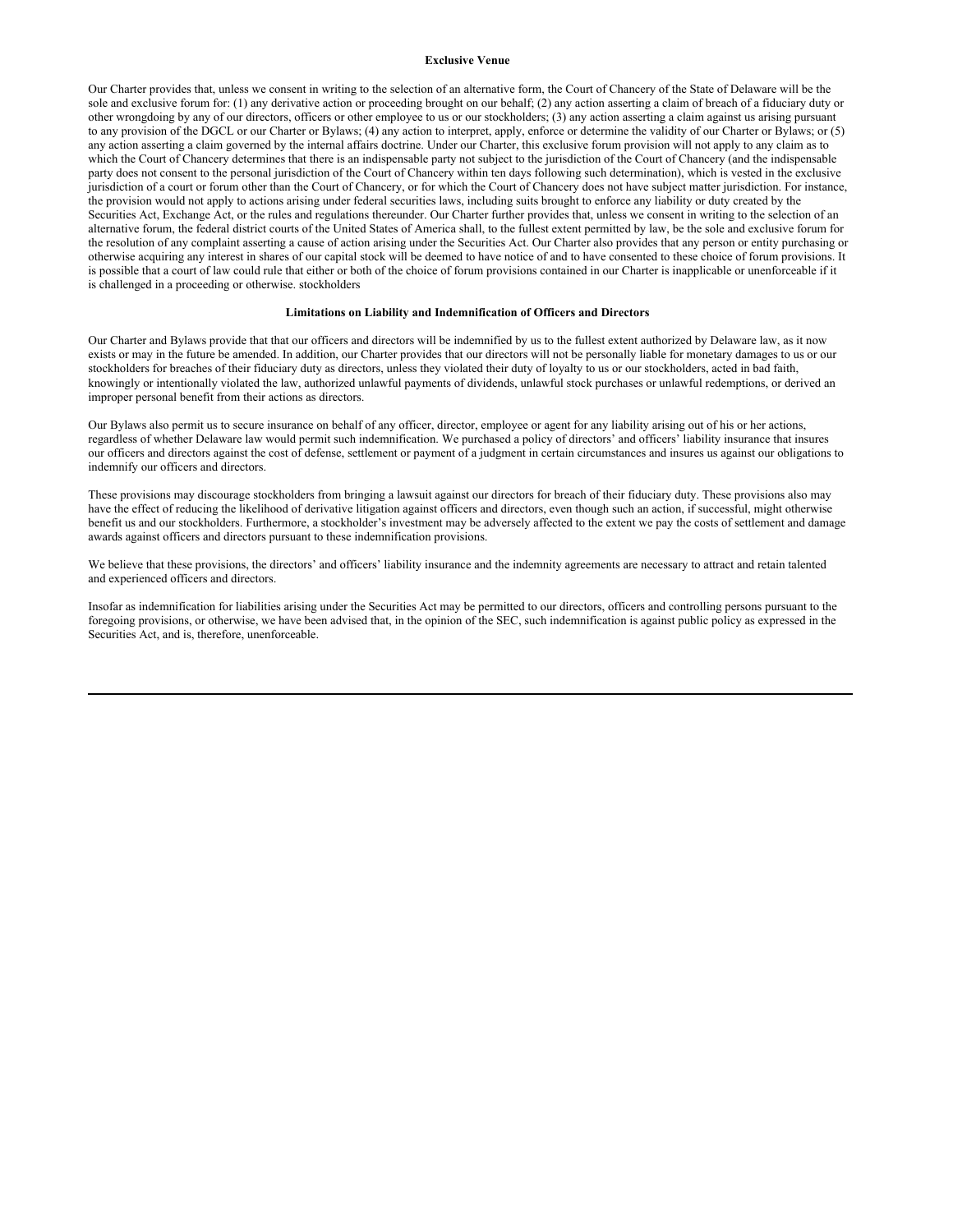### **Certain Anti-Takeover Provisions of Delaware Law, Our Certificate of Incorporation and Bylaws**

### *Delaware Anti-Takeover Statute*

We have opted out of Section 203 of the DGCL, which prohibits persons deemed to be "interested stockholders" from engaging in a "business combination" with a publicly held Delaware corporation for three years following the date these persons become interested stockholders unless the business combination is, or the transaction in which the person became an interested stockholder was, approved in a prescribed manner or another prescribed exception applies.

### *Vacancies*

Our Board is empowered to elect a director to fill a vacancy created by the expansion of our Board or the resignation, death, or removal of a director in certain circumstances.

### *Undesignated Preferred Stock*

Our authorized common stock and preferred stock are available for future issuances without stockholder approval and could be utilized for a variety of corporate purposes, including future offerings to raise additional capital, acquisitions and employee benefit plans. The existence of authorized but unissued and unreserved common stock and preferred stock could render more difficult or discourage an attempt to obtain control of us by means of a proxy contest, tender offer, merger or otherwise.

### *Requirements for Advance Notification of Stockholder Nominations and Proposals*

Our Bylaws establish advance notice procedures with respect to stockholder proposals to be brought before a stockholder meeting and the nomination of candidates for election as directors, other than nominations made by or at the direction of the board of directors or a committee of the board of directors.

#### *Removal of Directors*

Our Charter provides that no member of our board of directors may be removed from office by our stockholders except for cause and, in addition to any other vote required by law, upon the approval of the holders of at least a majority in voting power of the outstanding shares of stock entitled to vote in the election of directors.

#### **Stock Exchange**

Our common stock currently trades on the Nasdaq Capital Market under the symbol "ASLE".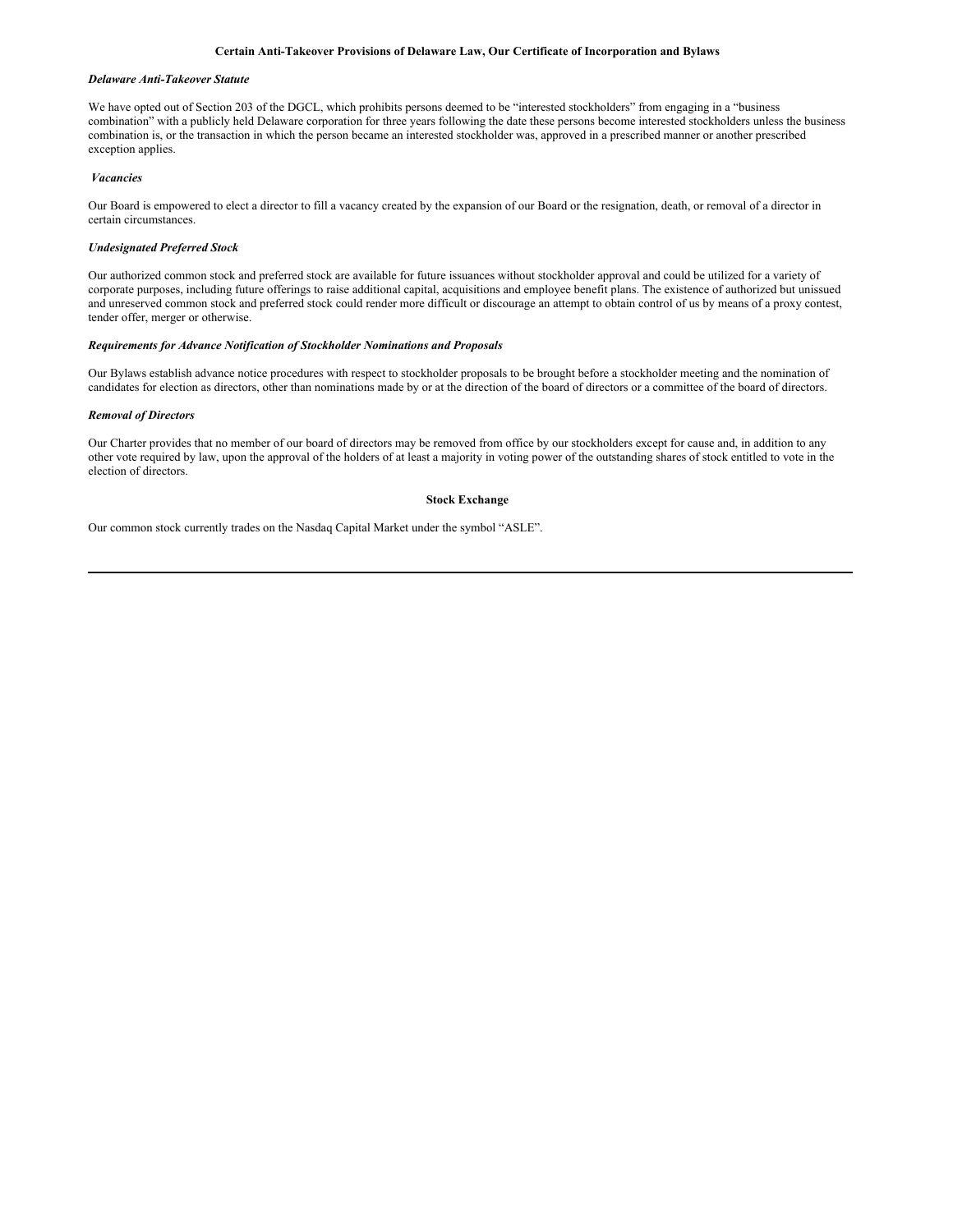<span id="page-98-0"></span>

| <b>Name of Subsidiary</b>             | <b>Jurisdiction of Formation</b> |
|---------------------------------------|----------------------------------|
| AerSale Corporation                   | Delaware                         |
| Monocle Parent, LLC                   | Delaware                         |
| AerSale Aviation, Inc.                | Delaware                         |
| AerSale, Inc.                         | Florida                          |
| AerSale Component Solutions, Inc.     | New Mexico                       |
| Avborne Accessory Group, Inc.         | Delaware                         |
| Aircraft Composite Technologies, Inc. | Florida                          |
| Aircraft MSN 24125 Trust              | Utah Trust                       |
| <b>AerSale Aviation Limited</b>       | Ireland                          |
| AerSale 27043 Aviation Limited        | Ireland                          |
| AerSale 27469 Aviation Limited        | Ireland                          |
| AerSale 27910 Aviation Limited        | Ireland                          |
| AerSale Ireland 1 Limited             | Ireland                          |
| Gables MSN 26343 Limited              | Ireland                          |
| Coral Gables 1 Limited                | Ireland                          |
| Coral Gables 2 Limited                | Ireland                          |
| Qwest Air Parts, LLC                  | Florida                          |
| Q2 Aviation, LLC                      | Tennessee                        |
| AerSale USA 1 LLC                     | Delaware                         |
| AerSale USA 2 LLC                     | Delaware                         |
| AerSale USA 2 Sub LLC                 | Delaware                         |
| B757-200PCF MSN 26251 Limited         | Delaware                         |

# **List of Subsidiaries**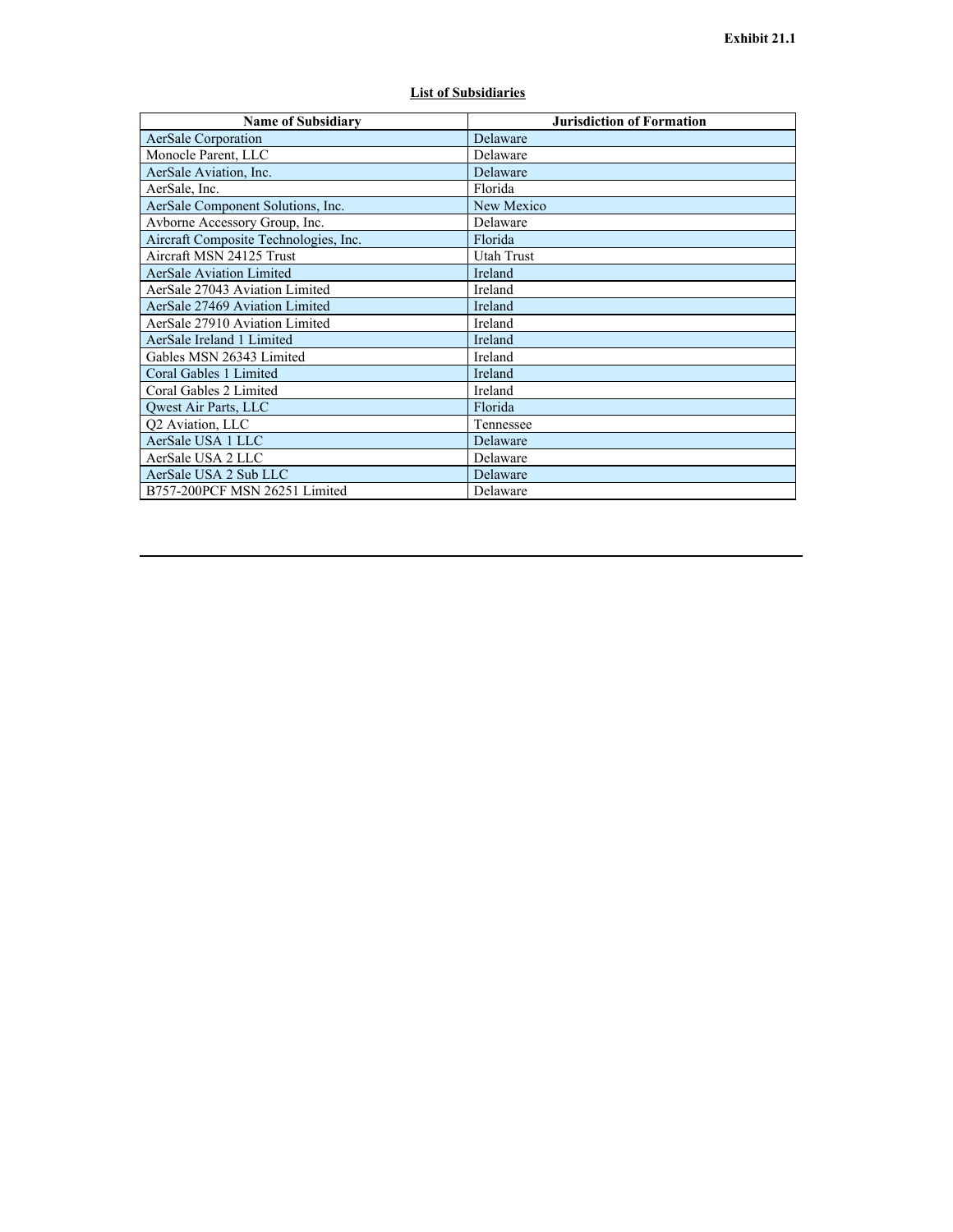# **CONSENT OF INDEPENDENT REGISTERED PUBLIC ACCOUNTING FIRM**

<span id="page-99-0"></span>We have issued our report dated March 15, 2022, with respect to the consolidated financial statements included in the Annual Report of AerSale Corporation on Form 10-K for the year ended December 31, 2021. We consent to the incorporation by reference of said report in the Registration Statements of AerSale Corporation on Form S-8 (File No. 333-253424) and Form S-3 (File No. 333-262009).

/s/ Grant Thornton LLP

Fort Lauderdale, Florida March 15, 2022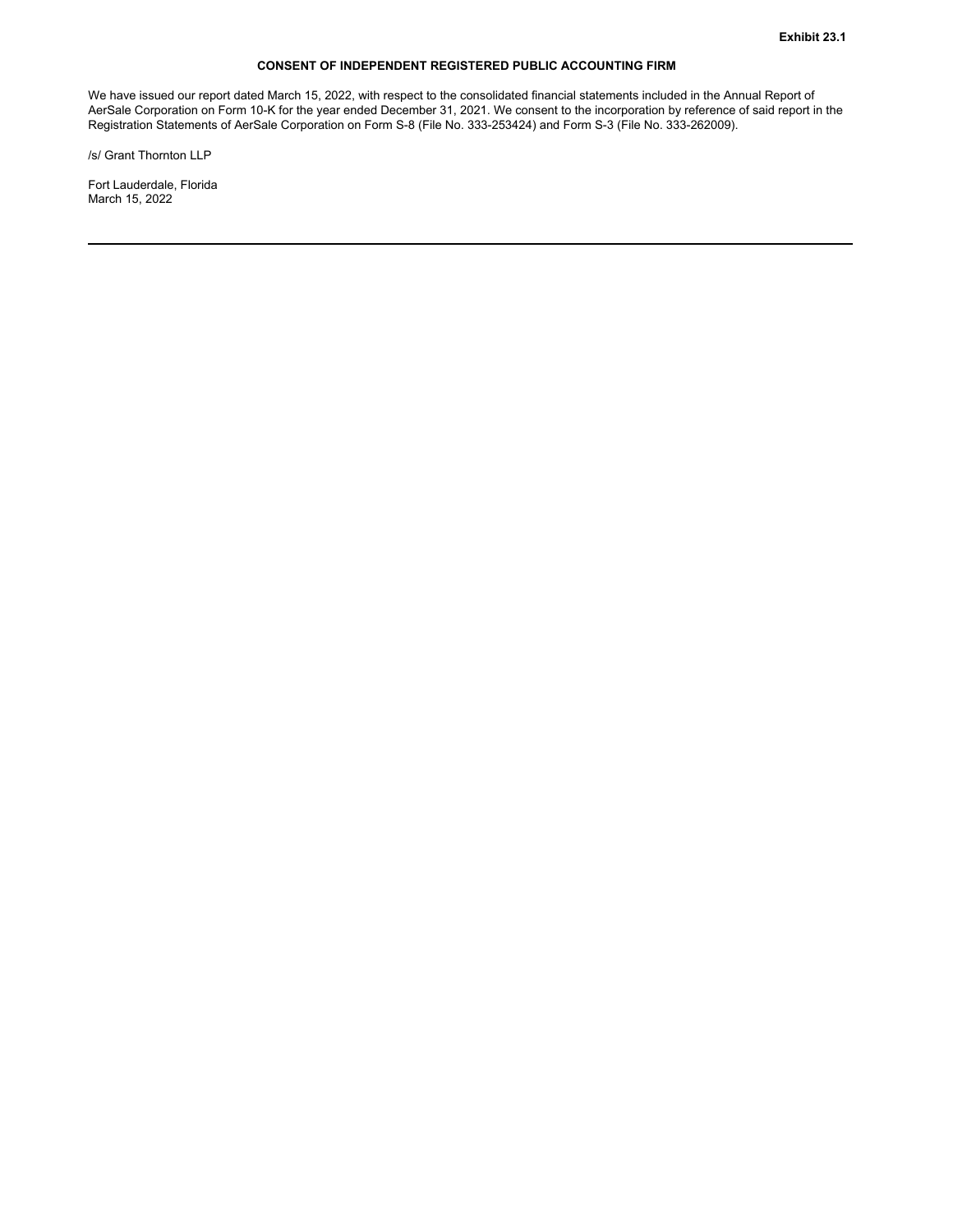<span id="page-100-0"></span>I, Nicolas Finazzo, certify that:

- 1. I have reviewed this Annual Report on Form 10-K of AerSale Corporation;
- 2. Based on my knowledge, this report does not contain any untrue statement of a material fact or omit to state a material fact necessary to make the statements made, in light of the circumstances under which such statements were made, not misleading with respect to the period covered by this report;
- 3. Based on my knowledge, the financial statements, and other financial information included in this report, fairly present in all material respects the financial condition, results of operations and cash flows of the registrant as of, and for, the periods presented in this report;
- 4. The registrant's other certifying officer and I are responsible for establishing and maintaining disclosure controls and procedures (as defined in Exchange Act Rules 13a-15(e) and 15d-15(e)) and internal control over financial reporting (as defined in Exchange Act Rules 13a-15(f) and 15d-15(f)) for the registrant and have:
	- (a) Designed such disclosure controls and procedures, or caused such disclosure controls and procedures to be designed under our supervision, to ensure that material information relating to the registrant, including its consolidated subsidiaries, is made known to us by others within those entities, particularly during the period in which this report is being prepared;
	- (b) Designed such internal control over financial reporting, or caused such internal control over financial reporting to be designed under our supervision, to provide reasonable assurance regarding the reliability of financial reporting and the preparation of financial statements for external purposes in accordance with generally accepted accounting principles;
	- (c) Evaluated the effectiveness of the registrant's disclosure controls and procedures and presented in this report our conclusions about the effectiveness of the disclosure controls and procedures, as of the end of the period covered by this report based on such evaluation; and
	- (d) Disclosed in this report any change in the registrant's internal control over financial reporting that occurred during the registrant's most recent fiscal quarter (the registrant's fourth fiscal quarter in the case of an annual report) that has materially affected, or is reasonably likely to materially affect, the registrant's internal control over financial reporting; and
- 5. The registrant's other certifying officer and I have disclosed, based on our most recent evaluation of internal control over financial reporting, to the registrant's auditors and the audit committee of the registrant's board of directors (or persons performing the equivalent functions):
	- (a) All significant deficiencies and material weaknesses in the design or operation of internal control over financial reporting which are reasonably likely to adversely affect the registrant's ability to record, process, summarize and report financial information; and
	- (b) Any fraud, whether or not material, that involves management or other employees who have a significant role in the registrant's internal control over financial reporting.

Date: March 15, 2022 By: /s/ Nicolas Finazzo

Nicolas Finazzo Chief Executive Officer *(principal executive of icer)*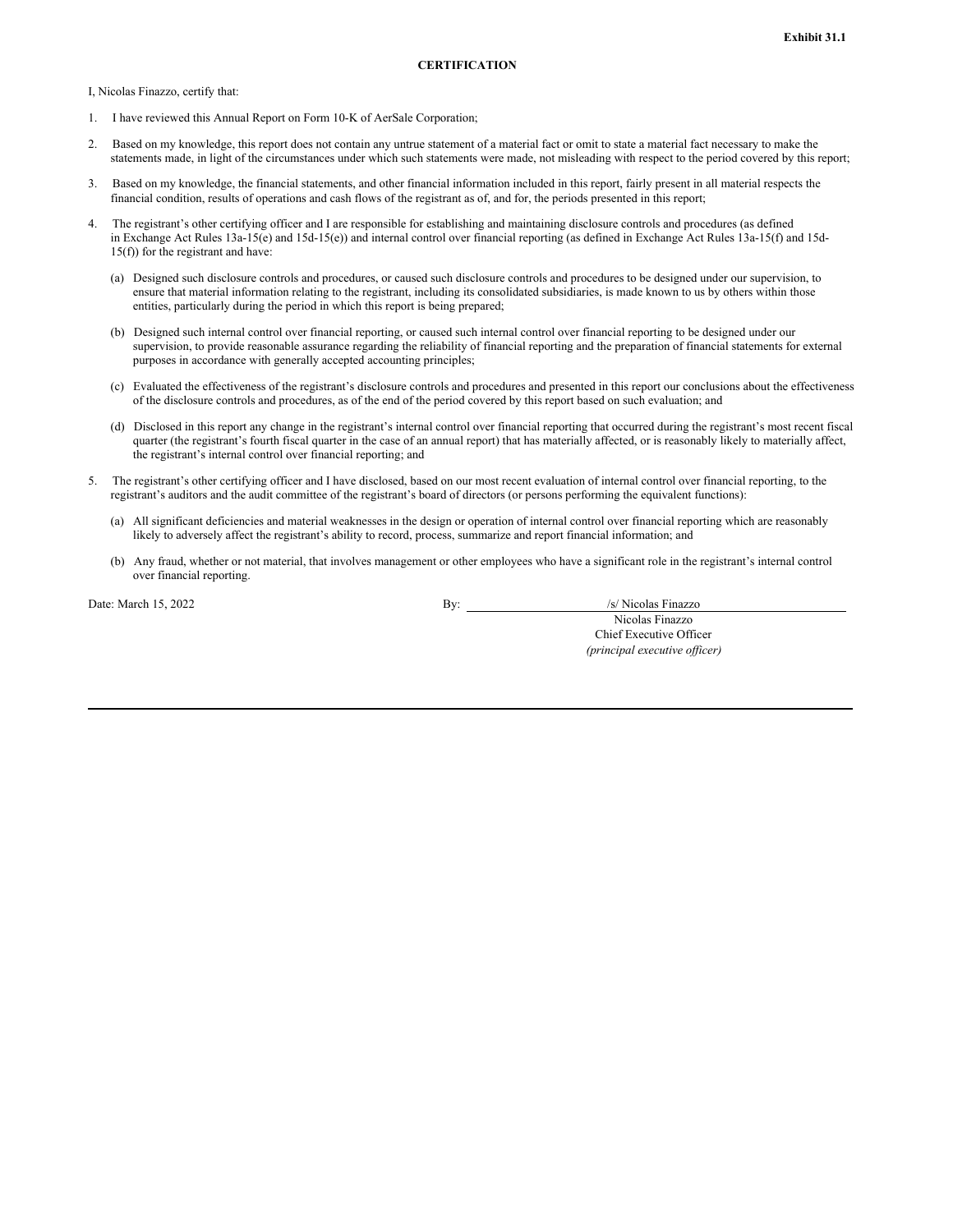<span id="page-101-0"></span>I, Martin Garmendia, certify that:

- 1. I have reviewed this Annual Report on Form 10-K of AerSale Corporation;
- 2. Based on my knowledge, this report does not contain any untrue statement of a material fact or omit to state a material fact necessary to make the statements made, in light of the circumstances under which such statements were made, not misleading with respect to the period covered by this report;
- 3. Based on my knowledge, the financial statements, and other financial information included in this report, fairly present in all material respects the financial condition, results of operations and cash flows of the registrant as of, and for, the periods presented in this report;
- 4. The registrant's other certifying officer and I are responsible for establishing and maintaining disclosure controls and procedures (as defined in Exchange Act Rules 13a-15(e) and 15d-15(e)) and internal control over financial reporting (as defined in Exchange Act Rules 13a-15(f) and 15d-15(f)) for the registrant and have:
	- (a) Designed such disclosure controls and procedures, or caused such disclosure controls and procedures to be designed under our supervision, to ensure that material information relating to the registrant, including its consolidated subsidiaries, is made known to us by others within those entities, particularly during the period in which this report is being prepared;
	- (b) Designed such internal control over financial reporting, or caused such internal control over financial reporting to be designed under our supervision, to provide reasonable assurance regarding the reliability of financial reporting and the preparation of financial statements for external purposes in accordance with generally accepted accounting principles;
	- (c) Evaluated the effectiveness of the registrant's disclosure controls and procedures and presented in this report our conclusions about the effectiveness of the disclosure controls and procedures, as of the end of the period covered by this report based on such evaluation; and
	- (d) Disclosed in this report any change in the registrant's internal control over financial reporting that occurred during the registrant's most recent fiscal quarter (the registrant's fourth fiscal quarter in the case of an annual report) that has materially affected, or is reasonably likely to materially affect, the registrant's internal control over financial reporting; and
- 5. The registrant's other certifying officer and I have disclosed, based on our most recent evaluation of internal control over financial reporting, to the registrant's auditors and the audit committee of the registrant's board of directors (or persons performing the equivalent functions):
	- (a) All significant deficiencies and material weaknesses in the design or operation of internal control over financial reporting which are reasonably likely to adversely affect the registrant's ability to record, process, summarize and report financial information; and
	- (b) Any fraud, whether or not material, that involves management or other employees who have a significant role in the registrant's internal control over financial reporting.

Date: March 15, 2022 By: *By: By: /s/ Martin Garmendia* 

Martin Garmendia Chief Financial Officer (*principal financial of icer*)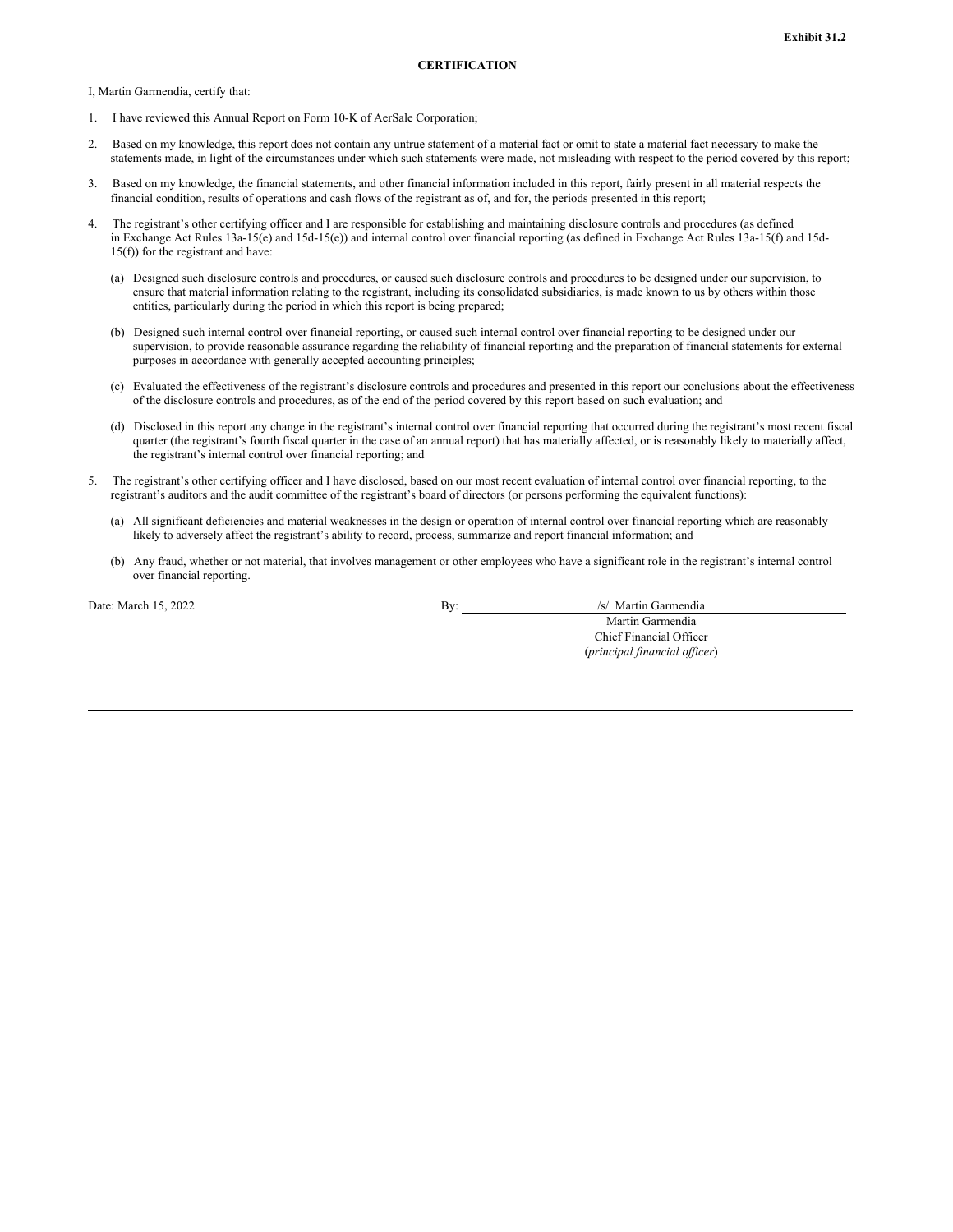### **CERTIFICATION PURSUANT TO 18 U.S.C. SECTION 1350, AS ADOPTED PURSUANT TO SECTION 906 OF THE SARBANES-OXLEY ACT OF 2002**

<span id="page-102-0"></span>In connection with the Annual Report on Form 10-K of AerSale Corporation (the "Company") for the period ended December 31, 2021 as filed with the Securities and Exchange Commission on the date hereof (the "Report"), I certify, pursuant to 18 U.S.C. § 1350, as adopted pursuant to § 906 of the Sarbanes-Oxley Act of 2002, that:

- (1) The Report fully complies with the requirements of section 13(a) or 15(d) of the Securities Exchange Act of 1934; and
- (2) The information contained in the Report fairly presents, in all material respects, the financial condition and results of operations of the Company.

Date: March 15, 2022 By: /s/ Nicolas Finazzo

Nicolas Finazzo Chief Executive Officer (*principal executive of icer*)